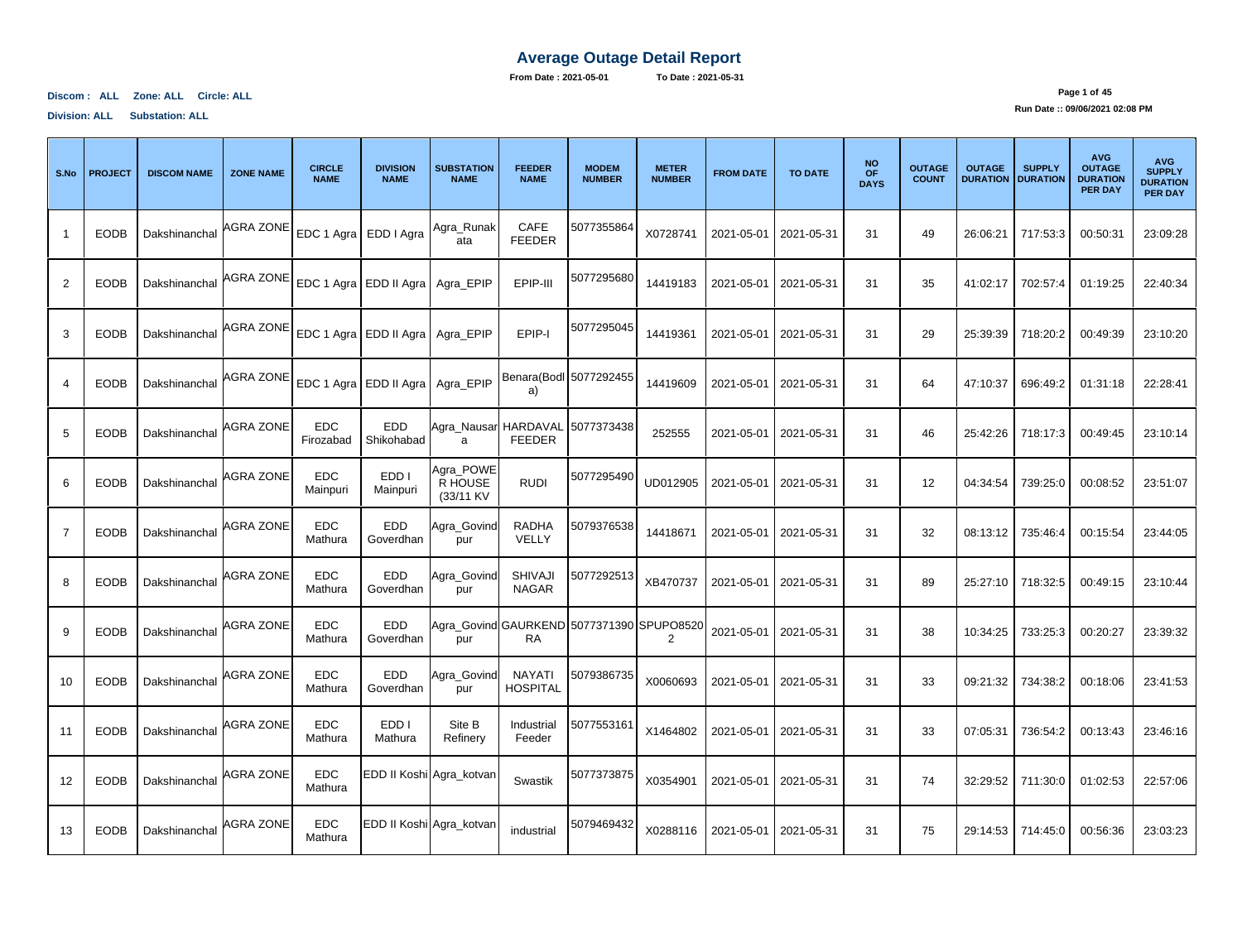**From Date : 2021-05-01**

**To Date : 2021-05-31**

**Discom : ALL Zone: ALL Circle: ALL**

**Division: ALL Substation: ALL**

**Page 2 of 45**

| S.No | <b>PROJECT</b> | <b>DISCOM NAME</b>      | <b>ZONE NAME</b> | <b>CIRCLE</b><br><b>NAME</b> | <b>DIVISION</b><br><b>NAME</b>                 | <b>SUBSTATION</b><br><b>NAME</b>                   | <b>FEEDER</b><br><b>NAME</b> | <b>MODEM</b><br><b>NUMBER</b> | <b>METER</b><br><b>NUMBER</b> | <b>FROM DATE</b>                   | <b>TO DATE</b> | $\frac{NO}{OF}$<br><b>DAYS</b> | <b>OUTAGE</b><br><b>COUNT</b> | <b>OUTAGE</b><br><b>DURATION</b> | <b>SUPPLY</b><br><b>DURATION</b> | <b>AVG</b><br><b>OUTAGE</b><br><b>DURATION</b><br><b>PER DAY</b> | <b>AVG</b><br><b>SUPPLY</b><br><b>DURATION</b><br><b>PER DAY</b> |
|------|----------------|-------------------------|------------------|------------------------------|------------------------------------------------|----------------------------------------------------|------------------------------|-------------------------------|-------------------------------|------------------------------------|----------------|--------------------------------|-------------------------------|----------------------------------|----------------------------------|------------------------------------------------------------------|------------------------------------------------------------------|
| 14   | <b>EODB</b>    | Dakshinanchal           | <b>AGRA ZONE</b> | <b>EDC</b><br>Mathura        |                                                | EDD II Koshi Agra_kotvan                           | shamken                      | 5078354544                    | X0354908                      | 2021-05-01   2021-05-31            |                | 31                             | 85                            | 34:44:13                         | 709:15:4                         | 01:07:13                                                         | 22:52:46                                                         |
| 15   | <b>EODB</b>    | Dakshinanchal AGRA ZONE |                  | <b>EDC</b><br>Mathura        | EDD II Koshi Agra_kotvan                       |                                                    |                              | Savran tax   5077373644       | X0354909                      | 2021-05-01 2021-05-31              |                | 31                             | 97                            | 41:07:18                         | 702:52:4                         | 01:19:35                                                         | 22:40:24                                                         |
| 16   | <b>EODB</b>    | Dakshinanchal           | AGRA ZONE        | <b>EDC</b><br>Mathura        |                                                | EDD II Koshi Agra_kotvan                           | Shivanshu                    | 5079334396                    | X0288118                      | 2021-05-01 2021-05-31              |                | 31                             | 78                            | 34:23:56                         | 709:36:0                         | 01:06:34                                                         | 22:53:25                                                         |
| 17   | <b>EODB</b>    | Dakshinanchal           | <b>AGRA ZONE</b> | <b>EDC</b><br>Mathura        |                                                | EDD II Koshi Agra_UPSID INDUSTRIAL 5077367901<br>C |                              |                               | UPD99762                      | 2021-05-01 2021-05-31              |                | 31                             | 6                             | 02:25:07                         | 741:34:5                         | 00:04:40                                                         | 23:55:19                                                         |
| 18   | <b>EODB</b>    | Dakshinanchal AGRA ZONE |                  | EDC<br>Mathura               | EDD II Koshi Agra_UPSID sps process 5079516901 |                                                    |                              |                               |                               | UD017331 2021-05-01 2021-05-31     |                | 31                             | $\overline{7}$                | 03:47:46                         | 740:12:1                         | 00:07:20                                                         | 23:52:39                                                         |
| 19   | <b>EODB</b>    | Dakshinanchal           | <b>AGRA ZONE</b> | <b>EDC</b><br>Mathura        |                                                |                                                    | chemister                    | 5078354213                    |                               | X0728157 2021-05-01 2021-05-31     |                | 31                             | 8                             | 05:39:46                         | 738:20:1                         | 00:10:57                                                         | 23:49:02                                                         |
| 20   | <b>EODB</b>    | Dakshinanchal           | <b>AGRA ZONE</b> | <b>EDC</b><br>Mathura        |                                                | EDD II Koshi Agar_Chaum<br>uhan                    | <b>GLA</b>                   | 5078352589                    | 06332706                      | 2021-05-01 2021-05-31              |                | 31                             | 20                            | 13:08:51                         | 730:51:0                         | 00:25:26                                                         | 23:34:33                                                         |
| 21   | <b>EODB</b>    | Dakshinanchal AGRA ZONE |                  | <b>EDC</b><br>Mathura        |                                                | EDD II Koshi Agar_Chhata                           | <b>BHOLE</b><br><b>BABA</b>  | 5079375654                    | XB476443                      | 2021-05-01   2021-05-31            |                | 31                             | 36                            | 27:22:58                         | 716:37:0                         | 00:52:59                                                         | 23:07:00                                                         |
| 22   | <b>EODB</b>    | Dakshinanchal           | <b>AGRA ZONE</b> | <b>EDC</b><br>Mathura        | EDD <sub>4</sub><br>Goverdhan                  | Saunkh                                             | Sm college                   | 5079252291                    |                               | UPP59602   2021-05-01   2021-05-31 |                | 31                             | 112                           | 44:04:43                         | 699:55:1                         | 01:25:18                                                         | 22:34:41                                                         |
| 23   | EODB           | Dakshinanchal           | <b>AGRA ZONE</b> | <b>EDC</b><br>Mathura        | EDD <sub>4</sub><br>Goverdhan                  | Saunkh                                             | maharaja<br>cold             | 5078351714                    |                               | UPP59611 2021-05-01 2021-05-31     |                | 31                             | 79                            | 45:00:04                         | 698:59:5                         | 01:27:05                                                         | 22:32:54                                                         |
| 24   | <b>EODB</b>    | Dakshinanchal           | <b>AGRA ZONE</b> | <b>EDC</b><br>Mathura        | EDD-3<br><b>MATHURA</b>                        | 33/11 KV<br>Gokul                                  | Ramanreti                    | 5077491693                    |                               | UD017109   2021-05-01   2021-05-31 |                | 31                             | 44                            | 15:40:49                         | 728:19:1                         | 00:30:20                                                         | 23:29:39                                                         |
| 25   | <b>EODB</b>    | Dakshinanchal           | AGRA ZONE        | <b>EUDC</b><br>Firozabad     | EUDD I<br>Firozabad                            | Agra_Industri<br>al Estate                         | <b>TAL</b>                   | RAJA KA   5077373354          |                               | 15018043 2021-05-01 2021-05-31     |                | 31                             | 105                           | 42:19:06                         | 701:40:5                         | 01:21:54                                                         | 22:38:05                                                         |
| 26   | EODB           | Dakshinanchal AGRA ZONE |                  | EDC-<br><b>FATEHABA</b><br>D | EDD-3<br>FATEHABA<br>D                         | Agra_FATEH<br>ABAD                                 | Cold-II                      | 5079517875                    |                               | 16049115 2021-05-01 2021-05-31     |                | 31                             | 33                            | 30:32:10                         | 713:27:5                         | 00:59:06                                                         | 23:00:53                                                         |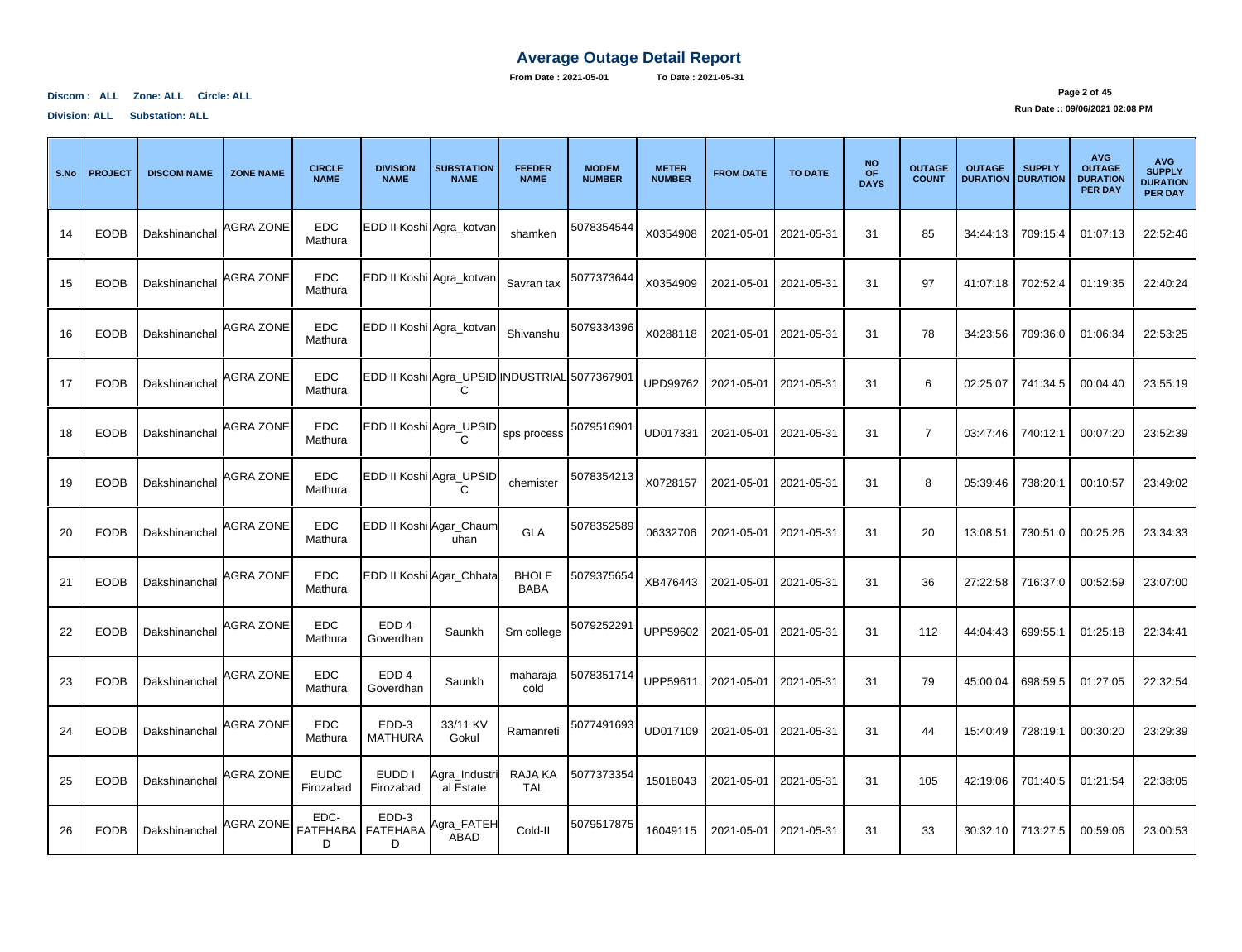**From Date : 2021-05-01**

**To Date : 2021-05-31**

**Discom : ALL Zone: ALL Circle: ALL**

**Division: ALL Substation: ALL**

**Page 3 of 45**

| S.No | <b>PROJECT</b> | <b>DISCOM NAME</b> | <b>ZONE NAME</b>              | <b>CIRCLE</b><br><b>NAME</b> | <b>DIVISION</b><br><b>NAME</b> | <b>SUBSTATION</b><br><b>NAME</b>                      | <b>FEEDER</b><br><b>NAME</b>              | <b>MODEM</b><br><b>NUMBER</b> | <b>METER</b><br><b>NUMBER</b> | <b>FROM DATE</b>                   | <b>TO DATE</b>          | <b>NO</b><br><b>OF</b><br><b>DAYS</b> | <b>OUTAGE</b><br><b>COUNT</b> | <b>OUTAGE</b><br><b>DURATION</b> | <b>SUPPLY</b><br><b>DURATION</b> | <b>AVG</b><br><b>OUTAGE</b><br><b>DURATION</b><br><b>PER DAY</b> | <b>AVG</b><br><b>SUPPLY</b><br><b>DURATION</b><br><b>PER DAY</b> |
|------|----------------|--------------------|-------------------------------|------------------------------|--------------------------------|-------------------------------------------------------|-------------------------------------------|-------------------------------|-------------------------------|------------------------------------|-------------------------|---------------------------------------|-------------------------------|----------------------------------|----------------------------------|------------------------------------------------------------------|------------------------------------------------------------------|
| 27   | <b>EODB</b>    | Dakshinanchal      | AGRA ZONE                     | EDC-<br><b>FATEHABA</b><br>D | EDD-<br>Etmadpur               | 33/11 KV<br>khandauli                                 | <b>COLD-II</b>                            | 5079511563                    | X0004396                      |                                    | 2021-05-01   2021-05-31 | 31                                    | 110                           | 68:48:23                         | 675:11:3                         | 02:13:10                                                         | 21:46:49                                                         |
| 28   | <b>EODB</b>    | Dakshinanchal      | AGRA ZONE                     | EDC-<br><b>FATEHABA</b><br>D | EDD-<br>Etmadpur               | 33/11 KV<br>khandauli                                 | Cold-I                                    | 5079472964                    | X0004393                      |                                    | 2021-05-01   2021-05-31 | 31                                    | 52                            | 16:11:16                         | 727:48:4                         | 00:31:19                                                         | 23:28:40                                                         |
| 29   | <b>EODB</b>    | Dakshinanchal      | <b>ALIGARH</b><br>ZONE        | EDC Aligarh                  | EDD I<br>Aligarh               | Aligarh_132<br>SARSAUL                                | DARSHAN 5077295581<br><b>OIL MILL</b>     |                               | 13003323                      | 2021-05-01                         | $ 2021 - 05 - 31$       | 31                                    | 52                            | 20:54:19                         | 723:05:4                         | 00:40:27                                                         | 23:19:32                                                         |
| 30   | <b>EODB</b>    | Dakshinanchal      | <b>ALIGARH</b><br><b>ZONE</b> | EDC Aligarh                  | EDD I<br>Aligarh               | Aligarh_132<br><b>SARSAUL</b>                         | <b>PCF</b>                                | 5077374279                    | 13003391                      |                                    | 2021-05-01 2021-05-31   | 31                                    | 56                            | 24:35:01                         | 719:24:5                         | 00:47:34                                                         | 23:12:25                                                         |
| 31   | <b>EODB</b>    | Dakshinanchal      | <b>ALIGARH</b><br><b>ZONE</b> | <b>EDC Aligarh</b>           | EDD I<br>Aligarh               | Aligarh_SIN<br><b>GHARPUR</b>                         | <b>KOKO</b><br><b>TOKO</b>                | 5077373586                    | 16087584                      |                                    | 2021-05-01 2021-05-31   | 31                                    | 84                            | 108:06:1                         | 635:53:4                         | 03:29:14                                                         | 20:30:45                                                         |
| 32   | <b>EODB</b>    | Dakshinanchal      | <b>ALIGARH</b><br>ZONE        | <b>EDC Aligarh</b>           | EDD II<br>Aligarh              | Aligarh_ATR  INDUSTRIAL 5077272788<br><b>AULI OLD</b> |                                           |                               | 14079208                      |                                    | 2021-05-01 2021-05-31   | 31                                    | $\overline{2}$                | 01:11:28                         | 742:48:3                         | 00:02:18                                                         | 23:57:41                                                         |
| 33   | <b>EODB</b>    | Dakshinanchal      | <b>ALIGARH</b><br>ZONE        | EDC Aligarh                  | EDD II<br>Aligarh              | Aligarh_ATR<br><b>AULI OLD</b>                        | <b>GANGA</b><br><b>DAIRY</b>              | 5079385885                    | UD017061                      |                                    | 2021-05-01   2021-05-31 | 31                                    | - 1                           | 01:07:52                         | 742:52:0                         | 00:02:11                                                         | 23:57:48                                                         |
| 34   | <b>EODB</b>    | Dakshinanchal      | <b>ALIGARH</b><br><b>ZONE</b> | <b>EDC Aligarh</b>           | EDD III<br>Aligarh             | er                                                    | Aligarh_Bon  INDUSTRIAL 5077360229        |                               | XH423717                      |                                    | 2021-05-01   2021-05-31 | 31                                    | 55                            | 40:35:17                         | 703:24:4                         | 01:18:33                                                         | 22:41:26                                                         |
| 35   | <b>EODB</b>    | Dakshinanchal      | <b>ALIGARH</b><br>ZONE        | EDC Aligarh                  | EDD III<br>Aligarh             | Nagari                                                | Aligarh_Tala   sector - 1(a)   5077371457 |                               | X0288562                      |                                    | 2021-05-01 2021-05-31   | 31                                    | 39                            | 31:26:46                         | 712:33:1                         | 01:00:51                                                         | 22:59:08                                                         |
| 36   | <b>EODB</b>    | Dakshinanchal      | ALIGARH<br>ZONE               | <b>EDC Aligarh</b>           | EDD III<br>Aligarh             | Aligarh_Tala<br>Nagari                                | Sector 2                                  | 5077373461                    |                               | XC434414   2021-05-01   2021-05-31 |                         | 31                                    | 41                            | 36:58:18                         | 707:01:4                         | 01:11:33                                                         | 22:48:26                                                         |
| 37   | <b>EODB</b>    | Dakshinanchal      | <b>ALIGARH</b><br>ZONE        | EDC Aligarh                  | EDD III<br>Aligarh             | Aligarh_A.I.R                                         | <b>CDF</b>                                | 5077272721                    | 16057364                      |                                    | 2021-05-01 2021-05-31   | 31                                    | 33                            | 19:51:22                         | 724:08:3                         | 00:38:25                                                         | 23:21:34                                                         |
| 38   | <b>EODB</b>    | Dakshinanchal      | <b>ALIGARH</b><br>ZONE        | EDC Aligarh                  | EDD III<br>Aligarh             | Aligarh A.I.R                                         | <b>AIR</b>                                | 5077367133                    | X0288399                      |                                    | 2021-05-01 2021-05-31   | 31                                    | 21                            | 05:58:18                         | 738:01:4                         | 00:11:33                                                         | 23:48:26                                                         |
| 39   | <b>EODB</b>    | Dakshinanchal      | <b>ALIGARH</b><br>ZONE        | <b>EDC</b> Aligarh           | EDD III<br>Aligarh             | Aligarh_C.D.<br>F                                     | industrial                                | 5077292562                    | X0288531                      |                                    | 2021-05-01 2021-05-31   | 31                                    | 10                            | 11:38:01                         | 732:21:5                         | 00:22:31                                                         | 23:37:29                                                         |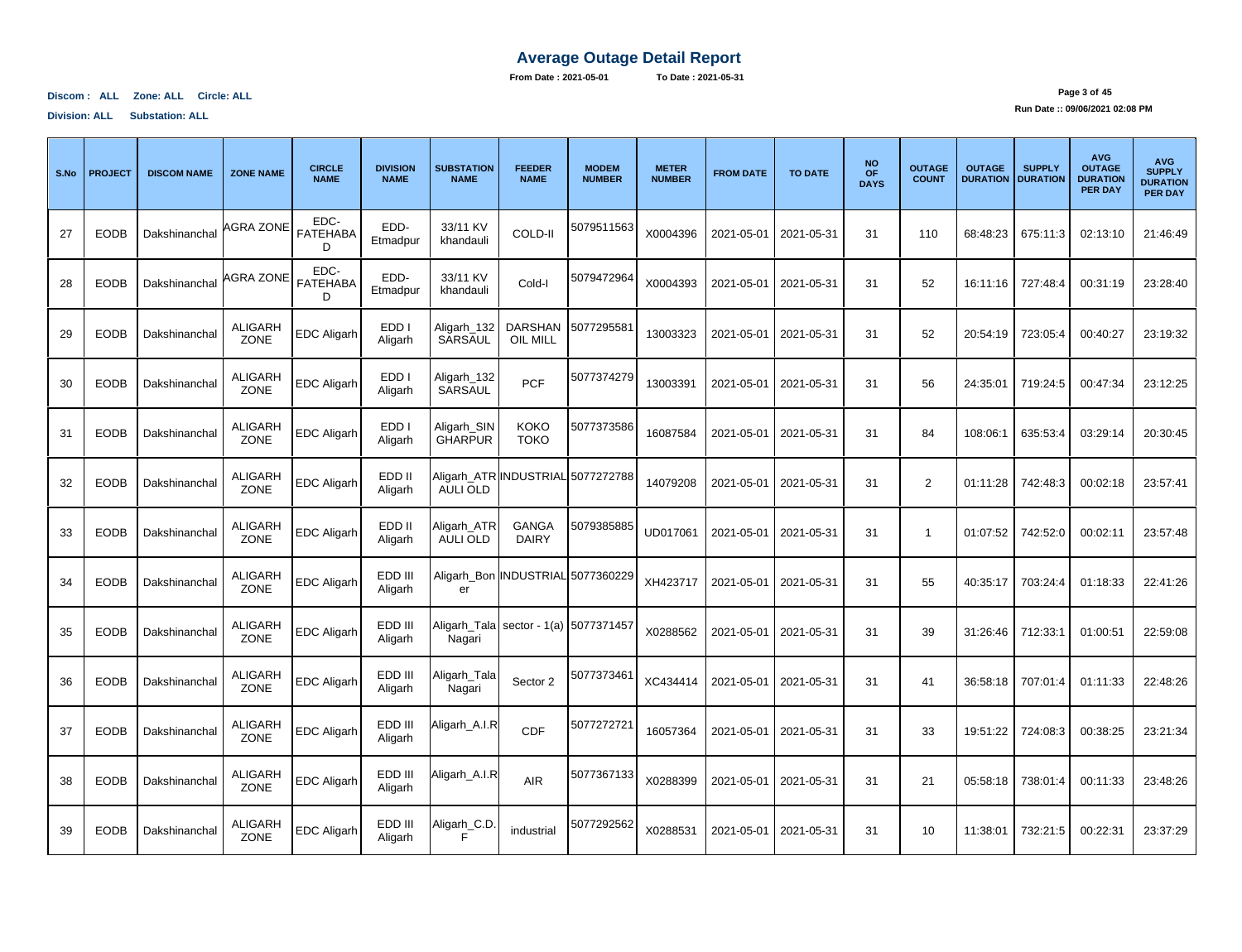**From Date : 2021-05-01**

**To Date : 2021-05-31**

**Discom : ALL Zone: ALL Circle: ALL**

**Division: ALL Substation: ALL**

**Page 4 of 45**

| S.No | <b>PROJECT</b> | <b>DISCOM NAME</b> | <b>ZONE NAME</b>              | <b>CIRCLE</b><br><b>NAME</b> | <b>DIVISION</b><br><b>NAME</b> | <b>SUBSTATION</b><br><b>NAME</b>   | <b>FEEDER</b><br><b>NAME</b>     | <b>MODEM</b><br><b>NUMBER</b> | <b>METER</b><br><b>NUMBER</b> | <b>FROM DATE</b>               | <b>TO DATE</b>          | <b>NO</b><br><b>OF</b><br><b>DAYS</b> | <b>OUTAGE</b><br><b>COUNT</b> | <b>OUTAGE</b><br><b>DURATION</b> | <b>SUPPLY</b><br><b>DURATION</b> | <b>AVG</b><br><b>OUTAGE</b><br><b>DURATION</b><br><b>PER DAY</b> | <b>AVG</b><br><b>SUPPLY</b><br><b>DURATION</b><br><b>PER DAY</b> |
|------|----------------|--------------------|-------------------------------|------------------------------|--------------------------------|------------------------------------|----------------------------------|-------------------------------|-------------------------------|--------------------------------|-------------------------|---------------------------------------|-------------------------------|----------------------------------|----------------------------------|------------------------------------------------------------------|------------------------------------------------------------------|
| 40   | EODB           | Dakshinanchal      | <b>ALIGARH</b><br><b>ZONE</b> | <b>EDC Aligarh</b>           | EDD-4<br>Aligarh               | <b>IGLAS</b>                       | A. R. COLD                       | 5077523081                    | XG484656                      | 2021-05-01                     | 2021-05-31              | 31                                    | 56                            | 65:47:05                         | 678:12:5                         | 02:07:19                                                         | 21:52:40                                                         |
| 41   | <b>EODB</b>    | Dakshinanchal      | <b>ALIGARH</b><br><b>ZONE</b> | EDC Aligarh                  | EDD-4<br>Aligarh               | <b>GONDA</b>                       | cold                             | 5079472261                    | XC434425                      | 2021-05-01                     | 2021-05-31              | 31                                    | 15                            | 12:41:14                         | 731:18:4                         | 00:24:33                                                         | 23:35:26                                                         |
| 42   | <b>EODB</b>    | Dakshinanchal      | <b>ALIGARH</b><br><b>ZONE</b> | EDC Aligarh                  | EDD-V<br>Aligarh<br>(Khair)    | <b>KHAIR</b>                       | $\overline{2}$                   | Cold Feeder   5077293859      | X0288429                      | 2021-05-01                     | 2021-05-31              | 31                                    | 91                            | 180:45:5                         | 563:14:0                         | 05:49:52                                                         | 18:10:07                                                         |
| 43   | <b>EODB</b>    | Dakshinanchal      | <b>ALIGARH</b><br><b>ZONE</b> | <b>EDC Hathras</b>           | EDD <sub>3</sub><br>Hathras    | <b>SASNI</b>                       | AN AGRO                          | VRANDHAV 5079385877           | UPD99615                      | 2021-05-01                     | 2021-05-31              | 31                                    | 9                             | 02:02:34                         | 741:57:2                         | 00:03:57                                                         | 23:56:02                                                         |
| 44   | <b>EODB</b>    | Dakshinanchal      | <b>ALIGARH</b><br><b>ZONE</b> | <b>EDC Hathras</b>           | EDD <sub>3</sub><br>Hathras    | <b>SASNI</b>                       | Industrial<br>Agra road-II       | 5077357027                    | X0288608                      | 2021-05-01                     | 2021-05-31              | 31                                    | 42                            | 10:35:20                         | 733:24:4                         | 00:20:29                                                         | 23:39:30                                                         |
| 45   | <b>EODB</b>    | Dakshinanchal      | <b>ALIGARH</b><br>ZONE        | <b>EDC Hathras</b>           | EDD <sub>3</sub><br>Hathras    | 132/33 KV<br>S/S SASNI             | S.N. Dairy<br>Food Pvt.<br>Ltd.  | 5079383385                    | X0241691                      | 2021-05-01                     | 2021-05-31              | 31                                    | 45                            | 25:28:34                         | 718:31:2                         | 00:49:18                                                         | 23:10:41                                                         |
| 46   | <b>EODB</b>    | Dakshinanchal      | <b>ALIGARH</b><br><b>ZONE</b> | <b>EDC Hathras</b>           | EDD <sub>3</sub><br>Hathras    | 132/33 KV<br>S/S SASNI             | S.N. Milk<br>Product Pvt.<br>Ltd | 5079386750                    | X0087591                      | 2021-05-01                     | 2021-05-31              | 31                                    | 41                            | 19:46:06                         | 724:13:5                         | 00:38:15                                                         | 23:21:44                                                         |
| 47   | <b>EODB</b>    | Dakshinanchal      | <b>ALIGARH</b><br><b>ZONE</b> | <b>EDC Hathras</b>           | EDD <sub>3</sub><br>Hathras    | 132/33 KV<br>S/S<br><b>HASAYAN</b> | Alfa Milk<br>Powder Pvt.<br>Ltd. | 5078353439                    | X0087589                      | 2021-05-01                     | 2021-05-31              | 31                                    | 8                             | 03:37:36                         | 740:22:2                         | 00:07:01                                                         | 23:52:58                                                         |
| 48   | <b>EODB</b>    | Dakshinanchal      | <b>ALIGARH</b><br>ZONE        | <b>EDC Hathras</b>           | EDD <sub>3</sub><br>Hathras    | 132/33 KV<br>S/S<br><b>HASAYAN</b> | Food Ltd.                        | Mahaan Milk 5078354403        | X0087581                      | 2021-05-01                     | 2021-05-31              | 31                                    | 3                             | 01:23:51                         | 742:36:0                         | 00:02:42                                                         | 23:57:17                                                         |
| 49   | <b>EODB</b>    | Dakshinanchal      | <b>ZONE</b>                   | ALIGARH EDC Hathras          | EDD <sub>3</sub><br>Hathras    | <b>VAHANPUR</b>                    | kunwar<br>devendra<br>singh cold | 5079386594                    |                               | X0728276 2021-05-01 2021-05-31 |                         | 31                                    | 79                            | 64:31:08                         | 679:28:5                         | 02:04:52                                                         | 21:55:07                                                         |
| 50   | <b>EODB</b>    | Dakshinanchal      | ALIGARH<br>ZONE               | <b>EDC Hathras</b>           | EDD <sub>3</sub><br>Hathras    | <b>RATIKA</b><br><b>NAGLA</b>      | <b>UPSIDC</b>                    | 5079386024                    | X1464814                      |                                | 2021-05-01 2021-05-31   | 31                                    | 37                            | 24:40:36                         | 719:19:2                         | 00:47:45                                                         | 23:12:14                                                         |
| 51   | <b>IPDS</b>    | Dakshinanchal      | <b>ALIGARH</b><br><b>ZONE</b> |                              | EDC-ETAH   EDD-ETAH   AWAGARH  |                                    | city feeder                      | 5078210837                    | X0549051                      | 2021-05-01 2021-05-31          |                         | 31                                    | 92                            | 49:54:18                         | 694:05:4                         | 01:36:35                                                         | 22:23:24                                                         |
| 52   | <b>EODB</b>    | Dakshinanchal      | <b>ALIGARH</b><br>ZONE        | <b>EUDC</b><br>Aligarh       | EUDD-III<br>Aligarh            | INDUSTRIAL<br><b>ESTHAN</b>        | west no.2                        | 5078351771                    | 450734                        |                                | 2021-05-01   2021-05-31 | 31                                    | 29                            | 12:06:44                         | 731:53:1                         | 00:23:26                                                         | 23:36:33                                                         |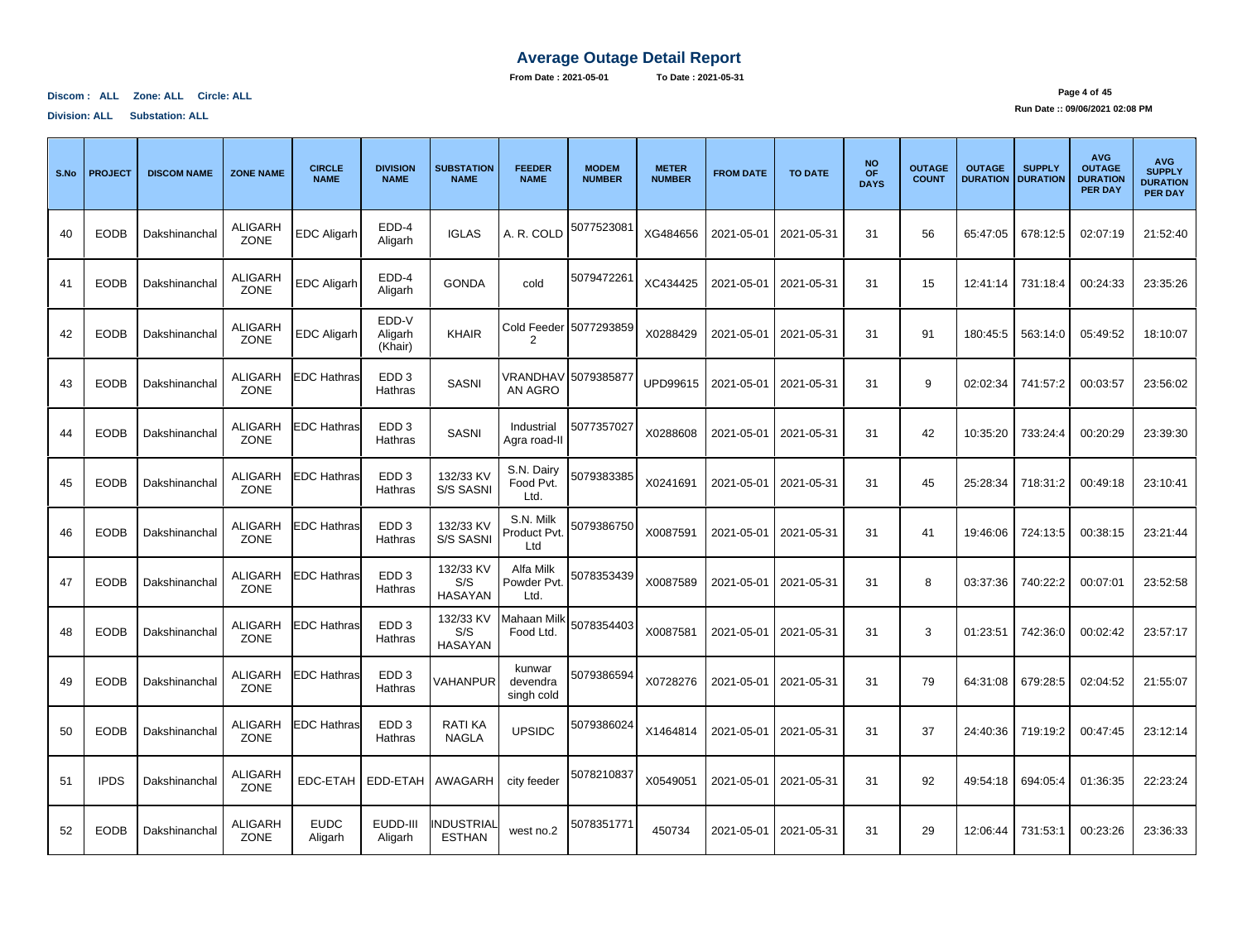**From Date : 2021-05-01**

**To Date : 2021-05-31**

**Discom : ALL Zone: ALL Circle: ALL**

**Division: ALL Substation: ALL**

**Page 5 of 45**

| S.No | <b>PROJECT</b> | <b>DISCOM NAME</b> | <b>ZONE NAME</b>       | <b>CIRCLE</b><br><b>NAME</b>                                          | <b>DIVISION</b><br><b>NAME</b>            | <b>SUBSTATION</b><br><b>NAME</b>   | <b>FEEDER</b><br><b>NAME</b>                                                              | <b>MODEM</b><br><b>NUMBER</b>                                | <b>METER</b><br><b>NUMBER</b> | <b>FROM DATE</b>                      | <b>TO DATE</b>          | <b>NO</b><br>OF<br><b>DAYS</b> | <b>OUTAGE</b><br><b>COUNT</b> | <b>OUTAGE</b><br><b>DURATION DURATION</b> | <b>SUPPLY</b> | <b>AVG</b><br><b>OUTAGE</b><br><b>DURATION</b><br><b>PER DAY</b> | <b>AVG</b><br><b>SUPPLY</b><br><b>DURATION</b><br><b>PER DAY</b> |
|------|----------------|--------------------|------------------------|-----------------------------------------------------------------------|-------------------------------------------|------------------------------------|-------------------------------------------------------------------------------------------|--------------------------------------------------------------|-------------------------------|---------------------------------------|-------------------------|--------------------------------|-------------------------------|-------------------------------------------|---------------|------------------------------------------------------------------|------------------------------------------------------------------|
| 53   | <b>EODB</b>    | Dakshinanchal      | <b>ALIGARH</b><br>ZONE | <b>EUDC</b><br>Aligarh                                                | EUDD-III<br>Aligarh                       | <b>INDUSTRIAL</b><br><b>ESTHAN</b> | east no. 1                                                                                | 5079375126                                                   | 450738                        |                                       | 2021-05-01   2021-05-31 | 31                             | 26                            | 11:54:09                                  | 732:05:5      | 00:23:02                                                         | 23:36:57                                                         |
| 54   | <b>EODB</b>    | Dakshinanchal      | <b>JHANSI</b><br>ZONE  | <b>EDC Jhansi</b>                                                     | <b>EDD Lalitpur</b>                       | Jhansi_66<br>KV<br><b>LALITPUR</b> | chandera                                                                                  | 5077373313                                                   | X0354384                      | 2021-05-01 2021-05-31                 |                         | 31                             | 15                            | 08:22:02                                  | 735:37:5      | 00:16:11                                                         | 23:43:48                                                         |
| 55   | <b>EODB</b>    | Dakshinanchal      | <b>JHANSI</b><br>ZONE  | <b>EUDC</b><br>Jhansi                                                 | EUDD II<br>Jhansi                         | Jhansi_NEW<br>Growth<br>Center     | growth<br>center                                                                          | 5077370566                                                   |                               | UD013272 2021-05-01 2021-05-31        |                         | 31                             | 43                            | 11:48:53                                  | 732:11:0      | 00:22:52                                                         | 23:37:07                                                         |
| 56   | <b>EODB</b>    | Dakshinanchal      | <b>JHANSI</b><br>ZONE  | <b>EUDC</b><br>Jhansi                                                 | EUDD II<br>Jhansi                         | Jhansi_Suti<br>Mill                | H.P.C.L                                                                                   | 5077355724                                                   | UD013361                      | $\vert$ 2021-05-01 $\vert$ 2021-05-31 |                         | 31                             | 66                            | 33:48:45                                  | 710:11:1      | 01:05:26                                                         | 22:54:33                                                         |
| 57   | <b>EODB</b>    | Dakshinanchal      | <b>JHANSI</b><br>ZONE  |                                                                       | EDC-ORAI EDD-2 URAI                       | <b>JALAUN</b>                      |                                                                                           | Betwa Cold   5079378336   UMD03093   2021-05-01   2021-05-31 |                               |                                       |                         | 31                             | 56                            | 22:47:40                                  | 721:12:2      | 00:44:07                                                         | 23:15:52                                                         |
| 58   | <b>EODB</b>    | Dakshinanchal      | <b>KANPUR</b><br>ZONE  | <b>EDC</b>                                                            | EDD<br>Farrukhabad Farrukhabad Kanpur_BHA |                                    | SS                                                                                        | 5077368297                                                   | 15070312                      |                                       | 2021-05-01 2021-05-31   | 31                             | 100                           | 202:34:5                                  | 541:25:0      | 06:32:05                                                         | 17:27:54                                                         |
| 59   | <b>EODB</b>    | Dakshinanchal      | <b>KANPUR</b><br>ZONE  | <b>EDC</b><br>Farrukhabad Farrukhabad KAMALGAN Cold Feeder 5078354361 | EDD                                       | J                                  |                                                                                           |                                                              |                               | XG438709 2021-05-01 2021-05-31        |                         | 31                             | 17                            | 10:13:51                                  | 733:46:0      | 00:19:48                                                         | 23:40:11                                                         |
| 60   | <b>EODB</b>    | Dakshinanchal      | <b>KANPUR</b><br>ZONE  | <b>EDC Kanpur</b><br>Nagar                                            | <b>EDD</b><br>Akbarpur                    |                                    | $\begin{bmatrix}$ Kanpur_RAN industrial 1 $\begin{bmatrix} 5077294493 \\ 1 \end{bmatrix}$ |                                                              | X0354618                      | 2021-05-01 2021-05-31                 |                         | 31                             | 8                             | 07:15:19                                  | 736:44:4      | 00:14:02                                                         | 23:45:57                                                         |
| 61   | <b>EODB</b>    | Dakshinanchal      | <b>KANPUR</b><br>ZONE  | <b>EDC Kanpur</b><br>Nagar                                            | EDD<br>Akbarpur                           | IA                                 | Kanpur_RAN INDUSTRIAL 5077370939<br>3                                                     |                                                              | X0354554                      | 2021-05-01 2021-05-31                 |                         | 31                             | 31                            | 14:39:01                                  | 729:20:5      | 00:28:21                                                         | 23:31:38                                                         |
| 62   | <b>EODB</b>    | Dakshinanchal      | <b>KANPUR</b><br>ZONE  | <b>EDC Kanpur</b><br>Nagar                                            | EDD<br>Akbarpur                           | IA                                 | Kanpur_RAN Mantora Oil 5078352787                                                         |                                                              | X0354621                      | 2021-05-01   2021-05-31               |                         | 31                             | 9                             | 05:40:10                                  | 738:19:5      | 00:10:58                                                         | 23:49:01                                                         |
| 63   | <b>EODB</b>    | Dakshinanchal      | <b>KANPUR</b><br>ZONE  | <b>EDC</b> Kanpur<br>Nagar                                            | <b>EDD</b><br>Akbarpur                    | IA                                 | Kanpur_RAN INDUSTRIAL 5077274537<br>2                                                     |                                                              | X0354555                      |                                       | 2021-05-01 2021-05-31   | 31                             | 30                            | 14:03:59                                  | 729:56:0      | 00:27:13                                                         | 23:32:46                                                         |
| 64   | <b>EODB</b>    | Dakshinanchal      | <b>KANPUR</b><br>ZONE  | <b>EDC</b> Kanpur<br>Nagar                                            | EDD<br>Akbarpur                           | Kanpur_RAN<br>IA                   | <b>GPL</b>                                                                                | 5079469614                                                   | X0354552                      | 2021-05-01   2021-05-31               |                         | 31                             | 11                            | 07:01:13                                  | 736:58:4      | 00:13:35                                                         | 23:46:24                                                         |
| 65   | <b>EODB</b>    | Dakshinanchal      | <b>KANPUR</b><br>ZONE  | <b>EDC</b> Kanpur<br>Nagar                                            | <b>EDD</b><br>Akbarpur                    | IA                                 | Kanpur_RANFrointer Alloy 5078349916                                                       |                                                              | X0354553                      | 2021-05-01   2021-05-31               |                         | 31                             | 10                            | 05:54:38                                  | 738:05:2      | 00:11:26                                                         | 23:48:33                                                         |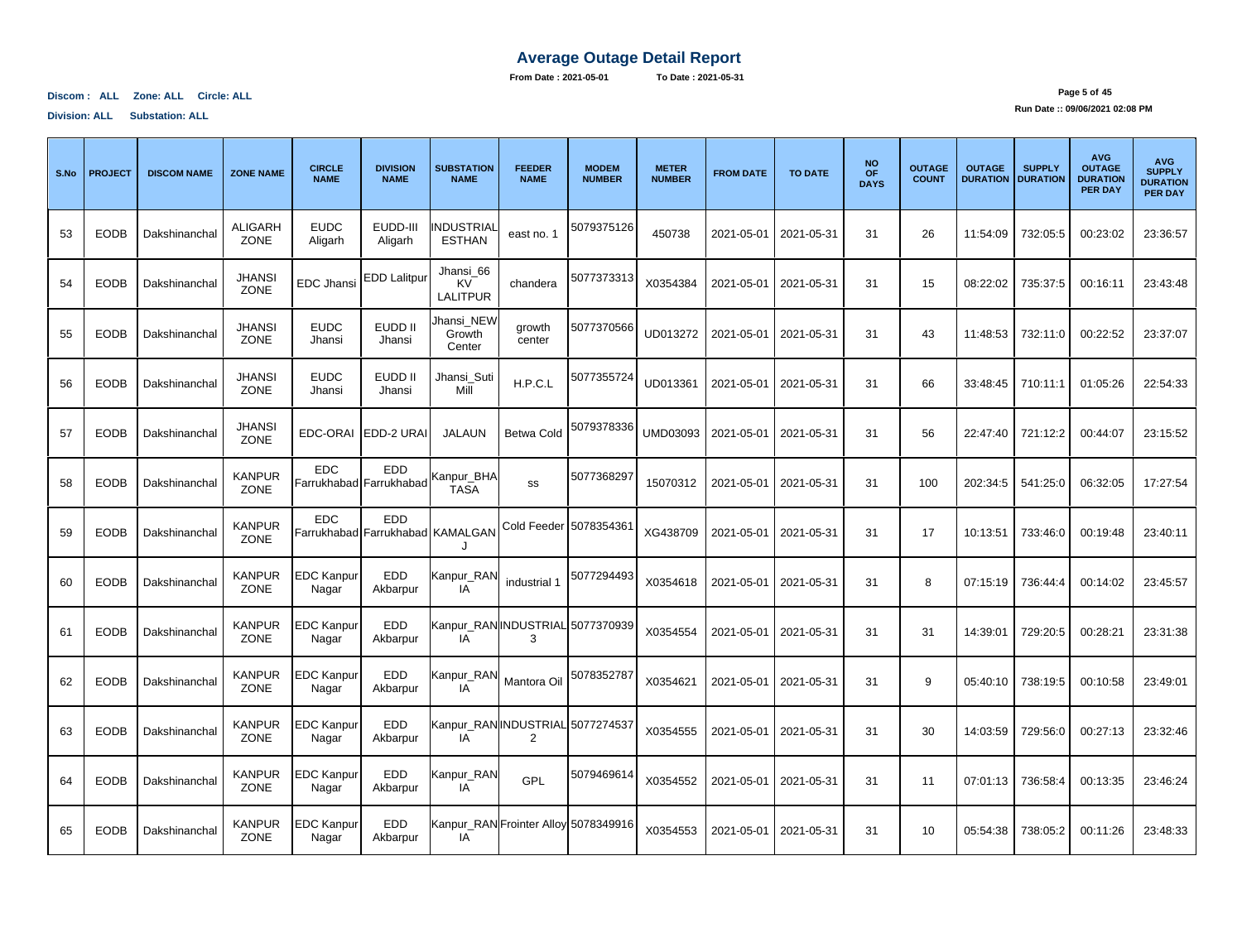**From Date : 2021-05-01**

**To Date : 2021-05-31**

**Discom : ALL Zone: ALL Circle: ALL**

**Division: ALL Substation: ALL**

**Page 6 of 45**

| S.No | <b>PROJECT</b> | <b>DISCOM NAME</b> | <b>ZONE NAME</b>             | <b>CIRCLE</b><br><b>NAME</b> | <b>DIVISION</b><br><b>NAME</b> | <b>SUBSTATION</b><br><b>NAME</b>            | <b>FEEDER</b><br><b>NAME</b>                        | <b>MODEM</b><br><b>NUMBER</b> | <b>METER</b><br><b>NUMBER</b> | <b>FROM DATE</b> | <b>TO DATE</b>          | <b>NO</b><br><b>OF</b><br><b>DAYS</b> | <b>OUTAGE</b><br><b>COUNT</b> | <b>OUTAGE</b><br><b>DURATION</b> | <b>SUPPLY</b><br><b>DURATION</b> | <b>AVG</b><br><b>OUTAGE</b><br><b>DURATION</b><br><b>PER DAY</b> | <b>AVG</b><br><b>SUPPLY</b><br><b>DURATION</b><br><b>PER DAY</b> |
|------|----------------|--------------------|------------------------------|------------------------------|--------------------------------|---------------------------------------------|-----------------------------------------------------|-------------------------------|-------------------------------|------------------|-------------------------|---------------------------------------|-------------------------------|----------------------------------|----------------------------------|------------------------------------------------------------------|------------------------------------------------------------------|
| 66   | <b>EODB</b>    | Dakshinanchal      | <b>KANPUR</b><br><b>ZONE</b> | <b>EDC Kanpur</b><br>Nagar   | EDD<br>Akbarpur                | Kanpur_Bara                                 | industrial 2                                        | 5077370913                    | X0354843                      |                  | 2021-05-01   2021-05-31 | 31                                    | 31                            | 13:31:06                         | 730:28:5                         | 00:26:09                                                         | 23:33:50                                                         |
| 67   | EODB           | Dakshinanchal      | <b>KANPUR</b><br><b>ZONE</b> | <b>EDC Kanpur</b><br>Nagar   | EDD<br>Akbarpur                | Kanpur_Bara                                 | industrial 1                                        | 5077373891                    | X0454845                      |                  | 2021-05-01 2021-05-31   | 31                                    | 33                            | 15:50:01                         | 728:09:5                         | 00:30:38                                                         | 23:29:21                                                         |
| 68   | <b>EODB</b>    | Dakshinanchal      | <b>KANPUR</b><br><b>ZONE</b> | <b>EDC Kanpur</b><br>Nagar   | EDD<br>Akbarpur                | Kanpur_Raip<br><b>ur</b>                    | Vasumet<br>Plast                                    | 5078396214                    | X0354760                      | 2021-05-01       | 2021-05-31              | 31                                    | 18                            | 17:55:50                         | 726:04:1                         | 00:34:42                                                         | 23:25:17                                                         |
| 69   | <b>EODB</b>    | Dakshinanchal      | <b>KANPUR</b><br><b>ZONE</b> | <b>EDC Kanpur</b><br>Nagar   | EDD<br>Akbarpur                | <b>ur</b>                                   | <b>SHERPUR</b><br>Kanpur_Raip INDUSTRIAL            | 5077357134                    | X0354726                      |                  | 2021-05-01   2021-05-31 | 31                                    | 23                            | 18:57:13                         | 725:02:4                         | 00:36:41                                                         | 23:23:18                                                         |
| 70   | <b>EODB</b>    | Dakshinanchal      | <b>KANPUR</b><br><b>ZONE</b> | <b>EDC Kanpur</b><br>Nagar   | <b>EDD</b><br>Akbarpur         | ur                                          | Kanpur_Raip Sushil Nagar 5079381579                 |                               | 15508515                      |                  | 2021-05-01   2021-05-31 | 31                                    | 22                            | 18:42:07                         | 725:17:5                         | 00:36:11                                                         | 23:23:48                                                         |
| 71   | <b>EODB</b>    | Dakshinanchal      | <b>KANPUR</b><br><b>ZONE</b> | <b>EDC Kanpur</b><br>Nagar   | EDD<br>Akbarpur                | Kanpur_Raip<br>ur                           | Raipur<br>industrial                                | 5077272796                    | X0354723                      |                  | 2021-05-01   2021-05-31 | 31                                    | 31                            | 14:29:25                         | 729:30:3                         | 00:28:02                                                         | 23:31:57                                                         |
| 72   | <b>EODB</b>    | Dakshinanchal      | <b>KANPUR</b><br>ZONE        | <b>EDC</b> Kanpur<br>Nagar   | EDD II<br>Chaubeypur           | Kanpur_CHA<br><b>UBEPUR</b><br><b>ASIDE</b> | Bhawanipur                                          | 5077404621                    | 16087545                      | 2021-05-01       | 2021-05-31              | 31                                    | 4                             | 04:59:37                         | 739:00:2                         | 00:09:39                                                         | 23:50:20                                                         |
| 73   | <b>EODB</b>    | Dakshinanchal      | <b>KANPUR</b><br><b>ZONE</b> | <b>EDC Kanpur</b><br>Nagar   | EDD II<br>Chaubeypur           | Kanpur_CHA<br><b>UBEPUR</b><br><b>ASIDE</b> |                                                     | DEDUPUR 5077374527            | 16049088                      |                  | 2021-05-01   2021-05-31 | 31                                    | $\overline{7}$                | 13:18:34                         | 730:41:2                         | 00:25:45                                                         | 23:34:14                                                         |
| 74   | <b>EODB</b>    | Dakshinanchal      | <b>KANPUR</b><br>ZONE        | <b>EDC Kanpur</b><br>Nagar   | EDD II<br>Chaubeypur           | Kanpur_CHA<br><b>UBEPUR</b><br><b>ASIDE</b> | LOHIA 01                                            |                               | 5077373362 SPCGL0200<br>3     |                  | 2021-05-01 2021-05-31   | 31                                    | 8                             | 05:08:42                         | 738:51:1                         | 00:09:57                                                         | 23:50:02                                                         |
| 75   | <b>EODB</b>    | Dakshinanchal      | <b>KANPUR</b><br>ZONE        | <b>EDC</b> Kanpur<br>Nagar   | EDD II<br>Chaubeypur           | <b>UBEPUR</b><br><b>ASIDE</b>               | Kanpur_CHA SHIVRAJPU 5077272697<br>$\mathsf{R}$     |                               | 16049104                      |                  | 2021-05-01 2021-05-31   | 31                                    | 8                             | 05:08:51                         | 738:51:0                         | 00:09:57                                                         | 23:50:02                                                         |
| 76   | <b>EODB</b>    | Dakshinanchal      | <b>KANPUR</b><br>ZONE        | <b>EDC</b> Kanpur<br>Nagar   | EDD II<br>Chaubeypur           | Kanpur_CHA<br><b>UBEPUR</b><br><b>ASIDE</b> | <b>BITHUR</b>                                       | 5077371366                    | 16042986                      |                  | 2021-05-01 2021-05-31   | 31                                    | 9                             | 06:46:31                         | 737:13:2                         | 00:13:06                                                         | 23:46:53                                                         |
| 77   | <b>EODB</b>    | Dakshinanchal      | <b>KANPUR</b><br><b>ZONE</b> | <b>EDC Kanpur</b><br>Nagar   | EDD II<br>Chaubeypur           | Kanpur_CHA<br><b>UBEPUR</b><br><b>ASIDE</b> | LOHIA 02                                            | 5077373669                    | 17128705                      |                  | 2021-05-01 2021-05-31   | 31                                    | $\overline{7}$                | 13:18:21                         | 730:41:3                         | 00:25:45                                                         | 23:34:14                                                         |
| 78   | <b>EODB</b>    | Dakshinanchal      | <b>KANPUR</b><br><b>ZONE</b> | <b>EDC</b> Kanpur<br>Nagar   | EDD II<br>Chaubeypur           | <b>UBEPUR</b><br>ASIDE                      | Kanpur_CHA RAGHUVEE 5077291440 SPUD01192<br>R ISPAT |                               | 5                             |                  | 2021-05-01 2021-05-31   | 31                                    | $\overline{2}$                | 04:18:07                         | 739:41:5                         | 00:08:19                                                         | 23:51:40                                                         |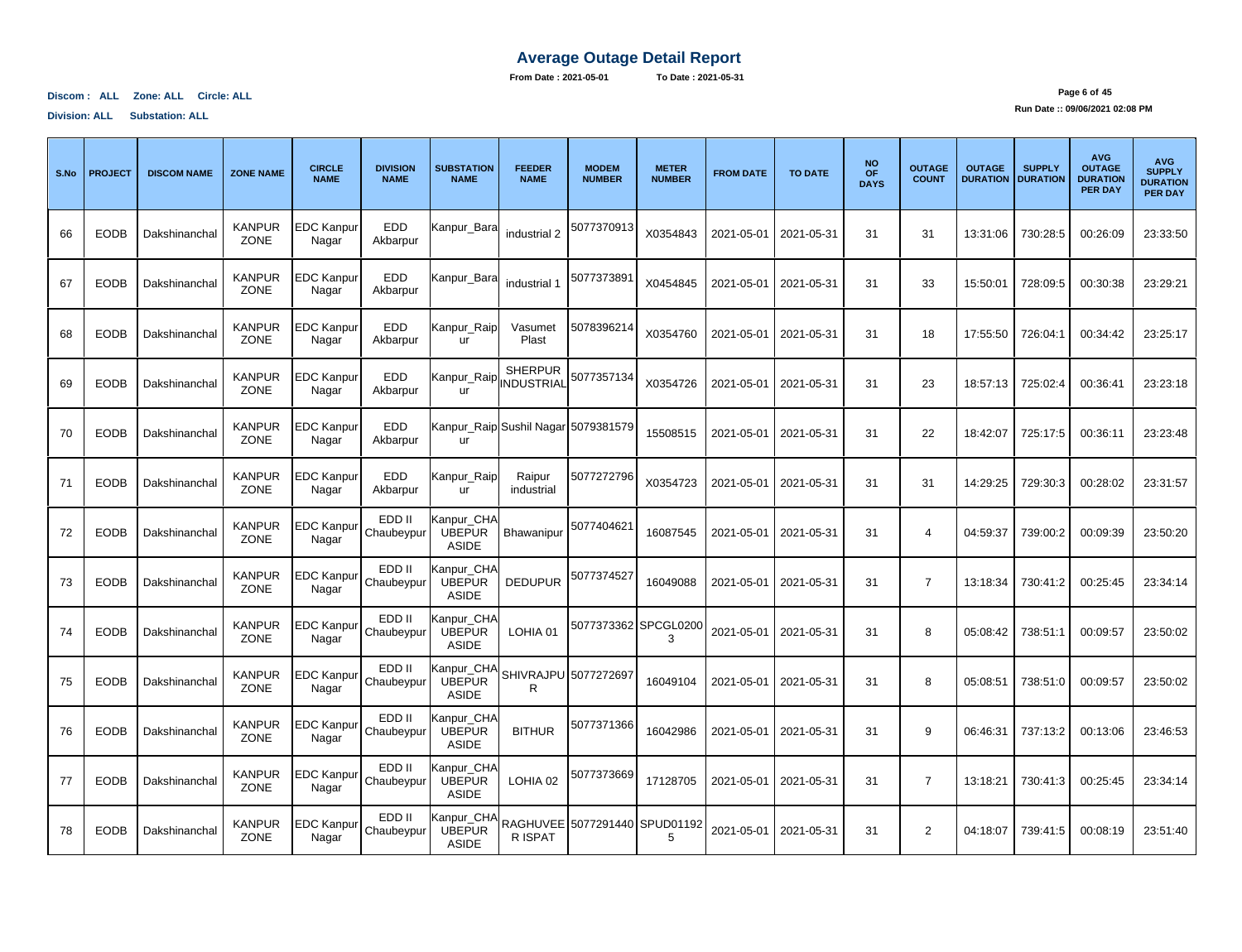**From Date : 2021-05-01**

**To Date : 2021-05-31**

**Discom : ALL Zone: ALL Circle: ALL**

**Division: ALL Substation: ALL**

**Page 7 of 45**

| S.No | <b>PROJECT</b> | <b>DISCOM NAME</b> | <b>ZONE NAME</b>             | <b>CIRCLE</b><br><b>NAME</b> | <b>DIVISION</b><br><b>NAME</b> | <b>SUBSTATION</b><br><b>NAME</b> | <b>FEEDER</b><br><b>NAME</b>                           | <b>MODEM</b><br><b>NUMBER</b> | <b>METER</b><br><b>NUMBER</b> | <b>FROM DATE</b>               | <b>TO DATE</b>        | <b>NO</b><br><b>OF</b><br><b>DAYS</b> | <b>OUTAGE</b><br><b>COUNT</b> | <b>OUTAGE</b><br><b>DURATION</b> | <b>SUPPLY</b><br><b>DURATION</b> | <b>AVG</b><br><b>OUTAGE</b><br><b>DURATION</b><br><b>PER DAY</b> | <b>AVG</b><br><b>SUPPLY</b><br><b>DURATION</b><br><b>PER DAY</b> |
|------|----------------|--------------------|------------------------------|------------------------------|--------------------------------|----------------------------------|--------------------------------------------------------|-------------------------------|-------------------------------|--------------------------------|-----------------------|---------------------------------------|-------------------------------|----------------------------------|----------------------------------|------------------------------------------------------------------|------------------------------------------------------------------|
| 79   | <b>EODB</b>    | Dakshinanchal      | <b>KANPUR</b><br><b>ZONE</b> | <b>EDC Kanpur</b><br>Nagar   | EDD II<br>Chaubeypur           | 33/11 KV<br>S/S<br>Shivrajpur-   |                                                        | Jagdeeshpur 5078342333        | X0727301                      | 2021-05-01                     | 2021-05-31            | 31                                    | 36                            | 16:47:28                         | 727:12:3                         | 00:32:29                                                         | 23:27:30                                                         |
| 80   | <b>EODB</b>    | Dakshinanchal      | <b>KANPUR</b><br><b>ZONE</b> | <b>EDC Kanpur</b><br>Nagar   | EDD II<br>Chaubeypur           | 33/11 KV<br>S/S<br>Shivrajpur-   | Puja Rice<br>Mill                                      | 5077369204                    | UMV90812                      | 2021-05-01                     | 2021-05-31            | 31                                    | 53                            | 21:58:22                         | 722:01:3                         | 00:42:31                                                         | 23:17:28                                                         |
| 81   | <b>EODB</b>    | Dakshinanchal      | <b>KANPUR</b><br><b>ZONE</b> | EDC Kanpur<br>Nagar          | EDD II<br>Chaubeypur           | 33/11 KV<br>S/S Gadeba           | Meena Murgi 5077553195<br>Farm                         |                               | 15070507                      | 2021-05-01                     | 2021-05-31            | 31                                    | 13                            | 21:56:30                         | 722:03:3                         | 00:42:28                                                         | 23:17:31                                                         |
| 82   | <b>EODB</b>    | Dakshinanchal      | <b>KANPUR</b><br><b>ZONE</b> | <b>EDC Kanpur</b><br>Nagar   | EDD II<br>Chaubeypur           | 33/11 KV<br>S/S Gadeba           | Dhupar                                                 | 5079517909                    | 15070408                      | 2021-05-01                     | 2021-05-31            | 31                                    | 34                            | 26:28:32                         | 717:31:2                         | 00:51:14                                                         | 23:08:45                                                         |
| 83   | <b>EODB</b>    | Dakshinanchal      | <b>KANPUR</b><br><b>ZONE</b> | <b>EDC Kanpur</b><br>Nagar   | EDD II<br>Chaubeypur           | 33/11 KV<br>S/S Gadeba           | Chandra                                                | 5077370418                    | 15070310                      | 2021-05-01                     | 2021-05-31            | 31                                    | 11                            | 14:34:03                         | 729:25:5                         | 00:28:11                                                         | 23:31:48                                                         |
| 84   | <b>EODB</b>    | Dakshinanchal      | <b>KANPUR</b><br><b>ZONE</b> | <b>EDC Kanpur</b><br>Nagar   | EDD-I<br>Kanpur<br>Nagar       | Kanpur_SAC<br><b>HANDI</b>       | Kailesh<br><b>Motors</b>                               | 5077373446                    | 13003296                      | 2021-05-01                     | 2021-05-31            | 31                                    | 79                            | 36:54:56                         | 707:05:0                         | 01:11:26                                                         | 22:48:33                                                         |
| 85   | <b>EODB</b>    | Dakshinanchal      | <b>KANPUR</b><br><b>ZONE</b> | <b>EDC Kanpur</b><br>Nagar   | EDD-I<br>Kanpur<br>Nagar       | Kanpur_SAC<br><b>HANDI</b>       | <b>New</b><br>Industrial                               | 5078352837                    | 13003388                      | 2021-05-01                     | 2021-05-31            | 31                                    | 12                            | 03:07:33                         | 740:52:2                         | 00:06:03                                                         | 23:53:57                                                         |
| 86   | EODB           | Dakshinanchal      | <b>KANPUR</b><br><b>ZONE</b> | <b>EDC Kanpur</b><br>Nagar   | EDD-I<br>Kanpur<br>Nagar       | 33/11 KV<br>S/S Sarsaul          | Navodaya                                               | 5079386578                    | <b>UPP59639</b>               | 2021-05-01                     | 2021-05-31            | 31                                    | 82                            | 183:48:1                         | 560:11:4                         | 05:55:45                                                         | 18:04:14                                                         |
| 87   | <b>EODB</b>    | Dakshinanchal      | <b>KANPUR</b><br>ZONE        | <b>EDC Kanpur</b><br>Nagar   | EDD-I<br>Kanpur<br>Nagar       | 33/11 KV<br>S/S<br>Maharajpur    | A.R.<br><b>POLIMER</b>                                 | 5078411328                    | X0354653                      | 2021-05-01                     | 2021-05-31            | 31                                    | 18                            | 15:09:59                         | 728:50:0                         | 00:29:21                                                         | 23:30:38                                                         |
| 88   | <b>EODB</b>    | Dakshinanchal      | <b>KANPUR</b><br>ZONE        | <b>EDC</b> Kanpur<br>Nagar   | <b>EDD</b><br>PUKHRAYA         | Kanpur_UPS<br><b>IDC</b> Jainpur | Amul                                                   | 5077532652                    |                               | UD024147 2021-05-01 2021-05-31 |                       | 31                                    | 28                            | 06:10:17                         | 737:49:4                         | 00:11:56                                                         | 23:48:03                                                         |
| 89   | <b>EODB</b>    | Dakshinanchal      | <b>KANPUR</b><br>ZONE        | <b>EDC</b> Kanpur<br>Nagar   | EDD<br>PUKHRAYA                |                                  | Kanpur_UPS<br>IDC Jainpur   Industrial 01   5077291515 |                               | XB411457                      |                                | 2021-05-01 2021-05-31 | 31                                    | 69                            | 16:29:51                         | 727:30:0                         | 00:31:55                                                         | 23:28:04                                                         |
| 90   | <b>EODB</b>    | Dakshinanchal      | <b>KANPUR</b><br><b>ZONE</b> | <b>EDC Kanpur</b><br>Nagar   | EDD<br>PUKHRAYA                | gnipur                           | AARTI<br>Kanpur_Bho  INDUSTRIAL                        | 5077293842                    | 16087653                      |                                | 2021-05-01 2021-05-31 | 31                                    | 53                            | 11:48:56                         | 732:11:0                         | 00:22:52                                                         | 23:37:07                                                         |
| 91   | <b>EODB</b>    | Dakshinanchal      | <b>KANPUR</b><br>ZONE        | <b>EDC</b> Kanpur<br>Nagar   | EDD<br>PUKHRAYA                | gnipur                           | P.C.C<br>Kanpur_Bho  INDUSTRIAL                        | 5077295540                    | 16087546                      |                                | 2021-05-01 2021-05-31 | 31                                    | 134                           | 39:55:24                         | 704:04:3                         | 01:17:16                                                         | 22:42:43                                                         |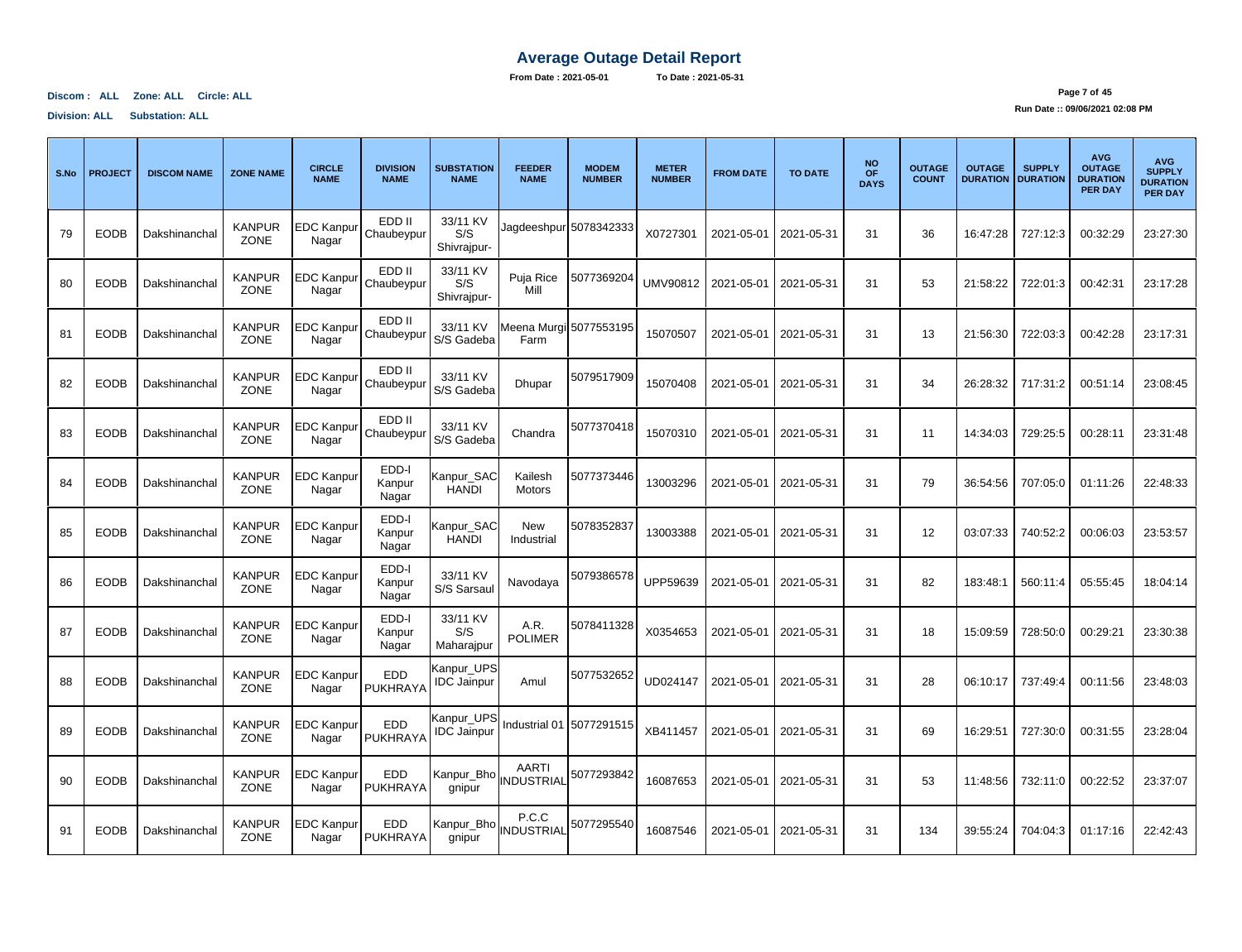**From Date : 2021-05-01**

**To Date : 2021-05-31**

**Discom : ALL Zone: ALL Circle: ALL**

**Division: ALL Substation: ALL**

**Page 8 of 45**

| S.No | <b>PROJECT</b> | <b>DISCOM NAME</b> | <b>ZONE NAME</b>             | <b>CIRCLE</b><br><b>NAME</b> | <b>DIVISION</b><br><b>NAME</b>         | <b>SUBSTATION</b><br><b>NAME</b>            | <b>FEEDER</b><br><b>NAME</b>        | <b>MODEM</b><br><b>NUMBER</b> | <b>METER</b><br><b>NUMBER</b> | <b>FROM DATE</b>                   | <b>TO DATE</b>          | <b>NO</b><br><b>OF</b><br><b>DAYS</b> | <b>OUTAGE</b><br><b>COUNT</b> | <b>OUTAGE</b><br><b>DURATION</b> | <b>SUPPLY</b><br><b>DURATION</b> | <b>AVG</b><br><b>OUTAGE</b><br><b>DURATION</b><br><b>PER DAY</b> | <b>AVG</b><br><b>SUPPLY</b><br><b>DURATION</b><br><b>PER DAY</b> |
|------|----------------|--------------------|------------------------------|------------------------------|----------------------------------------|---------------------------------------------|-------------------------------------|-------------------------------|-------------------------------|------------------------------------|-------------------------|---------------------------------------|-------------------------------|----------------------------------|----------------------------------|------------------------------------------------------------------|------------------------------------------------------------------|
| 92   | <b>EODB</b>    | Dakshinanchal      | <b>KANPUR</b><br><b>ZONE</b> | <b>EDC Kanpur</b><br>Nagar   | EDD-Rania<br>Kanpur<br>Dehat           | Jainpur                                     | Industrial 1                        | 5077295623                    | 17128713                      | 2021-05-01                         | 2021-05-31              | 31                                    | 30                            | 07:19:07                         | 736:40:5                         | 00:14:09                                                         | 23:45:50                                                         |
| 93   | <b>EODB</b>    | Dakshinanchal      | <b>KANPUR</b><br>ZONE        | <b>EDC Kanpur</b><br>Nagar   | EDD-Rania<br>Kanpur<br>Dehat           | Jainpur                                     | Suprem<br>Industries                | 5079386057                    | XB476464                      | 2021-05-01                         | 2021-05-31              | 31                                    | 30                            | 07:14:27                         | 736:45:3                         | 00:14:00                                                         | 23:45:59                                                         |
| 94   | <b>EODB</b>    | Dakshinanchal      | <b>KANPUR</b><br>ZONE        | <b>EDC</b> Kanpur<br>Nagar   | EDD-Rania<br>Kanpur<br>Dehat           | Jainpur                                     | Industrial 2                        | 5077370822                    | 17128694                      | 2021-05-01                         | 2021-05-31              | 31                                    | 22                            | 06:12:45                         | 737:47:1                         | 00:12:01                                                         | 23:47:58                                                         |
| 95   | <b>EODB</b>    | Dakshinanchal      | <b>KANPUR</b><br><b>ZONE</b> | <b>EDC Kanpur</b><br>Nagar   | EDD-Rania<br>Kanpur<br>Dehat           | Jainpur                                     | Reliance                            | 5078346342                    | 17128714                      | 2021-05-01                         | 2021-05-31              | 31                                    | 67                            | 09:11:41                         | 734:48:1                         | 00:17:47                                                         | 23:42:12                                                         |
| 96   | <b>EODB</b>    | Dakshinanchal      | <b>KANPUR</b><br><b>ZONE</b> | EDC-<br><b>KANNAUJ</b>       | EUDD-<br><b>FARRUKHA</b><br><b>BAD</b> | Н                                           | FATEHGAR   Cold Feeder   5079516539 |                               | XC479978                      | 2021-05-01                         | 2021-05-31              | 31                                    | 138                           | 39:42:20                         | 704:17:4                         | 01:16:50                                                         | 22:43:09                                                         |
| 97   | <b>EODB</b>    | Dakshinanchal      | <b>KANPUR</b><br>ZONE        | Dehat                        | EDC Kanpur EDD-Kanpur<br>Dehat         | 132/33 KV<br>S/S Jainpur                    | Industries                          | Anandeswar 5079333125         | UMD03405                      | 2021-05-01                         | 2021-05-31              | 31                                    | $\overline{2}$                | 03:01:54                         | 740:58:0                         | 00:05:52                                                         | 23:54:07                                                         |
| 98   | <b>EODB</b>    | Dakshinanchal      | <b>KANPUR</b><br><b>ZONE</b> | Dehat                        | <b>IEDC Kanpur EDD-Kanpur</b><br>Dehat | 132/33 KV<br>S/S Jainpur                    | HL AGRO                             | 5079341300                    | UMD03412                      | 2021-05-01                         | 2021-05-31              | 31                                    | $\overline{2}$                | 00:22:57                         | 743:37:0                         | 00:00:44                                                         | 23:59:15                                                         |
| 99   | EODB           | Dakshinanchal      | <b>KANPUR</b><br><b>ZONE</b> | <b>EDC Kanpur</b><br>Dehat   | <b>EDD-Kanpur</b><br>Dehat             | 132/33 KV<br>S/S Jainpur                    | <b>District</b><br>Hospital         | 5079472485                    | UMD03402                      | 2021-05-01                         | 2021-05-31              | 31                                    | 6                             | 03:44:25                         | 740:15:3                         | 00:07:14                                                         | 23:52:45                                                         |
| 100  | <b>EODB</b>    | Dakshinanchal      | <b>KANPUR</b><br>ZONE        | Dehat                        | EDC Kanpur EDD- Kanpur<br>Dehat        | 132/33 KV<br>S/S Jainpur                    | Kanpur<br>Plastic                   | 5078352183                    |                               | UMD03408   2021-05-01   2021-05-31 |                         | 31                                    | 5                             | 03:17:09                         | 740:42:5                         | 00:06:21                                                         | 23:53:38                                                         |
| 101  | <b>EODB</b>    | Dakshinanchal      | <b>KANPUR</b><br>ZONE        | <b>EDC</b> Kanpur<br>Dehat   | <b>EDD-Kanpur</b><br>Dehat             | 132/33 KV<br>S/S Jainpur                    | Sparsh<br>Industries                | 5079333919 SPUD01212          | $\Omega$                      |                                    | 2021-05-01 2021-05-31   | 31                                    | $\overline{2}$                | 00:43:24                         | 743:16:3                         | 00:01:24                                                         | 23:58:36                                                         |
| 102  | <b>EODB</b>    | Dakshinanchal      | <b>BANDA</b><br>ZONE         | EDC-BANDA                    | EUDD-<br>Banda                         | bhuragarh                                   | Industrial                          | 5077552700                    | UD024124                      |                                    | 2021-05-01 2021-05-31   | 31                                    | 55                            | 17:35:59                         | 726:24:0                         | 00:34:03                                                         | 23:25:56                                                         |
| 103  | <b>EODB</b>    | Dakshinanchal      | AGRA-2                       | EDC-<br><b>MATHURA</b>       |                                        | 33/11KV S/S<br>EDD-2 KOSI CHAUMUHA AMRAPALI |                                     | 5078353579                    | 14016240                      |                                    | 2021-05-01   2021-05-31 | 31                                    | 17                            | 11:47:56                         | 732:12:0                         | 00:22:50                                                         | 23:37:09                                                         |
| 104  | <b>EODB</b>    | Dakshinanchal      | AGRA-2                       | EDC-<br><b>MATHURA</b>       | EDD-2 KOSI                             | 132/33 KV<br>S/S<br>KOSIKALAN               | vrindawan<br>agro                   | 5079511480                    | X0087612                      |                                    | 2021-05-01   2021-05-31 | 31                                    | 5                             | 04:52:46                         | 739:07:1                         | 00:09:26                                                         | 23:50:33                                                         |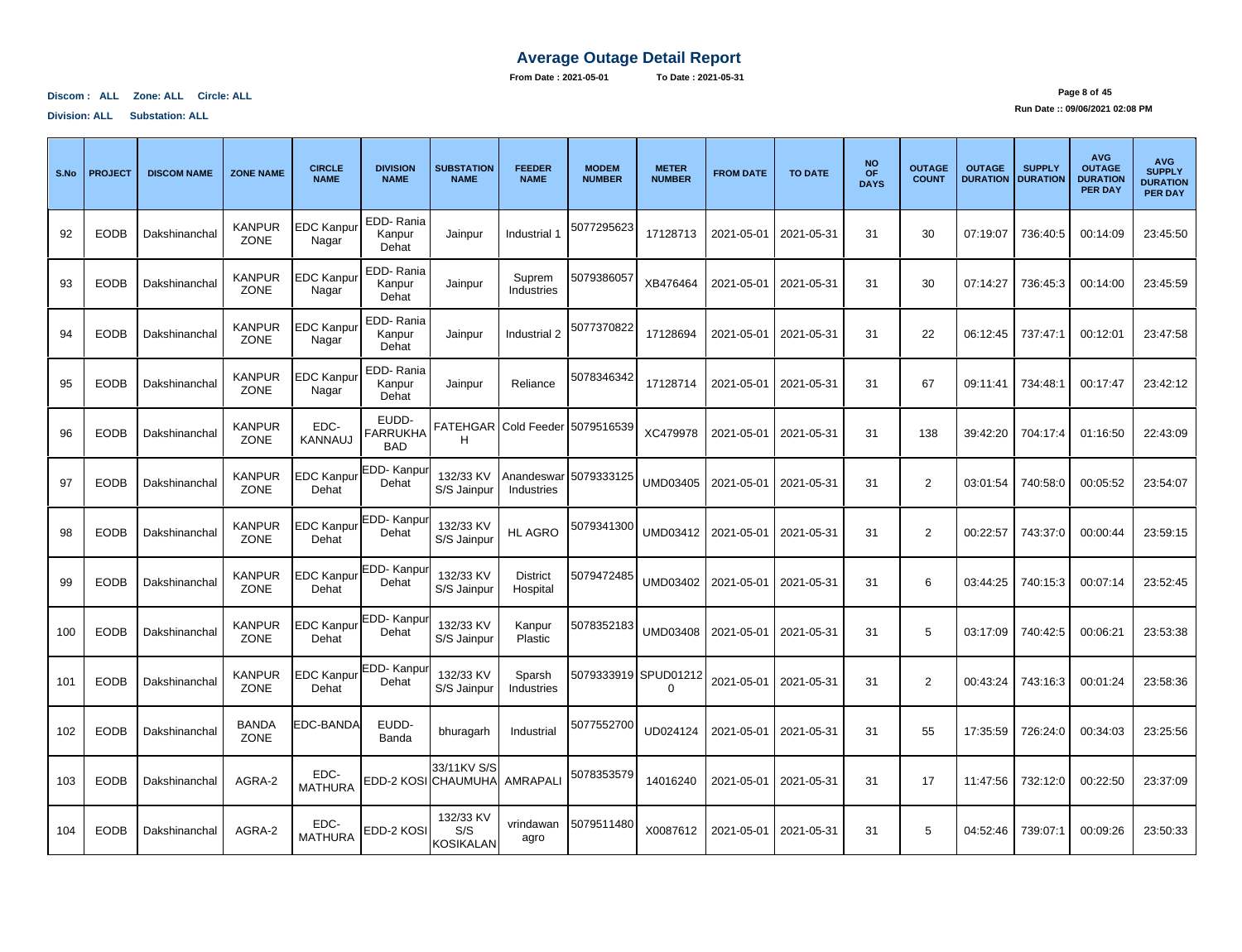**From Date : 2021-05-01**

**To Date : 2021-05-31**

**Discom : ALL Zone: ALL Circle: ALL**

**Division: ALL Substation: ALL**

**Page 9 of 45**

| S.No | <b>PROJECT</b> | <b>DISCOM NAME</b> | <b>ZONE NAME</b> | <b>CIRCLE</b><br><b>NAME</b>  | <b>DIVISION</b><br><b>NAME</b> | <b>SUBSTATION</b><br><b>NAME</b>            | <b>FEEDER</b><br><b>NAME</b>                   | <b>MODEM</b><br><b>NUMBER</b>    | <b>METER</b><br><b>NUMBER</b> | <b>FROM DATE</b>               | <b>TO DATE</b>          | <b>NO</b><br><b>OF</b><br><b>DAYS</b> | <b>OUTAGE</b><br><b>COUNT</b> | <b>OUTAGE</b><br><b>DURATION</b> | <b>SUPPLY</b><br><b>DURATION</b> | <b>AVG</b><br><b>OUTAGE</b><br><b>DURATION</b><br><b>PER DAY</b> | <b>AVG</b><br><b>SUPPLY</b><br><b>DURATION</b><br><b>PER DAY</b> |
|------|----------------|--------------------|------------------|-------------------------------|--------------------------------|---------------------------------------------|------------------------------------------------|----------------------------------|-------------------------------|--------------------------------|-------------------------|---------------------------------------|-------------------------------|----------------------------------|----------------------------------|------------------------------------------------------------------|------------------------------------------------------------------|
| 105  | <b>EODB</b>    | Dakshinanchal      | AGRA-2           | EDC-<br><b>MATHURA</b>        | EDD-2 KOSI                     | 132/33 KV<br>S/S<br><b>KOSIKALAN</b>        | <b>GBA STEEL</b>                               | 5078347076                       | X0087515                      |                                | 2021-05-01   2021-05-31 | 31                                    | 3                             | 00:38:08                         | 743:21:5                         | 00:01:13                                                         | 23:58:46                                                         |
| 106  | <b>EODB</b>    | Dakshinanchal      | AGRA-2           | EDC-<br><b>MATHURA</b>        | EDD-2 KOSI                     | 132/33 KV<br>S/S<br>KOSIKALAN               | devyani<br>foods                               | 5079517081                       | X0087534                      |                                | 2021-05-01 2021-05-31   | 31                                    | 3                             | 00:32:27                         | 743:27:3                         | 00:01:02                                                         | 23:58:57                                                         |
| 107  | <b>EODB</b>    | Dakshinanchal      | AGRA-2           | EDC-<br><b>MATHURA</b>        | EDD-2 KOSI                     | 220/33 KV<br>S/S ALWAI<br><b>CHHATA</b>     | jain cord                                      | 5079502810                       | X0087516                      | 2021-05-01                     | 2021-05-31              | 31                                    | 18                            | 04:16:32                         | 739:43:2                         | 00:08:16                                                         | 23:51:43                                                         |
| 108  | <b>EODB</b>    | Dakshinanchal      | AGRA-2           | EDC-<br><b>MATHURA</b>        | EDD-I<br><b>MATHURA</b>        | 132/33 KV<br>S/S<br><b>AURANGAB</b>         | circuit                                        | 5078445110                       | X0241667                      |                                | 2021-05-01 2021-05-31   | 31                                    | 4                             | 00:27:04                         | 743:32:5                         | 00:00:52                                                         | 23:59:07                                                         |
| 109  | <b>EODB</b>    | Dakshinanchal      | AGRA-2           | EDC-<br><b>MATHURA</b>        | EDD-I<br><b>MATHURA</b>        | 132/33 KV<br>S/S<br><b>AURANGAB</b>         | jalnigam                                       | 5078396677                       | XC594823                      |                                | 2021-05-01 2021-05-31   | 31                                    | 4                             | 00:27:02                         | 743:32:5                         | 00:00:52                                                         | 23:59:07                                                         |
| 110  | <b>EODB</b>    | Dakshinanchal      | AGRA-2           | EDC-2<br><b>MATHURA</b>       | EDD-3<br><b>MATHURA</b>        | LAXMI<br><b>NAGAR</b>                       | <b>MWP</b>                                     | 5078378840                       | 16049122                      |                                | 2021-05-01   2021-05-31 | 31                                    | 89                            | 69:43:41                         | 674:16:1                         | 02:14:57                                                         | 21:45:02                                                         |
| 111  | <b>EODB</b>    | Dakshinanchal      | AGRA-2           | EDC-2<br><b>MATHURA</b>       | <b>EDD-MANT</b>                | 33/11 KV<br>S/S<br>NAUJHEEL                 | cold store                                     | 5079237961                       | XC432697                      | 2021-05-01                     | 2021-05-31              | 31                                    | 57                            | 40:19:04                         | 703:40:5                         | 01:18:02                                                         | 22:41:57                                                         |
| 112  | <b>EODB</b>    | Dakshinanchal      | AGRA-2           | <b>EUDC</b><br><b>MATHURA</b> | EUDD-III<br><b>MATHURA</b>     |                                             |                                                | S/S MASANI OM TEXTILE 5078354262 | 13264291                      |                                | 2021-05-01 2021-05-31   | 31                                    | 3                             | 00:55:40                         | 743:04:2                         | 00:01:47                                                         | 23:58:12                                                         |
| 113  | <b>EODB</b>    | Dakshinanchal      | AGRA-2           | <b>EUDC</b><br>MATHURA        | EUDD-I<br>MATHURA              | 33/11 KV<br>S/S JAI<br>GURUDEV              | industrial 2nd 5078354437                      |                                  | 252710                        |                                | 2021-05-01   2021-05-31 | 31                                    | 68                            | 35:45:19                         | 708:14:4                         | 01:09:12                                                         | 22:50:47                                                         |
| 114  | <b>EODB</b>    | Dakshinanchal      | AGRA-2           | <b>EUDC</b><br><b>MATHURA</b> | EUDD-I<br><b>MATHURA</b>       | 33/11 KV<br>SALEMPUR                        | <b>KRISHNA</b>                                 | INDUSTRIAL 5078353058            |                               | UD017093 2021-05-01 2021-05-31 |                         | 31                                    | 27                            | 11:07:07                         | 732:52:5                         | 00:21:31                                                         | 23:38:28                                                         |
| 115  | <b>EODB</b>    | Dakshinanchal      | AGRA-2           | <b>EUDC</b><br><b>MATHURA</b> | EUDD-II<br><b>MATHURA</b>      | 33/11 KV<br><b>S/S PAGAL</b><br><b>BABA</b> | Girraj Foils                                   | 5079472196                       | 16042541                      |                                | 2021-05-01 2021-05-31   | 31                                    | 3                             | 01:04:41                         | 742:55:1                         | 00:02:05                                                         | 23:57:54                                                         |
| 116  | <b>EODB</b>    | Dakshinanchal      | AGRA-2           | <b>EUDC</b><br><b>MATHURA</b> | EUDD-II<br><b>MATHURA</b>      | 33/11 KV<br>S/S<br><b>CHAITANYA</b>         | <b>HARE</b><br><b>KRISHNA</b><br><b>ORCHID</b> | 5077536307                       | 17128690                      |                                | 2021-05-01 2021-05-31   | 31                                    | 22                            | 14:26:51                         | 729:33:0                         | 00:27:57                                                         | 23:32:02                                                         |
| 117  | <b>EODB</b>    | Dakshinanchal      | AGRA-2           | <b>EUDC</b><br><b>MATHURA</b> | EUDD-II<br><b>MATHURA</b>      | 33/11 KV<br>S/S<br><b>KASHIRAM</b>          | Mandi                                          | 5079469887                       |                               | UPD99874 2021-05-01 2021-05-31 |                         | 31                                    | 35                            | 25:18:45                         | 718:41:1                         | 00:48:59                                                         | 23:11:00                                                         |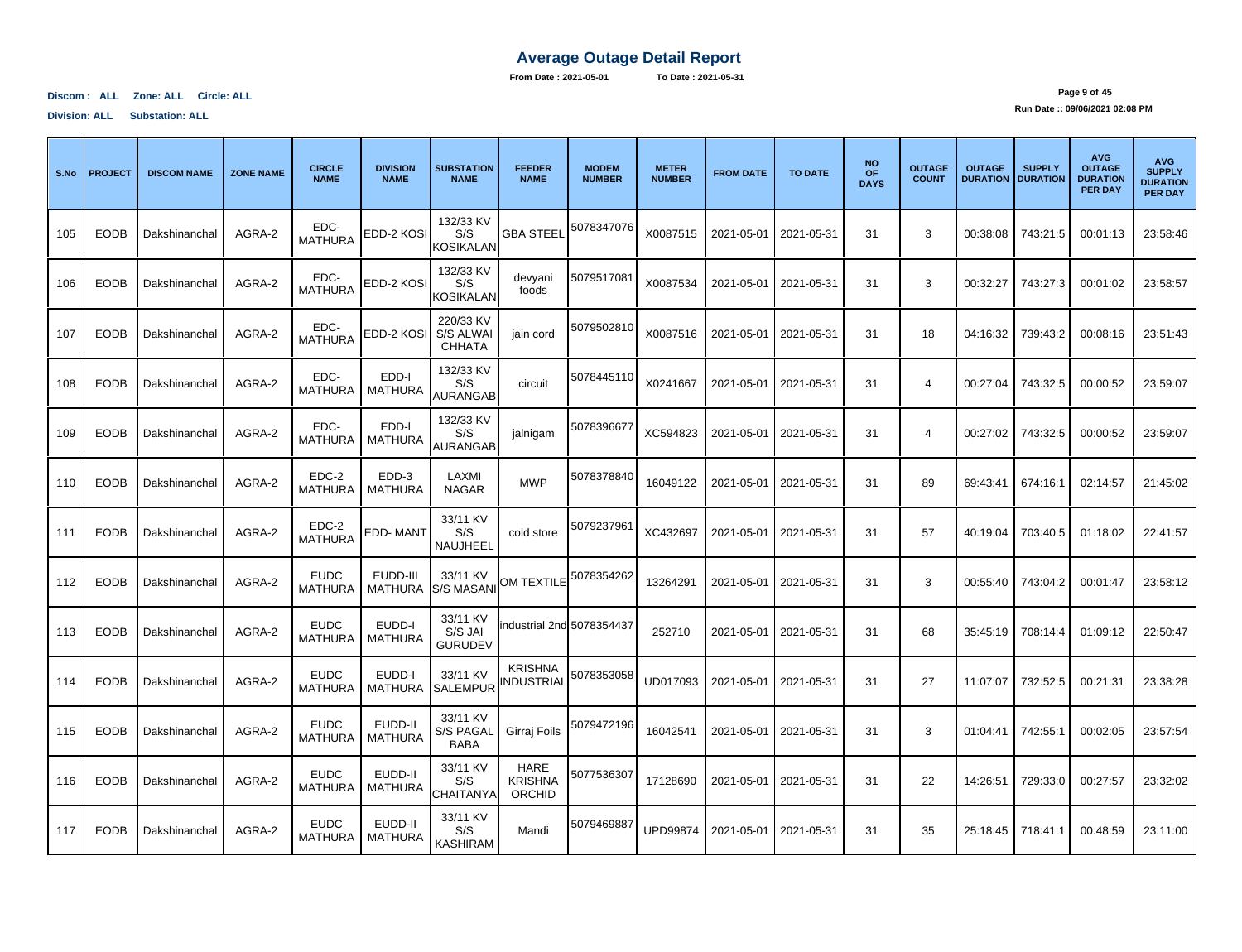**From Date : 2021-05-01**

**To Date : 2021-05-31**

**Discom : ALL Zone: ALL Circle: ALL**

**Division: ALL Substation: ALL**

**Page 10 of 45**

| S.No | <b>PROJECT</b> | <b>DISCOM NAME</b> | <b>ZONE NAME</b>     | <b>CIRCLE</b><br><b>NAME</b>  | <b>DIVISION</b><br><b>NAME</b> | <b>SUBSTATION</b><br><b>NAME</b>  | <b>FEEDER</b><br><b>NAME</b>       | <b>MODEM</b><br><b>NUMBER</b>                  | <b>METER</b><br><b>NUMBER</b> | <b>FROM DATE</b>                   | <b>TO DATE</b>    | <b>NO</b><br>OF<br><b>DAYS</b> | <b>OUTAGE</b><br><b>COUNT</b> | <b>OUTAGE</b><br><b>DURATION DURATION</b> | <b>SUPPLY</b>       | <b>AVG</b><br><b>OUTAGE</b><br><b>DURATION</b><br><b>PER DAY</b> | <b>AVG</b><br><b>SUPPLY</b><br><b>DURATION</b><br><b>PER DAY</b> |
|------|----------------|--------------------|----------------------|-------------------------------|--------------------------------|-----------------------------------|------------------------------------|------------------------------------------------|-------------------------------|------------------------------------|-------------------|--------------------------------|-------------------------------|-------------------------------------------|---------------------|------------------------------------------------------------------|------------------------------------------------------------------|
| 118  | <b>EODB</b>    | Dakshinanchal      | AGRA-2               | <b>EUDC</b><br><b>MATHURA</b> | EUDD-II<br><b>MATHURA</b>      | 132/33 KV<br>S/S<br>Vrindavan     | 100 Bed<br>Hospital                | 5078352613                                     | 11244755                      | 2021-05-01                         | $ 2021 - 05 - 31$ | 31                             | $\overline{7}$                | 02:19:00                                  | 741:41:0            | 00:04:29                                                         | 23:55:30                                                         |
| 119  | <b>EODB</b>    | Dakshinanchal      | AGRA-1               | EDC-<br><b>FATEHABA</b><br>D  | EDD-III<br>FATEHABA<br>D       | <b>MJHARA</b>                     | tenguriya<br>cold                  | 5079329354                                     | UPP59621                      | 2021-05-01                         | $ 2021 - 05 - 31$ | 31                             | 43                            | 27:38:00                                  | 716:22:0            | 00:53:29                                                         | 23:06:30                                                         |
| 120  | <b>EODB</b>    | Dakshinanchal      | AGRA-1               | EDC-<br><b>FATEHABA</b><br>D  | EDD-III<br>D                   | FATEHABA   NARIPURA               | cold                               | 5079378278                                     | 8057043                       | 2021-05-01                         | 2021-05-31        | 31                             | 21                            | 28:49:28                                  | 715:10:3            | 00:55:47                                                         | 23:04:12                                                         |
| 121  | <b>EODB</b>    | Dakshinanchal      | AGRA-1               | EDC-<br><b>FATEHABA</b><br>D  | EDD-<br><b>ETMADPUR</b>        |                                   |                                    | KUBERPUR bajrang cold 5079496716 SPUD01035     |                               | 2021-05-01                         | $ 2021 - 05 - 31$ | 31                             | 74                            | 43:27:11                                  | 700:32:4            | 01:24:06                                                         | 22:35:53                                                         |
| 122  | <b>EODB</b>    | Kesco              | <b>KESCO</b><br>ZONE | EUDC-II                       | Dada Nagar S/S MEETA           | 33/11 KV<br><b>SARAI</b>          | J-Block                            | 5077274461                                     | X0362206                      | 2021-05-01 2021-05-31              |                   | 31                             | 25                            | 12:07:22                                  | 731:52:3            | 00:23:27                                                         | 23:36:32                                                         |
| 123  | <b>EODB</b>    | Kesco              | <b>KESCO</b><br>ZONE | EUDC-II                       |                                | 33/11 KV<br><b>SARAI</b>          | Dada Nagar S/S MEETA   Bajrangwali | 5077272747                                     | X0362111                      | 2021-05-01                         | $ 2021 - 05 - 31$ | 31                             | 6                             | 01:47:54                                  | 742:12:0            | 00:03:28                                                         | 23:56:31                                                         |
| 124  | <b>EODB</b>    | Kesco              | <b>KESCO</b><br>ZONE | EUDC-II                       | Dada Nagar   S/S MEETA         | 33/11 KV<br><b>SARAI</b>          | D-Block                            | 5077360104                                     | X0362205                      | 2021-05-01                         | 2021-05-31        | 31                             | 35                            | 15:09:23                                  | 728:50:3            | 00:29:20                                                         | 23:30:39                                                         |
| 125  | <b>EODB</b>    | Kesco              | <b>KESCO</b><br>ZONE | EUDC-II                       | Dada Nagar   S/S MEETA         | 33/11 KV<br><b>SARAI</b>          | F-Block                            | 5077291556                                     | X0362108                      | 2021-05-01 2021-05-31              |                   | 31                             | 39                            | 13:08:32                                  | 730:51:2            | 00:25:26                                                         | 23:34:33                                                         |
| 126  | <b>EODB</b>    | Kesco              | <b>KESCO</b><br>ZONE | EUDC-II                       | Dada Nagar   S/S MEETA         | 33/11 KV<br>SARAI                 | <b>LPG</b>                         | 5077283819                                     | X0362112                      | 2021-05-01 2021-05-31              |                   | 31                             | 17                            | 07:09:53                                  | 736:50:0            | 00:13:52                                                         | 23:46:07                                                         |
| 127  | <b>EODB</b>    | Kesco              | <b>KESCO</b><br>ZONE | EUDC-II                       | Dada Nagar                     | 33/11 KV<br>S/S<br><b>POLYMER</b> | Uptron                             | 5077369196                                     |                               | WBE13488 2021-05-01 2021-05-31     |                   | 31                             | 37                            | 08:47:07                                  | 735:12:5            | 00:17:00                                                         | 23:42:59                                                         |
| 128  | <b>EODB</b>    | Kesco              | <b>KESCO</b><br>ZONE | EUDC-II                       | Dada Nagar                     | 33/11 KV<br>S/S<br><b>POLYMER</b> | Dainik<br>Jagaran                  | 5077373388                                     |                               | WBE10164 2021-05-01 2021-05-31     |                   | 31                             | $\sqrt{5}$                    | 01:50:01                                  | 742:09:5            | 00:03:32                                                         | 23:56:27                                                         |
| 129  | <b>EODB</b>    | Kesco              | <b>KESCO</b><br>ZONE | EUDC-II                       | Dada Nagar                     | 33/11 KV<br>S/S<br><b>POLYMER</b> |                                    | Upside Park 5077291481                         |                               | WBE10173   2021-05-01   2021-05-31 |                   | 31                             | 6                             | 01:51:51                                  | 742:08:0            | 00:03:36                                                         | 23:56:23                                                         |
| 130  | EODB           | Kesco              | <b>KESCO</b><br>ZONE | EUDC-II                       | Dada Nagar                     | 33/11 KV<br>S/S<br>POLYMER        | Hyundai                            | 5077360252  WBE10146   2021-05-01   2021-05-31 |                               |                                    |                   | 31                             | 13                            |                                           | 00:59:00   743:01:0 | 00:01:54                                                         | 23:58:05                                                         |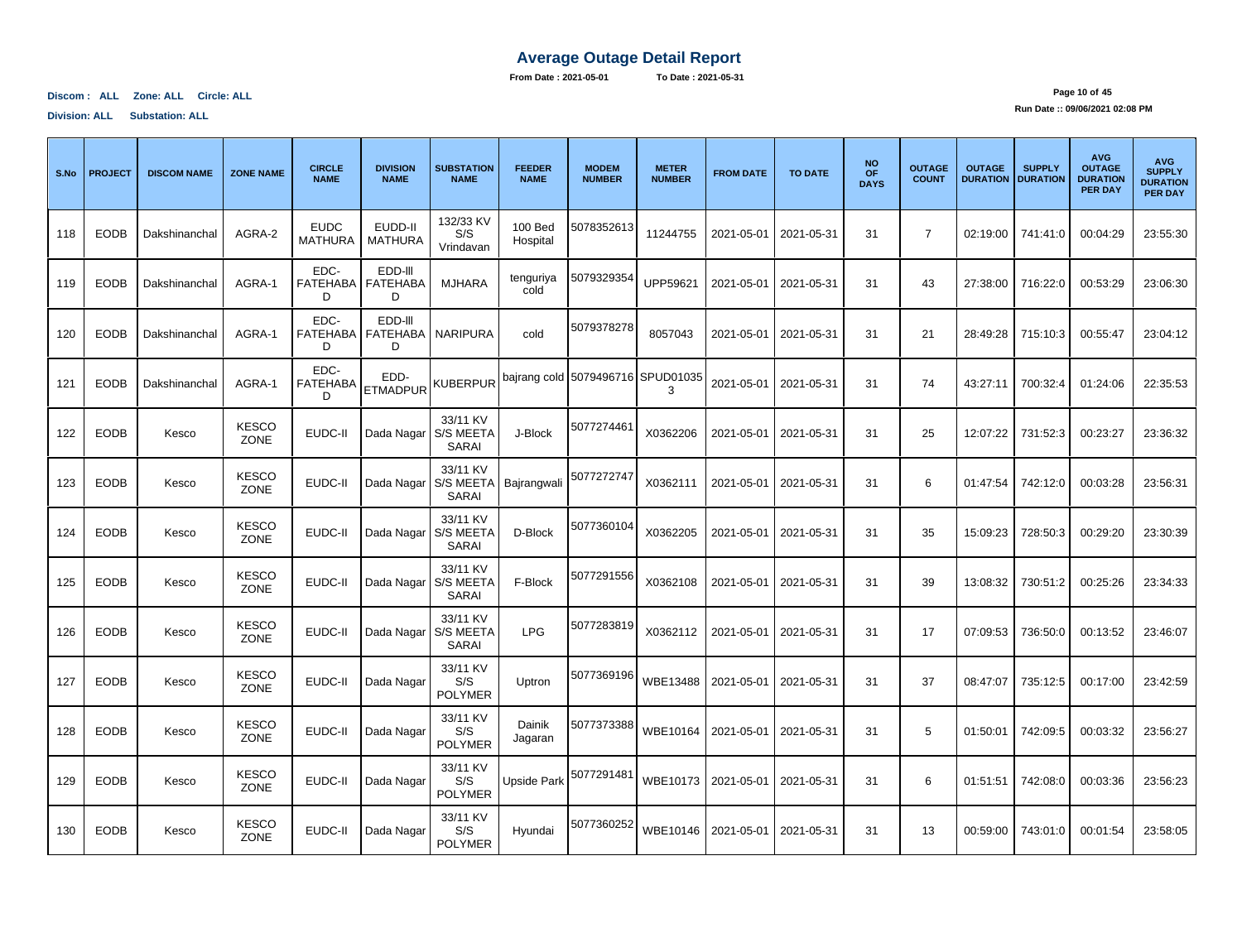**From Date : 2021-05-01**

**To Date : 2021-05-31**

**Discom : ALL Zone: ALL Circle: ALL**

**Division: ALL Substation: ALL**

**Page 11 of 45**

| S.No | <b>PROJECT</b> | <b>DISCOM NAME</b> | <b>ZONE NAME</b>     | <b>CIRCLE</b><br><b>NAME</b> | <b>DIVISION</b><br><b>NAME</b> | <b>SUBSTATION</b><br><b>NAME</b>     | <b>FEEDER</b><br><b>NAME</b> | <b>MODEM</b><br><b>NUMBER</b>                  | <b>METER</b><br><b>NUMBER</b> | <b>FROM DATE</b>                   | <b>TO DATE</b>          | <b>NO</b><br>OF<br><b>DAYS</b> | <b>OUTAGE</b><br><b>COUNT</b> | <b>OUTAGE</b><br><b>DURATION</b> | <b>SUPPLY</b><br><b>DURATION</b> | <b>AVG</b><br><b>OUTAGE</b><br><b>DURATION</b><br><b>PER DAY</b> | <b>AVG</b><br><b>SUPPLY</b><br><b>DURATION</b><br><b>PER DAY</b> |
|------|----------------|--------------------|----------------------|------------------------------|--------------------------------|--------------------------------------|------------------------------|------------------------------------------------|-------------------------------|------------------------------------|-------------------------|--------------------------------|-------------------------------|----------------------------------|----------------------------------|------------------------------------------------------------------|------------------------------------------------------------------|
| 131  | <b>EODB</b>    | Kesco              | <b>KESCO</b><br>ZONE | EUDC-II                      | Dada Nagar                     | 33/11 KV<br>S/S<br><b>POLYMER</b>    | E-Block                      | 5077374444                                     |                               | WBE10158 2021-05-01 2021-05-31     |                         | 31                             | $\overline{2}$                | 00:03:58                         | 743:56:0                         | 00:00:07                                                         | 23:59:52                                                         |
| 132  | <b>EODB</b>    | Kesco              | <b>KESCO</b><br>ZONE | EUDC-II                      | Dada Nagar                     | 33/11 KV<br>S/S<br><b>POLYMER</b>    | Gold Star                    | 5077374618                                     | <b>KES37951</b>               | 2021-05-01 2021-05-31              |                         | 31                             | 3                             | 01:20:01                         | 742:39:5                         | 00:02:34                                                         | 23:57:25                                                         |
| 133  | <b>EODB</b>    | Kesco              | KESCO<br>ZONE        | EUDC-II                      | Dada Nagar                     | 33/11 KV<br>S/S<br><b>POLYMER</b>    | Sector-C                     | 5077373859  WBE09994   2021-05-01   2021-05-31 |                               |                                    |                         | 31                             | 9                             | 02:25:34                         | 741:34:2                         | 00:04:41                                                         | 23:55:18                                                         |
| 134  | <b>EODB</b>    | Kesco              | KESCO<br>ZONE        | EUDC-II                      | Dada Nagar                     | 33/11 KV<br>S/S<br><b>POLYMER</b>    | H Block                      | 5077367828                                     |                               | WBE10156   2021-05-01   2021-05-31 |                         | 31                             | 10                            | 02:39:30                         | 741:20:3                         | 00:05:08                                                         | 23:54:51                                                         |
| 135  | <b>EODB</b>    | Kesco              | <b>KESCO</b><br>ZONE | EUDC-II                      | Dada Nagar                     | 33/11 KV<br>S/S<br><b>UDYOGA</b>     | Canal                        | 5078344057                                     |                               | UMV87973 2021-05-01 2021-05-31     |                         | 31                             | 16                            | 03:07:28                         | 740:52:3                         | 00:06:02                                                         | 23:53:57                                                         |
| 136  | <b>EODB</b>    | Kesco              | <b>KESCO</b><br>ZONE | EUDC-II                      | Dada Nagar                     | 33/11 KV<br>S/S<br><b>UDYOGA</b>     | East                         | 5077374360                                     |                               | UMV87976 2021-05-01 2021-05-31     |                         | 31                             | 14                            | 02:50:54                         | 741:09:0                         | 00:05:30                                                         | 23:54:29                                                         |
| 137  | <b>EODB</b>    | Kesco              | KESCO<br>ZONE        | EUDC-II                      | Dada Nagar                     | 33/11 KV<br>S/S<br><b>UDYOGA</b>     | <b>IIA Bhawan</b>            | 5077375318                                     | X0362207                      |                                    | 2021-05-01   2021-05-31 | 31                             | 9                             | 03:22:12                         | 740:37:4                         | 00:06:31                                                         | 23:53:28                                                         |
| 138  | <b>EODB</b>    | Kesco              | <b>KESCO</b><br>ZONE | EUDC-II                      | Dada Nagar                     | 33/11 KV<br>S/S<br><b>UDYOGA</b>     |                              | Main Road   5077417292                         | 50010254                      |                                    | 2021-05-01 2021-05-31   | 31                             | 8                             | 04:44:08                         | 739:15:5                         | 00:09:09                                                         | 23:50:50                                                         |
| 139  | <b>EODB</b>    | Kesco              | <b>KESCO</b><br>ZONE | EUDC-II                      | Dada Nagar                     | 33/11 KV<br>S/S DADA<br>NAGAR        | A Block                      | 5077295482                                     |                               | X0271182 2021-05-01 2021-05-31     |                         | 31                             | 15                            | 03:24:39                         | 740:35:2                         | 00:06:36                                                         | 23:53:23                                                         |
| 140  | <b>EODB</b>    | Kesco              | KESCO<br>ZONE        | EUDC-II                      | Dada Nagar                     | 33/11 KV<br>S/S DADA<br><b>NAGAR</b> | Well                         | V K Pack   5077274453                          | 50010255                      | 2021-05-01   2021-05-31            |                         | 31                             | 17                            | 02:18:50                         | 741:41:1                         | 00:04:28                                                         | 23:55:31                                                         |
| 141  | <b>EODB</b>    | Kesco              | <b>KESCO</b><br>ZONE | EUDC-II                      | Dada Nagar                     | 33/11 KV<br>S/S DADA<br><b>NAGAR</b> | Estate                       | Cooperative   5077357647                       |                               | WBE09982   2021-05-01   2021-05-31 |                         | 31                             | 14                            | 01:51:42                         | 742:08:1                         | 00:03:36                                                         | 23:56:23                                                         |
| 142  | <b>EODB</b>    | Kesco              | <b>KESCO</b><br>ZONE | EUDC-II                      | Dada Nagar                     | 33/11 KV<br>S/S DADA<br><b>NAGAR</b> | Dada Nagar                   | 5077292349                                     | X0271171                      | 2021-05-01 2021-05-31              |                         | 31                             | 27                            | 02:32:07                         | 741:27:5                         | 00:04:54                                                         | 23:55:05                                                         |
| 143  | <b>EODB</b>    | Kesco              | KESCO<br>ZONE        | EUDC-II                      | Dada Nagar                     | 33/11 KV<br>S/S DADA<br><b>NAGAR</b> | Honda                        | 5077373412                                     |                               | WBE09990   2021-05-01   2021-05-31 |                         | 31                             | 14                            | 03:38:06                         | 740:21:5                         | 00:07:02                                                         | 23:52:57                                                         |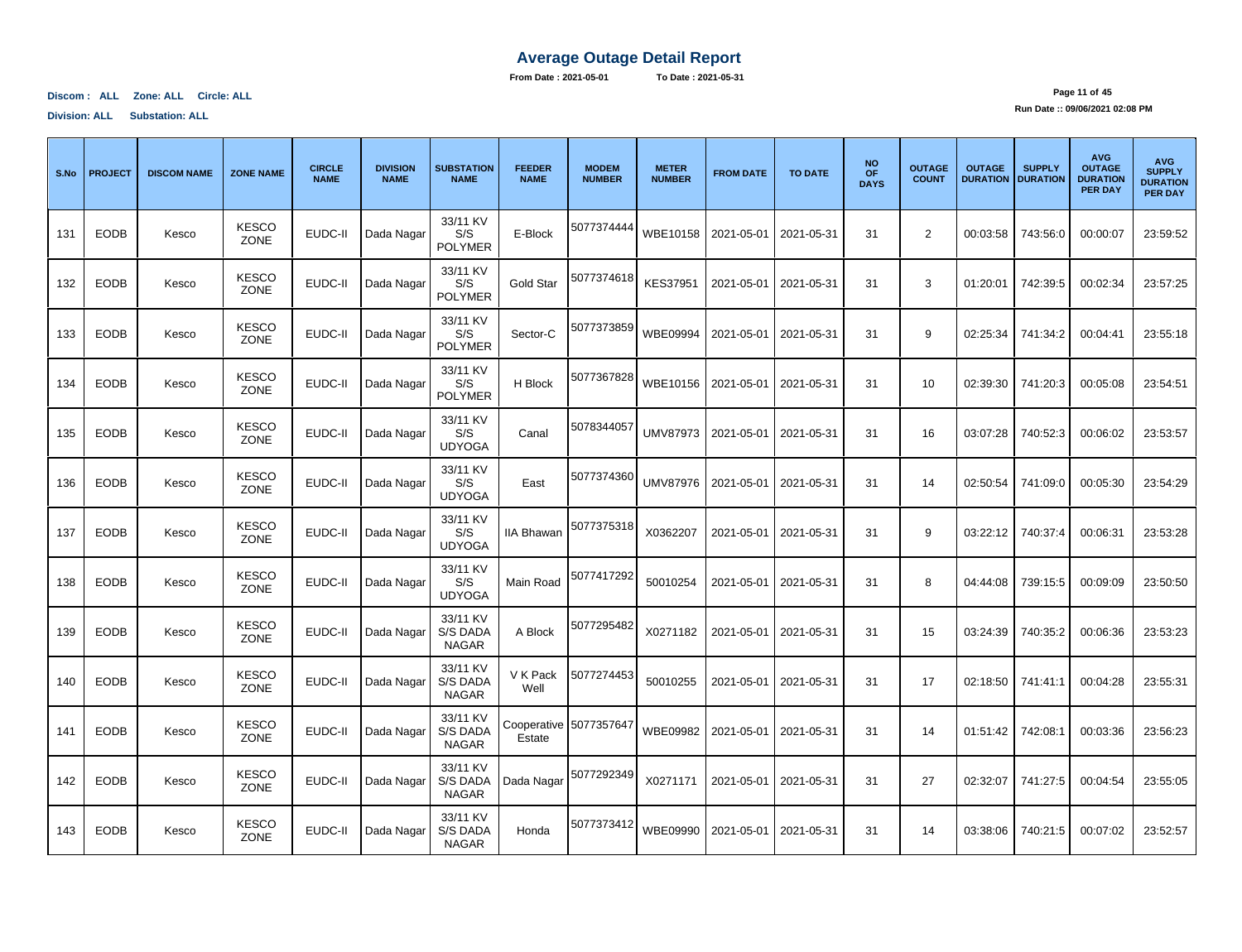**From Date : 2021-05-01**

**To Date : 2021-05-31**

**Discom : ALL Zone: ALL Circle: ALL**

**Division: ALL Substation: ALL**

**Page 12 of 45**

| S.No | <b>PROJECT</b> | <b>DISCOM NAME</b> | <b>ZONE NAME</b>        | <b>CIRCLE</b><br><b>NAME</b>     | <b>DIVISION</b><br><b>NAME</b> | <b>SUBSTATION</b><br><b>NAME</b>      | <b>FEEDER</b><br><b>NAME</b>                                      | <b>MODEM</b><br><b>NUMBER</b> | <b>METER</b><br><b>NUMBER</b> | <b>FROM DATE</b>               | <b>TO DATE</b>    | <b>NO</b><br>OF<br><b>DAYS</b> | <b>OUTAGE</b><br><b>COUNT</b> | <b>OUTAGE</b><br><b>DURATION</b> | <b>SUPPLY</b><br><b>DURATION</b> | <b>AVG</b><br><b>OUTAGE</b><br><b>DURATION</b><br><b>PER DAY</b> | <b>AVG</b><br><b>SUPPLY</b><br><b>DURATION</b><br><b>PER DAY</b> |
|------|----------------|--------------------|-------------------------|----------------------------------|--------------------------------|---------------------------------------|-------------------------------------------------------------------|-------------------------------|-------------------------------|--------------------------------|-------------------|--------------------------------|-------------------------------|----------------------------------|----------------------------------|------------------------------------------------------------------|------------------------------------------------------------------|
| 144  | <b>EODB</b>    | Kesco              | <b>KESCO</b><br>ZONE    | EUDC-II                          | Dada Nagar                     | 33/11 KV<br>S/S DADA<br><b>NAGAR</b>  | $\left \text{B-Block New}\right _{5077369303}\right $<br>Spare II |                               | WBE09992                      | 2021-05-01                     | 2021-05-31        | 31                             | 20                            | 04:29:32                         | 739:30:2                         | 00:08:41                                                         | 23:51:18                                                         |
| 145  | <b>EODB</b>    | Kesco              | <b>KESCO</b><br>ZONE    | EUDC-II                          | Dada Nagar                     | 33/11 KV<br>S/S DADA<br><b>NAGAR</b>  | <b>DN East</b>                                                    | 5077539673                    |                               | WBE09983   2021-05-01          | 2021-05-31        | 31                             | 18                            | 03:48:51                         | 740:11:0                         | 00:07:22                                                         | 23:52:37                                                         |
| 146  | <b>EODB</b>    | Kesco              | KESCO<br>ZONE           | <b>EUDC-II</b>                   | Dada Nagar                     | 33/11 KV<br>S/S ISPAT<br><b>NAGAR</b> | <b>MTC</b>                                                        | 5077370574                    | X0271132                      | 2021-05-01                     | 2021-05-31        | 31                             | 18                            | 03:13:44                         | 740:46:1                         | 00:06:14                                                         | 23:53:45                                                         |
| 147  | <b>EODB</b>    | Kesco              | <b>KESCO</b><br>ZONE    | EUDC-II                          | Dada Nagar                     | 33/11 KV<br>S/S ISPAT<br><b>NAGAR</b> | G29                                                               | 5077370434                    | X0271117                      | 2021-05-01                     | 2021-05-31        | 31                             | 12                            | 02:53:00                         | 741:07:0                         | 00:05:34                                                         | 23:54:25                                                         |
| 148  | <b>EODB</b>    | Kesco              | <b>KESCO</b><br>ZONE    | EUDC-II                          | Dada Nagar                     | 33/11 KV<br>S/S ISPAT<br><b>NAGAR</b> | Ispatnagar                                                        | 5077370400                    | X0271157                      | 2021-05-01                     | $ 2021 - 05 - 31$ | 31                             | 42                            | 04:36:44                         | 739:23:1                         | 00:08:55                                                         | 23:51:04                                                         |
| 149  | <b>EODB</b>    | Kesco              | <b>KESCO</b><br>ZONE    | <b>EUDC-II</b>                   | Gumti                          | 33/11 KV<br>S/S<br>FAZALGANJ          | <b>G-28 NEW</b>                                                   | 5077360138                    | UPP51364                      | 2021-05-01                     | 2021-05-31        | 31                             | 9                             | 02:56:58                         | 741:03:0                         | 00:05:42                                                         | 23:54:17                                                         |
| 150  | <b>EODB</b>    | Kesco              | <b>KESCO</b><br>ZONE    | EUDC-III                         | Harris Ganj                    | 33/11 KV<br>S/S ROOMA                 | Rooma -1                                                          | 5077373552                    | X0271221                      | 2021-05-01                     | 2021-05-31        | 31                             | 13                            | 00:52:18                         | 743:07:4                         | 00:01:41                                                         | 23:58:18                                                         |
| 151  | <b>EODB</b>    | Kesco              | <b>KESCO</b><br>ZONE    | EUDC-III                         | Harris Ganj                    | 33/11 KV<br><b>S/S ROOMA</b>          | Rooma-3                                                           | 5077360203                    | X0271220                      | 2021-05-01                     | $ 2021 - 05 - 31$ | 31                             | 34                            | 04:31:29                         | 739:28:3                         | 00:08:45                                                         | 23:51:14                                                         |
| 152  | <b>EODB</b>    | Kesco              | <b>KESCO</b><br>ZONE    | EUDC-III                         |                                | 33/11 KV<br>Harris Ganj S/S ROOMA     | Rooma-2                                                           | 5077292406                    | X0271219                      | 2021-05-01   2021-05-31        |                   | 31                             | 11                            | 02:55:30                         | 741:04:3                         | 00:05:39                                                         | 23:54:20                                                         |
| 153  | EODB           | Madhyanchal        | <b>BAREILLY</b><br>ZONE | EDC-Bareilly EDD-Bahedi          |                                | 33/11 KV<br>S/S Bahedi                | <b>KESHAR</b>                                                     | 5077542529                    | 11532675                      | 2021-05-01 2021-05-31          |                   | 31                             | 127                           | 69:32:07                         | 674:27:5                         | 02:14:35                                                         | 21:45:24                                                         |
| 154  | <b>EODB</b>    | Madhyanchal        | ZONE                    | BAREILLY EDC-Bareilly EDD-Bahedi |                                | 33/11 KV<br>S/S Richha                | INDUSTRIAL 5077554623                                             |                               | XC480323                      | 2021-05-01 2021-05-31          |                   | 31                             | 185                           | 66:20:51                         | 677:39:0                         | 02:08:24                                                         | 21:51:35                                                         |
| 155  | EODB           | Madhyanchal        | ZONE                    | BAREILLY EDC-Bareilly EDD-Bahedi |                                | 33/11 KV<br>S/S Richha                | Sidhaura                                                          | 5077357621                    |                               | XD432458 2021-05-01 2021-05-31 |                   | 31                             | 209                           | 106:09:5                         | 637:50:0                         | 03:25:28                                                         | 20:34:31                                                         |
| 156  | EODB           | Madhyanchal        | <b>BAREILLY</b><br>ZONE | <b>EDC-Bareilly</b>              | EDD-II<br><b>Bareilly</b>      | 33/11 KV<br>S/S Dohna                 | Industrial                                                        | 5077370368                    |                               | UPP37198 2021-05-01 2021-05-31 |                   | 31                             | 47                            |                                  | 12:07:14 731:52:4                | 00:23:27                                                         | 23:36:32                                                         |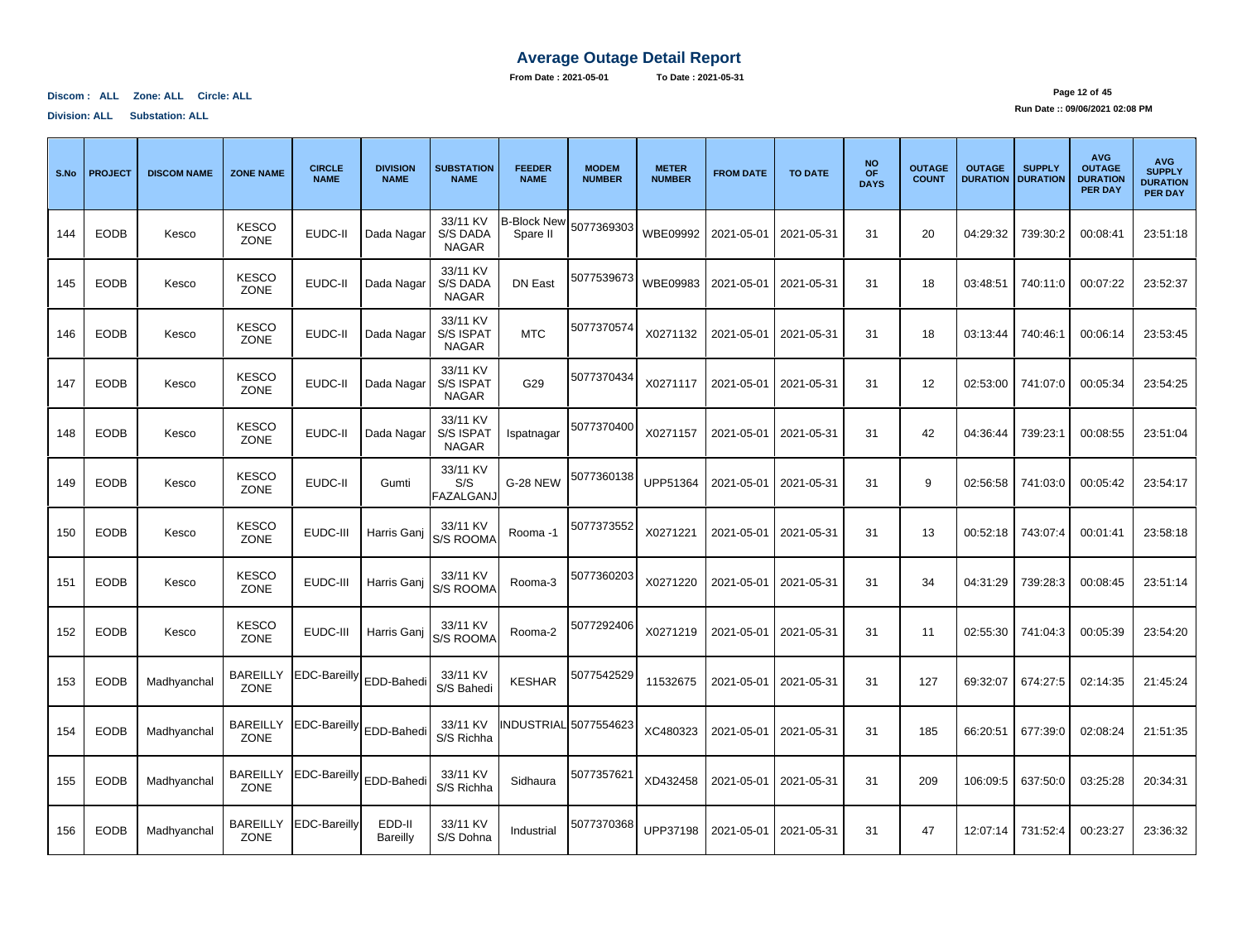**From Date : 2021-05-01**

**To Date : 2021-05-31**

**Discom : ALL Zone: ALL Circle: ALL**

**Division: ALL Substation: ALL**

**Page 13 of 45**

| S.No | <b>PROJECT</b> | <b>DISCOM NAME</b> | <b>ZONE NAME</b>               | <b>CIRCLE</b><br><b>NAME</b> | <b>DIVISION</b><br><b>NAME</b> | <b>SUBSTATION</b><br><b>NAME</b> | <b>FEEDER</b><br><b>NAME</b> | <b>MODEM</b><br><b>NUMBER</b> | <b>METER</b><br><b>NUMBER</b> | <b>FROM DATE</b>               | <b>TO DATE</b>        | <b>NO</b><br><b>OF</b><br><b>DAYS</b> | <b>OUTAGE</b><br><b>COUNT</b> | <b>OUTAGE</b><br><b>DURATION</b> | <b>SUPPLY</b><br><b>DURATION</b> | <b>AVG</b><br><b>OUTAGE</b><br><b>DURATION</b><br><b>PER DAY</b> | <b>AVG</b><br><b>SUPPLY</b><br><b>DURATION</b><br><b>PER DAY</b> |
|------|----------------|--------------------|--------------------------------|------------------------------|--------------------------------|----------------------------------|------------------------------|-------------------------------|-------------------------------|--------------------------------|-----------------------|---------------------------------------|-------------------------------|----------------------------------|----------------------------------|------------------------------------------------------------------|------------------------------------------------------------------|
| 157  | EODB           | Madhyanchal        | <b>ZONE</b>                    | BAREILLY EDC-Bareilly        | EDD-II<br><b>Bareilly</b>      | 33/11 KV<br>S/S<br>Andharpura    |                              | Premier milk   5077360245     | X0382167                      | 2021-05-01                     | 2021-05-31            | 31                                    | 20                            | 03:01:05                         | 740:58:5                         | 00:05:50                                                         | 23:54:09                                                         |
| 158  | EODB           | Madhyanchal        | <b>BAREILLY</b><br>ZONE        | <b>EDC-Bareilly</b>          | EDD-II<br><b>Bareilly</b>      | 33/11 KV<br>S/S<br>Andharpura    | Faridpur                     | 5077496569                    | X0382164                      | 2021-05-01                     | 2021-05-31            | 31                                    | 92                            | 32:07:47                         | 711:52:1                         | 01:02:11                                                         | 22:57:48                                                         |
| 159  | <b>EODB</b>    | Madhyanchal        | <b>BAREILLY</b><br><b>ZONE</b> | <b>EDC-Bareilly</b>          | EDD-II<br><b>Bareilly</b>      | 33/11 KV<br>S/S<br>Andharpura    | Natkatya                     | 5077356961                    | X0382166                      | 2021-05-01                     | $ 2021 - 05 - 31$     | 31                                    | 21                            | 03:13:16                         | 740:46:4                         | 00:06:14                                                         | 23:53:45                                                         |
| 160  | EODB           | Madhyanchal        | <b>FAIZABAD</b><br><b>ZONE</b> | EDC-<br>Barabanki            | EDD-<br>Barabanki              | 33/11 KV<br>S/S<br>Chandauli     | Industrial                   | 5077538055                    | X0080475                      | 2021-05-01                     | 2021-05-31            | 31                                    | 4                             | 02:09:05                         | 741:50:5                         | 00:04:09                                                         | 23:55:50                                                         |
| 161  | EODB           | Madhyanchal        | <b>FAIZABAD</b><br><b>ZONE</b> | EDC-<br>Barabanki            | EDD-<br>Barabanki              | 33/11 KV<br>S/S Palhari          |                              | Industrial -2   5077489135    | 16030435                      | 2021-05-01 2021-05-31          |                       | 31                                    | 15                            | 02:32:42                         | 741:27:1                         | 00:04:55                                                         | 23:55:04                                                         |
| 162  | <b>EODB</b>    | Madhyanchal        | <b>FAIZABAD</b><br><b>ZONE</b> | EDC-<br>Barabanki            | EDD-<br>Barabanki              | 33/11 KV<br>S/S J.P<br>Nagar     |                              | INDUSTRIAL 5079380811         | X0382412                      | 2021-05-01                     | 2021-05-31            | 31                                    | 155                           | 38:42:29                         | 705:17:3                         | 01:14:55                                                         | 22:45:04                                                         |
| 163  | EODB           | Madhyanchal        | <b>FAIZABAD</b><br><b>ZONE</b> | EDC-<br>Barabanki            | EDD-<br>Barabanki              | 33/11 KV<br>S/S J.P<br>Nagar     | Maza                         | 5077360096                    | X0382413                      | 2021-05-01                     | 2021-05-31            | 31                                    | 15                            | 04:01:59                         | 739:58:0                         | 00:07:48                                                         | 23:52:11                                                         |
| 164  | EODB           | Madhyanchal        | <b>FAIZABAD</b><br><b>ZONE</b> | EDC-<br>Barabanki            | EDD-<br>Fatehpur               | 33/11 KV<br>S/SUPSIDC            | Sona Gold                    | 5077373610                    | X1084991                      | 2021-05-01                     | 2021-05-31            | 31                                    | 8                             | 00:25:07                         | 743:34:5                         | 00:00:48                                                         | 23:59:11                                                         |
| 165  | <b>EODB</b>    | Madhyanchal        | <b>FAIZABAD</b><br>ZONE        | EDC-<br>Barabanki            | EDD-<br>Fatehpur               | 33/11 KV<br>S/S UPSIDC           | Anroon                       | 5077537446                    | X0382550                      | 2021-05-01 2021-05-31          |                       | 31                                    | $\overline{\mathbf{1}}$       | 01:01:36                         | 742:58:2                         | 00:01:59                                                         | 23:58:00                                                         |
| 166  | <b>EODB</b>    | Madhyanchal        | FAIZABAD<br>ZONE               | EDC-<br>Barabanki            | EDD-<br>Fatehpur               | 33/11 KV<br>S/SUPSIDC            |                              | UPSIDC No. 5077498136         | X0382549                      | 2021-05-01 2021-05-31          |                       | 31                                    | $\overline{2}$                | 01:16:31                         | 742:43:2                         | 00:02:28                                                         | 23:57:31                                                         |
| 167  | <b>EODB</b>    | Madhyanchal        | <b>FAIZABAD</b><br>ZONE        | EDC-<br>Barabanki            | EDD-<br>Fatehpur               | 33/11 KV<br>S/S<br>UPSIDC-II     | <b>JMD</b>                   | 5079469820                    | X0382739                      |                                | 2021-05-01 2021-05-31 | 31                                    | $\overline{2}$                | 00:12:27                         | 743:47:3                         | 00:00:24                                                         | 23:59:35                                                         |
| 168  | <b>EODB</b>    | Madhyanchal        | FAIZABAD<br>ZONE               | EDC-<br>Barabanki            | EDD-<br>Fatehpur               | 33/11 KV<br>S/S<br>UPSIDC-II     | upsidc                       | 5077498243                    |                               | X1084992 2021-05-01 2021-05-31 |                       | 31                                    | 3                             | 00:35:00                         | 743:25:0                         | 00:01:07                                                         | 23:58:52                                                         |
| 169  | <b>EODB</b>    | Madhyanchal        | FAIZABAD<br>ZONE               | EDC-<br>Barabanki            | EDD-<br>Fatehpur               | 33/11 KV<br>S/S<br>UPSIDC-II     | C.P. Milk                    | 5077518875                    | 15476295                      | 2021-05-01   2021-05-31        |                       | 31                                    | 6                             | 01:44:01                         | 742:15:5                         | 00:03:21                                                         | 23:56:38                                                         |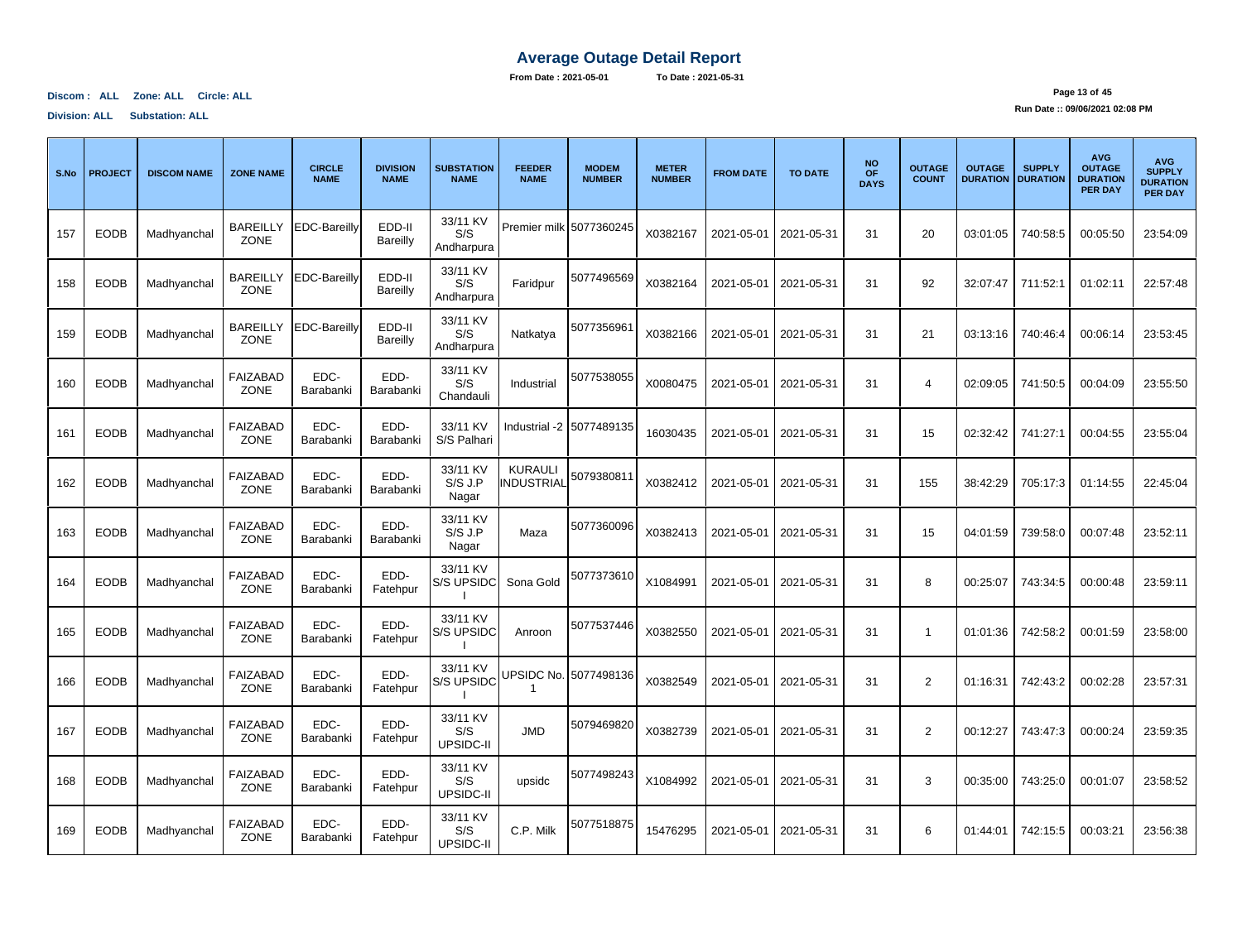**From Date : 2021-05-01**

**To Date : 2021-05-31**

**Discom : ALL Zone: ALL Circle: ALL**

**Division: ALL Substation: ALL**

**Page 14 of 45**

| S.No | <b>PROJECT</b> | <b>DISCOM NAME</b> | <b>ZONE NAME</b>                        | <b>CIRCLE</b><br><b>NAME</b> | <b>DIVISION</b><br><b>NAME</b>                     | <b>SUBSTATION</b><br><b>NAME</b>                | <b>FEEDER</b><br><b>NAME</b> | <b>MODEM</b><br><b>NUMBER</b> | <b>METER</b><br><b>NUMBER</b> | <b>FROM DATE</b>               | <b>TO DATE</b>          | <b>NO</b><br>OF<br><b>DAYS</b> | <b>OUTAGE</b><br><b>COUNT</b> | <b>OUTAGE</b><br><b>DURATION</b> | <b>SUPPLY</b><br><b>DURATION</b> | <b>AVG</b><br><b>OUTAGE</b><br><b>DURATION</b><br><b>PER DAY</b> | <b>AVG</b><br><b>SUPPLY</b><br><b>DURATION</b><br><b>PER DAY</b> |
|------|----------------|--------------------|-----------------------------------------|------------------------------|----------------------------------------------------|-------------------------------------------------|------------------------------|-------------------------------|-------------------------------|--------------------------------|-------------------------|--------------------------------|-------------------------------|----------------------------------|----------------------------------|------------------------------------------------------------------|------------------------------------------------------------------|
| 170  | <b>EODB</b>    | Madhyanchal        | <b>FAIZABAD</b><br><b>ZONE</b>          | EDC-<br>Sultanpur            | EDD-<br>Jagdishpur                                 | 33/11 KV<br>S/S Kathaura                        | Industrial                   | 5077373560                    | 12023397                      | 2021-05-01                     | $ 2021 - 05 - 31$       | 31                             |                               | 01:34:16                         | 742:25:4                         | 00:03:02                                                         | 23:56:57                                                         |
| 171  | <b>EODB</b>    | Madhyanchal        | LUCKNOW<br><b>ZONE</b>                  | EDC-Hardoi                   | EDD-II<br>Hardoi                                   | 33/11 KV<br>S/S<br>Mannapurw                    | Industrial                   | 5077293875                    | 352632                        |                                | 2021-05-01   2021-05-31 | 31                             | 69                            | 22:09:36                         | 721:50:2                         | 00:42:53                                                         | 23:17:06                                                         |
| 172  | <b>EODB</b>    | Madhyanchal        | <b>LUCKNOW</b><br><b>ZONE</b>           | EDC-Hardoi                   | EDD-II<br>Hardoi                                   | 33/11 KV<br>S/SUPSIDC<br>Sandila                | Industrial-1                 | 5077497153                    |                               | MSU11967 2021-05-01 2021-05-31 |                         | 31                             | 8                             | 01:37:02                         | 742:22:5                         | 00:03:07                                                         | 23:56:52                                                         |
| 173  | <b>EODB</b>    | Madhyanchal        | LUCKNOW<br><b>ZONE</b>                  | EDC-Hardoi                   | EDD-II<br>Hardoi                                   | 33/11 KV<br>S/SUPSIDC<br>Sandila                |                              | Industrial-2   5077373651     | X0381747                      | 2021-05-01                     | 2021-05-31              | 31                             | 227                           | 171:47:3                         | 572:12:3                         | 05:32:30                                                         | 18:27:30                                                         |
| 174  | <b>EODB</b>    | Madhyanchal        | <b>LUCKNOW</b><br>ZONE                  | EDC-Hardoi                   | EDD-Sandila S/S UPSIDC                             | 33/11 KV<br>Phase-I                             | Satguru                      | 5077490356                    | 16042571                      |                                | 2021-05-01 2021-05-31   | 31                             | $\overline{7}$                | 02:35:25                         | 741:24:3                         | 00:05:00                                                         | 23:54:59                                                         |
| 175  | <b>EODB</b>    | Purvanchal         | <b>GORAKHPU</b><br>R ZONE               |                              | EDC Deoria   EDD Deoria                            | Gorakhpur_P<br><b>URAWA</b>                     | Industrial                   | 5077373602                    | X1291409                      |                                | 2021-05-01 2021-05-31   | 31                             | 19                            | 10:41:35                         | 733:18:2                         | 00:20:41                                                         | 23:39:18                                                         |
| 176  | <b>EODB</b>    | Purvanchal         | <b>GORAKHPU</b><br>R ZONE               | <b>EDC</b> Deoria            | <b>EDD</b><br>Salempur                             | Gorakhpur_S<br><b>ALEMPUR</b><br><b>TAHASIL</b> | Teshil                       | 5077295524                    | 13077148                      | 2021-05-01                     | $ 2021 - 05 - 31$       | 31                             | 47                            | 41:44:46                         | 702:15:1                         | 01:20:47                                                         | 22:39:12                                                         |
| 177  | <b>EODB</b>    | Purvanchal         | <b>GORAKHPU</b><br>R ZONE               | <b>EDC</b> Deoria            | <b>EDD</b><br>Salempur                             | Gorakhpur_S<br><b>ALEMPUR</b><br><b>TAHASIL</b> | Industrial                   | 5077418233                    | 13077133                      |                                | 2021-05-01 2021-05-31   | 31                             | 106                           | 85:02:59                         | 658:57:0                         | 02:44:36                                                         | 21:15:23                                                         |
| 178  | <b>EODB</b>    | Purvanchal         | <b>GORAKHPU</b><br>R ZONE               |                              | <b>EDD</b><br>EDC Deoria GAURIBAZA<br>$\mathsf{R}$ | 33/11 KV<br>S/S GAURI<br><b>BAZAR</b>           |                              | Cord Board   5077371010       | 13077126                      |                                | 2021-05-01 2021-05-31   | 31                             | 117                           | 39:41:03                         | 704:18:5                         | 01:16:48                                                         | 22:43:11                                                         |
| 179  | <b>EODB</b>    | Purvanchal         | GORAKHPU EDC Deoria GAURIBAZA<br>R ZONE |                              | EDD<br>R                                           | 33/11 KV<br>S/S<br><b>BAITALPUR</b>             | Oil depot                    | 5077357076                    |                               | X1085026 2021-05-01 2021-05-31 |                         | 31                             | 42                            | 30:06:15                         | 713:53:4                         | 00:58:15                                                         | 23:01:44                                                         |
| 180  | <b>EODB</b>    | Purvanchal         | <b>GORAKHPU</b><br>R ZONE               | <b>EUDC</b><br>Gorakhpur     | EUDD III<br>Gorakhpur                              | Gorakhpur_<br><b>MEDICAL</b><br>COLLEGE         | Mill                         | Sethi Floor   5079334552      | 15094347                      |                                | 2021-05-01 2021-05-31   | 31                             | 12                            | 14:41:54                         | 729:18:0                         | 00:28:26                                                         | 23:31:33                                                         |
| 181  | <b>EODB</b>    | Purvanchal         | GORAKHPU<br>R ZONE                      | EDC-Kasya                    | EDD-<br>Padrauna                                   | Padrauna<br>(Kushinagar)                        | industrial                   | 5077292398                    | 352889                        | 2021-05-01 2021-05-31          |                         | 31                             | 160                           | 60:33:30                         | 683:26:3                         | 01:57:12                                                         | 22:02:47                                                         |
| 182  | EODB           | Purvanchal         | <b>GORAKHPU</b><br>R ZONE               | EDC II<br>Gorakhpur          | EDD II<br>Gorakhpur                                | 33/11 KV<br>S/S GIDA                            |                              | Industrial 04   5077357696    |                               | X0121689 2021-05-01 2021-05-31 |                         | 31                             | 16                            | 02:05:46                         | 741:54:1                         | 00:04:03                                                         | 23:55:56                                                         |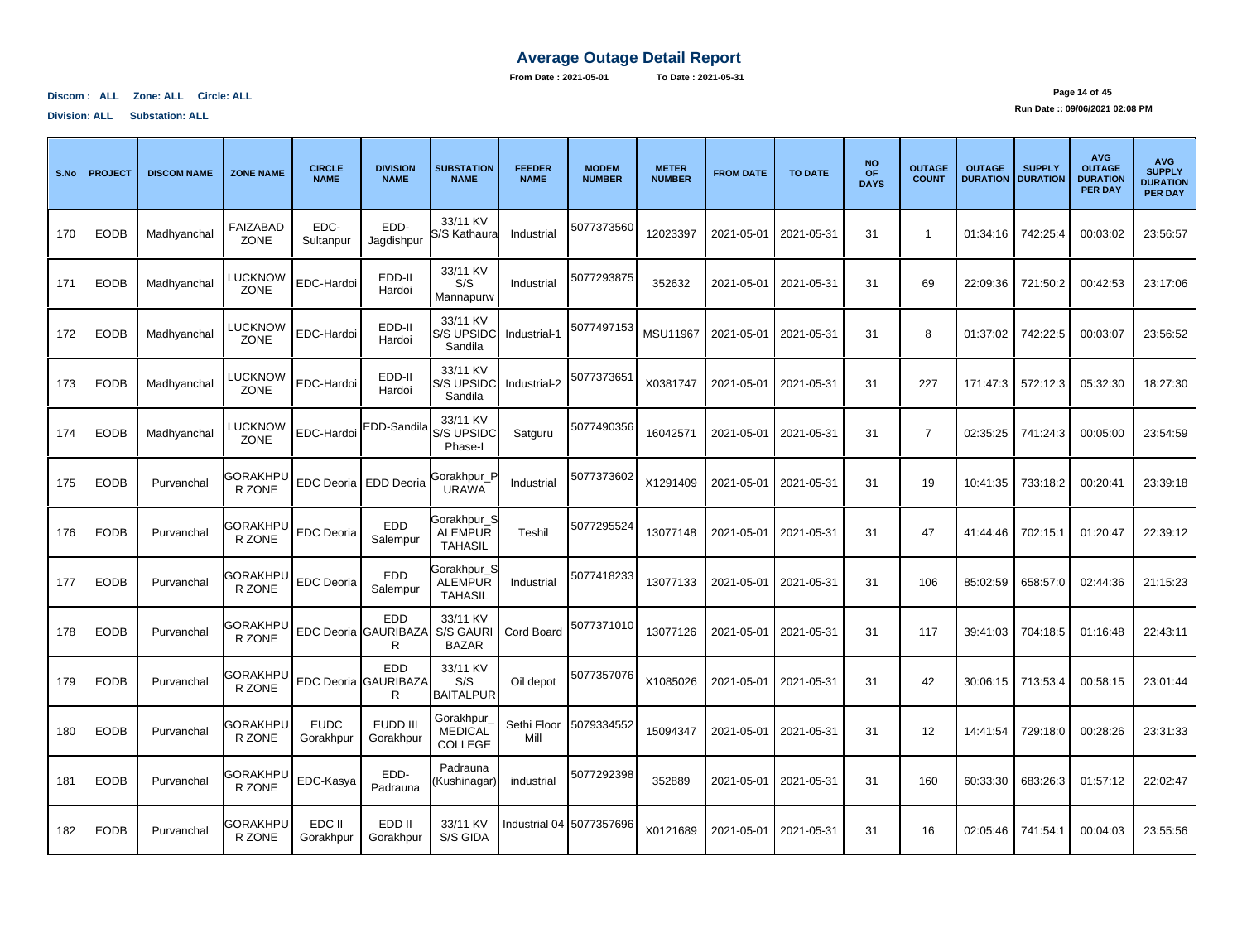**From Date : 2021-05-01**

**To Date : 2021-05-31**

**Discom : ALL Zone: ALL Circle: ALL**

**Division: ALL Substation: ALL**

**Page 15 of 45**

| S.No | <b>PROJECT</b> | <b>DISCOM NAME</b> | <b>ZONE NAME</b>               | <b>CIRCLE</b><br><b>NAME</b> | <b>DIVISION</b><br><b>NAME</b> | <b>SUBSTATION</b><br><b>NAME</b>               | <b>FEEDER</b><br><b>NAME</b> | <b>MODEM</b><br><b>NUMBER</b>        | <b>METER</b><br><b>NUMBER</b> | <b>FROM DATE</b>                   | <b>TO DATE</b> | <b>NO</b><br>OF<br><b>DAYS</b> | <b>OUTAGE</b><br><b>COUNT</b> | <b>OUTAGE</b><br><b>DURATION DURATION</b> | <b>SUPPLY</b> | <b>AVG</b><br><b>OUTAGE</b><br><b>DURATION</b><br><b>PER DAY</b> | <b>AVG</b><br><b>SUPPLY</b><br><b>DURATION</b><br><b>PER DAY</b> |
|------|----------------|--------------------|--------------------------------|------------------------------|--------------------------------|------------------------------------------------|------------------------------|--------------------------------------|-------------------------------|------------------------------------|----------------|--------------------------------|-------------------------------|-------------------------------------------|---------------|------------------------------------------------------------------|------------------------------------------------------------------|
| 183  | <b>EODB</b>    | Purvanchal         | GORAKHPU<br>R ZONE             | EDC II<br>Gorakhpur          | EDD II<br>Gorakhpur            | 33/11 KV<br>S/S GIDA                           | Gida 1st                     | 5077282522                           | 14078917                      | 2021-05-01                         | 2021-05-31     | 31                             | $\mathbf 1$                   | 00:37:38                                  | 743:22:2      | 00:01:12                                                         | 23:58:47                                                         |
| 184  | <b>EODB</b>    | Purvanchal         | <b>GORAKHPU</b><br>R ZONE      | EDC II<br>Gorakhpur          | EDD II<br>Gorakhpur            | 33/11 KV<br>S/S GIDA                           | Gida 4th                     | 5077272275                           | 14078924                      | 2021-05-01                         | 2021-05-31     | 31                             | 8                             | 02:28:52                                  | 741:31:0      | 00:04:48                                                         | 23:55:11                                                         |
| 185  | <b>EODB</b>    | Purvanchal         | <b>GORAKHPU</b><br>R ZONE      | EDC II<br>Gorakhpur          | EDD II<br>Gorakhpur            | 33/11 KV<br>S/S GIDA                           | Gida 5th                     | 5077374469                           | 14078893                      | 2021-05-01                         | 2021-05-31     | 31                             | 40                            | 04:01:42                                  | 739:58:1      | 00:07:47                                                         | 23:52:12                                                         |
| 186  | <b>EODB</b>    | Purvanchal         | GORAKHPU<br>R ZONE             | EDC II<br>Gorakhpur          | EDD II<br>Gorakhpur            | 33/11 KV<br>S/S GIDA                           | Gida 7                       | 5077371713                           | 13085019                      | 2021-05-01                         | 2021-05-31     | 31                             | 16                            | 03:51:51                                  | 740:08:0      | 00:07:28                                                         | 23:52:31                                                         |
| 187  | <b>EODB</b>    | Purvanchal         | <b>GORAKHPU</b><br>R ZONE      | EDC II<br>Gorakhpur          | EDD II<br>Gorakhpur            | 33/11 KV<br>S/S GIDA                           | Gida no 1                    | 5077292448                           | X0121685                      | 2021-05-01                         | 2021-05-31     | 31                             | 21                            | 03:33:21                                  | 740:26:3      | 00:06:52                                                         | 23:53:07                                                         |
| 188  | <b>EODB</b>    | Purvanchal         | <b>GORAKHPU</b><br>R ZONE      | EDC II<br>Gorakhpur          | EDD II<br>Gorakhpur            | 33/11 KV<br>S/S GIDA                           | Gida 6th                     | 5077295169                           | 14078926                      | 2021-05-01                         | 2021-05-31     | 31                             | 14                            | 03:20:52                                  | 740:39:0      | 00:06:28                                                         | 23:53:31                                                         |
| 189  | <b>EODB</b>    | Purvanchal         | GORAKHPU<br>R ZONE             | EDC II<br>Gorakhpur          | EDD II<br>Gorakhpur            | 33/11 KV<br>S/S GIDA                           | Gida 3rd                     | 5077293834                           | 14078971                      | 2021-05-01                         | 2021-05-31     | 31                             | 13                            | 03:38:32                                  | 740:21:2      | 00:07:02                                                         | 23:52:57                                                         |
| 190  | <b>EODB</b>    | Purvanchal         | <b>VARANASI</b><br><b>ZONE</b> | <b>EDC</b><br><b>JAUNPUR</b> | EDD I<br><b>JAUNPUR</b>        | 33/11 KV<br>S/S<br>Karkhiyaon                  | Industrial                   | 5077295110                           | 353092                        | 2021-05-01                         | 2021-05-31     | 31                             | 4                             | 00:42:44                                  | 743:17:1      | 00:01:22                                                         | 23:58:37                                                         |
| 191  | <b>EODB</b>    | Paschimanchal      | GHAZIABAD<br>ZONE 1            | <b>EDC</b><br>Ghaziabad      | EDD<br>Modinagar               | Ghaziabad<br>Govindpuri                        | Industrial                   | Feeder Rathi 5077371044              |                               | UPP42272 2021-05-01 2021-05-31     |                | 31                             | 6                             | 02:06:12                                  | 741:53:4      | 00:04:04                                                         | 23:55:55                                                         |
| 192  | <b>EODB</b>    | Paschimanchal      | GHAZIABAD <br>ZONE 1           | <b>EDC</b><br>Ghaziabad      | EDD<br>Modinagar               | Ghaziabad_<br><b>NIWARI</b><br><b>ROAD NEW</b> | Feeder DJ                    | 5077375326                           |                               | XC407715   2021-05-01   2021-05-31 |                | 31                             | 18                            | 03:37:07                                  | 740:22:5      | 00:07:00                                                         | 23:52:59                                                         |
| 193  | <b>EODB</b>    | Paschimanchal      | <b>GHAZIABAD</b><br>ZONE 1     | <b>EDC</b><br>Ghaziabad      | <b>EDD</b><br>Modinagar        | Ghaziabad<br><b>NIWARI</b><br><b>ROAD NEW</b>  | Feeder<br>Modifoundati<br>on | 5077280500                           |                               | XC407712   2021-05-01   2021-05-31 |                | 31                             | 32                            | 03:55:55                                  | 740:04:0      | 00:07:36                                                         | 23:52:23                                                         |
| 194  | <b>EODB</b>    | Paschimanchal      | GHAZIABAD  <br>ZONE 1          | <b>EDC</b><br>Ghaziabad      | <b>EDD</b><br>Modinagar        | Ghaziabad_<br>32 KV Modi<br>Steel              | Feeder<br>Shikhera<br>Road   | 5077293784                           | 620073                        | 2021-05-01 2021-05-31              |                | 31                             | 52                            | 30:51:53                                  | 713:08:0      | 00:59:44                                                         | 23:00:15                                                         |
| 195  | <b>EODB</b>    | Paschimanchal      | GHAZIABAD <br>ZONE 1           | <b>EDC</b><br>Ghaziabad      | <b>EDD</b><br>Modinagar        | 32 KV Modi<br>Steel                            | Arc<br>Electrode             | Ghaziabad_1 Feeder Modi   5077374428 | 620077                        | 2021-05-01 2021-05-31              |                | 31                             | 49                            | 20:07:38                                  | 723:52:2      | 00:38:57                                                         | 23:21:02                                                         |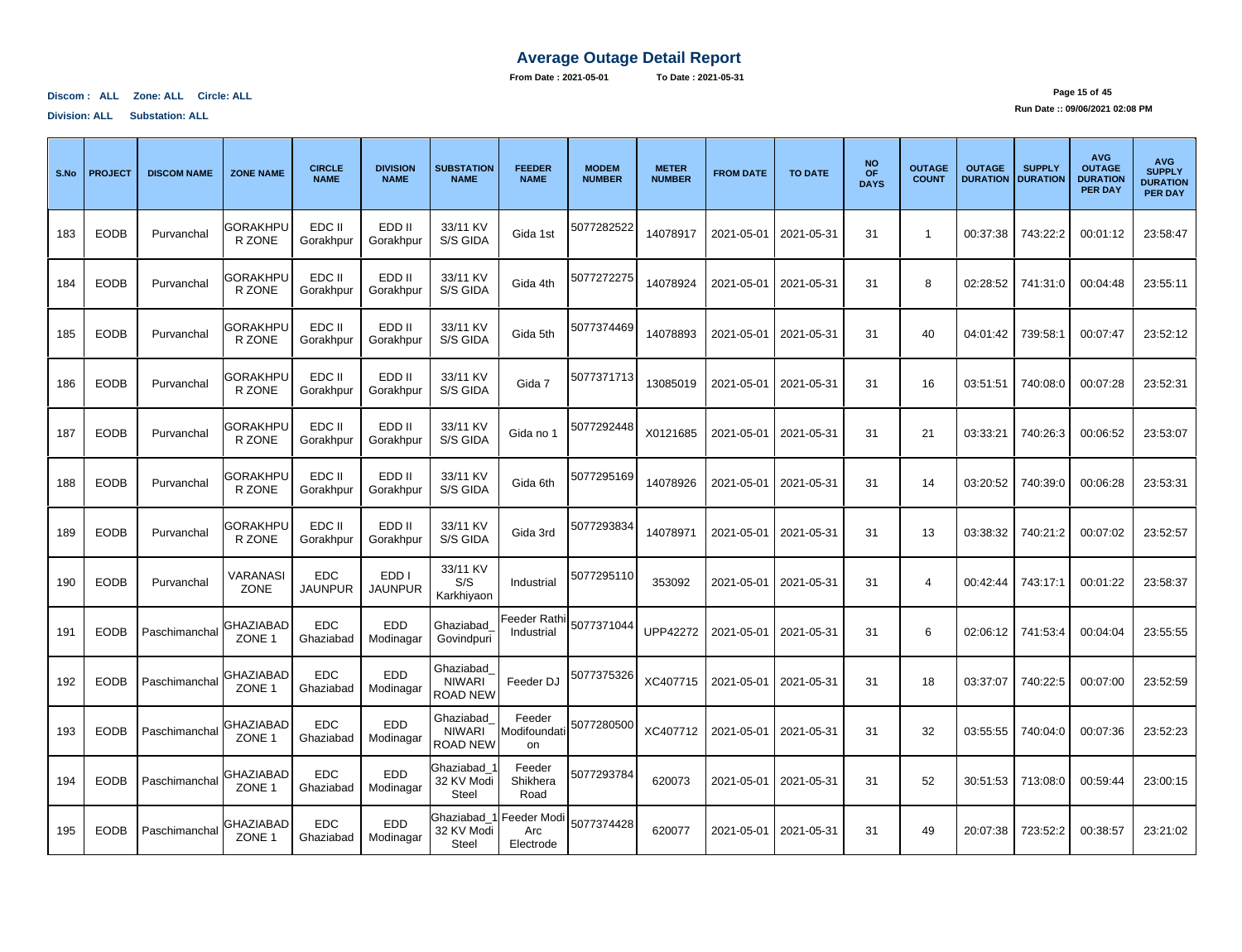**From Date : 2021-05-01**

**To Date : 2021-05-31**

**Discom : ALL Zone: ALL Circle: ALL**

**Division: ALL Substation: ALL**

**Page 16 of 45**

| S.No | <b>PROJECT</b> | <b>DISCOM NAME</b> | <b>ZONE NAME</b>           | <b>CIRCLE</b><br><b>NAME</b> | <b>DIVISION</b><br><b>NAME</b> | <b>SUBSTATION</b><br><b>NAME</b>                        | <b>FEEDER</b><br><b>NAME</b>                                                | <b>MODEM</b><br><b>NUMBER</b>                                       | <b>METER</b><br><b>NUMBER</b> | <b>FROM DATE</b>               | <b>TO DATE</b>          | <b>NO</b><br><b>OF</b><br><b>DAYS</b> | <b>OUTAGE</b><br><b>COUNT</b> | <b>OUTAGE</b><br><b>DURATION</b> | <b>SUPPLY</b><br><b>DURATION</b> | <b>AVG</b><br><b>OUTAGE</b><br><b>DURATION</b><br><b>PER DAY</b> | <b>AVG</b><br><b>SUPPLY</b><br><b>DURATION</b><br><b>PER DAY</b> |
|------|----------------|--------------------|----------------------------|------------------------------|--------------------------------|---------------------------------------------------------|-----------------------------------------------------------------------------|---------------------------------------------------------------------|-------------------------------|--------------------------------|-------------------------|---------------------------------------|-------------------------------|----------------------------------|----------------------------------|------------------------------------------------------------------|------------------------------------------------------------------|
| 196  | <b>EODB</b>    | Paschimanchal      | <b>GHAZIABAD</b><br>ZONE 1 | <b>EDC</b><br>Ghaziabad      | EDD-                           | Ghaziabad<br>Muradnagar Goyal Ispat /                   | <b>NHAI</b>                                                                 | 5079512314                                                          | <b>UMV90961</b>               | 2021-05-01 2021-05-31          |                         | 31                                    | 55                            | 18:40:30                         | 725:19:3                         | 00:36:08                                                         | 23:23:51                                                         |
| 197  | <b>EODB</b>    | Paschimanchal      | GHAZIABAD<br>ZONE 1        | <b>EDC</b><br>Ghaziabad      | EDD-                           | Ghaziabad<br>Muradnagar Goyal Ispat /                   | Feeder 3<br>(Kiet)                                                          | 5079335393                                                          | <b>UPP42221</b>               | 2021-05-01 2021-05-31          |                         | 31                                    | 24                            | 15:22:09                         | 728:37:5                         | 00:29:44                                                         | 23:30:15                                                         |
| 198  | <b>EODB</b>    | Paschimanchal      | <b>GHAZIABAD</b><br>ZONE 1 | <b>EDC</b><br>Ghaziabad      | EDD-                           | Ghaziabad<br>Muradnagar Goyal Ispat /                   | FEEDER-<br><b>BHARAT</b><br><b>UDYOG</b>                                    | 5077357746                                                          | <b>UPP47431</b>               |                                | 2021-05-01   2021-05-31 | 31                                    | 23                            | 15:16:26                         | 728:43:3                         | 00:29:33                                                         | 23:30:26                                                         |
| 199  | <b>EODB</b>    | Paschimanchal      | <b>GHAZIABAD</b><br>ZONE 1 | <b>EDC</b><br>Ghaziabad      | EDD-                           | Ghaziabad<br>new                                        | Feeder<br>Muradnagar Murad nagar Vyapariyan-2                               | 5077282647                                                          | 336873                        |                                | 2021-05-01 2021-05-31   | 31                                    | 52                            | 06:06:55                         | 737:53:0                         | 00:11:50                                                         | 23:48:09                                                         |
| 200  | <b>EODB</b>    | Paschimanchal      | <b>GHAZIABAD</b><br>ZONE 1 | <b>EDC</b><br>Ghaziabad      | EDD-                           | Ghaziabad<br>Muradnagar Murad Nagar Vyapariyan -<br>old | Feeder                                                                      | 5079384375                                                          | UMV91126                      | 2021-05-01                     | 2021-05-31              | 31                                    | 52                            | 05:07:14                         | 738:52:4                         | 00:09:54                                                         | 23:50:05                                                         |
| 201  | <b>EODB</b>    | Paschimanchal      | <b>GHAZIABAD</b><br>ZONE 1 | <b>EDC</b><br>Ghaziabad      | EDD-<br>Muradnagar             | 33/11 KV<br>GANG<br><b>NAHAR</b>                        | Industrial-I                                                                | 5079333349                                                          | XC406087                      | 2021-05-01                     | 2021-05-31              | 31                                    | 84                            | 05:48:39                         | 738:11:2                         | 00:11:14                                                         | 23:48:45                                                         |
| 202  | <b>EODB</b>    | Paschimanchal      | <b>GHAZIABAD</b><br>ZONE 1 | <b>EDC</b><br>Ghaziabad      | EDD-<br>Muradnagar             | 33/11 KV<br>GANG<br><b>NAHAR</b>                        | <b>VK TYRE</b>                                                              | 5079391578                                                          | XC406101                      | 2021-05-01                     | 2021-05-31              | 31                                    | 17                            | 00:56:22                         | 743:03:3                         | 00:01:49                                                         | 23:58:10                                                         |
| 203  | <b>EODB</b>    | Paschimanchal      | <b>GHAZIABAD</b><br>ZONE 1 | <b>EDC</b><br>Ghaziabad      | EDD-<br>Muradnagar             | 33/11 KV<br>GANG<br><b>NAHAR</b>                        | $L-2$                                                                       | INDUSYRIA 5077360088                                                | XC406129                      | 2021-05-01 2021-05-31          |                         | 31                                    | 52                            | 05:18:15                         | 738:41:4                         | 00:10:15                                                         | 23:49:44                                                         |
| 204  | <b>EODB</b>    | Paschimanchal      | <b>GHAZIABAD</b><br>ZONE 1 | <b>EDC</b><br>Ghaziabad      | EDD-<br>Muradnagar             | 33/11 KV<br>S/S DCM<br><b>DASNA</b>                     | <b>NHAI</b>                                                                 | 5077292356                                                          | UPP41870                      | 2021-05-01   2021-05-31        |                         | 31                                    | 35                            | 16:11:08                         | 727:48:5                         | 00:31:19                                                         | 23:28:40                                                         |
| 205  | <b>EODB</b>    | Paschimanchal      | <b>GHAZIABAD</b><br>ZONE 1 | <b>EDC</b><br>Ghaziabad      | EDD-<br>Muradnagar             | 33/11 kv S/S<br>Dasna<br>(dehat)                        | Industry-<br>1and 2                                                         | 5077370426                                                          | 16036980                      | 2021-05-01 2021-05-31          |                         | 31                                    | 35                            | 54:15:59                         | 689:44:0                         | 01:45:01                                                         | 22:14:58                                                         |
| 206  | <b>EODB</b>    | Paschimanchal      | <b>GHAZIABAD</b><br>ZONE 1 | <b>EDC Loni</b>              |                                | A-                                                      | Ghaziabad_3 Feeder no.2<br>EDD I Loni 3/11 KV S/S A-5 and A-6<br><b>IND</b> | 5077374352                                                          | 12345355                      |                                | 2021-05-01 2021-05-31   | 31                                    | 58                            | 39:50:01                         | 704:09:5                         | 01:17:05                                                         | 22:42:54                                                         |
| 207  | <b>EODB</b>    | Paschimanchal      | GHAZIABAD<br>ZONE 1        | EDC Loni                     |                                | A-                                                      |                                                                             | Ghaziabad_3 <br>  EDD I Loni   3/11 KV S/S   Feeder-4 A- 5079342993 |                               | UMV90964 2021-05-01 2021-05-31 |                         | 31                                    | 99                            | 21:12:20                         | 722:47:4                         | 00:41:02                                                         | 23:18:57                                                         |
| 208  | <b>EODB</b>    | Paschimanchal      | GHAZIABAD<br>ZONE 1        | EDC Loni                     |                                | A-                                                      | EDD I Loni 3/11 KV S/S A-5 and A-6<br><b>IND</b>                            | Ghaziabad_3 Feeder no. 1   5077371408                               | 4007157                       |                                | 2021-05-01 2021-05-31   | 31                                    | 36                            | 18:09:24                         | 725:50:3                         | 00:35:08                                                         | 23:24:51                                                         |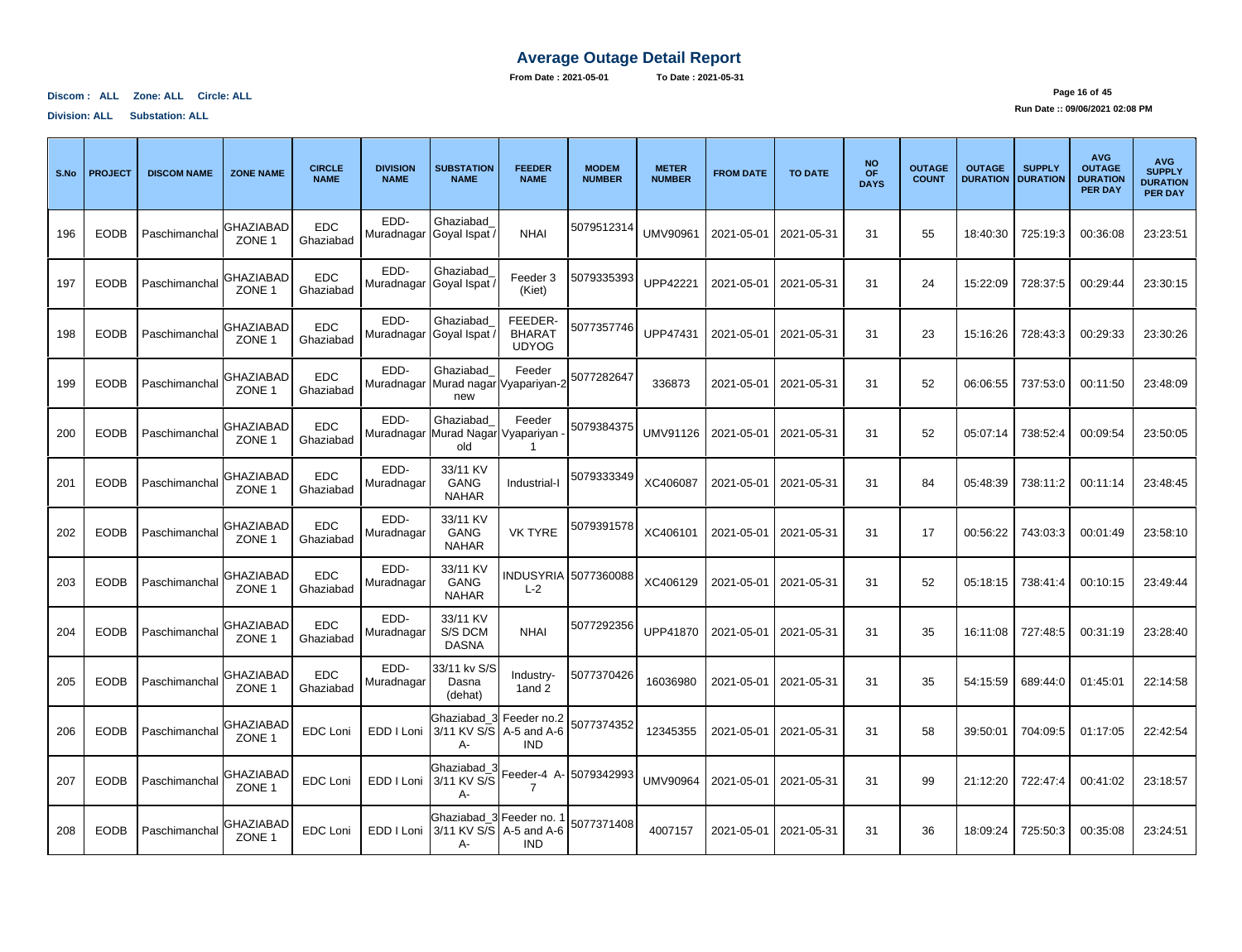**From Date : 2021-05-01**

**To Date : 2021-05-31**

**Discom : ALL Zone: ALL Circle: ALL**

**Division: ALL Substation: ALL**

**Page 17 of 45**

| S.No | <b>PROJECT</b> | <b>DISCOM NAME</b> | <b>ZONE NAME</b>           | <b>CIRCLE</b><br><b>NAME</b> | <b>DIVISION</b><br><b>NAME</b> | <b>SUBSTATION</b><br><b>NAME</b>            | <b>FEEDER</b><br><b>NAME</b>        | <b>MODEM</b><br><b>NUMBER</b>       | <b>METER</b><br><b>NUMBER</b> | <b>FROM DATE</b>                   | <b>TO DATE</b>          | <b>NO</b><br><b>OF</b><br><b>DAYS</b> | <b>OUTAGE</b><br><b>COUNT</b> | <b>OUTAGE</b><br><b>DURATION</b> | <b>SUPPLY</b><br><b>DURATION</b> | <b>AVG</b><br><b>OUTAGE</b><br><b>DURATION</b><br><b>PER DAY</b> | <b>AVG</b><br><b>SUPPLY</b><br><b>DURATION</b><br><b>PER DAY</b> |
|------|----------------|--------------------|----------------------------|------------------------------|--------------------------------|---------------------------------------------|-------------------------------------|-------------------------------------|-------------------------------|------------------------------------|-------------------------|---------------------------------------|-------------------------------|----------------------------------|----------------------------------|------------------------------------------------------------------|------------------------------------------------------------------|
| 209  | <b>EODB</b>    | Paschimanchal      | <b>GHAZIABAD</b><br>ZONE 1 | <b>EDC</b> Loni              |                                | Ghaziabad_3<br>EDD I Loni 3/11 KV S/S<br>A- | A-7 IND                             | Feeder no. 3 5077272242             | 4007158                       |                                    | 2021-05-01   2021-05-31 | 31                                    | 39                            | 32:06:23                         | 711:53:3                         | 01:02:08                                                         | 22:57:51                                                         |
| 210  | <b>EODB</b>    | Paschimanchal      | <b>GHAZIABAD</b><br>ZONE 1 | EDC Loni                     | EDD I Loni                     | Ghaziabad_3<br>3/11 KV<br>TRONICACit        | Feeder no.4   5077374311<br>A-3 IND |                                     | 15070433                      |                                    | 2021-05-01 2021-05-31   | 31                                    | 33                            | 30:16:14                         | 713:43:4                         | 00:58:35                                                         | 23:01:24                                                         |
| 211  | <b>EODB</b>    | Paschimanchal      | <b>GHAZIABAD</b><br>ZONE 1 | EDC Loni                     | EDD I Loni                     | TRONICACit                                  | B-3 IND                             | Ghaziabad_3 Feeder no. 1 5077357712 | 14657870                      |                                    | 2021-05-01   2021-05-31 | 31                                    | 76                            | 47:07:38                         | 696:52:2                         | 01:31:12                                                         | 22:28:47                                                         |
| 212  | <b>EODB</b>    | Paschimanchal      | <b>GHAZIABAD</b><br>ZONE 1 | <b>EDC</b> Loni              | EDD I Loni                     | Ghaziabad_3<br>3/11 KV<br><b>TRONICACit</b> | Feeder no.5 5077292547<br>B-2 IND   |                                     | 15070588                      |                                    | 2021-05-01   2021-05-31 | 31                                    | 32                            | 30:15:42                         | 713:44:1                         | 00:58:34                                                         | 23:01:25                                                         |
| 213  | <b>EODB</b>    | Paschimanchal      | <b>GHAZIABAD</b><br>ZONE 1 | EDC Loni                     | EDD I Loni                     | Ghaziabad_3<br>3/11 KV<br>TRONICACit        | A-4 IND                             | Feeder no.3 5077374600              | 15070315                      |                                    | 2021-05-01 2021-05-31   | 31                                    | 34                            | 30:23:42                         | 713:36:1                         | 00:58:49                                                         | 23:01:10                                                         |
| 214  | <b>EODB</b>    | Paschimanchal      | <b>GHAZIABAD</b><br>ZONE 1 | EDC Loni                     | EDD I Loni                     | 3/11 KV<br><b>TRONICACit</b>                | $-2$                                | Ghaziabad_3 INDUSTRIAL 5077357654   | 14657871                      |                                    | 2021-05-01   2021-05-31 | 31                                    | 37                            | 29:37:13                         | 714:22:4                         | 00:57:19                                                         | 23:02:40                                                         |
| 215  | <b>EODB</b>    | Paschimanchal      | <b>GHAZIABAD</b><br>ZONE 1 | <b>EDC</b> Loni              | EDD I Loni                     | Ghaziabad_3<br>3/11KV<br><b>APRIL PARK</b>  | $A-2$                               | 5079329610                          |                               | UMV90957   2021-05-01   2021-05-31 |                         | 31                                    | 60                            | 14:22:57                         | 729:37:0                         | 00:27:50                                                         | 23:32:09                                                         |
| 216  | <b>EODB</b>    | Paschimanchal      | <b>GHAZIABAD</b><br>ZONE 1 | EDC Loni                     | EDD I Loni                     | <b>APRIL PARK</b>                           |                                     | Ghaziabad_3 Feeder no.1 5077369170  | UPU25252                      | 2021-05-01 2021-05-31              |                         | 31                                    | 36                            | 40:43:07                         | 703:16:5                         | 01:18:48                                                         | 22:41:11                                                         |
| 217  | <b>EODB</b>    | Paschimanchal      | <b>GHAZIABAD</b><br>ZONE 1 | EDC Loni                     | EDD I Loni                     | Ghaziabad_3<br>3/11KV<br>APRIL PARK         |                                     | April park-II   5079335120          |                               | UMV90982   2021-05-01   2021-05-31 |                         | 31                                    | 57                            | 15:41:27                         | 728:18:3                         | 00:30:22                                                         | 23:29:37                                                         |
| 218  | <b>EODB</b>    | Paschimanchal      | <b>GHAZIABAD</b><br>ZONE 1 | EDC Loni                     | EDD I Loni                     | 3/11KV<br><b>APRIL PARK</b>                 | A-2 IND                             | Ghaziabad_3 Feeder no. 3 5077374436 | 12345124                      |                                    | 2021-05-01 2021-05-31   | 31                                    | 9                             | 10:42:44                         | 733:17:1                         | 00:20:44                                                         | 23:39:16                                                         |
| 219  | <b>EODB</b>    | Paschimanchal      | <b>GHAZIABAD</b><br>ZONE 1 | <b>EDC Loni</b>              | EDD II Loni                    | Ghaziabad<br><b>ROOP</b><br><b>NAGAR-I</b>  | Roop Nagar                          | Feeder no. 3 5077272226             | 14657786                      |                                    | 2021-05-01 2021-05-31   | 31                                    | 32                            | 23:30:04                         | 720:29:5                         | 00:45:29                                                         | 23:14:30                                                         |
| 220  | <b>EODB</b>    | Paschimanchal      | GHAZIABAD<br>ZONE 1        | EDC Loni                     | EDD II Loni                    | Ghaziabad<br><b>ROOP</b><br><b>NAGAR-I</b>  | Roop Nagar                          | Feeder no.1   5077284627            | 17209574                      |                                    | 2021-05-01   2021-05-31 | 31                                    | 31                            | 22:39:18                         | 721:20:4                         | 00:43:50                                                         | 23:16:09                                                         |
| 221  | <b>EODB</b>    | Paschimanchal      | <b>GHAZIABAD</b><br>ZONE 1 | EDC Loni                     | EDD II Loni                    | Ghaziabad_<br><b>ROOP</b><br><b>NAGAR-I</b> | Arya Nagar                          | Feeder no.6 5077357761              | 14657813                      |                                    | 2021-05-01   2021-05-31 | 31                                    | 103                           | 60:38:05                         | 683:21:5                         | 01:57:21                                                         | 22:02:38                                                         |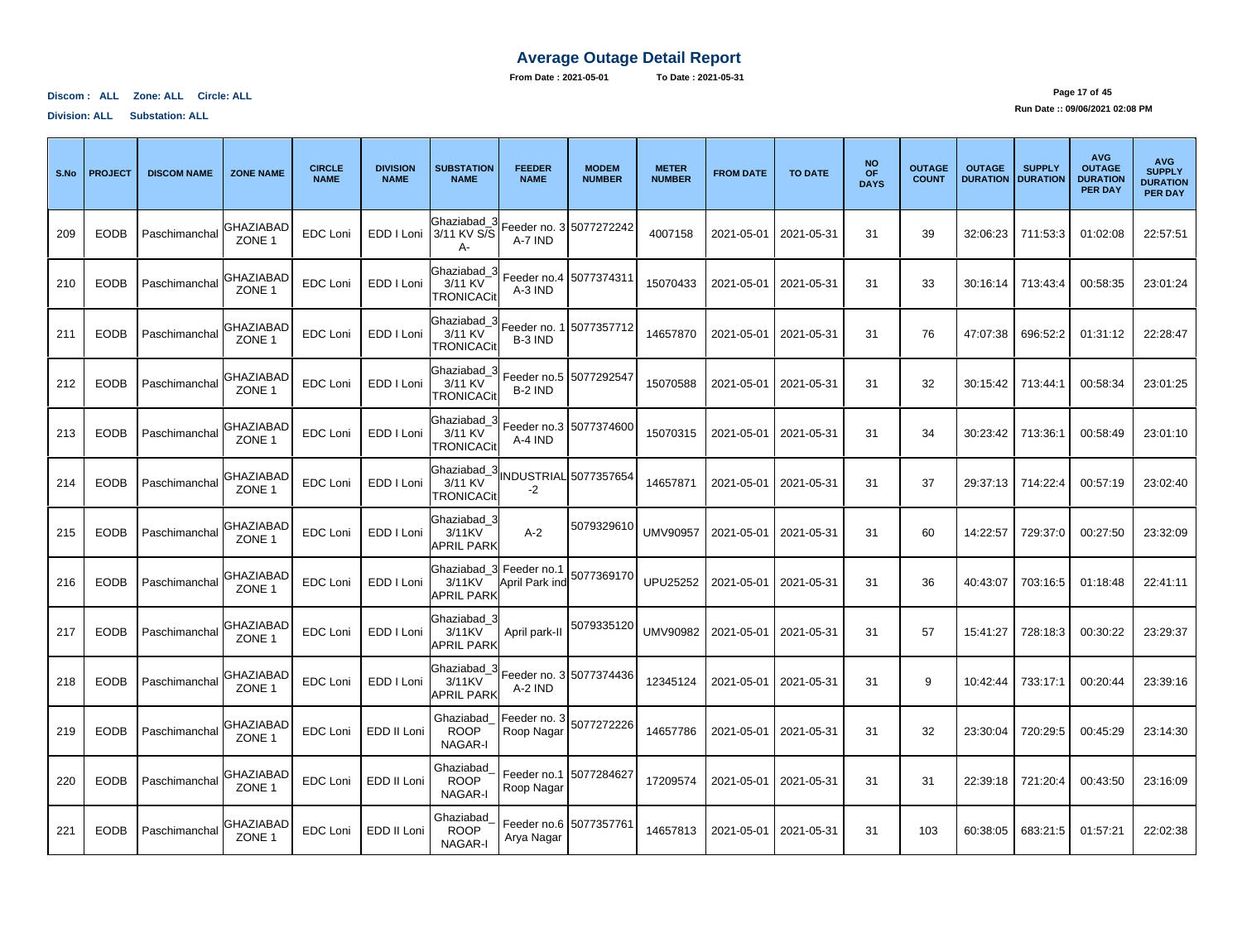**From Date : 2021-05-01**

**To Date : 2021-05-31**

**Discom : ALL Zone: ALL Circle: ALL**

**Division: ALL Substation: ALL**

**Page 18 of 45**

| S.No | <b>PROJECT</b> | <b>DISCOM NAME</b> | <b>ZONE NAME</b>           | <b>CIRCLE</b><br><b>NAME</b> | <b>DIVISION</b><br><b>NAME</b> | <b>SUBSTATION</b><br><b>NAME</b>           | <b>FEEDER</b><br><b>NAME</b> | <b>MODEM</b><br><b>NUMBER</b>    | <b>METER</b><br><b>NUMBER</b> | <b>FROM DATE</b>        | <b>TO DATE</b> | <b>NO</b><br>OF<br><b>DAYS</b> | <b>OUTAGE</b><br><b>COUNT</b> | <b>OUTAGE</b><br><b>DURATION DURATION</b> | <b>SUPPLY</b>       | <b>AVG</b><br><b>OUTAGE</b><br><b>DURATION</b><br><b>PER DAY</b> | <b>AVG</b><br><b>SUPPLY</b><br><b>DURATION</b><br><b>PER DAY</b> |
|------|----------------|--------------------|----------------------------|------------------------------|--------------------------------|--------------------------------------------|------------------------------|----------------------------------|-------------------------------|-------------------------|----------------|--------------------------------|-------------------------------|-------------------------------------------|---------------------|------------------------------------------------------------------|------------------------------------------------------------------|
| 222  | EODB           | Paschimanchal      | <b>GHAZIABAD</b><br>ZONE 1 | EDC Loni                     | <b>EDD II Loni</b>             | Ghaziabad<br><b>ROOP</b><br><b>NAGAR-I</b> | Roop Nagar                   | Feeder no. 5 5077416815          | 14657714                      | 2021-05-01              | 2021-05-31     | 31                             | 32                            | 23:00:01                                  | 720:59:5            | 00:44:31                                                         | 23:15:29                                                         |
| 223  | <b>EODB</b>    | Paschimanchal      | <b>GHAZIABAD</b><br>ZONE 1 | EDC Loni                     | <b>EDD II Loni</b>             | Ghaziabad<br><b>ROOP</b><br><b>NAGAR-I</b> | Roop Nagar                   | Feeder no. 2 5077373222          | 14657810                      | 2021-05-01              | 2021-05-31     | 31                             | 108                           | 56:57:28                                  | 687:02:3            | 01:50:14                                                         | 22:09:45                                                         |
| 224  | <b>EODB</b>    | Paschimanchal      | GHAZIABAD<br>ZONE 1        | <b>EDC Loni</b>              | EDD II Loni                    | Ghaziabad<br><b>ROOP</b><br><b>NAGAR-I</b> | Feeder no. 4<br>Shyam IND    | 5077370855                       | 13049012                      | 2021-05-01              | 2021-05-31     | 31                             | 30                            | 21:41:41                                  | 722:18:1            | 00:41:59                                                         | 23:18:00                                                         |
| 225  | <b>EODB</b>    | Paschimanchal      | <b>GHAZIABAD</b><br>ZONE 1 | EUDC I<br>Ghaziabad          | <b>EUDD</b><br>Ghaziabad       | Ghaziabad<br>Udhyog kunj                   | <b>IMS Feeder</b>            | 5077360195                       | 336742                        | 2021-05-01              | 2021-05-31     | 31                             | 18                            | 07:52:32                                  | 736:07:2            | 00:15:14                                                         | 23:44:45                                                         |
| 226  | <b>EODB</b>    | Paschimanchal      | <b>GHAZIABAD</b><br>ZONE 1 | EUDC I<br>Ghaziabad          | EUDD I<br>Ghaziabad            | Ghaziabad<br>Udhyog kunj                   | wave City<br>Feeder          | 5077283645                       | 633430                        | 2021-05-01   2021-05-31 |                | 31                             | 38                            | 19:48:27                                  | 724:11:3            | 00:38:20                                                         | 23:21:39                                                         |
| 227  | <b>EODB</b>    | Paschimanchal      | <b>GHAZIABAD</b><br>ZONE 1 | EUDC I<br>Ghaziabad          | <b>EUDD</b><br>Ghaziabad       | Ghaziabad<br>Udhyog kunj                   | Udyog kunj                   | 5077533775                       | 336744                        | 2021-05-01              | 2021-05-31     | 31                             | 19                            | 12:23:15                                  | 731:36:4            | 00:23:58                                                         | 23:36:01                                                         |
| 228  | <b>EODB</b>    | Paschimanchal      | <b>GHAZIABAD</b><br>ZONE 1 | EUDC I<br>Ghaziabad          | EUDD I<br>Ghaziabad            | 33/11 KV<br>S/S Buland<br>Shahar           | Pandav<br>Nagar<br>Feeder    | 5077355922                       | 16055923                      | 2021-05-01              | 2021-05-31     | 31                             | 47                            | 14:26:25                                  | 729:33:3            | 00:27:56                                                         | 23:32:03                                                         |
| 229  | <b>EODB</b>    | Paschimanchal      | <b>GHAZIABAD</b><br>ZONE 1 | EUDC I<br>Ghaziabad          | EUDD I<br>Ghaziabad            | 33/11 KV<br>Shahar                         |                              | S/S Buland A.B FEEDER 5077371432 | 16058126                      | 2021-05-01              | 2021-05-31     | 31                             | 48                            | 10:13:13                                  | 733:46:4            | 00:19:46                                                         | 23:40:13                                                         |
| 230  | <b>EODB</b>    | Paschimanchal      | <b>GHAZIABAD</b><br>ZONE 1 | EUDC I<br>Ghaziabad          | EUDD I<br>Ghaziabad            | 33/11 KV<br>S/S Buland<br>Shahar           | Delta food                   | 5079350392                       | 336782                        | 2021-05-01 2021-05-31   |                | 31                             | 33                            | 05:12:44                                  | 738:47:1            | 00:10:05                                                         | 23:49:54                                                         |
| 231  | <b>EODB</b>    | Paschimanchal      | GHAZIABAD<br>ZONE 1        | EUDC I<br>Ghaziabad          | EUDD I<br>Ghaziabad            | 33/11 KV<br>S/S Buland<br>Shahar           | GMK                          | 5079335088                       | 336786                        | 2021-05-01 2021-05-31   |                | 31                             | 13                            |                                           | 02:59:54   741:00:0 | 00:05:48                                                         | 23:54:11                                                         |
| 232  | <b>EODB</b>    | Paschimanchal      | GHAZIABAD<br>ZONE 1        | EUDC I<br>Ghaziabad          | EUDD I<br>Ghaziabad            | 33/11 KV<br>S/S Buland<br>Shahar           | prem hari                    | 5079341557                       | 336903                        | 2021-05-01   2021-05-31 |                | 31                             | 18                            |                                           | 04:41:12   739:18:4 | 00:09:04                                                         | 23:50:55                                                         |
| 233  | <b>EODB</b>    | Paschimanchal      | GHAZIABAD<br>ZONE 1        | EUDC I<br>Ghaziabad          | EUDD I<br>Ghaziabad            | 33/11 KV<br>S/S Buland<br>Shahar           | L M Steel                    | 5079341532                       | 336790                        | 2021-05-01 2021-05-31   |                | 31                             | 13                            | 03:33:46                                  | 740:26:1            | 00:06:53                                                         | 23:53:06                                                         |
| 234  | <b>EODB</b>    | Paschimanchal      | GHAZIABAD<br>ZONE 1        | EUDC I<br>Ghaziabad          | EUDD I<br>Ghaziabad            | 33/11 KV<br>S/S Buland<br>Shahar           |                              | North East 1 5079341656          | 16058363                      | 2021-05-01 2021-05-31   |                | 31                             | 41                            | 07:03:24                                  | 736:56:3            | 00:13:39                                                         | 23:46:20                                                         |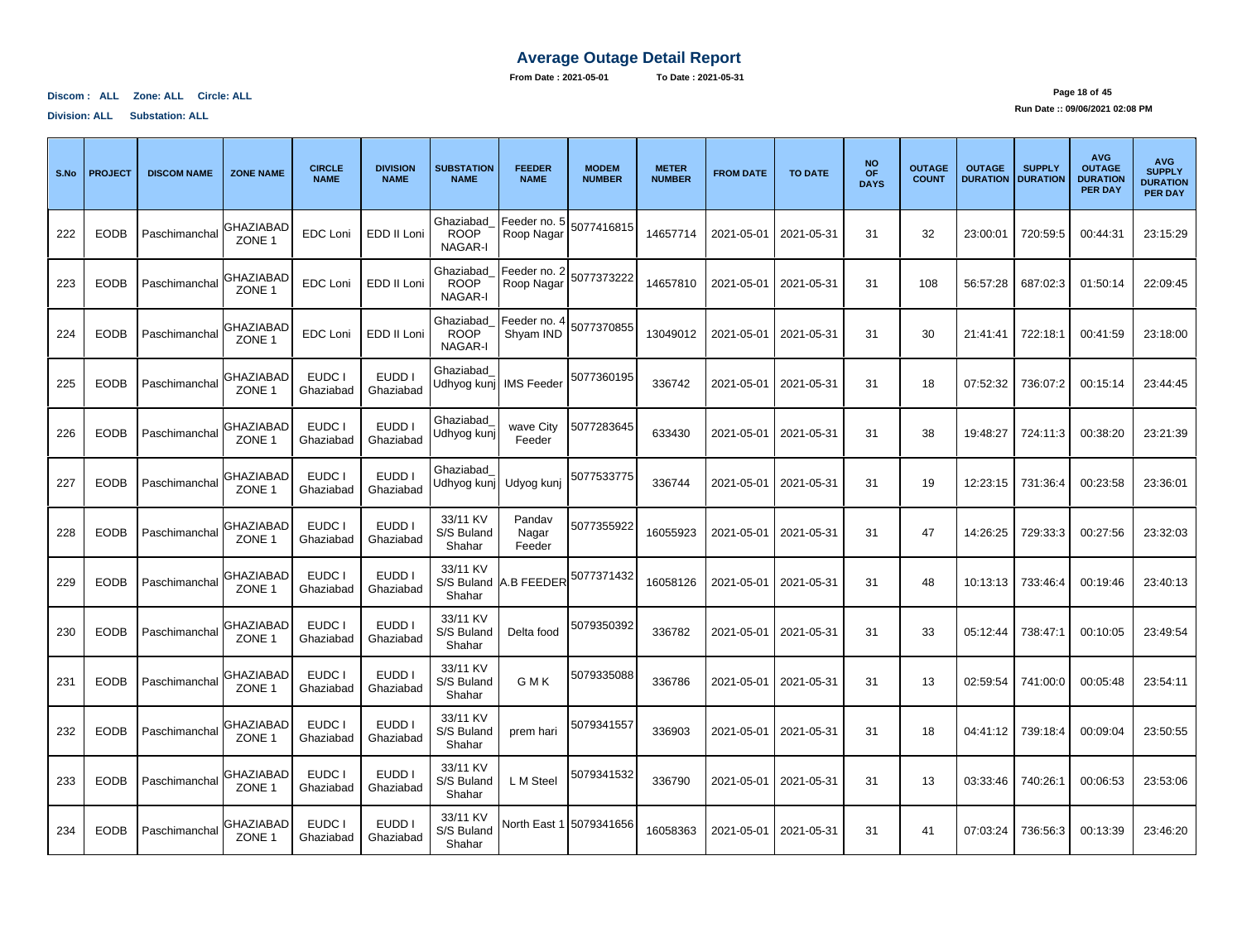**From Date : 2021-05-01**

**To Date : 2021-05-31**

**Discom : ALL Zone: ALL Circle: ALL**

**Division: ALL Substation: ALL**

**Page 19 of 45**

| S.No | <b>PROJECT</b> | <b>DISCOM NAME</b> | <b>ZONE NAME</b>           | <b>CIRCLE</b><br><b>NAME</b> | <b>DIVISION</b><br><b>NAME</b> | <b>SUBSTATION</b><br><b>NAME</b>      | <b>FEEDER</b><br><b>NAME</b> | <b>MODEM</b><br><b>NUMBER</b> | <b>METER</b><br><b>NUMBER</b> | <b>FROM DATE</b>        | <b>TO DATE</b>    | <b>NO</b><br>OF<br><b>DAYS</b> | <b>OUTAGE</b><br><b>COUNT</b> | <b>OUTAGE</b><br><b>DURATION</b> | <b>SUPPLY</b><br><b>DURATION</b> | <b>AVG</b><br><b>OUTAGE</b><br><b>DURATION</b><br><b>PER DAY</b> | <b>AVG</b><br><b>SUPPLY</b><br><b>DURATION</b><br><b>PER DAY</b> |
|------|----------------|--------------------|----------------------------|------------------------------|--------------------------------|---------------------------------------|------------------------------|-------------------------------|-------------------------------|-------------------------|-------------------|--------------------------------|-------------------------------|----------------------------------|----------------------------------|------------------------------------------------------------------|------------------------------------------------------------------|
| 235  | <b>EODB</b>    | Paschimanchal      | <b>GHAZIABAD</b><br>ZONE 1 | EUDC I<br>Ghaziabad          | EUDD I<br>Ghaziabad            | 33/11 KV<br>S/S Buland<br>Shahar      | <b>NIPMAN</b><br>Feeder      | 5077370905                    | 17209920                      | 2021-05-01   2021-05-31 |                   | 31                             | 24                            | 10:47:38                         | 733:12:2                         | 00:20:53                                                         | 23:39:06                                                         |
| 236  | <b>EODB</b>    | Paschimanchal      | <b>GHAZIABAD</b><br>ZONE 1 | EUDC I<br>Ghaziabad          | EUDD I<br>Ghaziabad            | 33/11 KV<br>S/S Buland<br>Shahar      | North Feeder 5077370509      |                               | 16058257                      | 2021-05-01   2021-05-31 |                   | 31                             | 46                            | 14:21:11                         | 729:38:4                         | 00:27:46                                                         | 23:32:13                                                         |
| 237  | <b>EODB</b>    | Paschimanchal      | <b>GHAZIABAD</b><br>ZONE 1 | EUDC I<br>Ghaziabad          | EUDD I<br>Ghaziabad            | 33/11 KV<br>S/S NEW<br><b>SWADESI</b> | $\overline{4}$               | FEEDER NO 5077272846          | 336547                        | 2021-05-01 2021-05-31   |                   | 31                             | 27                            | 05:25:04                         | 738:34:5                         | 00:10:29                                                         | 23:49:30                                                         |
| 238  | <b>EODB</b>    | Paschimanchal      | <b>GHAZIABAD</b><br>ZONE 1 | EUDC I<br>Ghaziabad          | EUDD I<br>Ghaziabad            | 33/11 KV<br>S/S NEW<br><b>SWADESI</b> | 5                            | FEEDER NO 5077369352          | 336966                        | 2021-05-01   2021-05-31 |                   | 31                             | 33                            | 07:24:07                         | 736:35:5                         | 00:14:19                                                         | 23:45:40                                                         |
| 239  | <b>EODB</b>    | Paschimanchal      | <b>GHAZIABAD</b><br>ZONE 1 | EUDC I<br>Ghaziabad          | EUDD I<br>Ghaziabad            | 33/11 KV<br>S/S NEW<br><b>SWADESI</b> | 6                            | FEEDER NO 5077374337          | 336543                        | 2021-05-01 2021-05-31   |                   | 31                             | 6                             | 01:03:56                         | 742:56:0                         | 00:02:03                                                         | 23:57:56                                                         |
| 240  | <b>EODB</b>    | Paschimanchal      | <b>GHAZIABAD</b><br>ZONE 1 | EUDC I<br>Ghaziabad          | EUDD I<br>Ghaziabad            | 33/11 KV<br>S/S NEW<br><b>SWADESI</b> | Feeder 7                     | 5079512124                    | <b>UMV90927</b>               | 2021-05-01              | $ 2021 - 05 - 31$ | 31                             | 27                            | 05:55:45                         | 738:04:1                         | 00:11:28                                                         | 23:48:31                                                         |
| 241  | <b>EODB</b>    | Paschimanchal      | <b>GHAZIABAD</b><br>ZONE 1 | EUDC I<br>Ghaziabad          | EUDD I<br>Ghaziabad            | 33/11 KV<br>S/S NEW<br><b>SWADESI</b> | 3                            | FEEDER NO 5077279098          | 336542                        | 2021-05-01   2021-05-31 |                   | 31                             | 21                            | 05:07:26                         | 738:52:3                         | 00:09:55                                                         | 23:50:04                                                         |
| 242  | <b>EODB</b>    | Paschimanchal      | <b>GHAZIABAD</b><br>ZONE 1 | EUDC I<br>Ghaziabad          | EUDD I<br>Ghaziabad            | 33/11 KV<br>S/S Buland<br>Shahar      |                              | Kissan Steel 5079334446       | 336694                        | 2021-05-01 2021-05-31   |                   | 31                             | 24                            | 08:23:39                         | 735:36:2                         | 00:16:14                                                         | 23:43:45                                                         |
| 243  | <b>EODB</b>    | Paschimanchal      | <b>GHAZIABAD</b><br>ZONE 1 | EUDC I<br>Ghaziabad          | EUDD I<br>Ghaziabad            | 33/11 KV<br>S/S Buland<br>Shahar      | Barsana<br>Industries        | 5079350046                    | 336700                        | 2021-05-01   2021-05-31 |                   | 31                             | 18                            | 06:48:34                         | 737:11:2                         | 00:13:10                                                         | 23:46:49                                                         |
| 244  | <b>EODB</b>    | Paschimanchal      | <b>GHAZIABAD</b><br>ZONE 1 | EUDC I<br>Ghaziabad          | EUDD I<br>Ghaziabad            | 33/11 KV<br>S/S Buland<br>Shahar      | J C Steel                    | 5079350590                    | 4006581                       | 2021-05-01   2021-05-31 |                   | 31                             | 21                            | 08:40:32                         | 735:19:2                         | 00:16:47                                                         | 23:43:12                                                         |
| 245  | <b>EODB</b>    | Paschimanchal      | <b>GHAZIABAD</b><br>ZONE 1 | EUDC I<br>Ghaziabad          | EUDD I<br>Ghaziabad            | 33/11 KV<br>S/S Buland<br>Shahar      |                              | Sauth West- 5077369162        | 336780                        | 2021-05-01   2021-05-31 |                   | 31                             | 17                            | 07:16:49                         | 736:43:1                         | 00:14:05                                                         | 23:45:54                                                         |
| 246  | <b>EODB</b>    | Paschimanchal      | <b>GHAZIABAD</b><br>ZONE 1 | EUDC I<br>Ghaziabad          | EUDD I<br>Ghaziabad            | 33/11 KV<br>S/S Buland<br>Shahar      | Ferrolite<br>Jointing        | 5079350186                    | 336693                        | 2021-05-01 2021-05-31   |                   | 31                             | 19                            | 07:09:23                         | 736:50:3                         | 00:13:51                                                         | 23:46:08                                                         |
| 247  | <b>EODB</b>    | Paschimanchal      | <b>GHAZIABAD</b><br>ZONE 1 | EUDC I<br>Ghaziabad          | EUDD I<br>Ghaziabad            | 33/11 KV<br>S/S Buland<br>Shahar      | South 2                      | 5079350087                    | 336696                        | 2021-05-01 2021-05-31   |                   | 31                             | 35                            | 15:08:27                         | 728:51:3                         | 00:29:18                                                         | 23:30:41                                                         |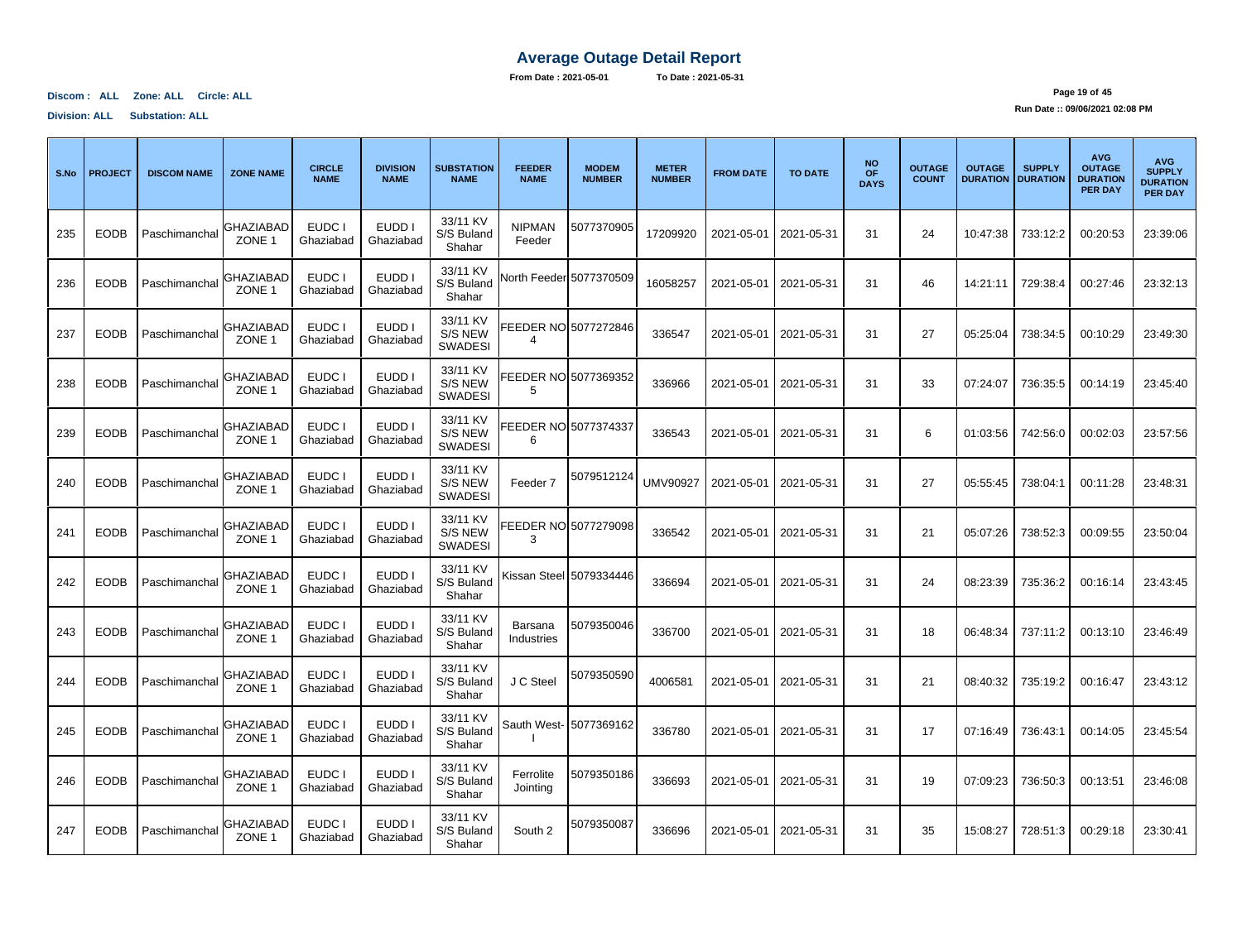**From Date : 2021-05-01**

**To Date : 2021-05-31**

**Discom : ALL Zone: ALL Circle: ALL**

**Division: ALL Substation: ALL**

**Page 20 of 45**

| S.No | <b>PROJECT</b> | <b>DISCOM NAME</b> | <b>ZONE NAME</b>           | <b>CIRCLE</b><br><b>NAME</b> | <b>DIVISION</b><br><b>NAME</b> | <b>SUBSTATION</b><br><b>NAME</b>          | <b>FEEDER</b><br><b>NAME</b> | <b>MODEM</b><br><b>NUMBER</b> | <b>METER</b><br><b>NUMBER</b> | <b>FROM DATE</b>               | <b>TO DATE</b> | <b>NO</b><br>OF<br><b>DAYS</b> | <b>OUTAGE</b><br><b>COUNT</b> | <b>OUTAGE</b><br><b>DURATION DURATION</b> | <b>SUPPLY</b>         | <b>AVG</b><br><b>OUTAGE</b><br><b>DURATION</b><br><b>PER DAY</b> | <b>AVG</b><br><b>SUPPLY</b><br><b>DURATION</b><br><b>PER DAY</b> |
|------|----------------|--------------------|----------------------------|------------------------------|--------------------------------|-------------------------------------------|------------------------------|-------------------------------|-------------------------------|--------------------------------|----------------|--------------------------------|-------------------------------|-------------------------------------------|-----------------------|------------------------------------------------------------------|------------------------------------------------------------------|
| 248  | <b>EODB</b>    | Paschimanchal      | <b>GHAZIABAD</b><br>ZONE 1 | EUDC I<br>Ghaziabad          | EUDD I<br>Ghaziabad            | 33/11 KV<br>S/S Buland<br>Shahar          |                              | North East-II 5077373511      | <b>UPU25421</b>               | 2021-05-01                     | 2021-05-31     | 31                             | 38                            | 13:31:12                                  | 730:28:4              | 00:26:10                                                         | 23:33:49                                                         |
| 249  | <b>EODB</b>    | Paschimanchal      | <b>GHAZIABAD</b><br>ZONE 1 | EUDC I<br>Ghaziabad          | EUDD I<br>Ghaziabad            | 33/11 KV<br>S/S Buland<br>Shahar          | Pandav<br>Nagar-3            | 5077369329                    | <b>UPU25225</b>               | 2021-05-01                     | 2021-05-31     | 31                             | 32                            | 10:51:41                                  | 733:08:1              | 00:21:01                                                         | 23:38:58                                                         |
| 250  | <b>EODB</b>    | Paschimanchal      | <b>GHAZIABAD</b><br>ZONE 1 | EUDC I<br>Ghaziabad          | EUDD I<br>Ghaziabad            | 33/11 KV<br>S/S Buland<br>Shahar          |                              | North East 3 5077272762       | <b>UPU25420</b>               | 2021-05-01                     | 2021-05-31     | 31                             | 25                            | 09:11:27                                  | 734:48:3              | 00:17:47                                                         | 23:42:12                                                         |
| 251  | <b>EODB</b>    | Paschimanchal      | <b>GHAZIABAD</b><br>ZONE 1 | EUDC I<br>Ghaziabad          | EUDD I<br>Ghaziabad            | 33/11 KV<br>S/S Buland<br>Shahar          | Elin<br>Electronics          | 5079350665                    | 336748                        | 2021-05-01                     | 2021-05-31     | 31                             | 26                            | 06:13:29                                  | 737:46:3              | 00:12:02                                                         | 23:47:57                                                         |
| 252  | <b>EODB</b>    | Paschimanchal      | <b>GHAZIABAD</b><br>ZONE 1 | EUDC I<br>Ghaziabad          | EUDD V<br>Ghaziabad            | 33/11 KV<br>Sub-station<br>Lal Kuan 1     | Feeder-8                     | 5079350723                    | UPP58465                      | 2021-05-01                     | 2021-05-31     | 31                             | 69                            | 41:01:57                                  | 702:58:0              | 01:19:25                                                         | 22:40:34                                                         |
| 253  | <b>EODB</b>    | Paschimanchal      | <b>GHAZIABAD</b><br>ZONE 1 | EUDC I<br>Ghaziabad          | EUDD V<br>Ghaziabad            | 33/11 KV<br>Sub-station<br>Lal Kuan 1     | FEEDER-9                     | 5077514031                    | 15046346                      | 2021-05-01                     | 2021-05-31     | 31                             | 83                            | 50:05:47                                  | 693:54:1              | 01:36:57                                                         | 22:23:02                                                         |
| 254  | <b>EODB</b>    | Paschimanchal      | GHAZIABAD<br>ZONE 1        | EUDC I<br>Ghaziabad          | EUDD V<br>Ghaziabad            | 33/11 KV<br>Sub-station<br>Lal Kuan 1     | Industrial                   | Feeder no.6 5077355807        | 15094424                      | 2021-05-01                     | 2021-05-31     | 31                             | 46                            | 45:51:03                                  | 698:08:5              | 01:28:44                                                         | 22:31:15                                                         |
| 255  | <b>EODB</b>    | Paschimanchal      | <b>GHAZIABAD</b><br>ZONE 1 | EUDC I<br>Ghaziabad          | EUDD V<br>Ghaziabad            | Ghaziabad<br><b>RATHI</b><br><b>ISPAT</b> | Feeder<br>Industrial         | 5077295516                    | 15094349                      | 2021-05-01 2021-05-31          |                | 31                             | 41                            | 32:50:33                                  | 711:09:2              | 01:03:33                                                         | 22:56:26                                                         |
| 256  | <b>EODB</b>    | Paschimanchal      | <b>GHAZIABAD</b><br>ZONE 1 | EUDC I<br>Ghaziabad          | EUDD V<br>Ghaziabad            | Ghaziabad<br><b>RATHI</b><br><b>ISPAT</b> | Tarun<br>International       | 5079333364                    | <b>UPU25187</b>               | 2021-05-01   2021-05-31        |                | 31                             | 21                            | 09:02:06                                  | 734:57:5              | 00:17:29                                                         | 23:42:30                                                         |
| 257  | <b>EODB</b>    | Paschimanchal      | GHAZIABAD<br>ZONE 1        | EUDC I<br>Ghaziabad          | EUDD V<br>Ghaziabad            | Ghaziabad<br>Electro<br>Steel-33          | FEEDER-<br><b>USK</b>        | 5077292497                    |                               | UPP47270 2021-05-01 2021-05-31 |                | 31                             | $\overline{7}$                |                                           | 03:55:32   740:04:2   | 00:07:35                                                         | 23:52:24                                                         |
| 258  | <b>EODB</b>    | Paschimanchal      | GHAZIABAD<br>ZONE 1        | EUDC I<br>Ghaziabad          | EUDD V<br>Ghaziabad            | Ghaziabad<br>Electro<br>Steel-33          | Feeder<br><b>ABES</b>        | 5077373479                    |                               | UPU25184 2021-05-01 2021-05-31 |                | 31                             | 6                             |                                           | $02:16:44$   741:43:1 | 00:04:24                                                         | 23:55:35                                                         |
| 259  | <b>EODB</b>    | Paschimanchal      | GHAZIABAD<br>ZONE 1        | EUDC I<br>Ghaziabad          | EUDD V<br>Ghaziabad            | Ghaziabad<br>Electro<br>Steel-33          |                              | FEEDER A-7 5077369360         |                               | UPP47272 2021-05-01 2021-05-31 |                | 31                             | 19                            | 10:03:52                                  | 733:56:0              | 00:19:28                                                         | 23:40:31                                                         |
| 260  | <b>EODB</b>    | Paschimanchal      | GHAZIABAD  <br>ZONE 1      | EUDC I<br>Ghaziabad          | EUDD V<br>Ghaziabad            | 33/11 KV<br>SOUTH<br>SIDE G.T.            |                              | INDUSTRIAL 5077272804         |                               | UPP58536 2021-05-01 2021-05-31 |                | 31                             | 11                            |                                           | 04:21:06   739:38:5   | 00:08:25                                                         | 23:51:34                                                         |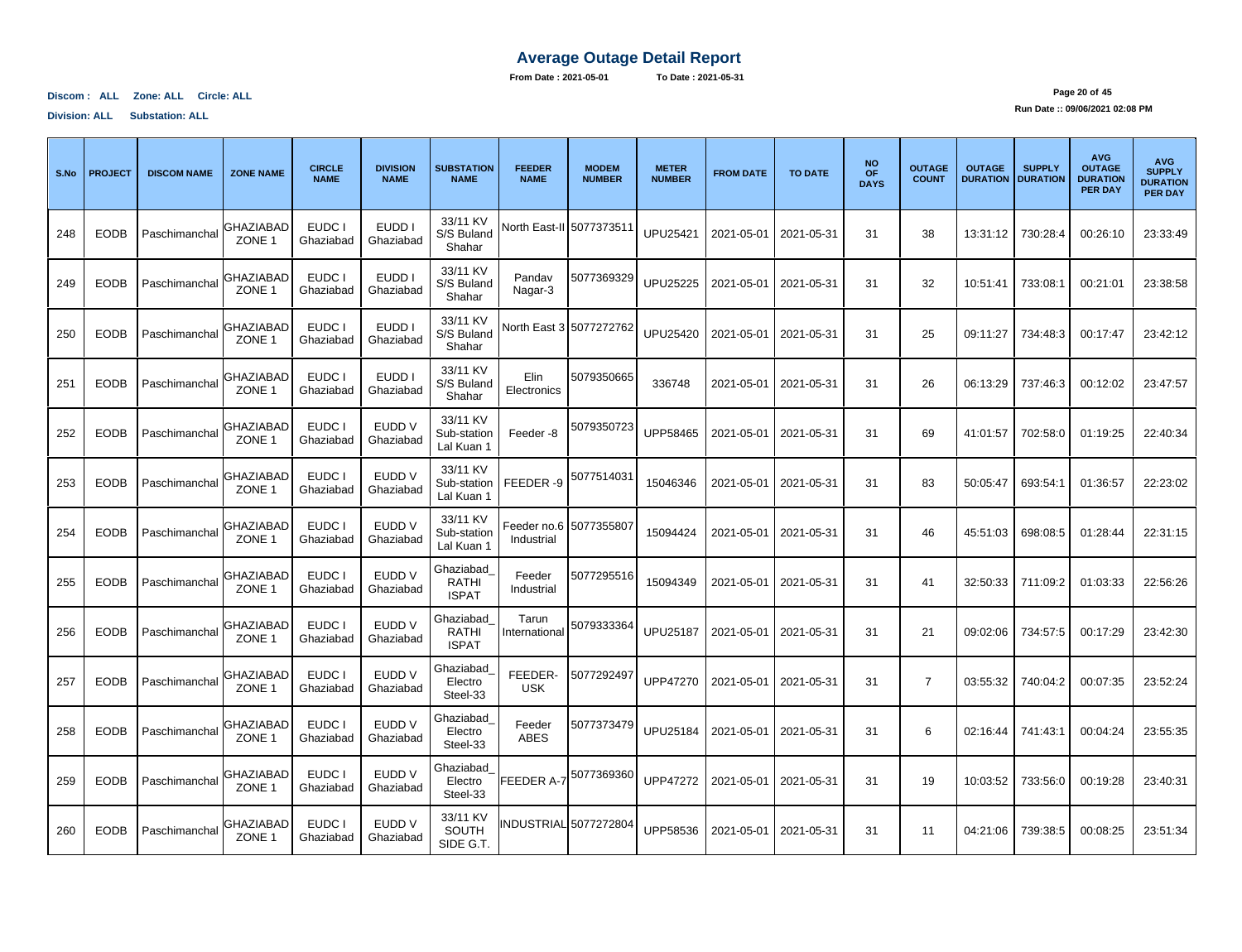**From Date : 2021-05-01**

**To Date : 2021-05-31**

**Discom : ALL Zone: ALL Circle: ALL**

**Division: ALL Substation: ALL**

**Page 21 of 45**

| S.No | <b>PROJECT</b> | <b>DISCOM NAME</b>      | <b>ZONE NAME</b>           | <b>CIRCLE</b><br><b>NAME</b> | <b>DIVISION</b><br><b>NAME</b> | <b>SUBSTATION</b><br><b>NAME</b>      | <b>FEEDER</b><br><b>NAME</b>               | <b>MODEM</b><br><b>NUMBER</b>                                        | <b>METER</b><br><b>NUMBER</b> | <b>FROM DATE</b>                   | <b>TO DATE</b>    | $\overline{OC}$<br><b>DAYS</b> | <b>OUTAGE</b><br><b>COUNT</b> | <b>OUTAGE</b><br><b>DURATION</b> | <b>SUPPLY</b><br><b>DURATION</b> | <b>AVG</b><br><b>OUTAGE</b><br><b>DURATION</b><br><b>PER DAY</b> | <b>AVG</b><br><b>SUPPLY</b><br><b>DURATION</b><br><b>PER DAY</b> |
|------|----------------|-------------------------|----------------------------|------------------------------|--------------------------------|---------------------------------------|--------------------------------------------|----------------------------------------------------------------------|-------------------------------|------------------------------------|-------------------|--------------------------------|-------------------------------|----------------------------------|----------------------------------|------------------------------------------------------------------|------------------------------------------------------------------|
| 261  | EODB           | Paschimanchal           | <b>GHAZIABAD</b><br>ZONE 1 | EUDC I<br>Ghaziabad          | EUDD IX<br>Ghaziabad           | 33/11 KV<br>Sub-Station<br>Lal Kuan2  | Feeder -2                                  | 5079384185                                                           | 16018353                      | 2021-05-01 2021-05-31              |                   | 31                             | 58                            | 21:28:28                         | 722:31:3                         | 00:41:33                                                         | 23:18:26                                                         |
| 262  | EODB           | Paschimanchal GHAZIABAD | ZONE 1                     | EUDC I<br>Ghaziabad          | EUDD IX<br>Ghaziabad           | 33/11 KV<br>Sub-Station<br>Lal Kuan2  | Feeder-10                                  | 5079333851                                                           |                               | UPU25399 2021-05-01 2021-05-31     |                   | 31                             | 17                            | 12:28:55                         | 731:31:0                         | 00:24:09                                                         | 23:35:50                                                         |
| 263  | <b>EODB</b>    | Paschimanchal           | GHAZIABAD                  | <b>EUDC II</b><br>Ghaziabad  | EUDD VI<br>Ghaziabad           | Ghaziabad_<br>Ambika Steel<br>S/S     | Magnum<br>Consumer<br>End                  | 5077374295                                                           | 15046397                      | 2021-05-01                         | $ 2021 - 05 - 31$ | 31                             | 28                            | 31:10:05                         | 712:49:5                         | 01:00:19                                                         | 22:59:40                                                         |
| 264  | EODB           | Paschimanchal           | GHAZIABAD<br>ZONE 1        | EUDC II<br>Ghaziabad         | EUDD VI<br>Ghaziabad           | Ghaziabad<br>Ambika Steel<br>S/S      | AMBIKA<br><b>STEEL</b><br><b>INDEPENDE</b> | 5079385976                                                           | X0314125                      | 2021-05-01 2021-05-31              |                   | 31                             | 40                            | 25:44:53                         | 718:15:0                         | 00:49:50                                                         | 23:10:09                                                         |
| 265  | EODB           | Paschimanchal GHAZIABAD | ZONE 1                     | <b>EUDC II</b><br>Ghaziabad  | EUDD VI<br>Ghaziabad           | Ghaziabad_<br>Ambika Steel<br>S/S     |                                            | Industrial -1   5077367935                                           | 14657852                      | 2021-05-01 2021-05-31              |                   | 31                             | 58                            | 47:24:28                         | 696:35:3                         | 01:31:45                                                         | 22:28:14                                                         |
| 266  | <b>EODB</b>    | Paschimanchal           | GHAZIABAD<br>ZONE 1        | EUDC II<br>Ghaziabad         | EUDD VI<br>Ghaziabad           | Ghaziabad<br>Ambika Steel<br>S/S      |                                            | $\begin{bmatrix} 1 & \text{industrial-2} & 5077375235 \end{bmatrix}$ |                               | X0314180 2021-05-01                | 2021-05-31        | 31                             | 28                            | 23:06:46                         | 720:53:1                         | 00:44:44                                                         | 23:15:15                                                         |
| 267  | EODB           | Paschimanchal           | GHAZIABAD<br>ZONE 1        | EUDC II<br>Ghaziabad         | EUDD VI<br>Ghaziabad           | S/S                                   | <b>INDOOR</b><br><b>NT</b>                 | Ambika Steel INDEPENDE 5077272705                                    | 14657685                      | 2021-05-01 2021-05-31              |                   | 31                             | 36                            | 47:43:11                         | 696:16:4                         | 01:32:21                                                         | 22:27:38                                                         |
| 268  | EODB           | Paschimanchal GHAZIABAD | ZONE 1                     | <b>EUDC II</b><br>Ghaziabad  | EUDD VI<br>Ghaziabad           | Ghaziabad_<br>Sector 10<br>Vasundhara | Industrial                                 | 5077374410                                                           | 16058360                      | 2021-05-01 2021-05-31              |                   | 31                             | 18                            | 37:32:12                         | 706:27:4                         | 01:12:39                                                         | 22:47:20                                                         |
| 269  | EODB           | Paschimanchal GHAZIABAD |                            | EUDC II<br>Ghaziabad         | EUDD VI<br>Ghaziabad           | 33/11 KV<br>MAHARAJP<br>UR-III        | INDUS-11                                   | FEEDER   5077295672                                                  | <b>UPP58457</b>               | 2021-05-01 2021-05-31              |                   | 31                             | 35                            | 08:37:27                         | 735:22:3                         | 00:16:41                                                         | 23:43:18                                                         |
| 270  | <b>EODB</b>    | Paschimanchal           | <b>GHAZIABAD</b><br>ZONE 1 | EUDC II<br>Ghaziabad         | EUDD VI<br>Ghaziabad           | 33/11 KV<br>MAHARAJP<br>UR-III        | PARAS-12                                   | 5079350152                                                           |                               | UPP58530   2021-05-01   2021-05-31 |                   | 31                             | 15                            | 07:23:21                         | 736:36:3                         | 00:14:18                                                         | 23:45:41                                                         |
| 271  | <b>EODB</b>    | Paschimanchal           | <b>GHAZIABAD</b><br>ZONE 1 | EUDC II<br>Ghaziabad         | EUDD II<br>Ghaziabad           | Ghaziabad_<br>Maharaj Pur-            | Feeder No 2 5077403771                     |                                                                      | 15077223                      | 2021-05-01   2021-05-31            |                   | 31                             | 16                            | 05:48:49                         | 738:11:1                         | 00:11:15                                                         | 23:48:44                                                         |
| 272  | EODB           | Paschimanchal           | GHAZIABAD<br>ZONE 1        | EUDC II<br>Ghaziabad         | EUDD II<br>Ghaziabad           | Ghaziabad_<br>Maharaj Pur-            | <b>SsS</b>                                 | Feeder No   5077373768                                               | 15077230                      | 2021-05-01 2021-05-31              |                   | 31                             | 16                            | 07:23:00                         | 736:37:0                         | 00:14:17                                                         | 23:45:42                                                         |
| 273  | <b>EODB</b>    | Paschimanchal           | <b>GHAZIABAD</b><br>ZONE 1 | EUDC II<br>Ghaziabad         | EUDD II<br>Ghaziabad           | Ghaziabad_<br>Maharaj Pur-            |                                            | Feeder No 3 5077499456                                               | 15077288                      | 2021-05-01 2021-05-31              |                   | 31                             | 16                            | 07:21:07                         | 736:38:5                         | 00:14:13                                                         | 23:45:46                                                         |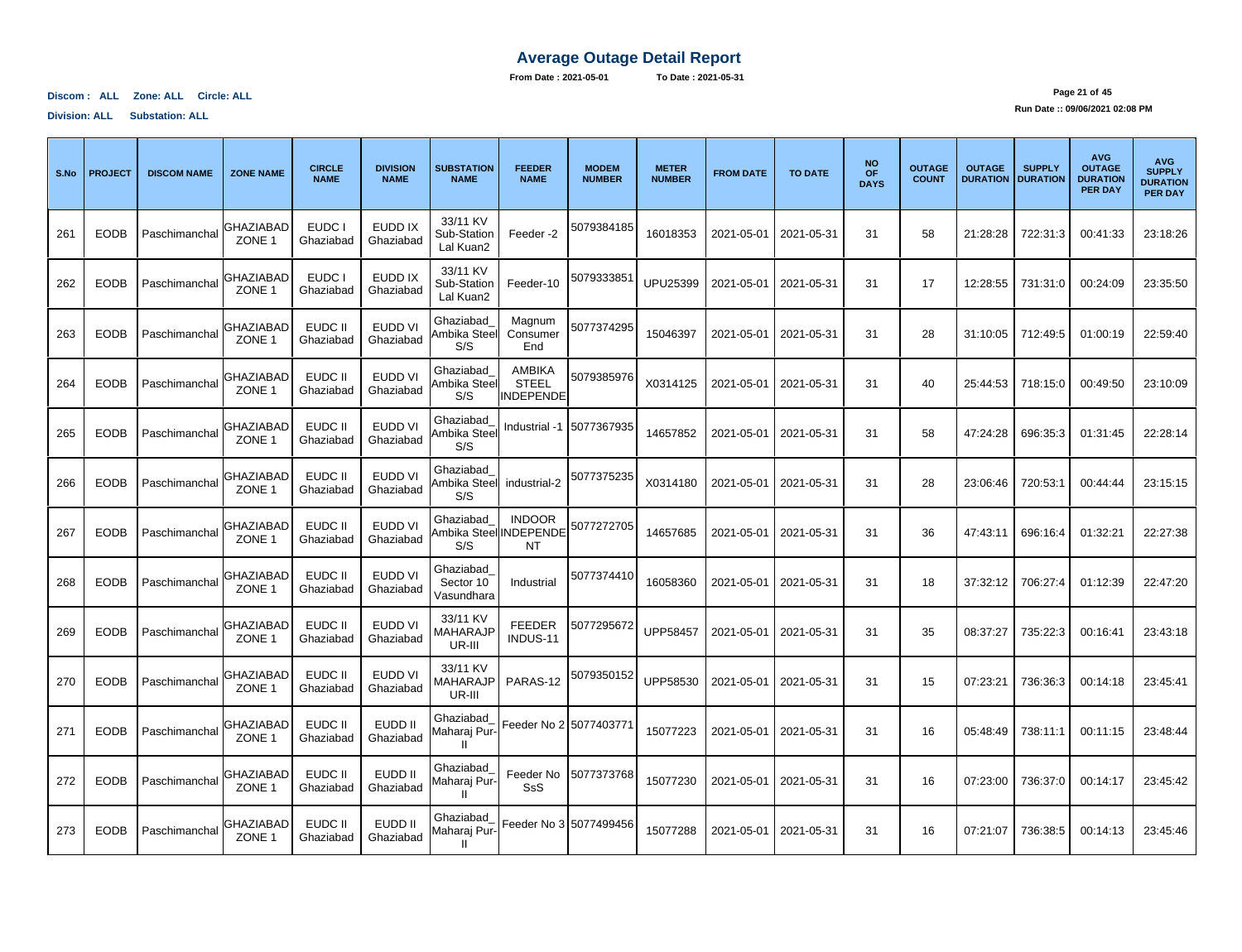**From Date : 2021-05-01**

**To Date : 2021-05-31**

**Discom : ALL Zone: ALL Circle: ALL**

**Division: ALL Substation: ALL**

**Page 22 of 45**

| S.No | <b>PROJECT</b> | <b>DISCOM NAME</b> | <b>ZONE NAME</b>           | <b>CIRCLE</b><br><b>NAME</b> | <b>DIVISION</b><br><b>NAME</b> | <b>SUBSTATION</b><br><b>NAME</b>                | <b>FEEDER</b><br><b>NAME</b>                    | <b>MODEM</b><br><b>NUMBER</b>                  | <b>METER</b><br><b>NUMBER</b> | <b>FROM DATE</b>               | <b>TO DATE</b>    | <b>NO</b><br>OF<br><b>DAYS</b> | <b>OUTAGE</b><br><b>COUNT</b> | <b>OUTAGE</b><br><b>DURATION DURATION</b> | <b>SUPPLY</b>       | <b>AVG</b><br><b>OUTAGE</b><br><b>DURATION</b><br><b>PER DAY</b> | <b>AVG</b><br><b>SUPPLY</b><br><b>DURATION</b><br><b>PER DAY</b> |
|------|----------------|--------------------|----------------------------|------------------------------|--------------------------------|-------------------------------------------------|-------------------------------------------------|------------------------------------------------|-------------------------------|--------------------------------|-------------------|--------------------------------|-------------------------------|-------------------------------------------|---------------------|------------------------------------------------------------------|------------------------------------------------------------------|
| 274  | <b>EODB</b>    | Paschimanchal      | GHAZIABAD<br>ZONE 1        | EUDC II<br>Ghaziabad         | EUDD II<br>Ghaziabad           | Ghaziabad_<br>Maharaj Pur-                      | 11(Ansal)                                       | Feeder No   5077272820                         | 15077154                      | 2021-05-01 2021-05-31          |                   | 31                             | 15                            | 06:04:46                                  | 737:55:1            | 00:11:46                                                         | 23:48:14                                                         |
| 275  | <b>EODB</b>    | Paschimanchal      | <b>GHAZIABAD</b><br>ZONE 1 | EUDC II<br>Ghaziabad         | EUDD II<br>Ghaziabad           | Ghaziabad<br>Maharaj Pur-<br>$\mathbf{II}$      | 5(dabar)                                        | Feeder No   5077369220                         | 15077300                      | 2021-05-01 2021-05-31          |                   | 31                             | 29                            | 10:33:39                                  | 733:26:2            | 00:20:26                                                         | 23:39:33                                                         |
| 276  | <b>EODB</b>    | Paschimanchal      | GHAZIABAD<br>ZONE 1        | EUDC II<br>Ghaziabad         | EUDD II<br>Ghaziabad           | <b>UR-1</b>                                     | MAHARAJP FEEDER NO 5077279080<br>$\overline{1}$ |                                                | 14657673                      | 2021-05-01                     | $ 2021 - 05 - 31$ | 31                             | 12                            | 06:50:12                                  | 737:09:4            | 00:13:13                                                         | 23:46:46                                                         |
| 277  | <b>EODB</b>    | Paschimanchal      | GHAZIABAD<br>ZONE 1        | EUDC II<br>Ghaziabad         | EUDD II<br>Ghaziabad           | <b>MAHARAJP</b><br><b>UR-1</b>                  | Feeder 4                                        | 5077370350                                     | 14657826                      | 2021-05-01                     | $ 2021 - 05 - 31$ | 31                             | 45                            | 38:22:49                                  | 705:37:1            | 01:14:17                                                         | 22:45:42                                                         |
| 278  | <b>EODB</b>    | Paschimanchal      | GHAZIABAD<br>ZONE 1        | EUDC II<br>Ghaziabad         | EUDD II<br>Ghaziabad           | <b>MAHARAJP</b><br><b>UR-1</b>                  | Feeder 5                                        | 5077292372                                     |                               | UPP47183 2021-05-01 2021-05-31 |                   | 31                             | 40                            | 08:51:21                                  | 735:08:3            | 00:17:08                                                         | 23:42:51                                                         |
| 279  | <b>EODB</b>    | Paschimanchal      | GHAZIABAD<br>ZONE 1        | EUDC II<br>Ghaziabad         | EUDD II<br>Ghaziabad           | MAHARAJP<br><b>UR-1</b>                         | Feeder 3                                        | 5077360120  UPU23721   2021-05-01   2021-05-31 |                               |                                |                   | 31                             | 33                            | 23:48:35                                  | 720:11:2            | 00:46:05                                                         | 23:13:55                                                         |
| 280  | <b>EODB</b>    | Paschimanchal      | GHAZIABAD<br>ZONE 1        | EUDC II<br>Ghaziabad         | EUDD II<br>Ghaziabad           | <b>MAHARAJP</b><br>$UR-1$                       | Feeder 10                                       | 5077373834                                     | UPP47222                      | 2021-05-01                     | $ 2021 - 05 - 31$ | 31                             | 35                            |                                           | 27:38:43   716:21:1 | 00:53:30                                                         | 23:06:29                                                         |
| 281  | <b>EODB</b>    | Paschimanchal      | GHAZIABAD<br>ZONE 1        | EUDC II<br>Ghaziabad         | EUDD IV<br>Ghaziabad           | Ghaziabad_<br>Arthla                            | Bansal Wire 5077360237<br>Feeder                |                                                | UPU24832                      | 2021-05-01 2021-05-31          |                   | 31                             | 14                            | 06:22:38                                  | 737:37:2            | 00:12:20                                                         | 23:47:39                                                         |
| 282  | <b>EODB</b>    | Paschimanchal      | GHAZIABAD<br>ZONE 1        | EUDC II<br>Ghaziabad         | EUDD IV<br>Ghaziabad           | Ghaziabad_<br>Arthla                            | Feeder                                          | Bala ji Wire   5077295185                      | 14657768                      | 2021-05-01 2021-05-31          |                   | 31                             | 13                            | 08:12:33                                  | 735:47:2            | 00:15:53                                                         | 23:44:06                                                         |
| 283  | <b>EODB</b>    | Paschimanchal      | GHAZIABAD<br>ZONE 1        | EUDC II<br>Ghaziabad         | EUDD IV<br>Ghaziabad           | 32/11kv<br>Mohannaga                            | DG                                              | Ghaziabad_1 Feeder no. 2 5077291572            | <b>UMV91021</b>               | 2021-05-01 2021-05-31          |                   | 31                             | 14                            | 04:21:29                                  | 739:38:3            | 00:08:26                                                         | 23:51:33                                                         |
| 284  | <b>EODB</b>    | Paschimanchal      | GHAZIABAD<br>ZONE 1        | EUDC II<br>Ghaziabad         | EUDD IV<br>Ghaziabad           | Ghaziabad_ <sup>.</sup><br>32/11kv<br>Mohannaga | Sahadra-II                                      | 5077357795                                     | UPP41843                      | 2021-05-01 2021-05-31          |                   | 31                             | 77                            | 30:58:55                                  | 713:01:0            | 00:59:57                                                         | 23:00:02                                                         |
| 285  | <b>EODB</b>    | Paschimanchal      | GHAZIABAD<br>ZONE 1        | EUDC II<br>Ghaziabad         | EUDD IV<br>Ghaziabad           | Ghaziabad_ <sup>.</sup><br>32/11kv<br>Mohannaga | Feeder<br>Kerhera<br>Industrial                 | 5077272358                                     | 16030458                      | 2021-05-01 2021-05-31          |                   | 31                             | 64                            | 38:50:32                                  | 705:09:2            | 01:15:10                                                         | 22:44:49                                                         |
| 286  | <b>EODB</b>    | Paschimanchal      | GHAZIABAD<br>ZONE 1        | EUDC III<br>Ghaziabad        | EUDD VII<br>Ghaziabad          | Ghaziabad<br>MEERUT<br><b>ROAD</b>              | Industrial                                      | Feeder no.3 5077357803                         | 16058209                      | 2021-05-01 2021-05-31          |                   | 31                             | 40                            | 30:05:00                                  | 713:55:0            | 00:58:13                                                         | 23:01:46                                                         |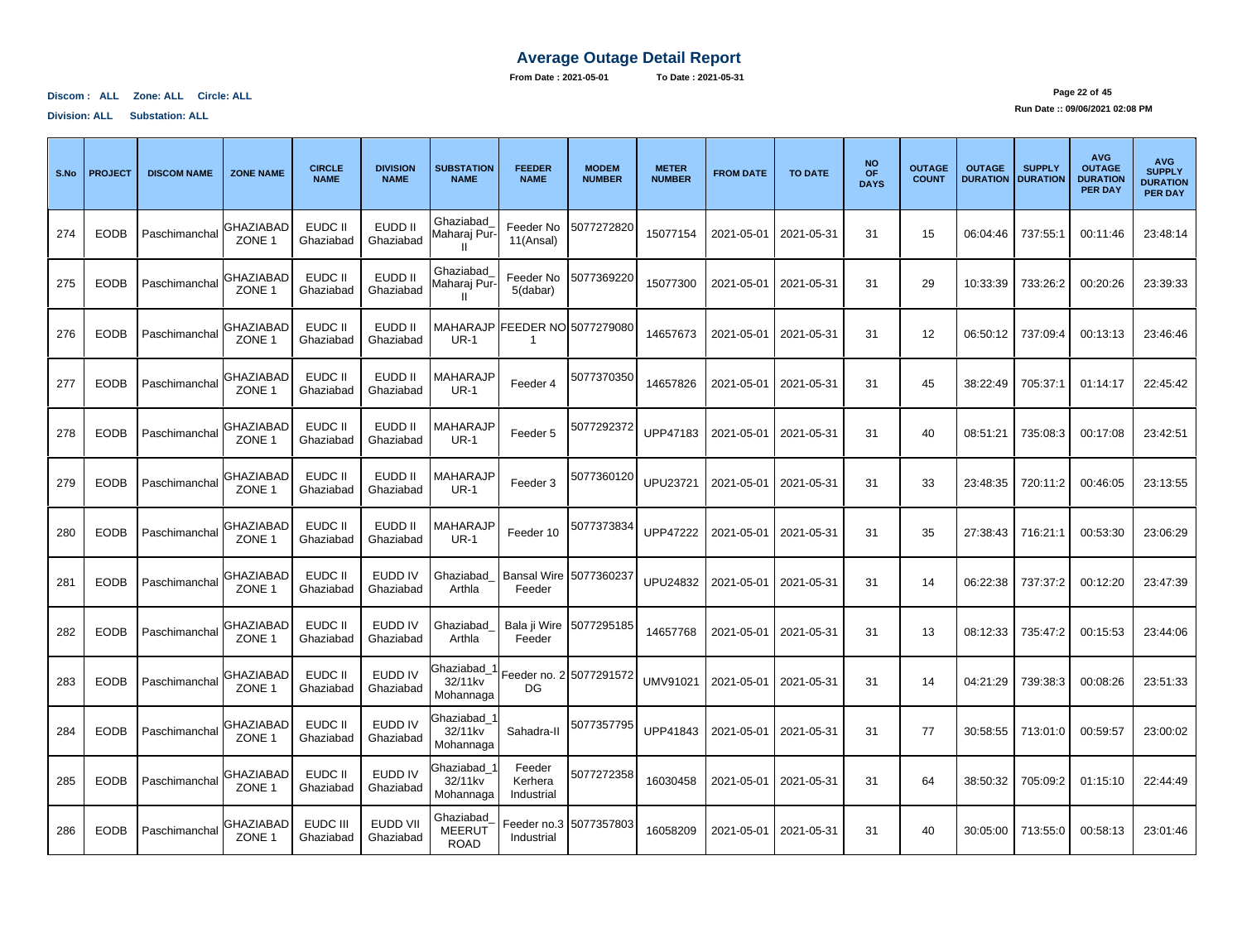**From Date : 2021-05-01**

**To Date : 2021-05-31**

**Discom : ALL Zone: ALL Circle: ALL**

**Division: ALL Substation: ALL**

**Page 23 of 45**

| S.No | <b>PROJECT</b> | <b>DISCOM NAME</b> | <b>ZONE NAME</b>             | <b>CIRCLE</b><br><b>NAME</b> | <b>DIVISION</b><br><b>NAME</b>                  | <b>SUBSTATION</b><br><b>NAME</b>                       | <b>FEEDER</b><br><b>NAME</b>              | <b>MODEM</b><br><b>NUMBER</b>    | <b>METER</b><br><b>NUMBER</b> | <b>FROM DATE</b>                   | <b>TO DATE</b>        | <b>NO</b><br><b>OF</b><br><b>DAYS</b> | <b>OUTAGE</b><br><b>COUNT</b> | <b>OUTAGE</b><br><b>DURATION</b> | <b>SUPPLY</b><br><b>DURATION</b> | <b>AVG</b><br><b>OUTAGE</b><br><b>DURATION</b><br><b>PER DAY</b> | <b>AVG</b><br><b>SUPPLY</b><br><b>DURATION</b><br><b>PER DAY</b> |
|------|----------------|--------------------|------------------------------|------------------------------|-------------------------------------------------|--------------------------------------------------------|-------------------------------------------|----------------------------------|-------------------------------|------------------------------------|-----------------------|---------------------------------------|-------------------------------|----------------------------------|----------------------------------|------------------------------------------------------------------|------------------------------------------------------------------|
| 287  | <b>EODB</b>    | Paschimanchal      | <b>GHAZIABAD</b><br>ZONE 1   | EUDC III<br>Ghaziabad        | <b>EUDD VII</b><br>Ghaziabad                    | Ghaziabad <sub>-</sub><br><b>MEERUT</b><br><b>ROAD</b> | Industrial                                | Feeder no. 2 5077274545          |                               | UPU25178 2021-05-01 2021-05-31     |                       | 31                                    | 17                            | 08:14:54                         | 735:45:0                         | 00:15:57                                                         | 23:44:02                                                         |
| 288  | <b>EODB</b>    | Paschimanchal      | GHAZIABAD<br>ZONE 1          | EUDC III<br>Ghaziabad        | EUDD VII<br>Ghaziabad                           | Ghaziabad<br><b>MEERUT</b><br><b>ROAD</b>              | Industrial                                | Feeder no.1   5077272317         | 16058354                      | 2021-05-01 2021-05-31              |                       | 31                                    | 14                            | 07:12:45                         | 736:47:1                         | 00:13:57                                                         | 23:46:02                                                         |
| 289  | EODB           | Paschimanchal      | GHAZIABAD<br>ZONE 1          | EUDC III<br>Ghaziabad        | EUDD VII<br>Ghaziabad                           | Ghaziabad<br><b>MEERUT</b><br><b>ROAD</b>              | Industrial                                | Feeder no. 4 5079350350          | <b>UPU25235</b>               | 2021-05-01                         | $ 2021 - 05 - 31$     | 31                                    | 64                            | 10:08:11                         | 733:51:4                         | 00:19:37                                                         | 23:40:22                                                         |
| 290  | <b>EODB</b>    | Paschimanchal      | <b>GHAZIABAD</b><br>ZONE 1   | EUDC III<br>Ghaziabad        | EUDD VII<br>Ghaziabad                           | <b>MORTA</b>                                           | Ghaziabad_   Feeder no. 2   5077374303    |                                  | 15094363                      | 2021-05-01   2021-05-31            |                       | 31                                    | 8                             | 01:06:02                         | 742:53:5                         | 00:02:07                                                         | 23:57:52                                                         |
| 291  | <b>EODB</b>    | Paschimanchal      | <b>MEERUT</b><br><b>ZONE</b> | <b>EDC</b><br>Baghpat        | <b>EDD</b><br>Baghpat                           | Meerut_Sank<br>rod Rd<br>Khekra                        | Delhi RD                                  | Industrial-1   5077284825        | X1124893                      | 2021-05-01 2021-05-31              |                       | 31                                    | 9                             | 00:50:35                         | 743:09:2                         | 00:01:37                                                         | 23:58:22                                                         |
| 292  | <b>EODB</b>    | Paschimanchal      | <b>MEERUT</b><br><b>ZONE</b> | <b>EDC</b><br>Baghpat        | <b>EDD</b><br><b>Baghpat</b>                    | Meerut_Sank<br>rod Rd<br>Khekra                        |                                           | WAVE TEX   5077375375            | <b>UPP41698</b>               | 2021-05-01                         | 2021-05-31            | 31                                    | 17                            | 19:58:51                         | 724:01:0                         | 00:38:40                                                         | 23:21:19                                                         |
| 293  | <b>EODB</b>    | Paschimanchal      | <b>MEERUT</b><br>ZONE        | <b>EDC</b><br>Baghpat        | <b>EDD</b><br>Baghpat                           | rod Rd<br>Khekra                                       | Meerut_Sank Industrial-2                  | Baghpath Rd 5077371465           | X1124929                      | 2021-05-01                         | $ 2021 - 05 - 31$     | 31                                    | 66                            | 31:59:49                         | 712:00:1                         | 01:01:55                                                         | 22:58:04                                                         |
| 294  | <b>EODB</b>    | Paschimanchal      | <b>MEERUT</b><br><b>ZONE</b> | <b>EDC</b><br>Baghpat        | <b>EDD</b><br>Baghpat                           | Meerut_Sank<br>rod Rd<br>Khekra                        | <b>AMBAY</b><br><b>AGRO</b>               | 5077373636                       | <b>UPP41791</b>               | 2021-05-01 2021-05-31              |                       | 31                                    | 14                            | 14:28:18                         | 729:31:4                         | 00:28:00                                                         | 23:31:59                                                         |
| 295  | <b>EODB</b>    | Paschimanchal      | <b>MEERUT</b><br>ZONE        | <b>EDC</b><br>Baghpat        | <b>EDD</b><br>Baghpat                           | Meerut_Sank<br>rod Rd<br>Khekra                        | <b>NHAI</b>                               | 5078377610                       | 636475                        | 2021-05-01   2021-05-31            |                       | 31                                    | 80                            | 49:11:24                         | 694:48:3                         | 01:35:12                                                         | 22:24:47                                                         |
| 296  | <b>EODB</b>    | Paschimanchal      | <b>MEERUT</b><br>ZONE        | <b>EDC</b><br>Baghpat        | <b>EDD</b><br>Baghpat                           | <b>IDC</b>                                             |                                           | Meerut UPS INDUSTRIAL 5077373719 | 636404                        | 2021-05-01 2021-05-31              |                       | 31                                    | 15                            | 31:48:31                         | 712:11:2                         | 01:01:33                                                         | 22:58:26                                                         |
| 297  | <b>EODB</b>    | Paschimanchal      | <b>MEERUT</b><br>ZONE        | <b>EDC</b><br>Baghpat        | <b>EDD</b><br>Baghpat                           | Meerut_UPS<br><b>IDC</b>                               | <b>NIAH</b>                               | 5077360112                       | 6365101                       |                                    | 2021-05-01 2021-05-31 | 31                                    | 17                            | 32:49:31                         | 711:10:2                         | 01:03:31                                                         | 22:56:28                                                         |
| 298  | <b>EODB</b>    | Paschimanchal      | <b>MEERUT</b><br>ZONE        | <b>EDC</b><br>Baghpat        | EDD I Baraut Meerut_Bara<br>ut-132/33/11 2/66W) |                                                        | $-2(56W)$                                 |                                  | 13540639                      |                                    | 2021-05-01 2021-05-31 | 31                                    | 72                            | 58:09:12                         | 685:50:4                         | 01:52:33                                                         | 22:07:26                                                         |
| 299  | <b>EODB</b>    | Paschimanchal      | <b>MEERUT</b><br>ZONE        | <b>EDC Meerut</b>            | EDD I<br>Meerut                                 | hpat                                                   | Meerut_Bag VIISHWAKA 5077369279<br>RMI-E2 |                                  |                               | XD450210   2021-05-01   2021-05-31 |                       | 31                                    | 37                            | 19:34:16                         | 724:25:4                         | 00:37:52                                                         | 23:22:07                                                         |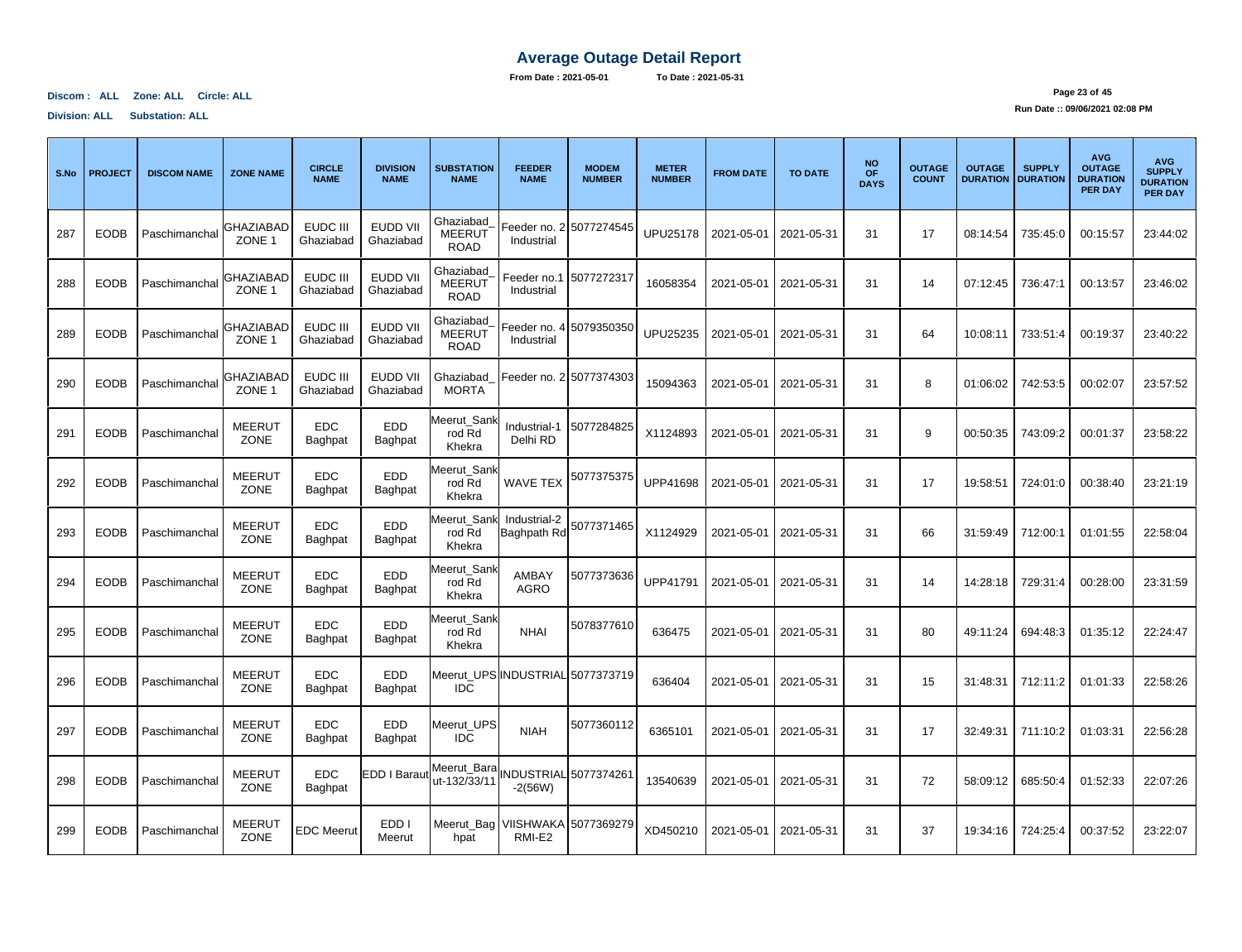**From Date : 2021-05-01**

**To Date : 2021-05-31**

**Discom : ALL Zone: ALL Circle: ALL**

**Division: ALL Substation: ALL**

**Page 24 of 45**

| S.No | <b>PROJECT</b> | <b>DISCOM NAME</b> | <b>ZONE NAME</b>             | <b>CIRCLE</b><br><b>NAME</b> | <b>DIVISION</b><br><b>NAME</b> | <b>SUBSTATION</b><br><b>NAME</b>           | <b>FEEDER</b><br><b>NAME</b> | <b>MODEM</b><br><b>NUMBER</b> | <b>METER</b><br><b>NUMBER</b> | <b>FROM DATE</b>                   | <b>TO DATE</b> | <b>NO</b><br>OF<br><b>DAYS</b> | <b>OUTAGE</b><br><b>COUNT</b> | <b>OUTAGE</b><br><b>DURATION</b> | <b>SUPPLY</b><br><b>DURATION</b> | <b>AVG</b><br><b>OUTAGE</b><br><b>DURATION</b><br><b>PER DAY</b> | <b>AVG</b><br><b>SUPPLY</b><br><b>DURATION</b><br><b>PER DAY</b> |
|------|----------------|--------------------|------------------------------|------------------------------|--------------------------------|--------------------------------------------|------------------------------|-------------------------------|-------------------------------|------------------------------------|----------------|--------------------------------|-------------------------------|----------------------------------|----------------------------------|------------------------------------------------------------------|------------------------------------------------------------------|
| 300  | <b>EODB</b>    | Paschimanchal      | <b>MEERUT</b><br><b>ZONE</b> | <b>EDC Meerut</b>            | EDD I<br>Meerut                | Meerut_Bag   PRAKASHA <sup> </sup><br>hpat | <b>VIDYA</b><br>$\mathsf{N}$ | 5077369378                    | XD487477                      | 2021-05-01                         | 2021-05-31     | 31                             | 22                            | 14:08:24                         | 729:51:3                         | 00:27:22                                                         | 23:32:37                                                         |
| 301  | <b>EODB</b>    | Paschimanchal      | <b>MEERUT</b><br><b>ZONE</b> | <b>EDC Meerut</b>            | EDD I<br>Meerut                | Meerut_Gag<br>0l                           | <b>CATTLE</b><br><b>FEED</b> | 5077291598                    | 251699                        | 2021-05-01                         | 2021-05-31     | 31                             | 31                            | 25:49:02                         | 718:10:5                         | 00:49:58                                                         | 23:10:01                                                         |
| 302  | <b>EODB</b>    | Paschimanchal      | <b>MEERUT</b><br>ZONE        | <b>EDC Meerut</b>            | EDD I<br>Meerut                | Meerut_Mohi<br>uddinpur                    | <b>SUGAR</b><br><b>MILL</b>  | 5077373297                    | 16058111                      | 2021-05-01                         | 2021-05-31     | 31                             | 37                            | 30:07:25                         | 713:52:3                         | 00:58:18                                                         | 23:01:41                                                         |
| 303  | <b>EODB</b>    | Paschimanchal      | <b>MEERUT</b><br><b>ZONE</b> | <b>EDC Meerut</b>            | EDD I<br>Meerut                | Meerut_Mohi<br>uddinpur                    | G B Sports                   | 5077373909                    | 15035714                      | 2021-05-01                         | 2021-05-31     | 31                             | 27                            | 29:48:46                         | 714:11:1                         | 00:57:42                                                         | 23:02:17                                                         |
| 304  | <b>EODB</b>    | Paschimanchal      | <b>MEERUT</b><br><b>ZONE</b> | <b>EDC Meerut</b>            | EDD I<br>Meerut                | Meerut_33/1<br>1 KV<br><b>MEDICAL</b>      | <b>COLD</b><br><b>STORE</b>  | 5079386438                    | UPP47180                      | 2021-05-01                         | 2021-05-31     | 31                             | 69                            | 21:22:01                         | 722:37:5                         | 00:41:21                                                         | 23:18:38                                                         |
| 305  | <b>EODB</b>    | Paschimanchal      | <b>MEERUT</b><br>ZONE        | <b>EDC Meerut</b>            | EDD I<br>Meerut                | Meerut_SS<br>33/11 KV<br><b>KAZIPUR</b>    | <b>COLD</b><br><b>STORE</b>  | 5077373545                    | 16018438                      | 2021-05-01                         | 2021-05-31     | 31                             | 70                            | 50:00:51                         | 693:59:0                         | 01:36:48                                                         | 22:23:11                                                         |
| 306  | <b>EODB</b>    | Paschimanchal      | <b>MEERUT</b><br><b>ZONE</b> | <b>EDC Meerut</b>            | EDD I<br>Meerut                | Meerut_Bag<br>hpat Road II                 | Vishkarma-2 5079512231       |                               | 16018489                      | 2021-05-01                         | 2021-05-31     | 31                             | 17                            | 18:38:31                         | 725:21:2                         | 00:36:04                                                         | 23:23:55                                                         |
| 307  | <b>EODB</b>    | Paschimanchal      | <b>MEERUT</b><br><b>ZONE</b> | <b>EDC Meerut</b>            | EDD I<br>Meerut                | Meerut_Bag<br>hpat Road II                 | <b>MIET</b>                  | 5078411369                    | 16018455                      | 2021-05-01                         | 2021-05-31     | 31                             | 20                            | 20:23:26                         | 723:36:3                         | 00:39:27                                                         | 23:20:32                                                         |
| 308  | <b>EODB</b>    | Paschimanchal      | <b>MEERUT</b><br>ZONE        | <b>EDC</b> Meerut            | EDD I<br>Meerut                | 33/11 Kv<br>Partapur                       | Saraswati<br>Industrial      | 5079332952                    | XD485842                      | 2021-05-01                         | 2021-05-31     | 31                             | 41                            | 04:25:27                         | 739:34:3                         | 00:08:33                                                         | 23:51:26                                                         |
| 309  | <b>EODB</b>    | Paschimanchal      | <b>MEERUT</b><br>ZONE        | <b>EDC</b> Meerut            | EDD I<br>Meerut                | 33/11 Kv<br>Partapur                       | Industrial<br>Estate-2       | 5079331780                    |                               | XD450190   2021-05-01   2021-05-31 |                | 31                             | 110                           | 31:16:26                         | 712:43:3                         | 01:00:31                                                         | 22:59:28                                                         |
| 310  | <b>EODB</b>    | Paschimanchal      | <b>MEERUT</b><br>ZONE        | <b>EDC Meerut</b>            | EDD I<br>Meerut                | 33/11 Kv<br>Partapur                       | Industrial<br>Estat-1        | 5078378956                    | XD487475                      | 2021-05-01 2021-05-31              |                | 31                             | 77                            | 27:51:42   716:08:1              |                                  | 00:53:55                                                         | 23:06:04                                                         |
| 311  | <b>EODB</b>    | Paschimanchal      | <b>MEERUT</b><br>ZONE        | <b>EDC</b> Meerut            | EDD I<br>Meerut                | 33/11<br>Udyogpuram<br>-11                 | By Pass -2                   | 5078396776                    | 15070496                      | 2021-05-01 2021-05-31              |                | 31                             | 75                            | 25:47:34                         | 718:12:2                         | 00:49:55                                                         | 23:10:04                                                         |
| 312  | <b>EODB</b>    | Paschimanchal      | <b>MEERUT</b><br>ZONE        | <b>EDC</b> Meerut            | EDD I<br>Meerut                | 33/11<br>Udyogpuram<br>-11                 | Sec-3                        | 5079516810                    | 15070510                      | 2021-05-01 2021-05-31              |                | 31                             | 66                            | 23:55:29                         | 720:04:3                         | 00:46:18                                                         | 23:13:41                                                         |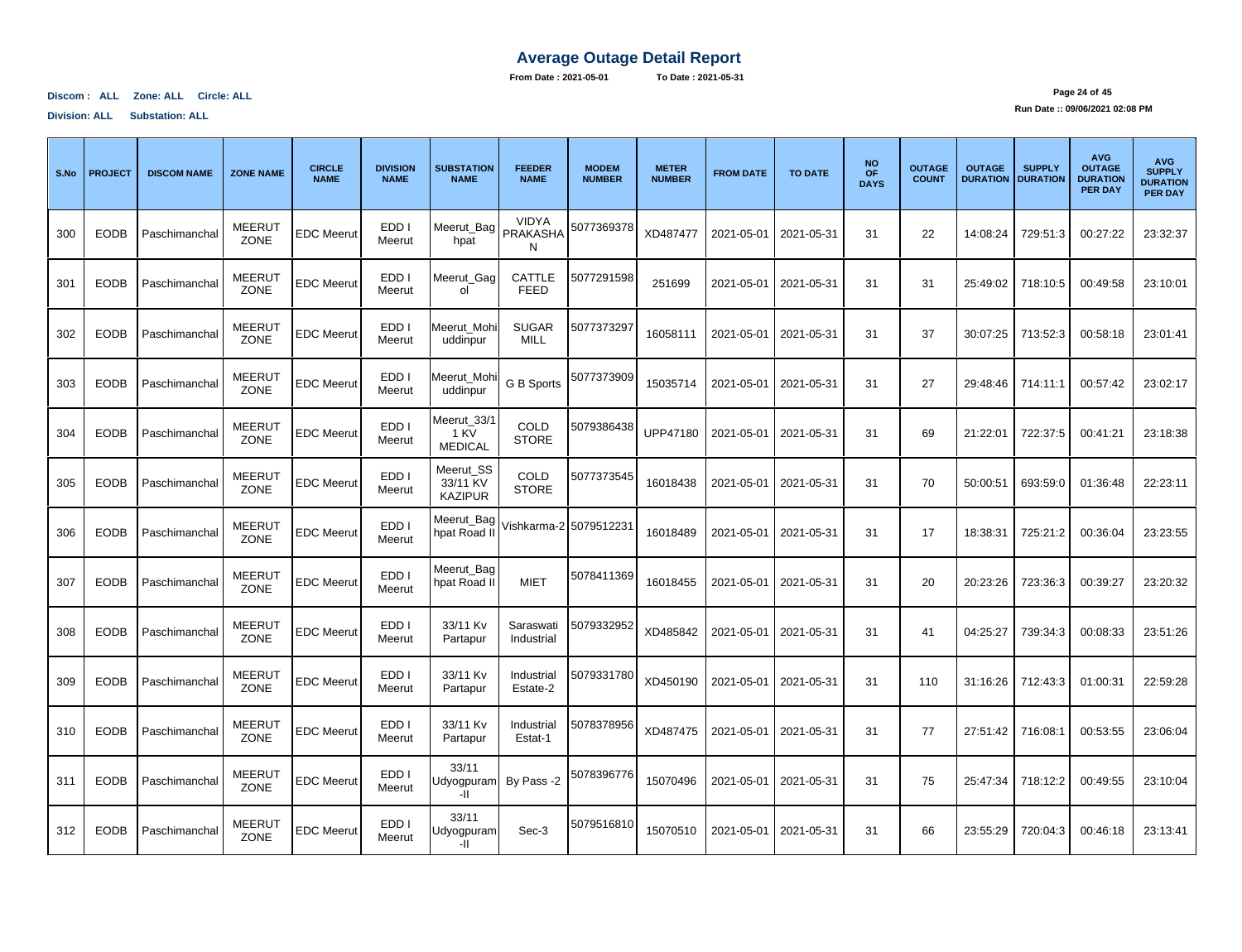**From Date : 2021-05-01**

**To Date : 2021-05-31**

**Discom : ALL Zone: ALL Circle: ALL**

**Division: ALL Substation: ALL**

**Page 25 of 45**

| S.No | <b>PROJECT</b> | <b>DISCOM NAME</b> | <b>ZONE NAME</b>             | <b>CIRCLE</b><br><b>NAME</b> | <b>DIVISION</b><br><b>NAME</b> | <b>SUBSTATION</b><br><b>NAME</b>             | <b>FEEDER</b><br><b>NAME</b>           | <b>MODEM</b><br><b>NUMBER</b>       | <b>METER</b><br><b>NUMBER</b> | <b>FROM DATE</b>      | <b>TO DATE</b>          | <b>NO</b><br><b>OF</b><br><b>DAYS</b> | <b>OUTAGE</b><br><b>COUNT</b> | <b>OUTAGE</b><br><b>DURATION</b> | <b>SUPPLY</b><br><b>DURATION</b> | <b>AVG</b><br><b>OUTAGE</b><br><b>DURATION</b><br><b>PER DAY</b> | <b>AVG</b><br><b>SUPPLY</b><br><b>DURATION</b><br><b>PER DAY</b> |
|------|----------------|--------------------|------------------------------|------------------------------|--------------------------------|----------------------------------------------|----------------------------------------|-------------------------------------|-------------------------------|-----------------------|-------------------------|---------------------------------------|-------------------------------|----------------------------------|----------------------------------|------------------------------------------------------------------|------------------------------------------------------------------|
| 313  | <b>EODB</b>    | Paschimanchal      | <b>MEERUT</b><br><b>ZONE</b> | <b>EDC</b> Meerut            | EDD I<br>Meerut                | 33/11<br> Udyogpuram <br>-11                 | Road                                   | Acchronda   5079516919              | 15070462                      |                       | 2021-05-01   2021-05-31 | 31                                    | 62                            | 22:11:43                         | 721:48:1                         | 00:42:57                                                         | 23:17:02                                                         |
| 314  | <b>EODB</b>    | Paschimanchal      | <b>MEERUT</b><br><b>ZONE</b> | <b>EDC</b> Meerut            | EDD III<br>Meerut              | Meerut_MAL<br><b>IYANA</b>                   | <b>IOC</b>                             | 5077291606                          | 16018440                      | 2021-05-01 2021-05-31 |                         | 31                                    | 35                            | 24:43:00                         | 719:17:0                         | 00:47:50                                                         | 23:12:09                                                         |
| 315  | <b>EODB</b>    | Paschimanchal      | <b>MEERUT</b><br>ZONE        | <b>EDC Meerut</b>            | <b>EDD</b><br>Mawana           | a-II                                         | S                                      | Meerut_Ban   INDUSTRIE   5077371333 | <b>UPP47397</b>               |                       | 2021-05-01   2021-05-31 | 31                                    | 37                            | 09:37:44                         | 734:22:1                         | 00:18:38                                                         | 23:41:21                                                         |
| 316  | <b>EODB</b>    | Paschimanchal      | <b>MEERUT</b><br><b>ZONE</b> | <b>EDC Meerut</b>            | EDD<br>Mawana                  | Meerut_Ban<br>a-II                           |                                        | VALENTIES 5077514015                | UPP47179                      | 2021-05-01            | 2021-05-31              | 31                                    | 34                            | 08:39:22                         | 735:20:3                         | 00:16:45                                                         | 23:43:14                                                         |
| 317  | <b>EODB</b>    | Paschimanchal      | <b>MEERUT</b><br><b>ZONE</b> | <b>EDC</b> Meerut            | <b>EDD</b><br>Mawana           | Meerut_Ban<br>a-II                           | <b>TRIVANI</b>                         | 5077272838                          | UPP47423                      | 2021-05-01 2021-05-31 |                         | 31                                    | 48                            | 11:05:56                         | 732:54:0                         | 00:21:28                                                         | 23:38:31                                                         |
| 318  | <b>EODB</b>    | Paschimanchal      | <b>MEERUT</b><br><b>ZONE</b> | <b>EUDC</b><br>Meerut        | EUDD V<br>Meerut               | kampur                                       |                                        |                                     | PVV01182                      | 2021-05-01 2021-05-31 |                         | 31                                    | 90                            | 32:13:53                         | 711:46:0                         | 01:02:23                                                         | 22:57:37                                                         |
| 319  | <b>EODB</b>    | Paschimanchal      | <b>MEERUT</b><br><b>ZONE</b> | <b>EUDC</b><br>Meerut        | EUDD V<br>Meerut               | Meerut_Moh dhvanchand   5077357811<br>kampur | nagar                                  |                                     | PVV01192                      | 2021-05-01            | 2021-05-31              | 31                                    | 84                            | 36:33:19                         | 707:26:4                         | 01:10:45                                                         | 22:49:14                                                         |
| 320  | <b>EODB</b>    | Paschimanchal      | <b>MEERUT</b><br>ZONE        | <b>EUDC</b><br>Meerut        | EUDD V<br>Meerut               | kampur                                       | Meerut_Moh Mohkampur - 5077284635<br>H |                                     | PVV01191                      | 2021-05-01 2021-05-31 |                         | 31                                    | 67                            | 39:49:03                         | 704:10:5                         | 01:17:03                                                         | 22:42:56                                                         |
| 321  | <b>EODB</b>    | Paschimanchal      | <b>MEERUT</b><br>ZONE        | <b>EUDC</b><br>Meerut        | EUDD V<br>Meerut               | Meerut_Moh<br>kampur                         | <b>SPORTS</b><br><b>COMLEX</b>         | 5077374576                          | PVV01179                      | 2021-05-01 2021-05-31 |                         | 31                                    | 82                            | 25:41:27                         | 718:18:3                         | 00:49:43                                                         | 23:10:16                                                         |
| 322  | <b>EODB</b>    | Paschimanchal      | <b>MEERUT</b><br>ZONE        | EDC-II<br>Meerut             | EDD-<br>2, Meerut              | 33/11 kv<br>Sakoti                           | Sugar mill                             | 5079496583                          | 636392                        |                       | 2021-05-01   2021-05-31 | 31                                    | 16                            | 36:24:19                         | 707:35:4                         | 01:10:27                                                         | 22:49:32                                                         |
| 323  | <b>EODB</b>    | Paschimanchal      | <b>MEERUT</b><br>ZONE        | EDC-II<br>Meerut             | EDD-<br>Mawana                 | 33/11 KV<br><b>MAWANA</b><br><b>TOWN</b>     |                                        | Meerut Road 5079329479              | 636611                        |                       | 2021-05-01 2021-05-31   | 31                                    | 48                            | 19:44:16                         | 724:15:4                         | 00:38:12                                                         | 23:21:47                                                         |
| 324  | <b>EODB</b>    | Paschimanchal      | <b>MEERUT</b><br>ZONE        | EDC-II<br>Meerut             | EDD-<br>Mawana                 | 132/33 KV<br>Substation<br>Mawana            | Nipro Glass                            | 5079380464                          | 08260116                      |                       | 2021-05-01   2021-05-31 | 31                                    | 6                             | 07:23:14                         | 736:36:4                         | 00:14:17                                                         | 23:45:42                                                         |
| 325  | <b>EODB</b>    | Paschimanchal      | MORADABA<br>D ZONE           | EDC I<br>Moradabad           | EDD I<br>Moradabad             | Moradabad<br>220 KV<br>Majhola               | Industril <sub>2</sub>                 | 5077375342                          | 08195342                      |                       | 2021-05-01   2021-05-31 | 31                                    | 80                            | 40:32:54                         | 703:27:0                         | 01:18:28                                                         | 22:41:31                                                         |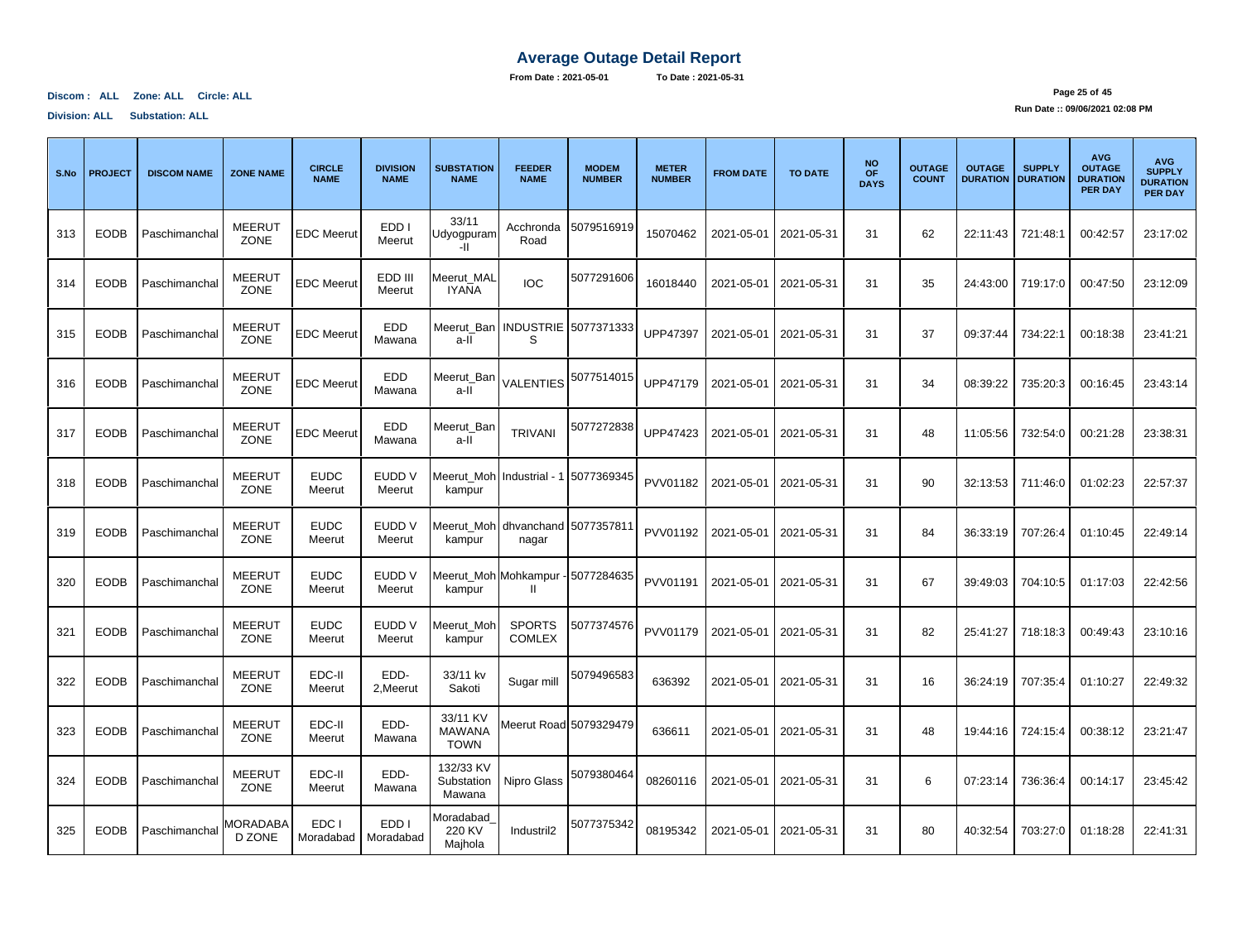**From Date : 2021-05-01**

**To Date : 2021-05-31**

**Discom : ALL Zone: ALL Circle: ALL**

**Division: ALL Substation: ALL**

**Page 26 of 45**

| S.No | <b>PROJECT</b> | <b>DISCOM NAME</b> | <b>ZONE NAME</b>          | <b>CIRCLE</b><br><b>NAME</b>   | <b>DIVISION</b><br><b>NAME</b> | <b>SUBSTATION</b><br><b>NAME</b>                | <b>FEEDER</b><br><b>NAME</b> | <b>MODEM</b><br><b>NUMBER</b>            | <b>METER</b><br><b>NUMBER</b> | <b>FROM DATE</b>                   | <b>TO DATE</b>          | <b>NO</b><br>OF<br><b>DAYS</b> | <b>OUTAGE</b><br><b>COUNT</b> | <b>OUTAGE</b><br><b>DURATION DURATION</b> | <b>SUPPLY</b> | <b>AVG</b><br><b>OUTAGE</b><br><b>DURATION</b><br><b>PER DAY</b> | <b>AVG</b><br><b>SUPPLY</b><br><b>DURATION</b><br><b>PER DAY</b> |
|------|----------------|--------------------|---------------------------|--------------------------------|--------------------------------|-------------------------------------------------|------------------------------|------------------------------------------|-------------------------------|------------------------------------|-------------------------|--------------------------------|-------------------------------|-------------------------------------------|---------------|------------------------------------------------------------------|------------------------------------------------------------------|
| 326  | <b>EODB</b>    | Paschimanchal      | MORADABA<br>D ZONE        | EDC I<br>Moradabad             | EDD I<br>Moradabad             | Moradabad_<br>Growth<br>Center                  | Feeder-2                     | 5077292570                               | U0233140                      | 2021-05-01 2021-05-31              |                         | 31                             | 16                            | 10:07:30                                  | 733:52:3      | 00:19:35                                                         | 23:40:24                                                         |
| 327  | <b>EODB</b>    | Paschimanchal      | <b>MORADABA</b><br>D ZONE | EDC I<br>Moradabad             | EDD I<br>Moradabad             | Moradabad<br>Growth<br>Center                   | Feeder -1                    | 5077360161                               |                               | U0233176 2021-05-01 2021-05-31     |                         | 31                             | 16                            | 10:08:34                                  | 733:51:2      | 00:19:37                                                         | 23:40:22                                                         |
| 328  | <b>EODB</b>    | Paschimanchal      | <b>MORADABA</b><br>D ZONE | EDC I<br>Moradabad             | EDD I<br>Moradabad             | Moradabad                                       |                              | chaudharpur   industrial II   5077374063 | <b>HRT72884</b>               | 2021-05-01 2021-05-31              |                         | 31                             | 48                            | 48:51:02                                  | 695:08:5      | 01:34:32                                                         | 22:25:27                                                         |
| 329  | <b>EODB</b>    | Paschimanchal      | <b>MORADABA</b><br>D ZONE | EDC I<br>Moradabad             | EDD I<br>Moradabad             | Moradabad<br>chaudharpur   Industrial 1         |                              | 5079402110                               | U0233108                      | 2021-05-01                         | 2021-05-31              | 31                             | 63                            | 52:23:15                                  | 691:36:4      | 01:41:23                                                         | 22:18:36                                                         |
| 330  | <b>EODB</b>    | Paschimanchal      | <b>MORADABA</b><br>D ZONE | EDC I<br>Moradabad             | EDD II<br>Moradabad            | Moradabad<br>AGWANPUR                           | Floor mell                   | 5077373925                               | XB441142                      | 2021-05-01 2021-05-31              |                         | 31                             | 32                            | 24:39:23                                  | 719:20:3      | 00:47:43                                                         | 23:12:16                                                         |
| 331  | <b>EODB</b>    | Paschimanchal      | <b>MORADABA</b><br>D ZONE | EDC I<br>Moradabad             | EDD II<br>Moradabad            | Moradabad<br><b>AGWANPUR</b>                    | Harthla-II                   | 5079385430                               | 15035599                      |                                    | 2021-05-01   2021-05-31 | 31                             | 11                            | 10:33:23                                  | 733:26:3      | 00:20:25                                                         | 23:39:34                                                         |
| 332  | <b>EODB</b>    | Paschimanchal      | <b>MORADABA</b><br>D ZONE | EDC I<br>Moradabad             | EDD II<br>Moradabad            | Moradabad_<br>AGWANPUR                          | Harthla-I                    | 5078396685                               | X0314159                      | 2021-05-01                         | 2021-05-31              | 31                             | 54                            | 08:44:31                                  | 735:15:2      | 00:16:55                                                         | 23:43:04                                                         |
| 333  | <b>EODB</b>    | Paschimanchal      | <b>MORADABA</b><br>D ZONE | EDC I<br>Moradabad             | EDD II<br>Moradabad            | 33/11 Kv S/S<br><b>DALPATPU</b><br>$\mathsf{R}$ | T. C. Pant                   | 5077295177                               |                               | UMV91574 2021-05-01 2021-05-31     |                         | 31                             | 50                            | 15:55:38                                  | 728:04:2      | 00:30:49                                                         | 23:29:10                                                         |
| 334  | EODB           | Paschimanchal      | MORADABA<br>D ZONE        | EDC I<br>Moradabad   Moradabad | EDD II                         | 33/11 kva<br>Sarkhada<br>kash                   | Faifi Cold                   | 4090580738                               |                               | UPP42355 2021-05-01 2021-05-31     |                         | 31                             | 53                            | 64:44:22                                  | 679:15:3      | 02:05:18                                                         | 21:54:41                                                         |
| 335  | <b>EODB</b>    | Paschimanchal      | D ZONE                    | MORADABA EDC Rampur            | EDD I<br>Rampur                | Moradabad<br>Panwaria at<br>132 KV              |                              | Govt. Press   5077371424                 |                               | XC434525   2021-05-01   2021-05-31 |                         | 31                             | 32                            | 08:07:13                                  | 735:52:4      | 00:15:43                                                         | 23:44:17                                                         |
| 336  | <b>EODB</b>    | Paschimanchal      | D ZONE                    | MORADABA EDC Rampur            | EDD I<br>Rampur                | Moradabad_<br>Panwaria at<br>132 KV             | Rampur<br><b>Distilery</b>   | 5077373776                               | XC408326                      | 2021-05-01 2021-05-31              |                         | 31                             | 68                            | 15:03:47                                  | 728:56:1      | 00:29:09                                                         | 23:30:50                                                         |
| 337  | <b>EODB</b>    | Paschimanchal      | D ZONE                    | MORADABA EDC Rampur            | EDD I<br>Rampur                | Moradabad<br>Panwaria at<br>132 KV              | Zinkfood                     | 5077272234                               |                               | XC434524 2021-05-01 2021-05-31     |                         | 31                             | 39                            | 12:26:15                                  | 731:33:4      | 00:24:04                                                         | 23:35:55                                                         |
| 338  | <b>EODB</b>    | Paschimanchal      | D ZONE                    | MORADABA EDC Rampur            | EDD II<br>Rampur               | Moradabad<br>Bilaspur                           | Bilashpur                    | 5077375227                               |                               | UPU23614   2021-05-01   2021-05-31 |                         | 31                             | 165                           | 152:12:3                                  | 591:47:2      | 04:54:35                                                         | 19:05:24                                                         |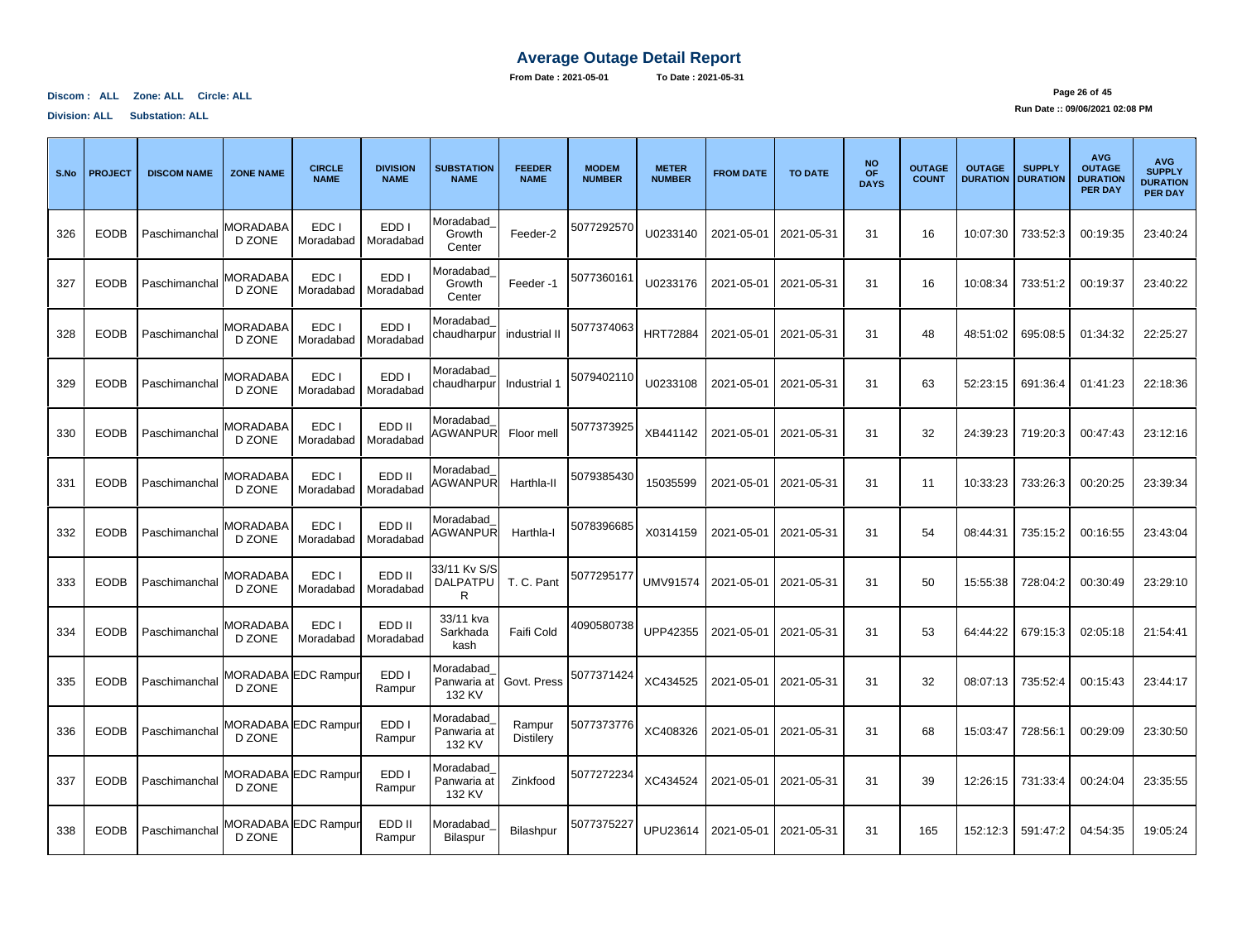**From Date : 2021-05-01**

**To Date : 2021-05-31**

**Discom : ALL Zone: ALL Circle: ALL**

**Division: ALL Substation: ALL**

**Page 27 of 45**

| S.No | <b>PROJECT</b> | <b>DISCOM NAME</b> | <b>ZONE NAME</b>          | <b>CIRCLE</b><br><b>NAME</b>         | <b>DIVISION</b><br><b>NAME</b> | <b>SUBSTATION</b><br><b>NAME</b>              | <b>FEEDER</b><br><b>NAME</b> | <b>MODEM</b><br><b>NUMBER</b> | <b>METER</b><br><b>NUMBER</b> | <b>FROM DATE</b>               | <b>TO DATE</b>          | <b>NO</b><br><b>OF</b><br><b>DAYS</b> | <b>OUTAGE</b><br><b>COUNT</b> | <b>OUTAGE</b><br><b>DURATION</b> | <b>SUPPLY</b><br><b>DURATION</b> | <b>AVG</b><br><b>OUTAGE</b><br><b>DURATION</b><br><b>PER DAY</b> | <b>AVG</b><br><b>SUPPLY</b><br><b>DURATION</b><br><b>PER DAY</b> |
|------|----------------|--------------------|---------------------------|--------------------------------------|--------------------------------|-----------------------------------------------|------------------------------|-------------------------------|-------------------------------|--------------------------------|-------------------------|---------------------------------------|-------------------------------|----------------------------------|----------------------------------|------------------------------------------------------------------|------------------------------------------------------------------|
| 339  | <b>EODB</b>    | Paschimanchal      | D ZONE                    | MORADABA EDC Rampur                  | EDD II<br>Rampur               | Moradabad_<br>Bilaspur                        | Industrial 1                 | 5077292489                    | 17209686                      |                                | 2021-05-01   2021-05-31 | 31                                    | 124                           | 74:58:26                         | 669:01:3                         | 02:25:06                                                         | 21:34:53                                                         |
| 340  | <b>EODB</b>    | Paschimanchal      | <b>MORADABA</b><br>D ZONE | <b>EUDC</b><br>Morodabad             | EUDD I<br>Moradabad            | Moradabad<br>SHAHIDABA Industrial 1<br>D      |                              | 5077370988                    | Xb458862                      | 2021-05-01 2021-05-31          |                         | 31                                    | 105                           | 12:31:05                         | 731:28:5                         | 00:24:13                                                         | 23:35:46                                                         |
| 341  | <b>EODB</b>    | Paschimanchal      | <b>MORADABA</b><br>D ZONE | <b>EUDC</b><br>Morodabad             | EUDD I<br>Moradabad            | Moradabad_<br>220 KV<br><b>MAJHOLA</b>        | Industrial 3                 | 5077355765                    | 13540485                      |                                | 2021-05-01   2021-05-31 | 31                                    | 76                            | 05:50:33                         | 738:09:2                         | 00:11:18                                                         | 23:48:41                                                         |
| 342  | <b>EODB</b>    | Paschimanchal      | <b>MORADABA</b><br>D ZONE | <b>EUDC</b><br>Morodabad             | EUDD I<br>Moradabad            | Moradabad<br>220 KV<br><b>MAJHOLA</b>         | Industril1                   | 5077357704                    | 13540487                      |                                | 2021-05-01   2021-05-31 | 31                                    | 51                            | 26:19:28                         | 717:40:3                         | 00:50:57                                                         | 23:09:02                                                         |
| 343  | <b>EODB</b>    | Paschimanchal      | <b>MORADABA</b><br>D ZONE | <b>EUDC</b><br>Morodabad             | EUDD I<br>Moradabad            | Moradabad_<br>220 KV<br><b>MAJHOLA</b>        | Town4                        | 5077496858                    | 13540486                      |                                | 2021-05-01 2021-05-31   | 31                                    | 24                            | 03:10:54                         | 740:49:0                         | 00:06:09                                                         | 23:53:50                                                         |
| 344  | <b>EODB</b>    | Paschimanchal      | <b>MORADABA</b><br>D ZONE | <b>EUDC</b><br>Morodabad             | EUDD I<br>Moradabad            | Moradabad<br><b>DELHI</b><br><b>ROAD</b>      | Industrial 2                 | 5079350335                    | XB464702                      |                                | 2021-05-01   2021-05-31 | 31                                    | 60                            | 06:51:26                         | 737:08:3                         | 00:13:16                                                         | 23:46:43                                                         |
| 345  | <b>EODB</b>    | Paschimanchal      | <b>MORADABA</b><br>D ZONE | <b>EUDC</b><br>Morodabad             | EUDD I<br>Moradabad            | Moradabad<br><b>DELHI</b><br><b>ROAD</b>      | Industrial<br>feeder         | 5077417276                    | 13540582                      |                                | 2021-05-01   2021-05-31 | 31                                    | 40                            | 07:57:36                         | 736:02:2                         | 00:15:24                                                         | 23:44:35                                                         |
| 346  | <b>EODB</b>    | Paschimanchal      | <b>MORADABA</b><br>D ZONE | <b>EUDC</b><br>Morodabad             | EUDD I<br>Moradabad            | Moradabad<br>T.P. NAGAR                       | Industrial 1                 | 5077282654                    | <b>UPU23727</b>               | 2021-05-01 2021-05-31          |                         | 31                                    | 120                           | 35:52:44                         | 708:07:1                         | 01:09:26                                                         | 22:50:33                                                         |
| 347  | <b>EODB</b>    | Paschimanchal      | <b>MORADABA</b><br>D ZONE | <b>EUDC</b><br>Morodabad   Moradabad | EUDD I                         | Moradabad_                                    | T.P. NAGAR   Industrial 2    | 5077543428                    | 15046560                      |                                | 2021-05-01 2021-05-31   | 31                                    | 34                            | 10:10:04                         | 733:49:5                         | 00:19:40                                                         | 23:40:19                                                         |
| 348  | <b>EODB</b>    | Paschimanchal      | <b>MORADABA</b><br>D ZONE | <b>EUDC</b><br>Morodabad             | EUDD I<br>Moradabad            | 33/11 KV<br>S/S Town-1                        | Feeder 1<br>(Industrial)     | 5079349949                    |                               | X0374283 2021-05-01 2021-05-31 |                         | 31                                    | 18                            | 10:23:15                         | 733:36:4                         | 00:20:06                                                         | 23:39:53                                                         |
| 349  | <b>EODB</b>    | Paschimanchal      | <b>MORADABA</b><br>D ZONE | <b>EUDC</b><br>Morodabad             | EUDD I<br>Moradabad            | 33/11 KV<br>S/S Town-1                        | Feeder-4<br>(Industrial-2)   | 5079350566                    | X0374284                      |                                | 2021-05-01   2021-05-31 | 31                                    | 10                            | 04:32:32                         | 739:27:2                         | 00:08:47                                                         | 23:51:12                                                         |
| 350  | <b>EODB</b>    | Paschimanchal      | <b>MORADABA</b><br>D ZONE | <b>EUDC</b><br>Morodabad             | EUDD III                       | 33/11 KV<br><b>S/S PEETAL</b><br><b>BASTI</b> | Industrial                   | 5077374402                    |                               | XB464703 2021-05-01 2021-05-31 |                         | 31                                    | 29                            | 07:56:51                         | 736:03:0                         | 00:15:22                                                         | 23:44:37                                                         |
| 351  | <b>EODB</b>    | Paschimanchal      | <b>MORADABA</b><br>D ZONE | <b>EUDC</b><br>Morodabad             | EUDD II                        | 33/11 KV<br>S/S<br>VIVEKANAN                  | Industrial                   | 5078210670                    | XB458842                      |                                | 2021-05-01 2021-05-31   | 31                                    | 18                            | 01:51:08                         | 742:08:5                         | 00:03:35                                                         | 23:56:24                                                         |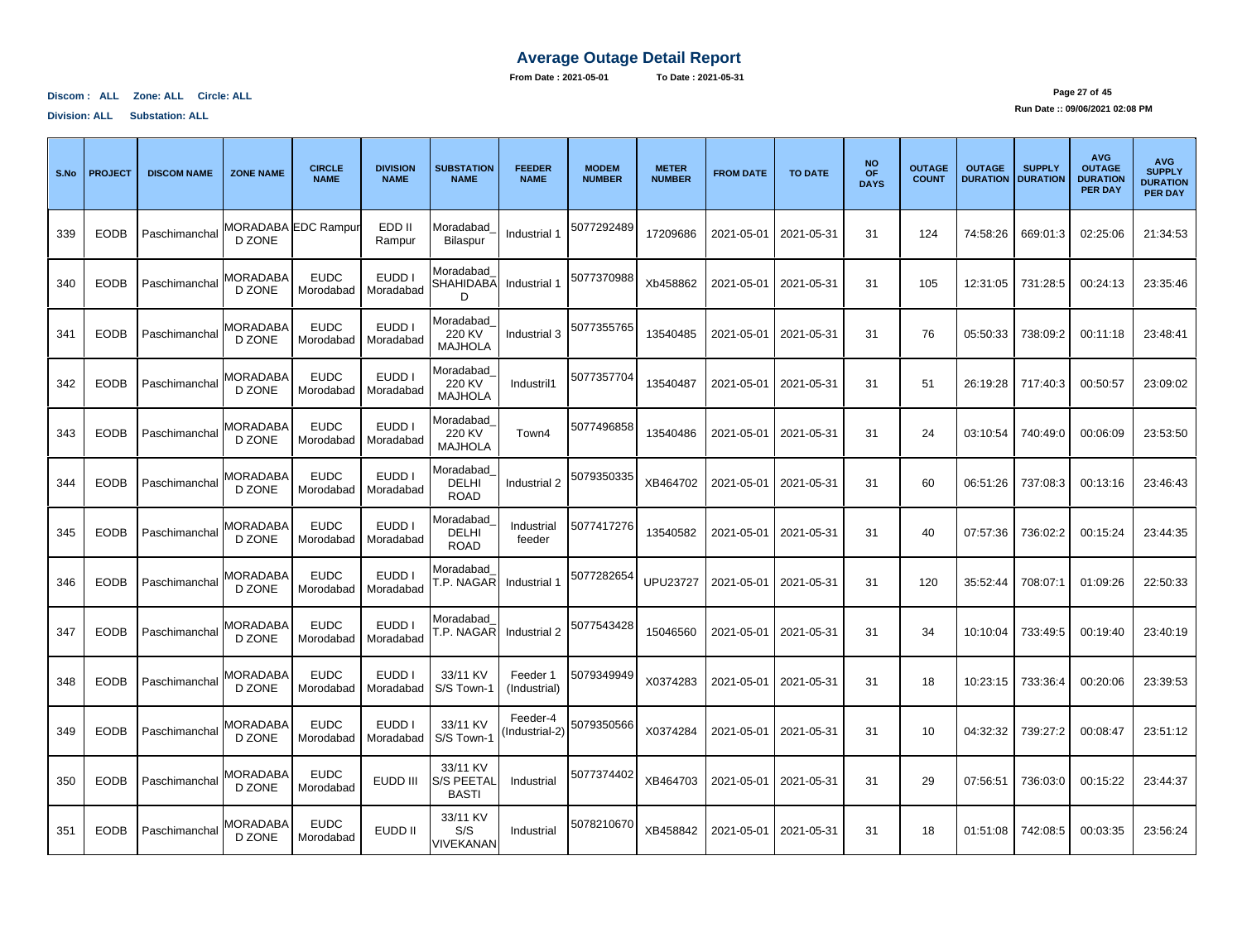**From Date : 2021-05-01**

**To Date : 2021-05-31**

**Discom : ALL Zone: ALL Circle: ALL**

**Division: ALL Substation: ALL**

**Page 28 of 45**

| S.No | <b>PROJECT</b> | <b>DISCOM NAME</b> | <b>ZONE NAME</b>                                    | <b>CIRCLE</b><br><b>NAME</b> | <b>DIVISION</b><br><b>NAME</b> | <b>SUBSTATION</b><br><b>NAME</b>   | <b>FEEDER</b><br><b>NAME</b> | <b>MODEM</b><br><b>NUMBER</b>           | <b>METER</b><br><b>NUMBER</b> | <b>FROM DATE</b>                   | <b>TO DATE</b> | <b>NO</b><br>OF<br><b>DAYS</b> | <b>OUTAGE</b><br><b>COUNT</b> | <b>OUTAGE</b><br><b>DURATION</b> | <b>SUPPLY</b><br><b>DURATION</b> | <b>AVG</b><br><b>OUTAGE</b><br><b>DURATION</b><br><b>PER DAY</b> | <b>AVG</b><br><b>SUPPLY</b><br><b>DURATION</b><br><b>PER DAY</b> |
|------|----------------|--------------------|-----------------------------------------------------|------------------------------|--------------------------------|------------------------------------|------------------------------|-----------------------------------------|-------------------------------|------------------------------------|----------------|--------------------------------|-------------------------------|----------------------------------|----------------------------------|------------------------------------------------------------------|------------------------------------------------------------------|
| 352  | <b>EODB</b>    | Paschimanchal      | MORADABA EDC-AmrohaEDD-Amroha33/11 Kv S/S<br>D ZONE |                              | 1st                            | Naipura                            | Industrial 1                 | 5077553872                              | 15035698                      | 2021-05-01   2021-05-31            |                | 31                             | 19                            | 19:44:43                         | 724:15:1                         | 00:38:13                                                         | 23:21:47                                                         |
| 353  | <b>EODB</b>    | Paschimanchal      | MORADABA EDC-AmrohaEDD-Amroha33/11 Kv S/S<br>D ZONE |                              | 1st                            | Naipura                            | Pepar Mill                   | 5078318796                              | XD431690                      | 2021-05-01 2021-05-31              |                | 31                             | 43                            | 30:25:20                         | 713:34:4                         | 00:58:52                                                         | 23:01:07                                                         |
| 354  | <b>EODB</b>    | Paschimanchal      | MORADABA edc sambhal<br>D ZONE                      |                              | EDD,<br>Sambhal                | 33/11 KV<br>S/S<br>Chimyawali      | Industrial                   | 5077370525                              | 15094602                      | 2021-05-01                         | 2021-05-31     | 31                             | 9                             | 05:37:43                         | 738:22:1                         | 00:10:53                                                         | 23:49:06                                                         |
| 355  | <b>EODB</b>    | Paschimanchal      | MORADABA<br>D ZONE                                  | EUDC - II<br>Moradabad       | EUDD III<br>Moradabad          | 33/11 Kv<br>Ekta vihar             | Industrial                   | 5079512223                              | 13002471                      | 2021-05-01   2021-05-31            |                | 31                             | 58                            | 26:30:04                         | 717:29:5                         | 00:51:17                                                         | 23:08:42                                                         |
| 356  | <b>EODB</b>    | Paschimanchal      | <b>NOIDA</b><br>ZONE                                | EUDC-1<br>Noida              | <b>EUDD</b><br>Noida           | <b>S/S SEC-63</b>                  | Feeder No 2 5077373917       |                                         |                               | UMV91132   2021-05-01   2021-05-31 |                | 31                             | 33                            | 02:45:53                         | 741:14:0                         | 00:05:21                                                         | 23:54:38                                                         |
| 357  | <b>EODB</b>    | Paschimanchal      | <b>NOIDA</b><br>ZONE                                | EUDC-1<br>Noida              | <b>EUDD</b><br>Noida           | <b>S/S SEC-63</b>                  | Feeder No 9 5077272671       |                                         |                               | UMV91074 2021-05-01                | 2021-05-31     | 31                             | 19                            | 01:06:50                         | 742:53:1                         | 00:02:09                                                         | 23:57:50                                                         |
| 358  | EODB           | Paschimanchal      | <b>NOIDA</b><br>ZONE                                | EUDC-1<br>Noida              | <b>EUDD</b><br>Noida           | S/S SEC-63                         |                              | Feeder No 4 5077375284                  | <b>UMV91567</b>               | 2021-05-01                         | 2021-05-31     | 31                             | 31                            | 01:59:57                         | 742:00:0                         | 00:03:52                                                         | 23:56:07                                                         |
| 359  | <b>EODB</b>    | Paschimanchal      | <b>NOIDA</b><br>ZONE                                | EUDC-1<br>Noida              | <b>EUDD</b><br>Noida           | <b>S/S SEC-63</b>                  |                              | Feeder No 5 5077295078                  |                               | UMV91135   2021-05-01   2021-05-31 |                | 31                             | 18                            | 01:27:22                         | 742:32:3                         | 00:02:49                                                         | 23:57:10                                                         |
| 360  | <b>EODB</b>    | Paschimanchal      | <b>NOIDA</b><br>ZONE                                | EUDC-1<br>Noida              | <b>EUDD</b><br>Noida           | S/S SEC-63                         |                              | Feeder No 6 5077295128                  |                               | UMV91133 2021-05-01 2021-05-31     |                | 31                             | 15                            | 01:26:03                         | 742:33:5                         | 00:02:46                                                         | 23:57:13                                                         |
| 361  | <b>EODB</b>    | Paschimanchal      | <b>NOIDA</b><br>ZONE                                | EUDC-1<br>Noida              | EUDD I<br>Noida                |                                    |                              | S/S SEC-63   Feeder no 3 $ 5079367545 $ |                               | UMV91149 2021-05-01 2021-05-31     |                | 31                             | 17                            | 01:09:03                         | 742:50:5                         | 00:02:13                                                         | 23:57:46                                                         |
| 362  | <b>EODB</b>    | Paschimanchal      | <b>NOIDA</b><br>ZONE                                | EUDC-1<br>Noida              | EUDD I<br>Noida                | S/S SEC-63                         |                              | Feeder No 7 5077374550                  |                               | UMV91148 2021-05-01 2021-05-31     |                | 31                             | $\overline{7}$                | 00:39:46                         | 743:20:1                         | 00:01:16                                                         | 23:58:43                                                         |
| 363  | <b>EODB</b>    | Paschimanchal      | <b>NOIDA</b><br>ZONE                                | EUDC-1<br>Noida              | EUDD I<br>Noida                | Noida_33/11<br>KV S/S<br>SECTOR 64 | Sec 64<br>Feeder No 2        | 5077355849                              | 251934                        | 2021-05-01 2021-05-31              |                | 31                             | 10                            | 02:04:21                         | 741:55:3                         | 00:04:00                                                         | 23:55:59                                                         |
| 364  | <b>EODB</b>    | Paschimanchal      | <b>NOIDA</b><br>ZONE                                | EUDC-1<br>Noida              | EUDD I<br>Noida                | Noida_33/11<br>KV S/S<br>SECTOR 64 | Sec 64                       | Feeder No 7 5077294998                  | 251939                        | 2021-05-01 2021-05-31              |                | 31                             | 3                             | 01:10:26                         | 742:49:3                         | 00:02:16                                                         | 23:57:43                                                         |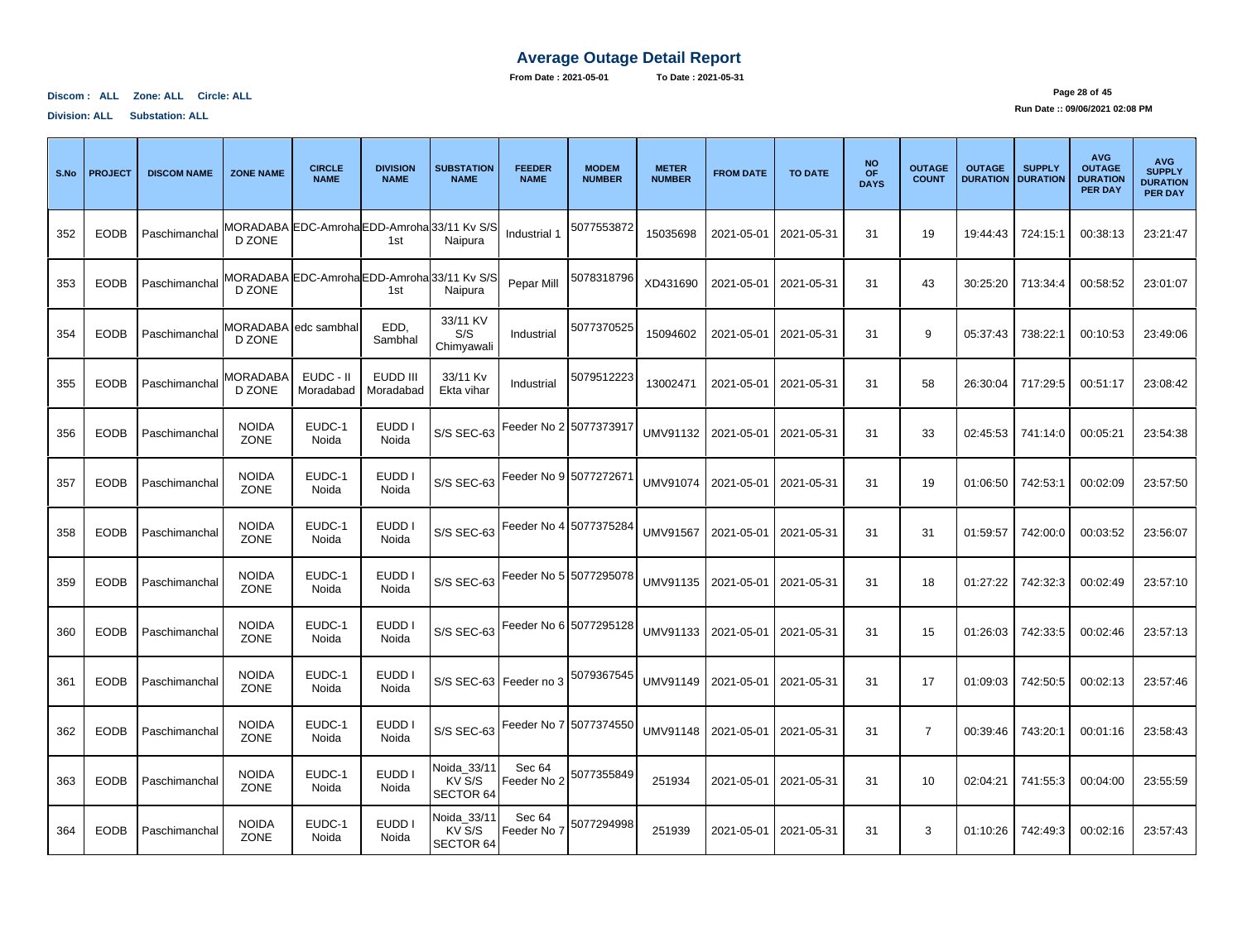**From Date : 2021-05-01**

**To Date : 2021-05-31**

**Discom : ALL Zone: ALL Circle: ALL**

**Division: ALL Substation: ALL**

**Page 29 of 45**

| S.No | <b>PROJECT</b> | <b>DISCOM NAME</b> | <b>ZONE NAME</b>            | <b>CIRCLE</b><br><b>NAME</b> | <b>DIVISION</b><br><b>NAME</b> | <b>SUBSTATION</b><br><b>NAME</b>          | <b>FEEDER</b><br><b>NAME</b> | <b>MODEM</b><br><b>NUMBER</b>             | <b>METER</b><br><b>NUMBER</b> | <b>FROM DATE</b>                   | <b>TO DATE</b> | <b>NO</b><br>OF<br><b>DAYS</b> | <b>OUTAGE</b><br><b>COUNT</b> | <b>OUTAGE</b><br><b>DURATION DURATION</b> | <b>SUPPLY</b> | <b>AVG</b><br><b>OUTAGE</b><br><b>DURATION</b><br><b>PER DAY</b> | <b>AVG</b><br><b>SUPPLY</b><br><b>DURATION</b><br><b>PER DAY</b> |
|------|----------------|--------------------|-----------------------------|------------------------------|--------------------------------|-------------------------------------------|------------------------------|-------------------------------------------|-------------------------------|------------------------------------|----------------|--------------------------------|-------------------------------|-------------------------------------------|---------------|------------------------------------------------------------------|------------------------------------------------------------------|
| 365  | <b>EODB</b>    | Paschimanchal      | <b>NOIDA</b><br><b>ZONE</b> | EUDC-1<br>Noida              | EUDD I<br>Noida                | Noida_33/11<br>KV S/S<br>SECTOR 64        |                              | Feeder no 8 5079331681                    | 251938                        | 2021-05-01   2021-05-31            |                | 31                             | 3                             | 01:11:20                                  | 742:48:4      | 00:02:18                                                         | 23:57:41                                                         |
| 366  | <b>EODB</b>    | Paschimanchal      | <b>NOIDA</b><br><b>ZONE</b> | EUDC-1<br>Noida              | EUDD I<br>Noida                | Noida_33/11<br>KV S/S<br>SECTOR 64        | Sec 64                       | Feeder No 3 5077282530                    | 251935                        | 2021-05-01   2021-05-31            |                | 31                             | 2                             | 00:47:41                                  | 743:12:1      | 00:01:32                                                         | 23:58:27                                                         |
| 367  | <b>EODB</b>    | Paschimanchal      | <b>NOIDA</b><br><b>ZONE</b> | EUDC-1<br>Noida              | EUDD I<br>Noida                | Noida_33/11<br>KV S/S<br>SECTOR 64        | Sec 64                       | Feeder No 4 5077369147                    | 251931                        | 2021-05-01   2021-05-31            |                | 31                             | 4                             | 01:15:16                                  | 742:44:4      | 00:02:25                                                         | 23:57:34                                                         |
| 368  | <b>EODB</b>    | Paschimanchal      | <b>NOIDA</b><br><b>ZONE</b> | EUDC-1<br>Noida              | EUDD I<br>Noida                | Noida_33/11<br>KV S/S<br><b>SECTOR 64</b> |                              | $\sqrt{56}$ Feeder No 5 5 5077371374      | 251937                        | 2021-05-01   2021-05-31            |                | 31                             | 11                            | 07:39:03                                  | 736:20:5      | 00:14:48                                                         | 23:45:11                                                         |
| 369  | <b>EODB</b>    | Paschimanchal      | <b>NOIDA</b><br><b>ZONE</b> | EUDC-1<br>Noida              | EUDD I<br>Noida                | Substation                                |                              | Noida_33/11 Feeder No 3 5077357787        | 336853                        | 2021-05-01   2021-05-31            |                | 31                             | 24                            | 03:06:09                                  | 740:53:5      | 00:06:00                                                         | 23:53:59                                                         |
| 370  | <b>EODB</b>    | Paschimanchal      | <b>NOIDA</b><br>ZONE        | EUDC-1<br>Noida              | EUDD I<br>Noida                | Substation                                |                              | Noida_33/11 Feeder No 9 5077371838        | 336890                        | 2021-05-01 2021-05-31              |                | 31                             | 8                             | 01:21:38                                  | 742:38:2      | 00:02:38                                                         | 23:57:22                                                         |
| 371  | <b>EODB</b>    | Paschimanchal      | <b>NOIDA</b><br>ZONE        | EUDC-1<br>Noida              | EUDD I<br>Noida                | $\overline{KV}$<br>Substation             |                              | Noida_33/11 Feeder No 2 5077295060 !      | 336852                        | 2021-05-01 2021-05-31              |                | 31                             | 25                            | 03:10:10                                  | 740:49:5      | 00:06:08                                                         | 23:53:51                                                         |
| 372  | <b>EODB</b>    | Paschimanchal      | <b>NOIDA</b><br><b>ZONE</b> | EUDC-1<br>Noida              | EUDD I<br>Noida                | 33/11KV S/s<br>Sec-65                     |                              | Feeder 10   5078445276                    |                               | UMV90984 2021-05-01 2021-05-31     |                | 31                             | 21                            | 05:52:19                                  | 738:07:4      | 00:11:21                                                         | 23:48:38                                                         |
| 373  | <b>EODB</b>    | Paschimanchal      | <b>NOIDA</b><br>ZONE        | EUDC-1<br>Noida              | EUDD I<br>Noida                | 33/11KV S/s<br>Sec-65                     | Feeder 9                     | 5079496674                                |                               | UMV89301 2021-05-01 2021-05-31     |                | 31                             | 38                            | 07:13:29                                  | 736:46:3      | 00:13:59                                                         | 23:46:01                                                         |
| 374  | <b>EODB</b>    | Paschimanchal      | <b>NOIDA</b><br>ZONE        | EUDC-1<br>Noida              | EUDD I<br>Noida                | Sec-65                                    |                              | $33/11$ KV S/s   Feeder no 2   5077370483 | 251882                        | 2021-05-01 2021-05-31              |                | 31                             | 37                            | 18:03:25                                  | 725:56:3      | 00:34:56                                                         | 23:25:03                                                         |
| 375  | <b>EODB</b>    | Paschimanchal      | <b>NOIDA</b><br>ZONE        | EUDC-1<br>Noida              | EUDD I<br>Noida                | 33/11KV S/s<br>Sec-63 D-<br><b>Block</b>  | Feeder 14                    | 5079350731                                | X1124958                      | 2021-05-01 2021-05-31              |                | 31                             | 19                            | 05:09:35                                  | 738:50:2      | 00:09:59                                                         | 23:50:00                                                         |
| 376  | <b>EODB</b>    | Paschimanchal      | <b>NOIDA</b><br>ZONE        | EUDC-1<br>Noida              | EUDD I<br>Noida                | 33/11KV S/s<br>Sec-63 D-<br><b>Block</b>  | Feeder no 6                  | 5077371515                                | 252288                        | 2021-05-01 2021-05-31              |                | 31                             | 15                            | 05:51:50                                  | 738:08:1      | 00:11:20                                                         | 23:48:39                                                         |
| 377  | <b>EODB</b>    | Paschimanchal      | <b>NOIDA</b><br>ZONE        | EUDC-1<br>Noida              | EUDD I<br>Noida                | <b>Block</b>                              |                              | 33/11KV S/s Feeder no 10 5077375243       |                               | UPU25127   2021-05-01   2021-05-31 |                | 31                             | 16                            | 02:19:27                                  | 741:40:3      | 00:04:29                                                         | 23:55:30                                                         |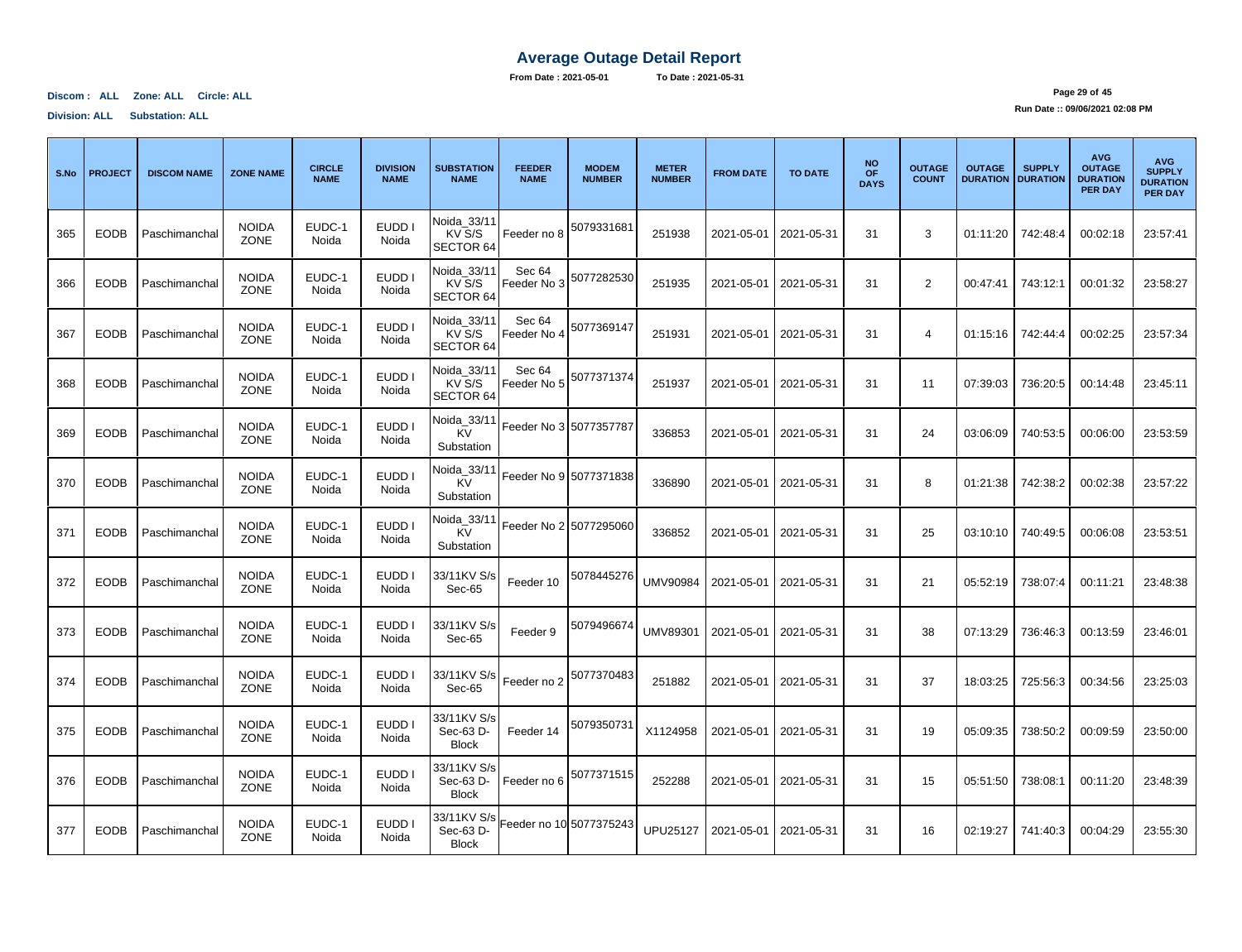**From Date : 2021-05-01**

**To Date : 2021-05-31**

**Discom : ALL Zone: ALL Circle: ALL**

**Division: ALL Substation: ALL**

**Page 30 of 45**

| S.No | <b>PROJECT</b> | <b>DISCOM NAME</b> | <b>ZONE NAME</b>     | <b>CIRCLE</b><br><b>NAME</b> | <b>DIVISION</b><br><b>NAME</b> | <b>SUBSTATION</b><br><b>NAME</b>         | <b>FEEDER</b><br><b>NAME</b> | <b>MODEM</b><br><b>NUMBER</b>             | <b>METER</b><br><b>NUMBER</b> | <b>FROM DATE</b>                   | <b>TO DATE</b>          | <b>NO</b><br>OF<br><b>DAYS</b> | <b>OUTAGE</b><br><b>COUNT</b> | <b>OUTAGE</b><br><b>DURATION DURATION</b> | <b>SUPPLY</b> | <b>AVG</b><br><b>OUTAGE</b><br><b>DURATION</b><br><b>PER DAY</b> | <b>AVG</b><br><b>SUPPLY</b><br><b>DURATION</b><br><b>PER DAY</b> |
|------|----------------|--------------------|----------------------|------------------------------|--------------------------------|------------------------------------------|------------------------------|-------------------------------------------|-------------------------------|------------------------------------|-------------------------|--------------------------------|-------------------------------|-------------------------------------------|---------------|------------------------------------------------------------------|------------------------------------------------------------------|
| 378  | <b>EODB</b>    | Paschimanchal      | <b>NOIDA</b><br>ZONE | EUDC-1<br>Noida              | EUDD I<br>Noida                | 33/11KV S/s<br><b>Block</b>              |                              | Sec-63 D-   Feeder no 5   5077416732      | 252287                        |                                    | 2021-05-01   2021-05-31 | 31                             | 45                            | 21:28:01                                  | 722:31:5      | 00:41:32                                                         | 23:18:27                                                         |
| 379  | <b>EODB</b>    | Paschimanchal      | <b>NOIDA</b><br>ZONE | EUDC-1<br>Noida              | EUDD I<br>Noida                | 33/11KV S/s<br>Sec-63 D-<br><b>Block</b> |                              | Feeder no 4   5079341599                  | 252284                        |                                    | 2021-05-01   2021-05-31 | 31                             | 43                            | 28:39:39                                  | 715:20:2      | 00:55:28                                                         | 23:04:31                                                         |
| 380  | <b>EODB</b>    | Paschimanchal      | <b>NOIDA</b><br>ZONE | EUDC-1<br>Noida              | EUDD I<br>Noida                | 33/11KV S/s<br>Sec-63 D-<br><b>Block</b> |                              | Feeder no 7   5079334826                  | 252289                        |                                    | 2021-05-01   2021-05-31 | 31                             | 36                            | 20:14:12                                  | 723:45:4      | 00:39:10                                                         | 23:20:49                                                         |
| 381  | <b>EODB</b>    | Paschimanchal      | <b>NOIDA</b><br>ZONE | EUDC-1<br>Noida              | EUDD I<br>Noida                | 33/11KV S/s<br>Sec-63 D-<br><b>Block</b> |                              | Feeder 13   5078446225                    |                               | UMV90990   2021-05-01   2021-05-31 |                         | 31                             | 15                            | 04:54:14                                  | 739:05:4      | 00:09:29                                                         | 23:50:30                                                         |
| 382  | <b>EODB</b>    | Paschimanchal      | <b>NOIDA</b><br>ZONE | EUDC-1<br>Noida              | EUDD I<br>Noida                | 33/11KV S/s<br>Sec-63 D-<br><b>Block</b> |                              | Feeder no 1   5077506219                  | 252281                        |                                    | 2021-05-01   2021-05-31 | 31                             | 39                            | 18:22:12                                  | 725:37:4      | 00:35:33                                                         | 23:24:26                                                         |
| 383  | <b>EODB</b>    | Paschimanchal      | <b>NOIDA</b><br>ZONE | EUDC-1<br>Noida              | EUDD I<br>Noida                | 33/11KV S/s<br>Sec-63 D-<br><b>Block</b> |                              | Feeder no 2   5077357936                  | 252282                        |                                    | 2021-05-01   2021-05-31 | 31                             | 39                            | 31:39:49                                  | 712:20:1      | 01:01:17                                                         | 22:58:42                                                         |
| 384  | <b>EODB</b>    | Paschimanchal      | <b>NOIDA</b><br>ZONE | EUDC-1<br>Noida              | EUDD I<br>Noida                | 33/11KV S/s<br>Sec-63 D-<br><b>Block</b> | Feeder 12                    | 5079505268                                |                               | UMV90929 2021-05-01 2021-05-31     |                         | 31                             | 29                            | 06:24:49                                  | 737:35:1      | 00:12:24                                                         | 23:47:35                                                         |
| 385  | <b>EODB</b>    | Paschimanchal      | <b>NOIDA</b><br>ZONE | EUDC-1<br>Noida              | EUDD I<br>Noida                | 33/11KV S/s<br>Sec-63 G-<br><b>Block</b> |                              | $"$ Feeder no 2 $\big ^{4090580118}\big $ | 252302                        |                                    | 2021-05-01   2021-05-31 | 31                             | 11                            | 03:15:30                                  | 740:44:3      | 00:06:18                                                         | 23:53:41                                                         |
| 386  | <b>EODB</b>    | Paschimanchal      | <b>NOIDA</b><br>ZONE | EUDC-1<br>Noida              | EUDD I<br>Noida                | 33/11KV S/s<br>Sec-63 G-<br>Block        | Feeder 9                     | 4090581074                                |                               | UMV90988   2021-05-01   2021-05-31 |                         | 31                             | 29                            | 16:12:50                                  | 727:47:1      | 00:31:22                                                         | 23:28:37                                                         |
| 387  | <b>EODB</b>    | Paschimanchal      | <b>NOIDA</b><br>ZONE | EUDC-1<br>Noida              | EUDD I<br>Noida                | 33/11KV S/s<br><b>Block</b>              |                              | Sec-63 G-   Feeder no 1   5079333430      | 252210                        | 2021-05-01 2021-05-31              |                         | 31                             | 55                            | 19:59:14                                  | 724:00:4      | 00:38:41                                                         | 23:21:18                                                         |
| 388  | <b>EODB</b>    | Paschimanchal      | <b>NOIDA</b><br>ZONE | EUDC-1<br>Noida              | EUDD I<br>Noida                | Sec-63 G-<br><b>Block</b>                |                              | 33/11KV S/s   feeder no 3   5077294279    | 252071                        |                                    | 2021-05-01   2021-05-31 | 31                             | 22                            | 09:14:16                                  | 734:45:4      | 00:17:52                                                         | 23:42:07                                                         |
| 389  | <b>EODB</b>    | Paschimanchal      | <b>NOIDA</b><br>ZONE | EUDC-1<br>Noida              | EUDD I<br>Noida                | 33/11KV S/s<br><b>Block</b>              |                              | Sec-63 G-   Feeder no 7   5079349972      | 620747                        |                                    | 2021-05-01 2021-05-31   | 31                             | 35                            | 18:02:03                                  | 725:57:5      | 00:34:54                                                         | 23:25:05                                                         |
| 390  | EODB           | Paschimanchal      | <b>NOIDA</b><br>ZONE | EUDC-1<br>Noida              | EUDD I<br>Noida                | 33/11 KV<br>63 J Block                   |                              | S/S Sector-   Feeder no 7   5077498813    | 620790                        |                                    | 2021-05-01 2021-05-31   | 31                             | 18                            | 10:09:12                                  | 733:50:4      | 00:19:39                                                         | 23:40:20                                                         |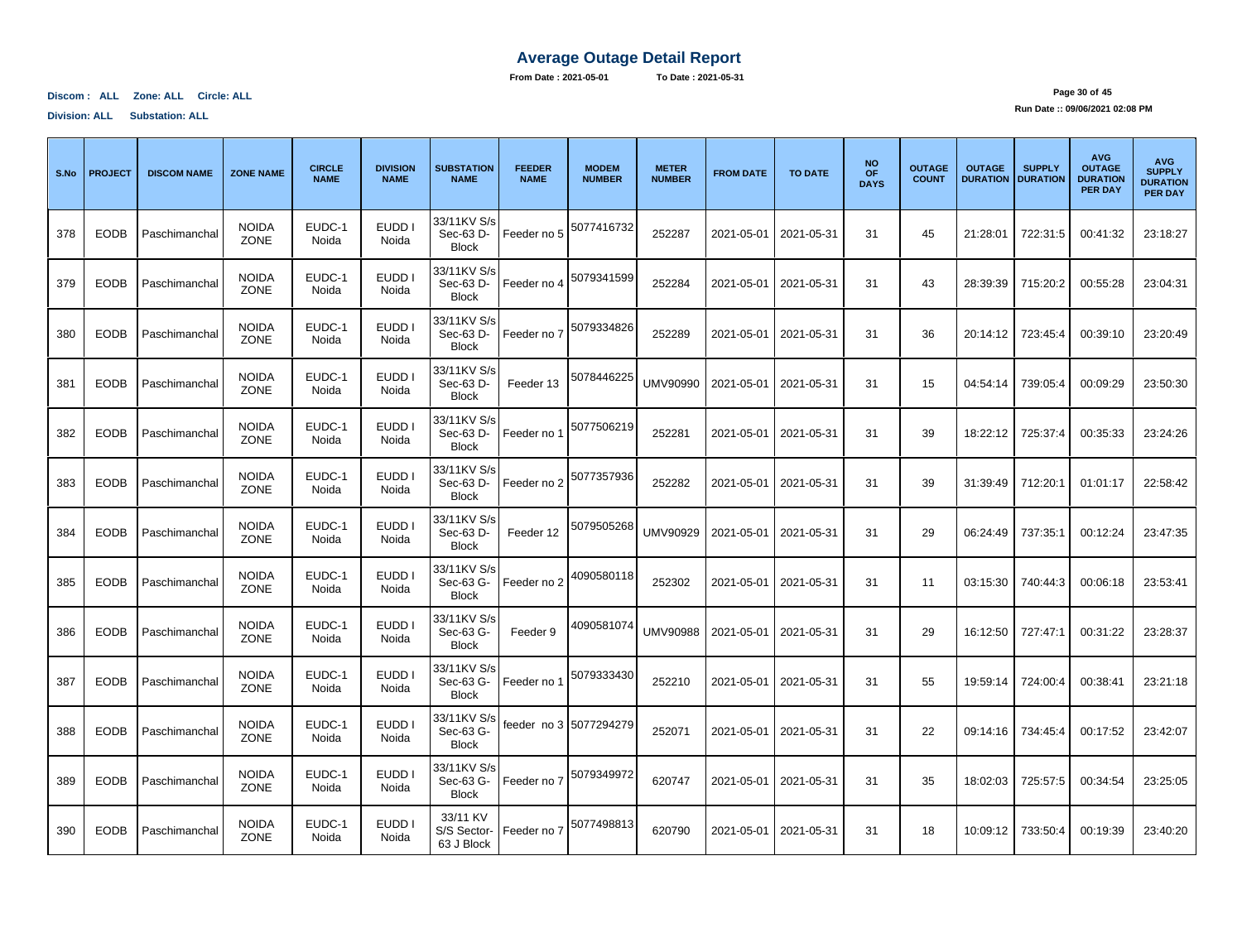**From Date : 2021-05-01**

**To Date : 2021-05-31**

**Discom : ALL Zone: ALL Circle: ALL**

**Division: ALL Substation: ALL**

**Page 31 of 45**

| S.No | <b>PROJECT</b> | <b>DISCOM NAME</b> | <b>ZONE NAME</b>     | <b>CIRCLE</b><br><b>NAME</b> | <b>DIVISION</b><br><b>NAME</b> | <b>SUBSTATION</b><br><b>NAME</b>             | <b>FEEDER</b><br><b>NAME</b> | <b>MODEM</b><br><b>NUMBER</b>                         | <b>METER</b><br><b>NUMBER</b> | <b>FROM DATE</b>                   | <b>TO DATE</b>          | <b>NO</b><br><b>OF</b><br><b>DAYS</b> | <b>OUTAGE</b><br><b>COUNT</b> | <b>OUTAGE</b><br><b>DURATION</b> | <b>SUPPLY</b><br><b>DURATION</b> | <b>AVG</b><br><b>OUTAGE</b><br><b>DURATION</b><br><b>PER DAY</b> | <b>AVG</b><br><b>SUPPLY</b><br><b>DURATION</b><br><b>PER DAY</b> |
|------|----------------|--------------------|----------------------|------------------------------|--------------------------------|----------------------------------------------|------------------------------|-------------------------------------------------------|-------------------------------|------------------------------------|-------------------------|---------------------------------------|-------------------------------|----------------------------------|----------------------------------|------------------------------------------------------------------|------------------------------------------------------------------|
| 391  | <b>EODB</b>    | Paschimanchal      | <b>NOIDA</b><br>ZONE | EUDC-1<br>Noida              | EUDD I<br>Noida                | 33/11 KV<br>S/S Sector-<br>63 J Block        |                              | Feeder no 2   5077495769                              | 620605                        |                                    | 2021-05-01   2021-05-31 | 31                                    | 23                            | 09:59:53                         | 734:00:0                         | 00:19:21                                                         | 23:40:38                                                         |
| 392  | <b>EODB</b>    | Paschimanchal      | <b>NOIDA</b><br>ZONE | EUDC-1<br>Noida              | EUDD I<br>Noida                | 33/11 KV<br>S/S Sector-<br>63 J Block        | Feeder 9                     | 5078430104                                            |                               | UMV90940   2021-05-01   2021-05-31 |                         | 31                                    | 30                            | 09:50:42                         | 734:09:1                         | 00:19:03                                                         | 23:40:56                                                         |
| 393  | <b>EODB</b>    | Paschimanchal      | <b>NOIDA</b><br>ZONE | EUDC-1<br>Noida              | EUDD I<br>Noida                | 33/11 KV<br>S/S Sector-<br>63 J Block        |                              | <sup>I</sup> Feeder no 6 <sup>5079331764</sup> i      | 620738                        |                                    | 2021-05-01   2021-05-31 | 31                                    | 13                            | 11:02:10                         | 732:57:5                         | 00:21:21                                                         | 23:38:38                                                         |
| 394  | <b>EODB</b>    | Paschimanchal      | <b>NOIDA</b><br>ZONE | EUDC-1<br>Noida              | EUDD I<br>Noida                | 33/11 KV<br>S/S Sector-<br>63 J Block        |                              | Feeder no 4 5079380514                                | 620944                        |                                    | 2021-05-01 2021-05-31   | 31                                    | 42                            | 23:20:03                         | 720:39:5                         | 00:45:09                                                         | 23:14:50                                                         |
| 395  | <b>EODB</b>    | Paschimanchal      | <b>NOIDA</b><br>ZONE | EUDC-1<br>Noida              | EUDD I<br>Noida                | Sec-63 B<br><b>Block</b>                     |                              | Feeder no 11 5079333513                               |                               | UMV89305   2021-05-01   2021-05-31 |                         | 31                                    | 5                             | 01:27:53                         | 742:32:0                         | 00:02:50                                                         | 23:57:09                                                         |
| 396  | <b>EODB</b>    | Paschimanchal      | <b>NOIDA</b><br>ZONE | EUDC-1<br>Noida              | EUDD I<br>Noida                | Sec-63 B<br><b>Block</b>                     |                              | Feeder no 3 5079386081                                | <b>UPU24857</b>               | 2021-05-01 2021-05-31              |                         | 31                                    | 2                             | 01:08:26                         | 742:51:3                         | 00:02:12                                                         | 23:57:47                                                         |
| 397  | <b>EODB</b>    | Paschimanchal      | <b>NOIDA</b><br>ZONE | EUDC-1<br>Noida              | EUDD I<br>Noida                | Sec-63 B<br><b>Block</b>                     | Feeder no 10 5079386065      |                                                       |                               | UMV89338 2021-05-01 2021-05-31     |                         | 31                                    | 12                            | 01:48:52                         | 742:11:0                         | 00:03:30                                                         | 23:56:29                                                         |
| 398  | <b>EODB</b>    | Paschimanchal      | <b>NOIDA</b><br>ZONE | EUDC-1<br>Noida              | EUDD I<br>Noida                | Sec-63 B<br><b>Block</b>                     |                              | Feeder no 1 5077272259 UPU24978 2021-05-01 2021-05-31 |                               |                                    |                         | 31                                    | $\overline{2}$                | 00:57:10                         | 743:02:5                         | 00:01:50                                                         | 23:58:09                                                         |
| 399  | <b>EODB</b>    | Paschimanchal      | <b>NOIDA</b><br>ZONE | EUDC-1<br>Noida              | EUDD I<br>Noida                | Sec-63 B<br><b>Block</b>                     |                              | Feeder no 2 $ 5077553856 $                            |                               | UPU25173 2021-05-01 2021-05-31     |                         | 31                                    | $\overline{4}$                | 00:17:52                         | 743:42:0                         | 00:00:34                                                         | 23:59:25                                                         |
| 400  | <b>EODB</b>    | Paschimanchal      | <b>NOIDA</b><br>ZONE | EUDC-1<br>Noida              | EUDD I<br>Noida                | Sec-63B<br><b>Block</b>                      |                              | Feeder no 9 5079342969                                |                               | UMV89320   2021-05-01              | 2021-05-31              | 31                                    | 9                             | 03:09:15                         | 740:50:4                         | 00:06:06                                                         | 23:53:53                                                         |
| 401  | <b>EODB</b>    | Paschimanchal      | <b>NOIDA</b><br>ZONE | EUDC-1<br>Noida              | EUDD I<br>Noida                | Sec-63 B<br><b>Block</b>                     |                              | Feeder no 4 5079386636                                |                               | UPU24853 2021-05-01 2021-05-31     |                         | 31                                    | 9                             | 02:45:07                         | 741:14:5                         | 00:05:19                                                         | 23:54:40                                                         |
| 402  | <b>EODB</b>    | Paschimanchal      | <b>NOIDA</b><br>ZONE | EUDC-1<br>Noida              | EUDD I<br>Noida                | Sec-63B<br><b>Block</b>                      |                              | Feeder no 7 5077280922                                |                               | UPU24890   2021-05-01   2021-05-31 |                         | 31                                    | 6                             | 01:58:58                         | 742:01:0                         | 00:03:50                                                         | 23:56:09                                                         |
| 403  | <b>EODB</b>    | Paschimanchal      | <b>NOIDA</b><br>ZONE | EUDC-1<br>Noida              | EUDD V<br>Noida                | Noida_33/11<br>KV S/S SEC- feeder no 1<br>11 |                              | 5077373495                                            | 336026                        |                                    | 2021-05-01   2021-05-31 | 31                                    | 7                             |                                  | 02:54:17   741:05:4              | 00:05:37                                                         | 23:54:22                                                         |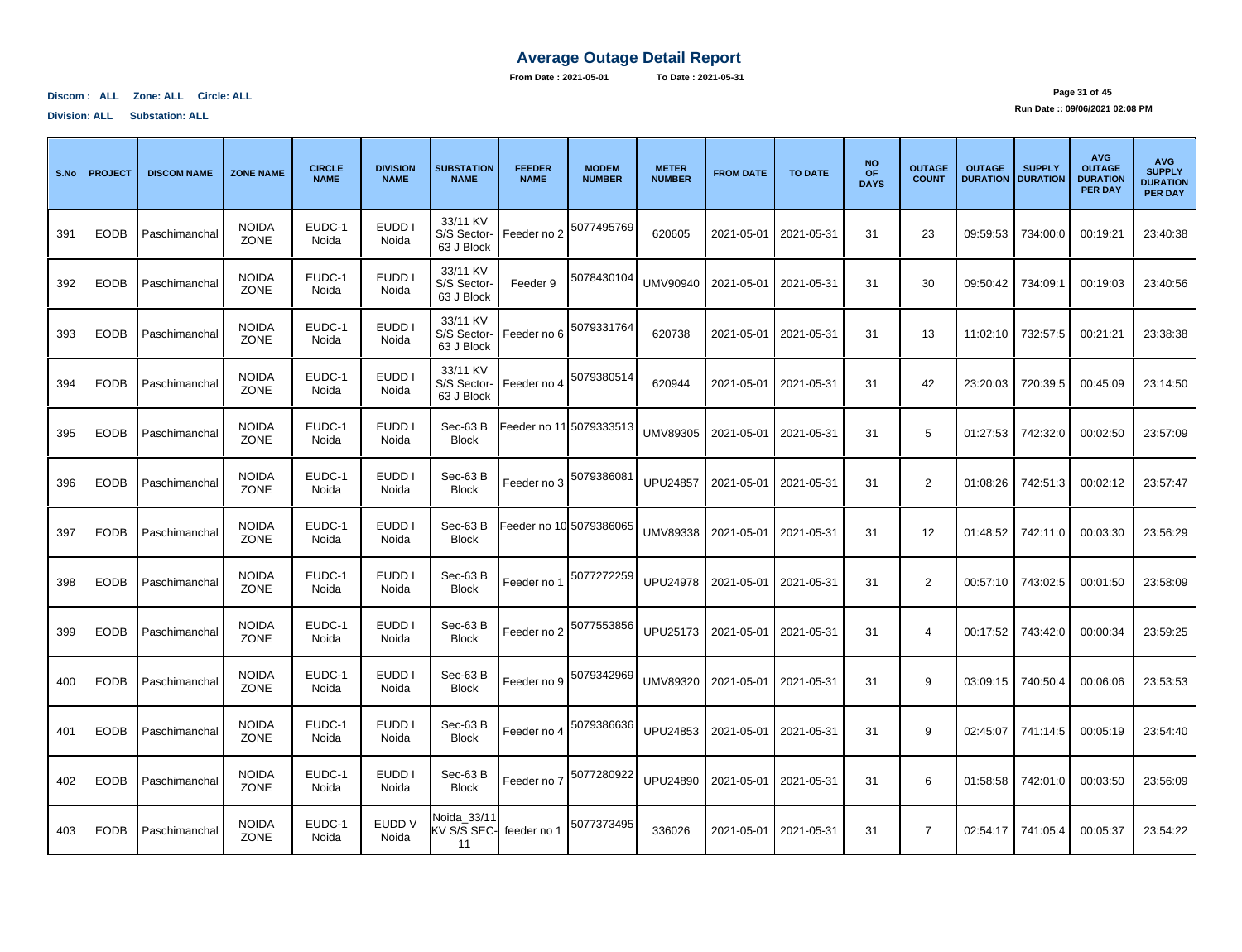**From Date : 2021-05-01**

**To Date : 2021-05-31**

**Discom : ALL Zone: ALL Circle: ALL**

**Division: ALL Substation: ALL**

**Page 32 of 45**

| S.No | <b>PROJECT</b> | <b>DISCOM NAME</b> | <b>ZONE NAME</b>            | <b>CIRCLE</b><br><b>NAME</b> | <b>DIVISION</b><br><b>NAME</b> | <b>SUBSTATION</b><br><b>NAME</b>   | <b>FEEDER</b><br><b>NAME</b> | <b>MODEM</b><br><b>NUMBER</b>                                                                | <b>METER</b><br><b>NUMBER</b> | <b>FROM DATE</b>                   | <b>TO DATE</b> | <b>NO</b><br><b>OF</b><br><b>DAYS</b> | <b>OUTAGE</b><br><b>COUNT</b> | <b>OUTAGE</b><br><b>DURATION DURATION</b> | <b>SUPPLY</b>         | <b>AVG</b><br><b>OUTAGE</b><br><b>DURATION</b><br><b>PER DAY</b> | <b>AVG</b><br><b>SUPPLY</b><br><b>DURATION</b><br><b>PER DAY</b> |
|------|----------------|--------------------|-----------------------------|------------------------------|--------------------------------|------------------------------------|------------------------------|----------------------------------------------------------------------------------------------|-------------------------------|------------------------------------|----------------|---------------------------------------|-------------------------------|-------------------------------------------|-----------------------|------------------------------------------------------------------|------------------------------------------------------------------|
| 404  | <b>EODB</b>    | Paschimanchal      | <b>NOIDA</b><br><b>ZONE</b> | EUDC-1<br>Noida              | EUDD V<br>Noida                | Noida_33/11<br>11                  |                              | KV S/S SEC- Feeder no 3 4090580209                                                           | 336029                        | 2021-05-01   2021-05-31            |                | 31                                    | 11                            | 04:43:19                                  | 739:16:4              | 00:09:08                                                         | 23:50:51                                                         |
| 405  | <b>EODB</b>    | Paschimanchal      | <b>NOIDA</b><br>ZONE        | EUDC-1<br>Noida              | EUDD V<br>Noida                | Noida_33/11<br>KV S/S<br>SECTOR-19 |                              | Feeder no.6   5077373784                                                                     |                               | UMV90958   2021-05-01   2021-05-31 |                | 31                                    | 3                             | 00:41:51                                  | 743:18:0              | 00:01:21                                                         | 23:58:39                                                         |
| 406  | <b>EODB</b>    | Paschimanchal      | <b>NOIDA</b><br>ZONE        | EUDC-1<br>Noida              | EUDD V<br>Noida                | Noida_33/11<br>KV S/S<br>SECTOR-20 |                              | Feeder no 7   5079380563                                                                     | 12063768                      | 2021-05-01 2021-05-31              |                | 31                                    | $\overline{7}$                | 04:56:16                                  | 739:03:4              | 00:09:33                                                         | 23:50:26                                                         |
| 407  | <b>EODB</b>    | Paschimanchal      | <b>NOIDA</b><br><b>ZONE</b> | EUDC-1<br>Noida              | EUDD V<br>Noida                | Noida_33/11<br>KV S/S<br>SECTOR-9  | FEEDER 5                     | 5079334057                                                                                   | 336070                        | 2021-05-01   2021-05-31            |                | 31                                    | 28                            | 11:54:11                                  | 732:05:4              | 00:23:02                                                         | 23:36:57                                                         |
| 408  | <b>EODB</b>    | Paschimanchal      | <b>NOIDA</b><br>ZONE        | EUDC-1<br>Noida              | EUDD V<br>Noida                | Noida_33/11<br>KV S/S<br>SECTOR-9  |                              | <sup>1</sup> Feeder no 9   5079335310                                                        | 336093                        | 2021-05-01   2021-05-31            |                | 31                                    | 9                             | 01:49:22                                  | 742:10:3              | 00:03:31                                                         | 23:56:28                                                         |
| 409  | <b>EODB</b>    | Paschimanchal      | <b>NOIDA</b><br>ZONE        | EUDC-1<br>Noida              | EUDD V<br>Noida                | Noida_33/11<br>KV S/S<br>SECTOR-9  | Feeder no 8                  | 5079380340                                                                                   | 336064                        | 2021-05-01   2021-05-31            |                | 31                                    | 4                             | 00:35:16                                  | 743:24:4              | 00:01:08                                                         | 23:58:51                                                         |
| 410  | <b>EODB</b>    | Paschimanchal      | <b>NOIDA</b><br><b>ZONE</b> | EUDC-1<br>Noida              | EUDD V<br>Noida                | KV S/S<br>SECTOR-58                |                              | Noida_33/11 Feeder No 1 5077370475                                                           |                               | UMV91043   2021-05-01              | 2021-05-31     | 31                                    | 33                            | 05:00:21                                  | 738:59:3              | 00:09:41                                                         | 23:50:18                                                         |
| 411  | <b>EODB</b>    | Paschimanchal      | <b>NOIDA</b><br>ZONE        | EUDC-1<br>Noida              | EUDD V<br>Noida                | SECTOR-58                          |                              | Noida_33/11 Feeder No 3 5077369337                                                           |                               | UMV91127 2021-05-01 2021-05-31     |                | 31                                    | 18                            |                                           | $03:14:18$   740:45:4 | 00:06:16                                                         | 23:53:43                                                         |
| 412  | <b>EODB</b>    | Paschimanchal      | <b>NOIDA</b><br>ZONE        | EUDC-1<br>Noida              | EUDD V<br>Noida                | SECTOR-58                          |                              | Noida_33/11 Feeder No 6 5077553070                                                           |                               | UMV91036   2021-05-01   2021-05-31 |                | 31                                    | 32                            | 05:11:30                                  | 738:48:3              | 00:10:02                                                         | 23:49:57                                                         |
| 413  | <b>EODB</b>    | Paschimanchal      | <b>NOIDA</b><br>ZONE        | EUDC-1<br>Noida              | EUDD V<br>Noida                | SEC-3                              |                              | $\left  \frac{33}{11}KV \frac{S}{S} \right $ Feeder no 4 5079333034                          | 16042826                      | 2021-05-01 2021-05-31              |                | 31                                    | 31                            | 09:46:57                                  | 734:13:0              | 00:18:56                                                         | 23:41:03                                                         |
| 414  | <b>EODB</b>    | Paschimanchal      | <b>NOIDA</b><br>ZONE        | EUDC-1<br>Noida              | EUDD V<br>Noida                | SEC-3                              |                              | $33/11$ KV S/S Feeder no 2 5079404934                                                        | 16018524                      | 2021-05-01 2021-05-31              |                | 31                                    | 5                             | 02:48:21                                  | 741:11:3              | 00:05:25                                                         | 23:54:34                                                         |
| 415  | <b>EODB</b>    | Paschimanchal      | <b>NOIDA</b><br>ZONE        | EUDC-1<br>Noida              | EUDD V<br>Noida                | SEC-3                              |                              | $\left  \frac{33}{11K} \sqrt{S/S} \right $ Feeder no 3 $\left  \frac{5079335468}{S} \right $ |                               | 16042611 2021-05-01 2021-05-31     |                | 31                                    | 16                            | 05:29:44                                  | 738:30:1              | 00:10:38                                                         | 23:49:21                                                         |
| 416  | <b>EODB</b>    | Paschimanchal      | <b>NOIDA</b><br>ZONE        | EUDC-1<br>Noida              | EUDD V<br>Noida                | Sec-25                             |                              | $33/11$ KV S/s   Feeder no 7   5079350533                                                    | 336094                        | 2021-05-01 2021-05-31              |                | 31                                    | 17                            | 03:34:30                                  | 740:25:3              | 00:06:55                                                         | 23:53:04                                                         |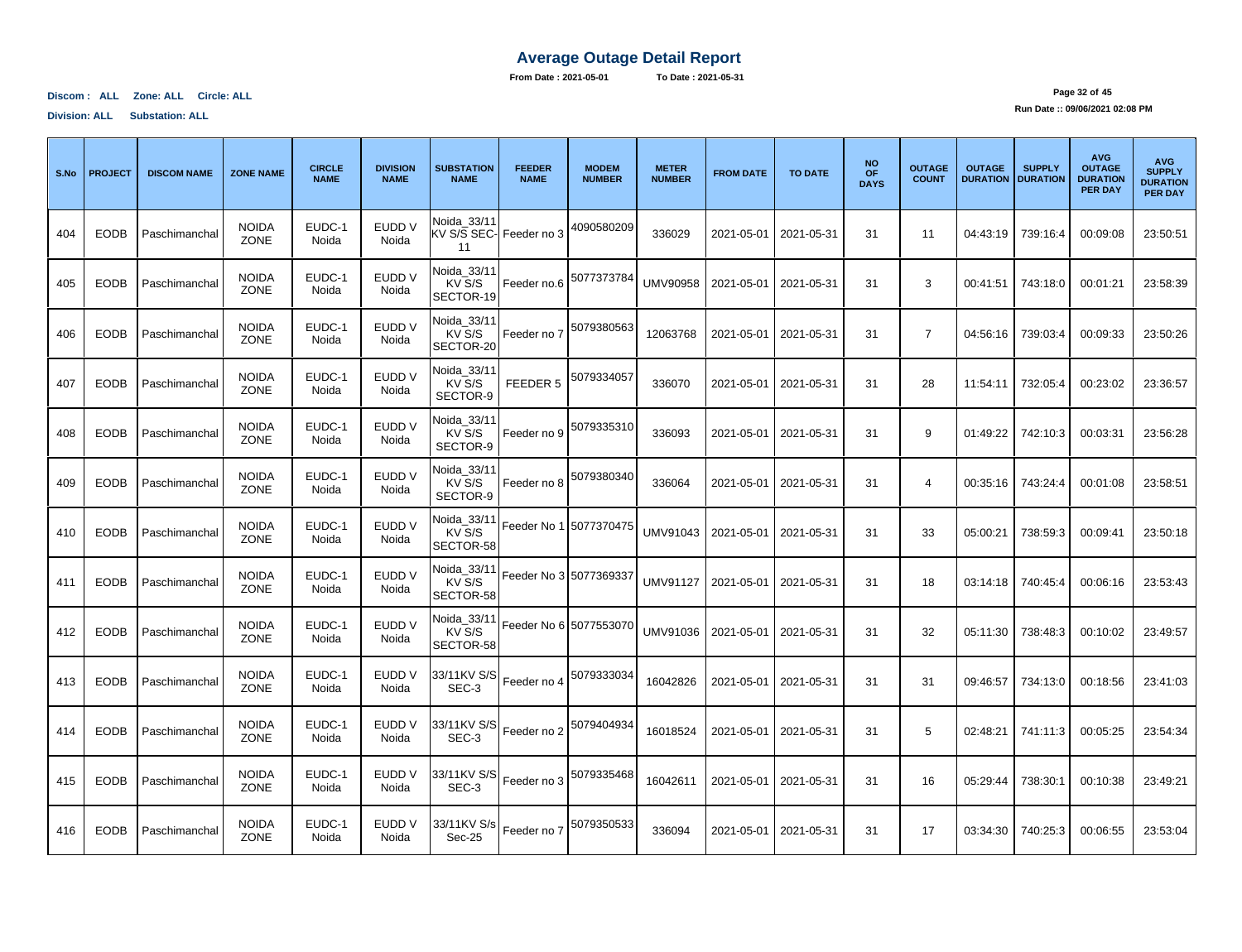**From Date : 2021-05-01**

**To Date : 2021-05-31**

**Discom : ALL Zone: ALL Circle: ALL**

**Division: ALL Substation: ALL**

**Page 33 of 45**

| S.No | <b>PROJECT</b> | <b>DISCOM NAME</b> | <b>ZONE NAME</b>     | <b>CIRCLE</b><br><b>NAME</b> | <b>DIVISION</b><br><b>NAME</b> | <b>SUBSTATION</b><br><b>NAME</b>                                                                                                                       | <b>FEEDER</b><br><b>NAME</b> | <b>MODEM</b><br><b>NUMBER</b>                                               | <b>METER</b><br><b>NUMBER</b> | <b>FROM DATE</b>                   | <b>TO DATE</b>          | <b>NO</b><br><b>OF</b><br><b>DAYS</b> | <b>OUTAGE</b><br><b>COUNT</b> | <b>OUTAGE</b><br><b>DURATION DURATION</b> | <b>SUPPLY</b> | <b>AVG</b><br><b>OUTAGE</b><br><b>DURATION</b><br><b>PER DAY</b> | <b>AVG</b><br><b>SUPPLY</b><br><b>DURATION</b><br><b>PER DAY</b> |
|------|----------------|--------------------|----------------------|------------------------------|--------------------------------|--------------------------------------------------------------------------------------------------------------------------------------------------------|------------------------------|-----------------------------------------------------------------------------|-------------------------------|------------------------------------|-------------------------|---------------------------------------|-------------------------------|-------------------------------------------|---------------|------------------------------------------------------------------|------------------------------------------------------------------|
| 417  | <b>EODB</b>    | Paschimanchal      | <b>NOIDA</b><br>ZONE | EUDC-1<br>Noida              | EUDD V<br>Noida                | <b>Sec-25</b>                                                                                                                                          |                              | $33/11$ KV S/s<br>Feeder no 9 $ 5079341524 $                                | 592024                        |                                    | 2021-05-01   2021-05-31 | 31                                    | 7                             | 01:10:13                                  | 742:49:4      | 00:02:15                                                         | 23:57:44                                                         |
| 418  | EODB           | Paschimanchal      | <b>NOIDA</b><br>ZONE | EUDC-1<br>Noida              | EUDD V<br>Noida                | Sec-135                                                                                                                                                |                              | $33/11$ KV S/s   Feeder no 6   5079385612                                   |                               | UMV91143   2021-05-01   2021-05-31 |                         | 31                                    | 21                            | 14:46:43                                  | 729:13:1      | 00:28:36                                                         | 23:31:23                                                         |
| 419  | EODB           | Paschimanchal      | <b>NOIDA</b><br>ZONE | EUDC-1<br>Noida              | EUDD V<br>Noida                | Sec-135                                                                                                                                                |                              | 33/11KV S/s   Feeder no 1   5079383328   UMV91555   2021-05-01   2021-05-31 |                               |                                    |                         | 31                                    | 23                            | 13:58:49                                  | 730:01:1      | 00:27:03                                                         | 23:32:56                                                         |
| 420  | <b>EODB</b>    | Paschimanchal      | <b>NOIDA</b><br>ZONE | EUDC-1<br>Noida              | EUDD V<br>Noida                | 33/11 KV<br>S/S Sec-132                                                                                                                                |                              | <sup>'</sup> Feeder no 4 <sup>5079350277</sup> l                            |                               | UPU25005   2021-05-01   2021-05-31 |                         | 31                                    | 23                            | 07:50:13                                  | 736:09:4      | 00:15:10                                                         | 23:44:49                                                         |
| 421  | <b>EODB</b>    | Paschimanchal      | <b>NOIDA</b><br>ZONE | EUDC-1<br>Noida              | EUDD V<br>Noida                | Sec-10                                                                                                                                                 |                              | <sup>1</sup> Feeder no 6   5079383286                                       | U0236961                      | 2021-05-01 2021-05-31              |                         | 31                                    | 49                            | 18:09:07                                  | 725:50:5      | 00:35:07                                                         | 23:24:52                                                         |
| 422  | <b>EODB</b>    | Paschimanchal      | <b>NOIDA</b><br>ZONE | EUDC-1<br>Noida              | EUDD V<br>Noida                | Sec-10                                                                                                                                                 |                              | <sup>'</sup> Feeder no 3 <sup>5079335344</sup>                              | U0236962                      |                                    | 2021-05-01   2021-05-31 | 31                                    | 39                            | 16:21:05                                  | 727:38:5      | 00:31:38                                                         | 23:28:21                                                         |
| 423  | <b>EODB</b>    | Paschimanchal      | <b>NOIDA</b><br>ZONE | EUDC-1<br>Noida              | <b>EUDD VII</b><br>Noida       | SECTOR 62<br><b>GREEN</b><br>BELT-6                                                                                                                    | Feeder 8                     | 5079331855                                                                  | 336080                        |                                    | 2021-05-01   2021-05-31 | 31                                    | 46                            | 32:39:38                                  | 711:20:2      | 01:03:12                                                         | 22:56:47                                                         |
| 424  | <b>EODB</b>    | Paschimanchal      | <b>NOIDA</b><br>ZONE | EUDC-1<br>Noida              | EUDD VII<br>Noida              | SECTOR 62<br><b>GREEN</b><br>BELT-6                                                                                                                    |                              | Feeder No 2 5077409760                                                      | 336686                        | 2021-05-01 2021-05-31              |                         | 31                                    | 21                            | 18:51:35                                  | 725:08:2      | 00:36:30                                                         | 23:23:29                                                         |
| 425  | <b>EODB</b>    | Paschimanchal      | <b>NOIDA</b><br>ZONE | EUDC-1<br>Noida              | <b>EUDD VII</b><br>Noida       | <b>GREEN</b><br>BELT-6                                                                                                                                 |                              | SECTOR 62   Feeder No 1   5077357738                                        | 336071                        | 2021-05-01   2021-05-31            |                         | 31                                    | 25                            | 26:28:30                                  | 717:31:3      | 00:51:14                                                         | 23:08:45                                                         |
| 426  | <b>EODB</b>    | Paschimanchal      | <b>NOIDA</b><br>ZONE | EUDC-1<br>Noida              | <b>EUDD VII</b><br>Noida       | <b>GREEN</b><br>BELT-6                                                                                                                                 |                              | SECTOR 62   Feeder No 5   5077373818                                        | 336077                        | 2021-05-01 2021-05-31              |                         | 31                                    | 31                            | 26:13:23                                  | 717:46:3      | 00:50:45                                                         | 23:09:14                                                         |
| 427  | <b>EODB</b>    | Paschimanchal      | <b>NOIDA</b><br>ZONE | EUDC-1<br>Noida              | <b>EUDD VII</b><br>Noida       | <b>GREEN</b><br>BELT-6                                                                                                                                 |                              | SECTOR 62 Feeder No 3 5077368214                                            | 336073                        |                                    | 2021-05-01 2021-05-31   | 31                                    | 30                            | 28:48:53                                  | 715:11:0      | 00:55:46                                                         | 23:04:13                                                         |
| 428  | <b>EODB</b>    | Paschimanchal      | <b>NOIDA</b><br>ZONE | EUDC-1<br>Noida              | <b>EUDD VII</b><br>Noida       | <b>GREEN</b><br>BELT-6                                                                                                                                 |                              | SECTOR 62   Feeder No 7   5077373503                                        | 336079                        | 2021-05-01 2021-05-31              |                         | 31                                    | 12                            | 06:52:05                                  | 737:07:5      | 00:13:17                                                         | 23:46:42                                                         |
| 429  | <b>EODB</b>    | Paschimanchal      | <b>NOIDA</b><br>ZONE | EUDC-1<br>Noida              | <b>EUDD VII</b><br>Noida       | $\begin{array}{ l c c }\n\hline\n\text{Noida\_33/11} & \text{Feeder No 2} & 5077354719 \\ \hline\n\text{KV} & & & \\ \hline\n\end{array}$<br>SUBSTATIO |                              |                                                                             |                               | X1125013 2021-05-01 2021-05-31     |                         | 31                                    | 18                            | 02:56:53                                  | 741:03:0      | 00:05:42                                                         | 23:54:17                                                         |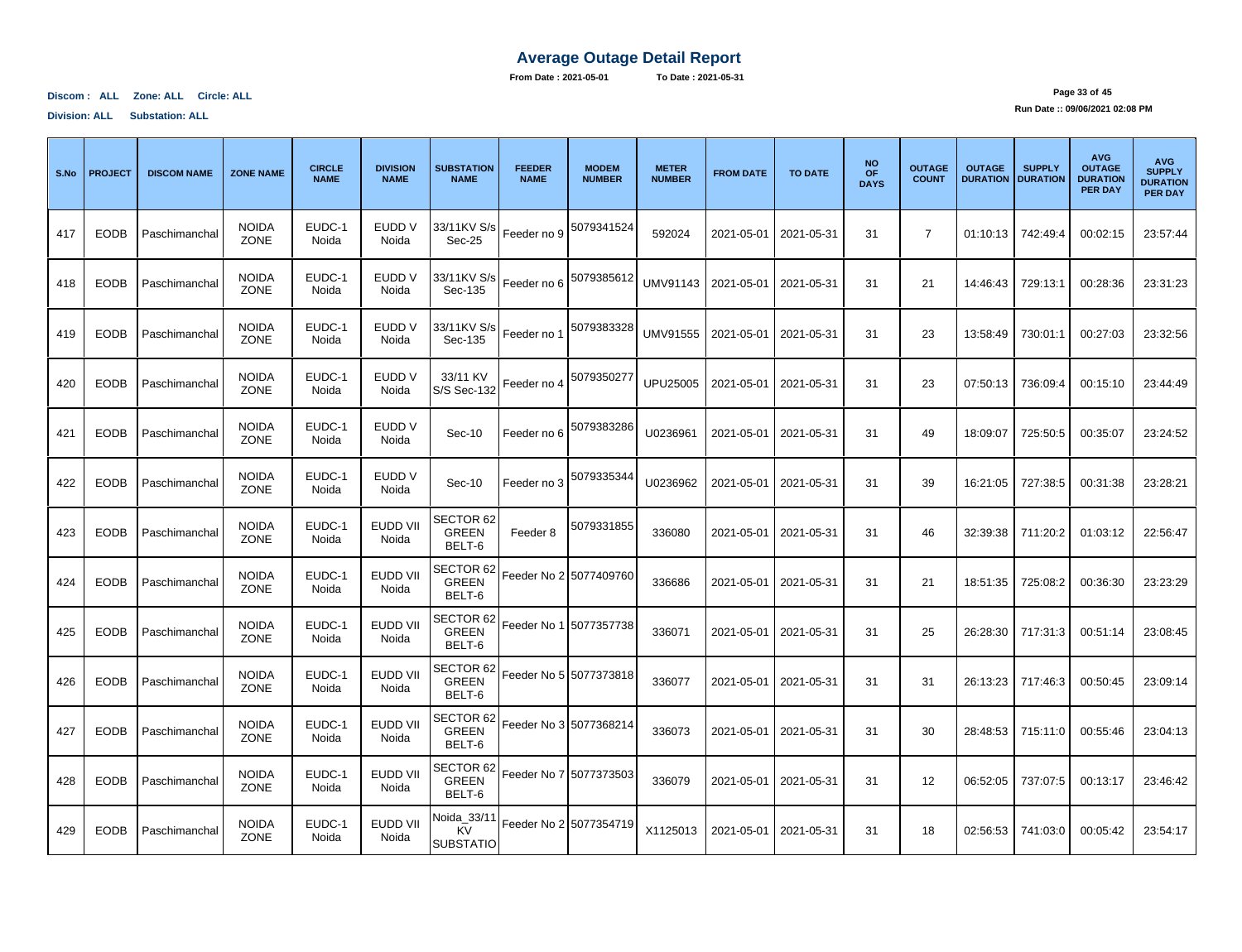**From Date : 2021-05-01**

**To Date : 2021-05-31**

**Discom : ALL Zone: ALL Circle: ALL**

**Division: ALL Substation: ALL**

**Page 34 of 45**

| S.No | <b>PROJECT</b> | <b>DISCOM NAME</b> | <b>ZONE NAME</b>     | <b>CIRCLE</b><br><b>NAME</b> | <b>DIVISION</b><br><b>NAME</b> | <b>SUBSTATION</b><br><b>NAME</b>                                                                                                                                             | <b>FEEDER</b><br><b>NAME</b> | <b>MODEM</b><br><b>NUMBER</b> | <b>METER</b><br><b>NUMBER</b> | <b>FROM DATE</b>                   | <b>TO DATE</b>          | <b>NO</b><br><b>OF</b><br><b>DAYS</b> | <b>OUTAGE</b><br><b>COUNT</b> | <b>OUTAGE</b><br><b>DURATION DURATION</b> | <b>SUPPLY</b>         | <b>AVG</b><br><b>OUTAGE</b><br><b>DURATION</b><br><b>PER DAY</b> | <b>AVG</b><br><b>SUPPLY</b><br><b>DURATION</b><br>PER DAY |
|------|----------------|--------------------|----------------------|------------------------------|--------------------------------|------------------------------------------------------------------------------------------------------------------------------------------------------------------------------|------------------------------|-------------------------------|-------------------------------|------------------------------------|-------------------------|---------------------------------------|-------------------------------|-------------------------------------------|-----------------------|------------------------------------------------------------------|-----------------------------------------------------------|
| 430  | <b>EODB</b>    | Paschimanchal      | <b>NOIDA</b><br>ZONE | EUDC-1<br>Noida              | <b>EUDD VII</b><br>Noida       | $\begin{array}{ l c c }\n\hline\n\text{Noida\_33/11} & \text{Feeder No 1} & \text{5077373800} \\ \hline\n\text{KV} & & & & \\ \hline\n\end{array}$<br><b>SUBSTATIO</b>       |                              |                               | X1125015                      |                                    | 2021-05-01 2021-05-31   | 31                                    | 18                            | 02:57:04                                  | 741:02:5              | 00:05:42                                                         | 23:54:17                                                  |
| 431  | <b>EODB</b>    | Paschimanchal      | <b>NOIDA</b><br>ZONE | EUDC-1<br>Noida              | <b>EUDD VII</b><br>Noida       | $\begin{array}{ l c c }\n\hline\n\text{Noida\_33/11} & \text{Feeder No 5} & 5077291473 \\ \hline\n\text{KV} & & \text{AUC} & \text{AUC} \\ \hline\n\end{array}$<br>SUBSTATIO |                              |                               | X1124772                      | 2021-05-01 2021-05-31              |                         | 31                                    | 11                            | 02:05:39                                  | 741:54:2              | 00:04:03                                                         | 23:55:56                                                  |
| 432  | <b>EODB</b>    | Paschimanchal      | <b>NOIDA</b><br>ZONE | EUDC-1<br>Noida              | <b>EUDD VII</b><br>Noida       | $\begin{array}{ l c c }\n\hline\n\text{Noida\_33/11} & \text{Feeder No 8} & \text{5077374238} \\ \hline\n\text{KV} & & & \\ \hline\n\end{array}$<br><b>SUBSTATIO</b>         |                              |                               | X1124934                      | 2021-05-01 2021-05-31              |                         | 31                                    | 16                            | 02:54:03                                  | 741:05:5              | 00:05:36                                                         | 23:54:23                                                  |
| 433  | <b>EODB</b>    | Paschimanchal      | <b>NOIDA</b><br>ZONE | EUDC-1<br>Noida              | <b>EUDD VII</b><br>Noida       | $\begin{array}{ l l }\n\hline\n\text{Noida\_33/11}\n\hline\n\text{KV}\n\end{array}$ Feeder No 4 5077293826<br><b>SUBSTATIO</b>                                               |                              |                               | X1124807                      |                                    | 2021-05-01 2021-05-31   | 31                                    | 15                            |                                           | 02:41:00   741:19:0   | 00:05:11                                                         | 23:54:48                                                  |
| 434  | <b>EODB</b>    | Paschimanchal      | <b>NOIDA</b><br>ZONE | EUDC-1<br>Noida              | <b>EUDD VII</b><br>Noida       | SUBSTATIO                                                                                                                                                                    |                              |                               | X1124907                      |                                    | 2021-05-01 2021-05-31   | 31                                    | 30                            | 05:52:08                                  | 738:07:5              | 00:11:21                                                         | 23:48:38                                                  |
| 435  | <b>EODB</b>    | Paschimanchal      | <b>NOIDA</b><br>ZONE | EUDC-1<br>Noida              | <b>EUDD VII</b><br>Noida       | Noida_33/11 Feeder No 7 5077370889<br><b>SUBSTATIO</b>                                                                                                                       |                              |                               | X1124899                      | 2021-05-01 2021-05-31              |                         | 31                                    | 38                            | 15:21:30                                  | 728:38:3              | 00:29:43                                                         | 23:30:16                                                  |
| 436  | <b>EODB</b>    | Paschimanchal      | <b>NOIDA</b><br>ZONE | EUDC-1<br>Noida              | <b>EUDD VII</b><br>Noida       | $\begin{array}{ l l }\n\hline\n\text{Noida\_33/11}\n\hline\n\text{KV}\n\end{array}$ Feeder No 6 5077374378<br><b>SUBSTATIO</b>                                               |                              |                               | X1124845                      |                                    | 2021-05-01   2021-05-31 | 31                                    | 15                            | 02:38:45                                  | 741:21:1              | 00:05:07                                                         | 23:54:52                                                  |
| 437  | <b>EODB</b>    | Paschimanchal      | <b>NOIDA</b><br>ZONE | EUDC-1<br>Noida              | EUDD VII<br>Noida              | S/S<br>SECTOR-58                                                                                                                                                             | Feeder No 4 5077272713       |                               |                               | UMV91147 2021-05-01   2021-05-31   |                         | 31                                    | 12                            |                                           | $02:38:41$   741:21:1 | 00:05:07                                                         | 23:54:52                                                  |
| 438  | EODB           | Paschimanchal      | <b>NOIDA</b><br>ZONE | EUDC-1<br>Noida              | EUDD VII<br>Noida              | S/S<br>SECTOR-58                                                                                                                                                             | Feeder No 5 5077371804       |                               |                               | UMV91130   2021-05-01   2021-05-31 |                         | 31                                    | 18                            | 03:05:40                                  | 740:54:2              | 00:05:59                                                         | 23:54:00                                                  |
| 439  | <b>EODB</b>    | Paschimanchal      | <b>NOIDA</b><br>ZONE | EUDC-1<br>Noida              | EUDD VII<br>Noida              | S/S<br>SECTOR-58                                                                                                                                                             | Feeder No 7 5077429396       |                               | 335836                        |                                    | 2021-05-01 2021-05-31   | 31                                    | 24                            | 08:00:04                                  | 735:59:5              | 00:15:29                                                         | 23:44:30                                                  |
| 440  | <b>EODB</b>    | Paschimanchal      | <b>NOIDA</b><br>ZONE | EUDC-1<br>Noida              | EUDD VII<br>Noida              | $33/11$ KV S/S Feeder no 3 5079350079<br>SEC-8                                                                                                                               |                              |                               |                               | UMV91035   2021-05-01   2021-05-31 |                         | 31                                    | 49                            | 23:59:36                                  | 720:00:2              | 00:46:26                                                         | 23:13:33                                                  |
| 441  | <b>EODB</b>    | Paschimanchal      | <b>NOIDA</b><br>ZONE | EUDC-1<br>Noida              | EUDD VII<br>Noida              | 33/11KV S/S<br>SEC-8                                                                                                                                                         |                              | FEEDER 4   5079386420         | 336113                        |                                    | 2021-05-01 2021-05-31   | 31                                    | 22                            | 08:34:28                                  | 735:25:3              | 00:16:35                                                         | 23:43:24                                                  |
| 442  | <b>EODB</b>    | Paschimanchal      | <b>NOIDA</b><br>ZONE | EUDC-1<br>Noida              | EUDD VII<br>Noida              | 33/11KV S/S<br>SEC-8                                                                                                                                                         |                              | FEEDER 2 5079334941           | 336117                        |                                    | 2021-05-01 2021-05-31   | 31                                    | 45                            | 13:46:08                                  | 730:13:5              | 00:26:38                                                         | 23:33:21                                                  |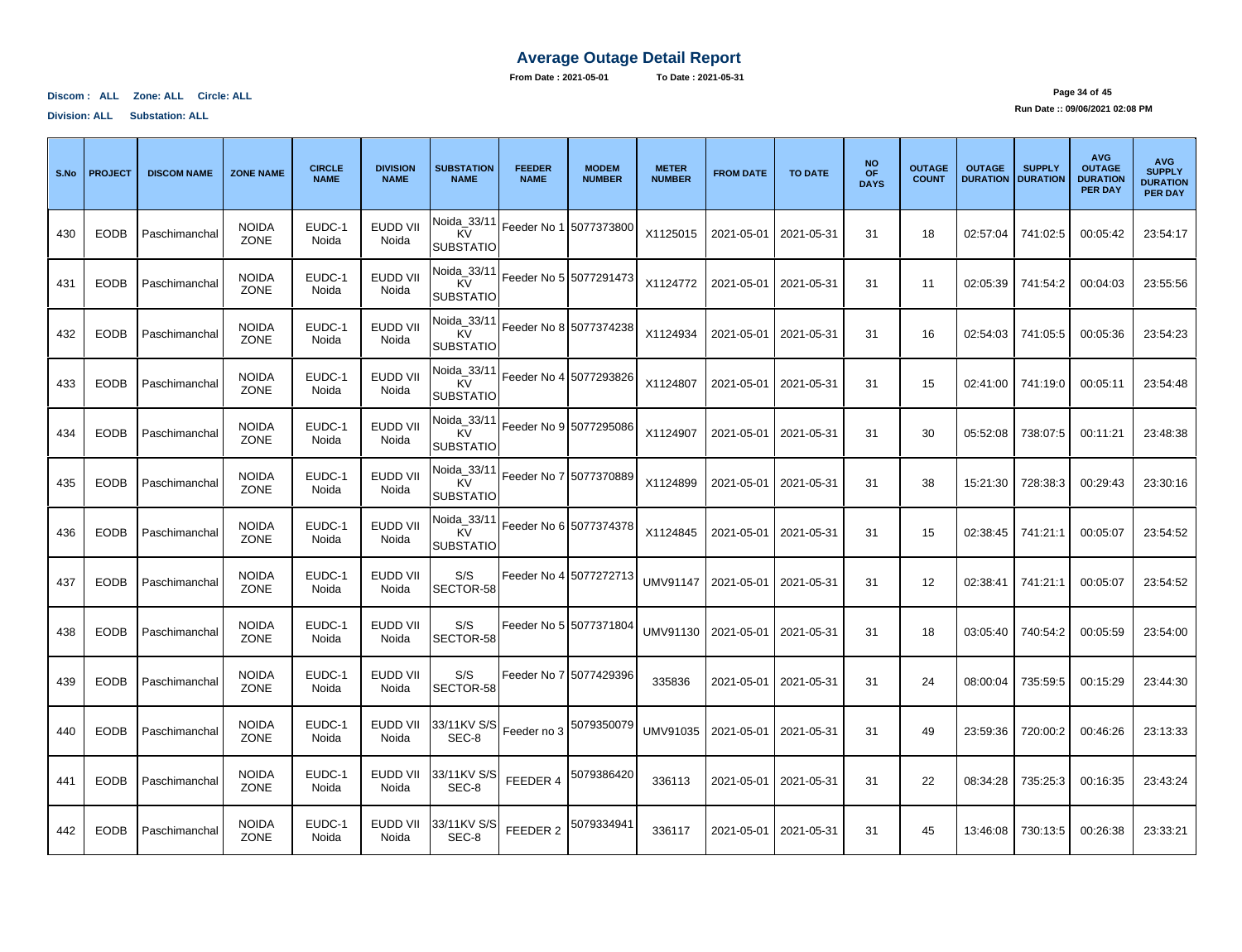**From Date : 2021-05-01**

**To Date : 2021-05-31**

**Discom : ALL Zone: ALL Circle: ALL**

**Division: ALL Substation: ALL**

**Page 35 of 45**

| S.No | <b>PROJECT</b> | <b>DISCOM NAME</b> | <b>ZONE NAME</b>            | <b>CIRCLE</b><br><b>NAME</b> | <b>DIVISION</b><br><b>NAME</b> | <b>SUBSTATION</b><br><b>NAME</b>        | <b>FEEDER</b><br><b>NAME</b> | <b>MODEM</b><br><b>NUMBER</b>                      | <b>METER</b><br><b>NUMBER</b> | <b>FROM DATE</b>               | <b>TO DATE</b>    | <b>NO</b><br>OF<br><b>DAYS</b> | <b>OUTAGE</b><br><b>COUNT</b> | <b>OUTAGE</b><br><b>DURATION DURATION</b> | <b>SUPPLY</b>       | <b>AVG</b><br><b>OUTAGE</b><br><b>DURATION</b><br><b>PER DAY</b> | <b>AVG</b><br><b>SUPPLY</b><br><b>DURATION</b><br><b>PER DAY</b> |
|------|----------------|--------------------|-----------------------------|------------------------------|--------------------------------|-----------------------------------------|------------------------------|----------------------------------------------------|-------------------------------|--------------------------------|-------------------|--------------------------------|-------------------------------|-------------------------------------------|---------------------|------------------------------------------------------------------|------------------------------------------------------------------|
| 443  | <b>EODB</b>    | Paschimanchal      | <b>NOIDA</b><br><b>ZONE</b> | EUDC-1<br>Noida              | EUDD VII<br>Noida              | SEC-8                                   |                              | 33/11KV S/S Feeder No. 6 5079334495                |                               | UMV91034 2021-05-01 2021-05-31 |                   | 31                             | 64                            | 26:56:29                                  | 717:03:3            | 00:52:08                                                         | 23:07:51                                                         |
| 444  | <b>EODB</b>    | Paschimanchal      | <b>NOIDA</b><br>ZONE        | EUDC-1<br>Noida              | EUDD VII<br>Noida              | Sec-56                                  |                              | $33/11$ KV S/s<br>Feeder no 2 5079335559           | 336032                        | 2021-05-01   2021-05-31        |                   | 31                             | 31                            | 22:35:29                                  | 721:24:3            | 00:43:43                                                         | 23:16:16                                                         |
| 445  | <b>EODB</b>    | Paschimanchal      | <b>NOIDA</b><br>ZONE        | EUDC-1<br>Noida              | EUDD VII<br>Noida              | 33/11KV S/s<br>Sec-<br>62(Green         | Feeder no 6                  | 5079335286                                         | 335990                        | 2021-05-01                     | $ 2021 - 05 - 31$ | 31                             | 18                            | 21:15:28                                  | 722:44:3            | 00:41:08                                                         | 23:18:51                                                         |
| 446  | <b>EODB</b>    | Paschimanchal      | <b>NOIDA</b><br><b>ZONE</b> | EUDC-1<br>Noida              | EUDD VII<br>Noida              | 33/11 KV<br>Sec-59                      |                              | $^{\prime}$ Feeder no 1 $\vert$ 5079350814 $\vert$ | 336951                        | 2021-05-01 2021-05-31          |                   | 31                             | 20                            | 05:30:32                                  | 738:29:2            | 00:10:39                                                         | 23:49:20                                                         |
| 447  | <b>EODB</b>    | Paschimanchal      | <b>NOIDA</b><br>ZONE        | EUDC-1<br>Noida              | EUDD VII<br>Noida              | 33/11 KV<br>Sec-59                      |                              | Feeder no 5 5079404926                             | 336957                        | 2021-05-01   2021-05-31        |                   | 31                             | 4                             | 01:49:35                                  | 742:10:2            | 00:03:32                                                         | 23:56:27                                                         |
| 448  | <b>EODB</b>    | Paschimanchal      | <b>NOIDA</b><br>ZONE        | EUDC-1<br>Noida              | EUDD VII<br>Noida              | 33/11 KV<br>Sec-59                      |                              | Feeder no 7 5079335583                             | 336959                        | 2021-05-01 2021-05-31          |                   | 31                             | 11                            | 03:06:37                                  | 740:53:2            | 00:06:01                                                         | 23:53:58                                                         |
| 449  | <b>EODB</b>    | Paschimanchal      | <b>NOIDA</b><br>ZONE        | EUDC-1<br>Noida              | EUDD VII<br>Noida              | 33/11 KV<br>Sec-59                      |                              | <sup>'</sup> Feeder no 6 <sup>  5079383252  </sup> | 336958                        | 2021-05-01 2021-05-31          |                   | 31                             | 18                            | 04:53:09                                  | 739:06:5            | 00:09:27                                                         | 23:50:32                                                         |
| 450  | <b>EODB</b>    | Paschimanchal      | <b>NOIDA</b><br>ZONE        | EUDC-1<br>Noida              | EUDD VII<br>Noida              | 33/11 KV<br>Sec-59                      |                              | Feeder no 4 $ 5079342944 $                         | 336954                        | 2021-05-01   2021-05-31        |                   | 31                             | 4                             | 01:54:29                                  | 742:05:3            | 00:03:41                                                         | 23:56:18                                                         |
| 451  | <b>EODB</b>    | Paschimanchal      | <b>NOIDA</b><br>ZONE        | <b>EUDC-II</b><br>Noida      | EDD IV<br>Noida                | Noida_33/11<br>KV S/S<br><b>BISNOLI</b> | <b>DERGO</b>                 | Feeder AG   5077375300                             | <b>UPP42222</b>               | 2021-05-01   2021-05-31        |                   | 31                             | 45                            | 62:15:42                                  | 681:44:1            | 02:00:30                                                         | 21:59:29                                                         |
| 452  | <b>EODB</b>    | Paschimanchal      | <b>NOIDA</b><br>ZONE        | EUDC-II<br>Noida             | EDD IV<br>Noida                | Noida_33/11<br>S/S KOT                  | Feeder<br>Ashtech<br>India   | 5077294980                                         | <b>HRT75921</b>               | 2021-05-01   2021-05-31        |                   | 31                             | 25                            |                                           | 28:41:36   715:18:2 | 00:55:32                                                         | 23:04:27                                                         |
| 453  | <b>EODB</b>    | Paschimanchal      | <b>NOIDA</b><br>ZONE        | <b>EUDC-II</b><br>Noida      | EDD IV<br>Noida                | Noida 33/11<br>S/S KOT                  | Feeder 1<br>Industrial       | 5077374519                                         | 335708                        | 2021-05-01 2021-05-31          |                   | 31                             | 11                            | 06:36:21                                  | 737:23:3            | 00:12:47                                                         | 23:47:12                                                         |
| 454  | <b>EODB</b>    | Paschimanchal      | <b>NOIDA</b><br>ZONE        | <b>EUDC-II</b><br>Noida      | EUDD II<br>Noida               | 33/11 KV<br>SEC-80 OLD                  | Feeder 7                     | 5077536257                                         | 336208                        | 2021-05-01 2021-05-31          |                   | 31                             | 33                            | 18:52:42                                  | 725:07:1            | 00:36:32                                                         | 23:23:27                                                         |
| 455  | <b>EODB</b>    | Paschimanchal      | <b>NOIDA</b><br>ZONE        | EUDC-II<br>Noida             | EUDD II<br>Noida               | 33/11 KV<br>SEC-80 OLD                  | Feeder 6                     | 5077538295                                         | 336202                        | 2021-05-01 2021-05-31          |                   | 31                             | 54                            | 41:30:20                                  | 702:29:4            | 01:20:20                                                         | 22:39:40                                                         |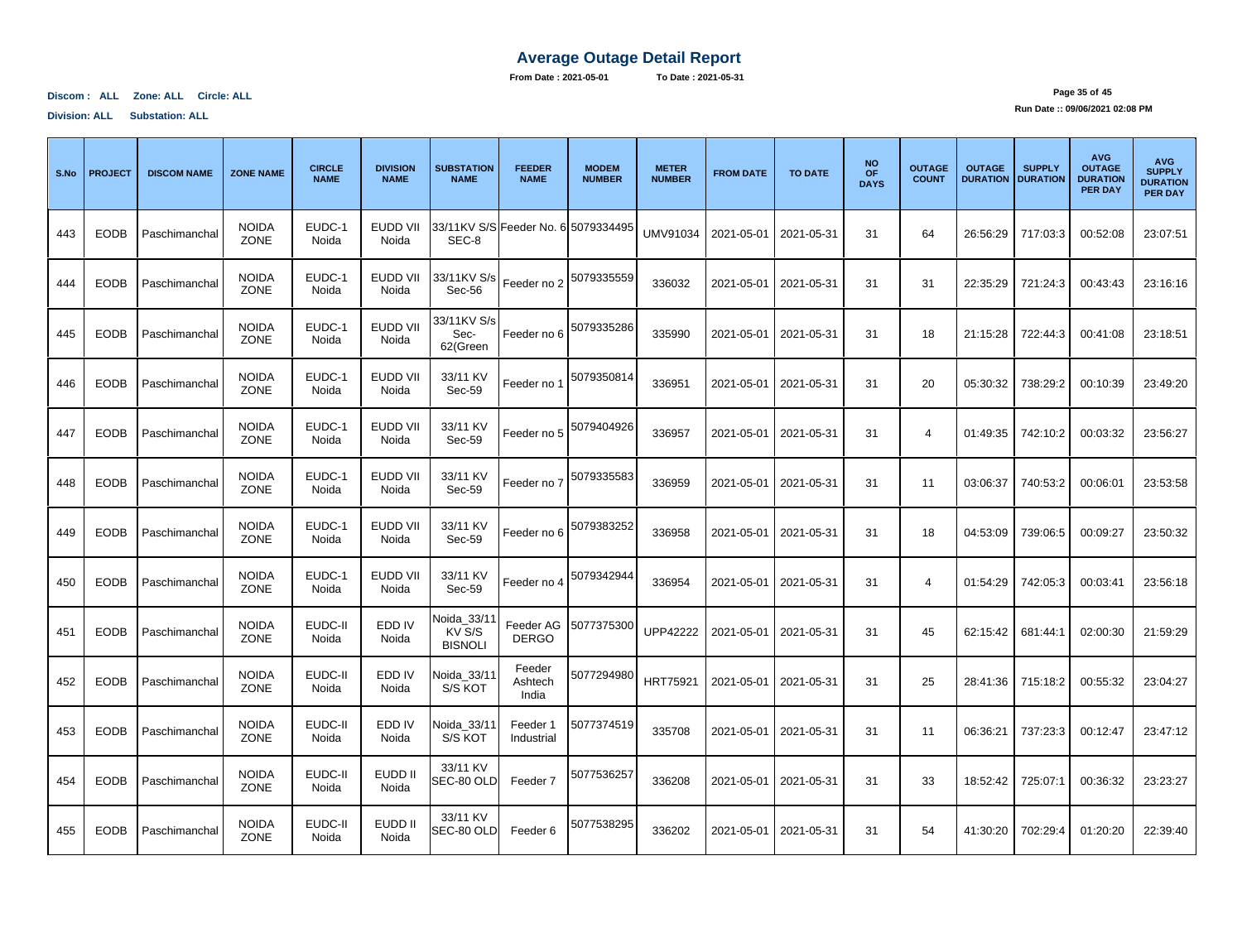**From Date : 2021-05-01**

**To Date : 2021-05-31**

**Discom : ALL Zone: ALL Circle: ALL**

**Division: ALL Substation: ALL**

**Page 36 of 45**

| S.No | <b>PROJECT</b> | <b>DISCOM NAME</b> | <b>ZONE NAME</b>            | <b>CIRCLE</b><br><b>NAME</b> | <b>DIVISION</b><br><b>NAME</b> | <b>SUBSTATION</b><br><b>NAME</b>                       | <b>FEEDER</b><br><b>NAME</b> | <b>MODEM</b><br><b>NUMBER</b>                     | <b>METER</b><br><b>NUMBER</b> | <b>FROM DATE</b>                   | <b>TO DATE</b>          | <b>NO</b><br><b>OF</b><br><b>DAYS</b> | <b>OUTAGE</b><br><b>COUNT</b> | <b>OUTAGE</b><br><b>DURATION DURATION</b> | <b>SUPPLY</b> | <b>AVG</b><br><b>OUTAGE</b><br><b>DURATION</b><br><b>PER DAY</b> | <b>AVG</b><br><b>SUPPLY</b><br><b>DURATION</b><br><b>PER DAY</b> |
|------|----------------|--------------------|-----------------------------|------------------------------|--------------------------------|--------------------------------------------------------|------------------------------|---------------------------------------------------|-------------------------------|------------------------------------|-------------------------|---------------------------------------|-------------------------------|-------------------------------------------|---------------|------------------------------------------------------------------|------------------------------------------------------------------|
| 456  | EODB           | Paschimanchal      | <b>NOIDA</b><br><b>ZONE</b> | EUDC-II<br>Noida             | EUDD II<br>Noida               | 33/11 KV<br>SEC-80 OLD                                 | Feeder 1                     | 5077491610                                        | 336206                        |                                    | 2021-05-01   2021-05-31 | 31                                    | 39                            | 37:33:30                                  | 706:26:3      | 01:12:41                                                         | 22:47:18                                                         |
| 457  | <b>EODB</b>    | Paschimanchal      | <b>NOIDA</b><br><b>ZONE</b> | EUDC-II<br>Noida             | EUDD II<br>Noida               | 33/11 KV<br>SEC-80 OLD                                 | Feeder 8                     | 5077496668                                        | 336209                        |                                    | 2021-05-01   2021-05-31 | 31                                    | 42                            | 45:11:23                                  | 698:48:3      | 01:27:27                                                         | 22:32:32                                                         |
| 458  | <b>EODB</b>    | Paschimanchal      | <b>NOIDA</b><br>ZONE        | EUDC-II<br>Noida             | EUDD II<br>Noida               | Noida_33/11<br>KV S/S H/C                              |                              | l feeder no 5   5077355831                        | 335902                        |                                    | 2021-05-01   2021-05-31 | 31                                    | 28                            | 07:21:07                                  | 736:38:5      | 00:14:13                                                         | 23:45:46                                                         |
| 459  | <b>EODB</b>    | Paschimanchal      | <b>NOIDA</b><br><b>ZONE</b> | EUDC-II<br>Noida             | EUDD II<br>Noida               | Noida_33/11<br>KV S/S H/C                              |                              | Feeder No 3 5077372786                            | <b>HRT76070</b>               | 2021-05-01 2021-05-31              |                         | 31                                    | 29                            | 06:02:30                                  | 737:57:3      | 00:11:41                                                         | 23:48:18                                                         |
| 460  | EODB           | Paschimanchal      | <b>NOIDA</b><br>ZONE        | EUDC-II<br>Noida             | EUDD II<br>Noida               | Noida_33/11<br>  KV S/S H/C   Feeder No 1   5077274529 |                              |                                                   | <b>HRT76066</b>               | 2021-05-01 2021-05-31              |                         | 31                                    | 22                            | 02:05:12                                  | 741:54:4      | 00:04:02                                                         | 23:55:57                                                         |
| 461  | <b>EODB</b>    | Paschimanchal      | <b>NOIDA</b><br>ZONE        | EUDC-II<br>Noida             | EUDD II<br>Noida               | Noida_33/11<br>KV S/S H/C                              | Feeder No 7 5077293792       |                                                   | <b>HRT76061</b>               | 2021-05-01   2021-05-31            |                         | 31                                    | 15                            | 02:58:41                                  | 741:01:1      | 00:05:45                                                         | 23:54:14                                                         |
| 462  | <b>EODB</b>    | Paschimanchal      | <b>NOIDA</b><br>ZONE        | EUDC-II<br>Noida             | EUDD II<br>Noida               | Noida_33/11                                            |                              | KV S/S H/C   Feeder no 2   5077295102             |                               | HRT76138   2021-05-01   2021-05-31 |                         | 31                                    | 12                            | 03:09:20                                  | 740:50:4      | 00:06:06                                                         | 23:53:53                                                         |
| 463  | <b>EODB</b>    | Paschimanchal      | <b>NOIDA</b><br>ZONE        | EUDC-II<br>Noida             | EUDD II<br>Noida               | Noida_33/11<br>  KV S/S H/C   Feeder No 4   5077274503 |                              |                                                   | <b>HRT76050</b>               | 2021-05-01 2021-05-31              |                         | 31                                    | 27                            | 06:21:25                                  | 737:38:3      | 00:12:18                                                         | 23:47:41                                                         |
| 464  | <b>EODB</b>    | Paschimanchal      | <b>NOIDA</b><br>ZONE        | EUDC-II<br>Noida             | EUDD II<br>Noida               | Noida_33/11<br>KV S/S H/C                              |                              | feeder no. 6 5077370954                           | 335901                        |                                    | 2021-05-01 2021-05-31   | 31                                    | 18                            | 05:45:31                                  | 738:14:2      | 00:11:08                                                         | 23:48:51                                                         |
| 465  | <b>EODB</b>    | Paschimanchal      | <b>NOIDA</b><br>ZONE        | EUDC-II<br>Noida             | EUDD II<br>Noida               | Noida_33/11<br>KV S/S<br><b>NSEZ</b>                   |                              | <sup>'</sup> feeder no 7   5077283827             | 335864                        |                                    | 2021-05-01 2021-05-31   | 31                                    | 53                            | 18:32:00                                  | 725:28:0      | 00:35:52                                                         | 23:24:07                                                         |
| 466  | <b>EODB</b>    | Paschimanchal      | <b>NOIDA</b><br>ZONE        | EUDC-II<br>Noida             | EUDD II<br>Noida               | Noida_33/11<br>KV S/S<br><b>NSEZ</b>                   |                              | feeder No 4   5077360047                          | 335865                        |                                    | 2021-05-01 2021-05-31   | 31                                    | 16                            | 01:25:48                                  | 742:34:1      | 00:02:46                                                         | 23:57:13                                                         |
| 467  | <b>EODB</b>    | Paschimanchal      | <b>NOIDA</b><br>ZONE        | EUDC-II<br>Noida             | EUDD II<br>Noida               | Noida_33/11<br>KV S/S<br><b>NSEZ</b>                   |                              | <sup>1</sup> feeder no 1   5077374493             | 335868                        |                                    | 2021-05-01 2021-05-31   | 31                                    | 40                            | 12:58:00                                  | 731:02:0      | 00:25:05                                                         | 23:34:54                                                         |
| 468  | <b>EODB</b>    | Paschimanchal      | <b>NOIDA</b><br>ZONE        | EUDC-II<br>Noida             | EUDD II<br>Noida               | Noida_33/11<br>KV S/S<br><b>NSEZ</b>                   |                              | $^{\prime}$ feeder no 5 $\left[5077355872\right]$ | 335863                        |                                    | 2021-05-01 2021-05-31   | 31                                    | 25                            | 08:12:38                                  | 735:47:2      | 00:15:53                                                         | 23:44:06                                                         |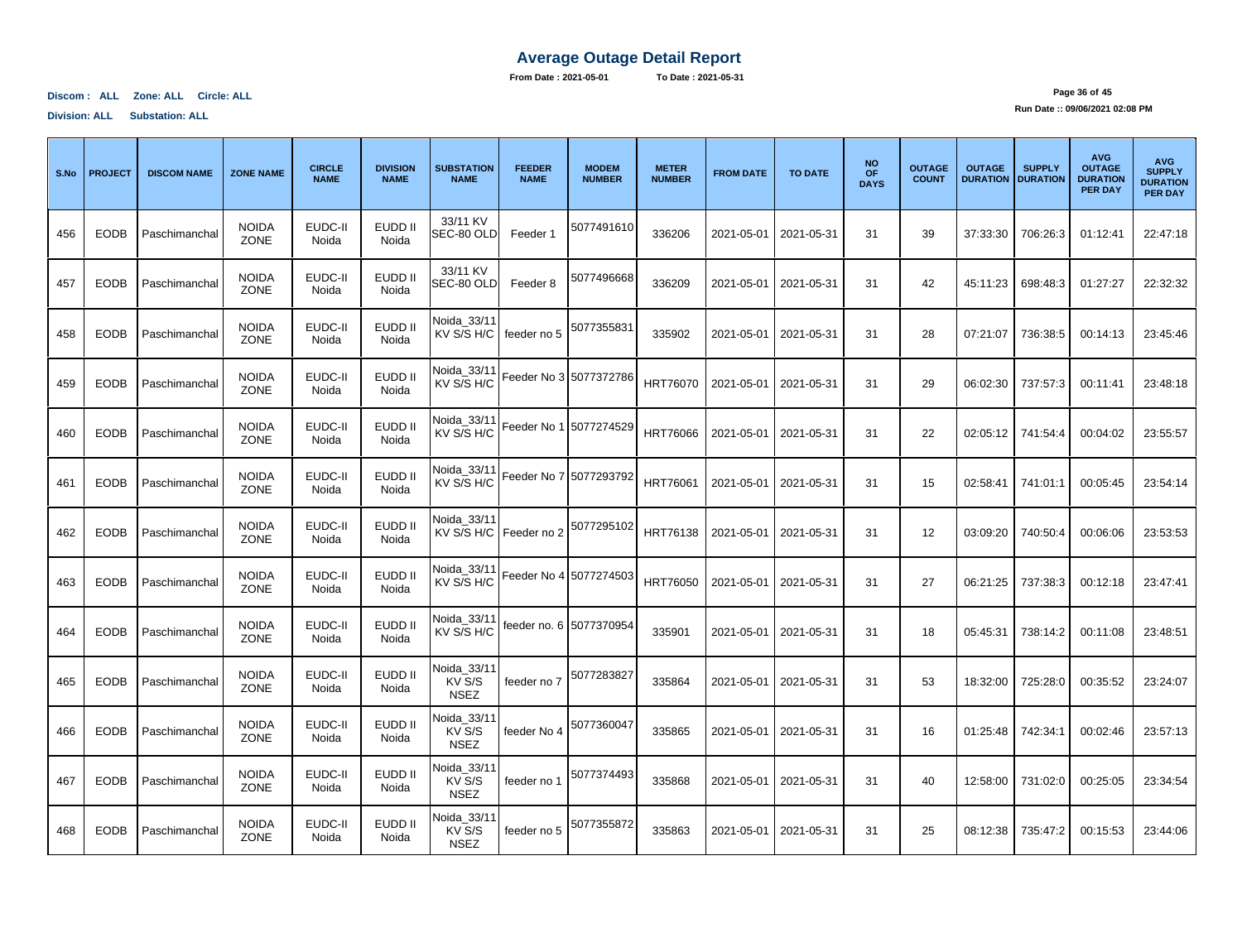**From Date : 2021-05-01**

**To Date : 2021-05-31**

**Discom : ALL Zone: ALL Circle: ALL**

**Division: ALL Substation: ALL**

**Page 37 of 45**

| S.No | <b>PROJECT</b> | <b>DISCOM NAME</b> | <b>ZONE NAME</b>            | <b>CIRCLE</b><br><b>NAME</b> | <b>DIVISION</b><br><b>NAME</b> | <b>SUBSTATION</b><br><b>NAME</b>         | <b>FEEDER</b><br><b>NAME</b> | <b>MODEM</b><br><b>NUMBER</b> | <b>METER</b><br><b>NUMBER</b> | <b>FROM DATE</b>        | <b>TO DATE</b>          | <b>NO</b><br>OF<br><b>DAYS</b> | <b>OUTAGE</b><br><b>COUNT</b> | <b>OUTAGE</b><br><b>DURATION</b> | <b>SUPPLY</b><br><b>DURATION</b> | <b>AVG</b><br><b>OUTAGE</b><br><b>DURATION</b><br><b>PER DAY</b> | <b>AVG</b><br><b>SUPPLY</b><br><b>DURATION</b><br><b>PER DAY</b> |
|------|----------------|--------------------|-----------------------------|------------------------------|--------------------------------|------------------------------------------|------------------------------|-------------------------------|-------------------------------|-------------------------|-------------------------|--------------------------------|-------------------------------|----------------------------------|----------------------------------|------------------------------------------------------------------|------------------------------------------------------------------|
| 469  | <b>EODB</b>    | Paschimanchal      | <b>NOIDA</b><br>ZONE        | EUDC-II<br>Noida             | EUDD II<br>Noida               | Noida_33/11<br>KV SUB-<br><b>STATION</b> |                              | Feeder no.6 $ 5077367265 $    | 335743                        |                         | 2021-05-01 2021-05-31   | 31                             | 9                             | 02:52:55                         | 741:07:0                         | 00:05:34                                                         | 23:54:25                                                         |
| 470  | <b>EODB</b>    | Paschimanchal      | <b>NOIDA</b><br>ZONE        | EUDC-II<br>Noida             | EUDD II<br>Noida               | Noida_33/11<br>KV SUB-<br><b>STATION</b> | <b>FEEDER</b><br>NO.3        | 5077295136                    | 335750                        | 2021-05-01   2021-05-31 |                         | 31                             | 30                            | 09:09:39                         | 734:50:2                         | 00:17:43                                                         | 23:42:16                                                         |
| 471  | <b>EODB</b>    | Paschimanchal      | <b>NOIDA</b><br>ZONE        | EUDC-II<br>Noida             | EUDD II<br>Noida               | Noida_33/11<br>KV SUB-<br><b>STATION</b> | Feeder no. 2 5077272689      |                               | 335749                        |                         | 2021-05-01   2021-05-31 | 31                             | 25                            | 06:34:14                         | 737:25:4                         | 00:12:43                                                         | 23:47:16                                                         |
| 472  | <b>EODB</b>    | Paschimanchal      | <b>NOIDA</b><br>ZONE        | EUDC-II<br>Noida             | EUDD II<br>Noida               | Noida_33/11<br>KV SUB-<br><b>STATION</b> | Feeder no. 8 5077514007      |                               | 335745                        |                         | 2021-05-01   2021-05-31 | 31                             | -1                            | 00:03:45                         | 743:56:1                         | 00:00:07                                                         | 23:59:52                                                         |
| 473  | <b>EODB</b>    | Paschimanchal      | <b>NOIDA</b><br>ZONE        | EUDC-II<br>Noida             | EUDD II<br>Noida               | Noida_33/11<br>KV SUB-<br><b>STATION</b> | Feeder no. 1 5077357019      |                               | 335748                        | 2021-05-01   2021-05-31 |                         | 31                             | 26                            | 06:22:43                         | 737:37:1                         | 00:12:20                                                         | 23:47:39                                                         |
| 474  | <b>EODB</b>    | Paschimanchal      | <b>NOIDA</b><br>ZONE        | EUDC-II<br>Noida             | EUDD II<br>Noida               | Noida_33/11<br>KV SUB-<br><b>STATION</b> | <b>FEEDER</b><br><b>NO.7</b> | 5077371036                    | 335744                        |                         | 2021-05-01   2021-05-31 | 31                             | 9                             | 02:59:18                         | 741:00:4                         | 00:05:47                                                         | 23:54:12                                                         |
| 475  | <b>EODB</b>    | Paschimanchal      | <b>NOIDA</b><br>ZONE        | EUDC-II<br>Noida             | EUDD II<br>Noida               | Noida_33/11<br>KV SUB-<br><b>STATION</b> | Feeder no. 5 5077374485      |                               | 335742                        |                         | 2021-05-01   2021-05-31 | 31                             | 9                             | 02:37:18                         | 741:22:4                         | 00:05:04                                                         | 23:54:55                                                         |
| 476  | <b>EODB</b>    | Paschimanchal      | <b>NOIDA</b><br>ZONE        | EUDC-II<br>Noida             | EUDD II<br>Noida               | Noida_33/11<br>KV SUB-<br><b>STATION</b> |                              | feeder no 5   5077373578      | 335873                        |                         | 2021-05-01 2021-05-31   | 31                             | 37                            | 24:03:59                         | 719:56:0                         | 00:46:34                                                         | 23:13:25                                                         |
| 477  | <b>EODB</b>    | Paschimanchal      | <b>NOIDA</b><br><b>ZONE</b> | EUDC-II<br>Noida             | EUDD II<br>Noida               | Noida_33/11<br>KV SUB-<br><b>STATION</b> | feeder no 7                  | 5077295565                    | 335871                        |                         | 2021-05-01   2021-05-31 | 31                             | 47                            | 25:25:01                         | 718:34:5                         | 00:49:11                                                         | 23:10:48                                                         |
| 478  | <b>EODB</b>    | Paschimanchal      | <b>NOIDA</b><br>ZONE        | EUDC-II<br>Noida             | EUDD II<br>Noida               | Noida_33/11<br>KV SUB-<br><b>STATION</b> | feeder no 10 5077367877      |                               | 336881                        |                         | 2021-05-01 2021-05-31   | 31                             | 40                            | 27:27:11                         | 716:32:4                         | 00:53:08                                                         | 23:06:51                                                         |
| 479  | <b>EODB</b>    | Paschimanchal      | <b>NOIDA</b><br>ZONE        | EUDC-II<br>Noida             | EUDD II<br>Noida               | Noida_33/11<br>KV SUB-<br><b>STATION</b> | feeder no 4                  | 5077295094                    | 335874                        |                         | 2021-05-01 2021-05-31   | 31                             | 59                            | 40:54:09                         | 703:05:5                         | 01:19:09                                                         | 22:40:50                                                         |
| 480  | <b>EODB</b>    | Paschimanchal      | <b>NOIDA</b><br>ZONE        | EUDC-II<br>Noida             | EUDD II<br>Noida               | Noida_33/11<br>KV SUB-<br><b>STATION</b> |                              | feeder no. 3   5077514023     | 335878                        |                         | 2021-05-01 2021-05-31   | 31                             | 64                            | 32:59:44                         | 711:00:1                         | 01:03:51                                                         | 22:56:08                                                         |
| 481  | <b>EODB</b>    | Paschimanchal      | <b>NOIDA</b><br>ZONE        | EUDC-II<br>Noida             | EUDD II<br>Noida               | Noida_SUB<br><b>STATION</b><br>SECTOR-83 | Feeder 4                     | 5077355708                    | 336264                        |                         | 2021-05-01   2021-05-31 | 31                             | 17                            | 04:15:32                         | 739:44:2                         | 00:08:14                                                         | 23:51:45                                                         |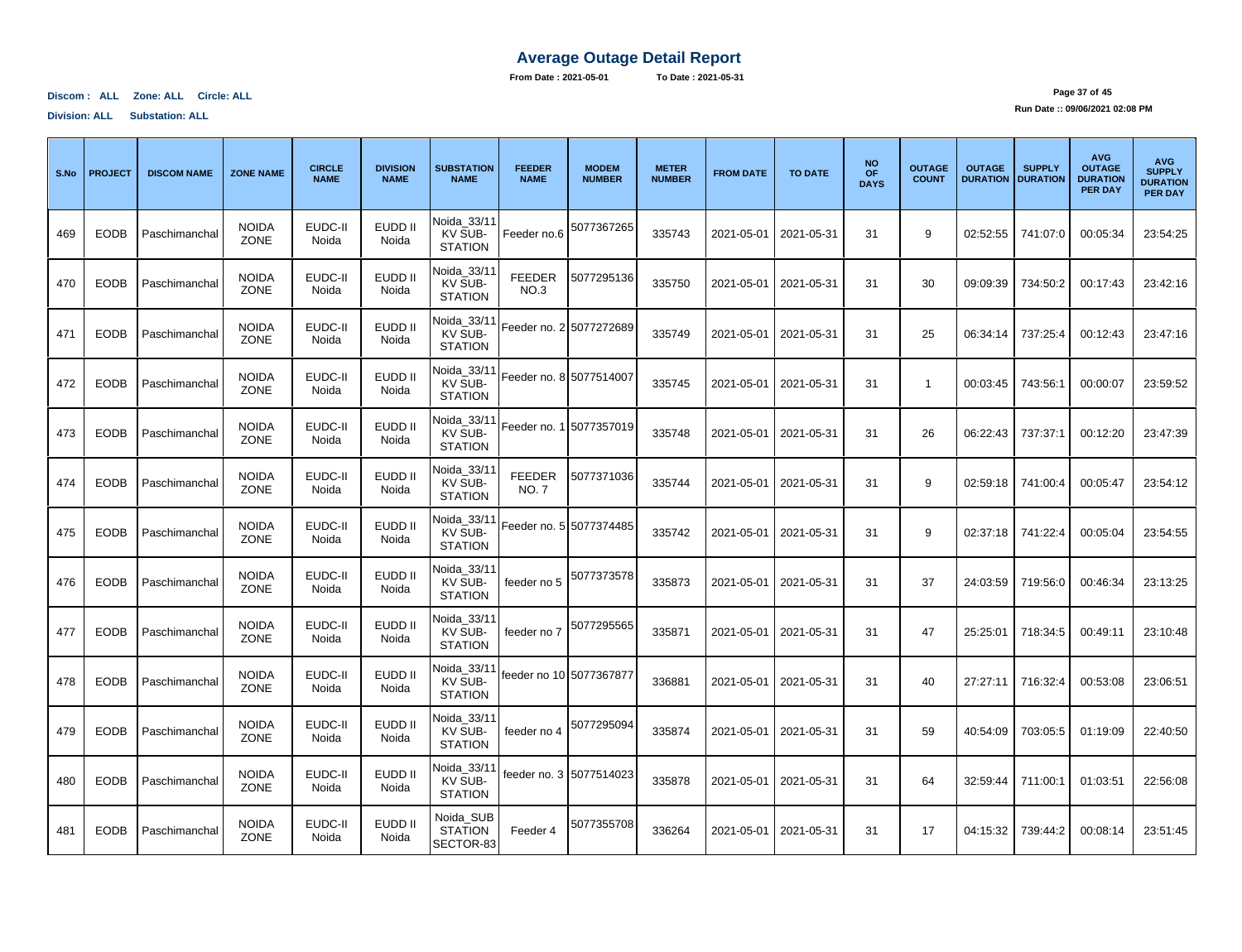**From Date : 2021-05-01**

**To Date : 2021-05-31**

**Discom : ALL Zone: ALL Circle: ALL**

**Division: ALL Substation: ALL**

**Page 38 of 45**

| S.No | <b>PROJECT</b> | <b>DISCOM NAME</b> | <b>ZONE NAME</b>     | <b>CIRCLE</b><br><b>NAME</b> | <b>DIVISION</b><br><b>NAME</b> | <b>SUBSTATION</b><br><b>NAME</b>                                                         | <b>FEEDER</b><br><b>NAME</b> | <b>MODEM</b><br><b>NUMBER</b>                  | <b>METER</b><br><b>NUMBER</b> | <b>FROM DATE</b>                   | <b>TO DATE</b> | <b>NO</b><br>OF<br><b>DAYS</b> | <b>OUTAGE</b><br><b>COUNT</b> | <b>OUTAGE</b><br><b>DURATION DURATION</b> | <b>SUPPLY</b>     | <b>AVG</b><br><b>OUTAGE</b><br><b>DURATION</b><br><b>PER DAY</b> | <b>AVG</b><br><b>SUPPLY</b><br><b>DURATION</b><br><b>PER DAY</b> |
|------|----------------|--------------------|----------------------|------------------------------|--------------------------------|------------------------------------------------------------------------------------------|------------------------------|------------------------------------------------|-------------------------------|------------------------------------|----------------|--------------------------------|-------------------------------|-------------------------------------------|-------------------|------------------------------------------------------------------|------------------------------------------------------------------|
| 482  | <b>EODB</b>    | Paschimanchal      | <b>NOIDA</b><br>ZONE | EUDC-II<br>Noida             | EUDD II<br>Noida               | Noida_SUB<br><b>STATION</b><br>SECTOR-83                                                 | Feeder 6                     | 5077356979                                     | 336268                        | 2021-05-01   2021-05-31            |                | 31                             | 32                            | 10:36:07                                  | 733:23:5          | 00:20:31                                                         | 23:39:28                                                         |
| 483  | <b>EODB</b>    | Paschimanchal      | <b>NOIDA</b><br>ZONE | <b>EUDC-II</b><br>Noida      | EUDD II<br>Noida               | Noida_SUB<br><b>STATION</b><br>SECTOR-83                                                 | Feeder 2                     | 5077281151                                     | 336262                        | 2021-05-01   2021-05-31            |                | 31                             | 65                            | 17:09:12                                  | 726:50:4          | 00:33:12                                                         | 23:26:48                                                         |
| 484  | <b>EODB</b>    | Paschimanchal      | <b>NOIDA</b><br>ZONE | <b>EUDC-II</b><br>Noida      | EUDD II<br>Noida               | Noida_SUB<br><b>STATION</b><br>SECTOR-83                                                 | Feeder 1                     | 5077355732                                     | 335929                        | 2021-05-01                         | 2021-05-31     | 31                             | 38                            | 08:46:24                                  | 735:13:3          | 00:16:58                                                         | 23:43:01                                                         |
| 485  | <b>EODB</b>    | Paschimanchal      | <b>NOIDA</b><br>ZONE | EUDC-II<br>Noida             | EUDD II<br>Noida               | Noida_SUB<br><b>STATION</b><br>SECTOR-83                                                 | Feeder 7                     | 5077360211                                     | 336269                        | 2021-05-01 2021-05-31              |                | 31                             | 37                            | 11:25:02                                  | 732:34:5          | 00:22:05                                                         | 23:37:54                                                         |
| 486  | EODB           | Paschimanchal      | <b>NOIDA</b><br>ZONE | <b>EUDC-II</b><br>Noida      | EUDD II<br>Noida               | Noida_SUB<br><b>STATION</b><br>SECTOR-83                                                 | Feeder 5                     | 5077293883                                     | 336267                        | 2021-05-01 2021-05-31              |                | 31                             | 42                            | 11:37:15                                  | 732:22:4          | 00:22:29                                                         | 23:37:30                                                         |
| 487  | <b>EODB</b>    | Paschimanchal      | <b>NOIDA</b><br>ZONE | EUDC-II<br>Noida             | EUDD II<br>Noida               | 33/11KV S/S<br>SEC-80 New                                                                | feeder 2                     | 5077536828                                     | UPU24958                      | 2021-05-01 2021-05-31              |                | 31                             | 16                            | 20:06:57                                  | 723:53:0          | 00:38:56                                                         | 23:21:03                                                         |
| 488  | <b>EODB</b>    | Paschimanchal      | <b>NOIDA</b><br>ZONE | EUDC-II<br>Noida             | EUDD II<br>Noida               | 33/11KV S/S<br>SEC-80 New                                                                | Feeders 7                    | 5077373867                                     | <b>UPU24947</b>               | 2021-05-01                         | 2021-05-31     | 31                             | 49                            | 44:14:23                                  | 699:45:3          | 01:25:37                                                         | 22:34:22                                                         |
| 489  | <b>EODB</b>    | Paschimanchal      | <b>NOIDA</b><br>ZONE | <b>EUDC-II</b><br>Noida      | EUDD III<br>Noida              | Noida_33/11<br><b>KV</b><br>SECTOR-1                                                     | feeder no.1                  | 5077357050  UPP47543   2021-05-01   2021-05-31 |                               |                                    |                | 31                             | 16                            | 02:40:40                                  | 741:19:2          | 00:05:10                                                         | 23:54:49                                                         |
| 490  | <b>EODB</b>    | Paschimanchal      | <b>NOIDA</b><br>ZONE | EUDC-II<br>Noida             | EUDD III<br>Noida              | $\begin{array}{ l } \hline \text{Noida\_33/11} \hline \text{KV} \end{array}$<br>SECTOR-1 |                              | <sup>1</sup> feeder no.4   5077373248          |                               | UMV89405   2021-05-01   2021-05-31 |                | 31                             | 6                             | 00:25:06                                  | 743:34:5          | 00:00:48                                                         | 23:59:11                                                         |
| 491  | <b>EODB</b>    | Paschimanchal      | <b>NOIDA</b><br>ZONE | EUDC-II<br>Noida             | EUDD III<br>Noida              | Noida_33/11<br><b>KV</b><br>SECTOR-1                                                     | feeder no.3                  | 4090580183                                     |                               | UMV89402   2021-05-01   2021-05-31 |                | 31                             | 15                            |                                           | 06:17:16 737:42:4 | 00:12:10                                                         | 23:47:49                                                         |
| 492  | <b>EODB</b>    | Paschimanchal      | <b>NOIDA</b><br>ZONE | <b>EUDC-II</b><br>Noida      | EUDD III<br>Noida              | Noida 33/11<br>06                                                                        | KV S/S NO $ $ feeder no 5    | 5077375367                                     | 4005725                       | 2021-05-01 2021-05-31              |                | 31                             | 30                            |                                           | 08:51:43 735:08:1 | 00:17:09                                                         | 23:42:50                                                         |
| 493  | <b>EODB</b>    | Paschimanchal      | <b>NOIDA</b><br>ZONE | EUDC-II<br>Noida             | EUDD III<br>Noida              | Noida_33/11<br>06                                                                        | KV S/S NO   feeder no 7      | 5077292380                                     | 251942                        | 2021-05-01 2021-05-31              |                | 31                             | 29                            | 10:43:01                                  | 733:16:5          | 00:20:44                                                         | 23:39:15                                                         |
| 494  | <b>EODB</b>    | Paschimanchal      | <b>NOIDA</b><br>ZONE | EUDC-II<br>Noida             | EUDD III<br>Noida              | Noida_33/11<br>06                                                                        |                              | KV S/S NO   feeder no 3   5077374394           | 251947                        | 2021-05-01 2021-05-31              |                | 31                             | 22                            | 06:40:27                                  | 737:19:3          | 00:12:55                                                         | 23:47:04                                                         |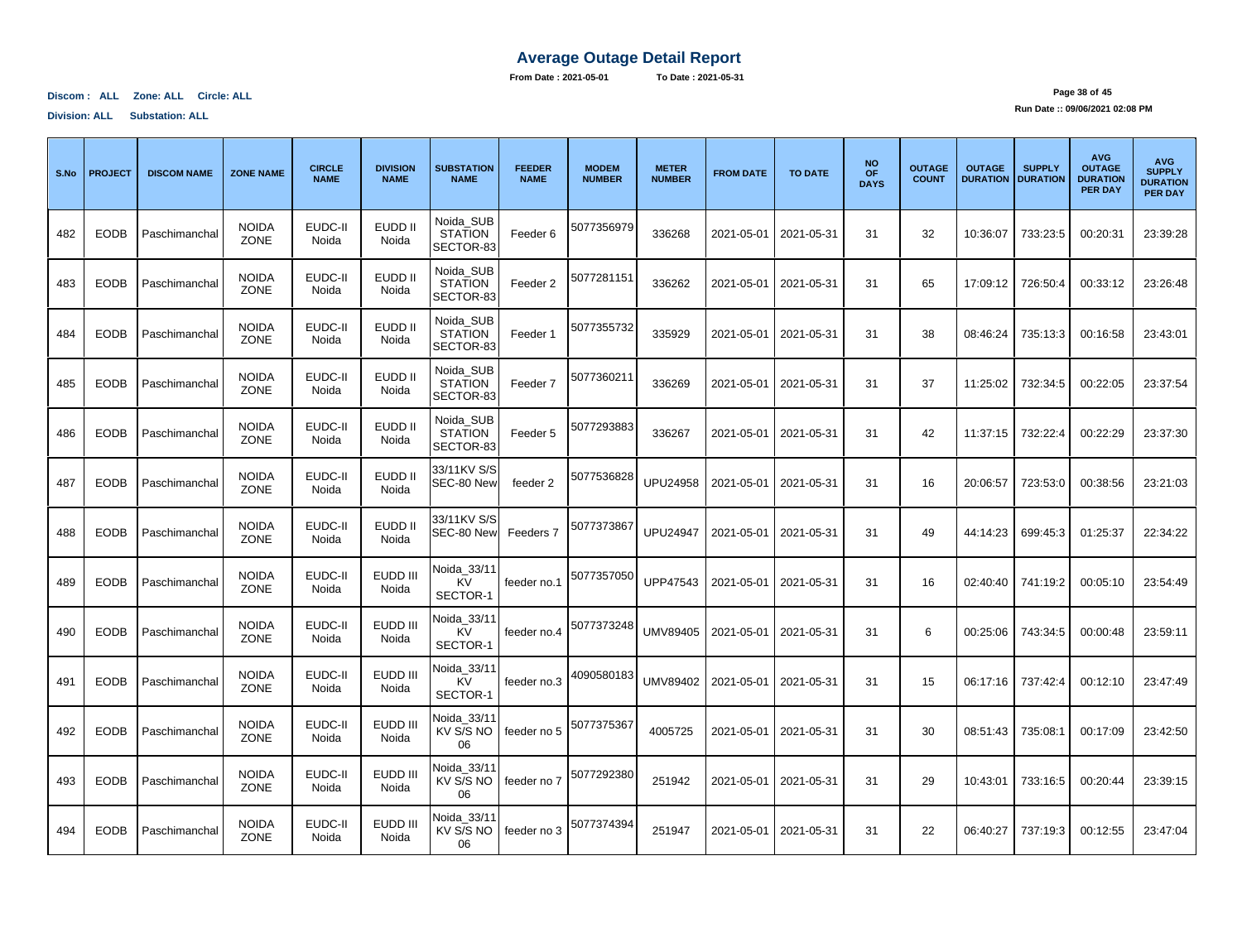**From Date : 2021-05-01**

**To Date : 2021-05-31**

**Discom : ALL Zone: ALL Circle: ALL**

**Division: ALL Substation: ALL**

**Page 39 of 45**

| S.No | <b>PROJECT</b> | <b>DISCOM NAME</b> | <b>ZONE NAME</b>            | <b>CIRCLE</b><br><b>NAME</b> | <b>DIVISION</b><br><b>NAME</b>                                          | <b>SUBSTATION</b><br><b>NAME</b> | <b>FEEDER</b><br><b>NAME</b>   | <b>MODEM</b><br><b>NUMBER</b>                | <b>METER</b><br><b>NUMBER</b> | <b>FROM DATE</b>               | <b>TO DATE</b> | <b>NO</b><br>OF<br><b>DAYS</b> | <b>OUTAGE</b><br><b>COUNT</b> | <b>OUTAGE</b><br><b>DURATION DURATION</b> | <b>SUPPLY</b> | <b>AVG</b><br><b>OUTAGE</b><br><b>DURATION</b><br><b>PER DAY</b> | <b>AVG</b><br><b>SUPPLY</b><br><b>DURATION</b><br><b>PER DAY</b> |
|------|----------------|--------------------|-----------------------------|------------------------------|-------------------------------------------------------------------------|----------------------------------|--------------------------------|----------------------------------------------|-------------------------------|--------------------------------|----------------|--------------------------------|-------------------------------|-------------------------------------------|---------------|------------------------------------------------------------------|------------------------------------------------------------------|
| 495  | <b>EODB</b>    | Paschimanchal      | <b>NOIDA</b><br><b>ZONE</b> | EUDC-II<br>Noida             | EUDD III<br>Noida                                                       | Noida_33/11<br>06                | KV S/S NO   feeder no 1        | 5077370491                                   | 4006624                       | 2021-05-01   2021-05-31        |                | 31                             | 47                            | 11:20:28                                  | 732:39:3      | 00:21:57                                                         | 23:38:02                                                         |
| 496  | <b>EODB</b>    | Paschimanchal      | <b>NOIDA</b><br>ZONE        | EUDC-II<br>Noida             | EUDD III<br>Noida                                                       | Noida_33/11<br>16                |                                | KV S/S NO   feeder no 4   5077370632         | <b>UPP47335</b>               | 2021-05-01 2021-05-31          |                | 31                             | 3                             | 00:21:44                                  | 743:38:1      | 00:00:42                                                         | 23:59:17                                                         |
| 497  | <b>EODB</b>    | Paschimanchal      | <b>NOIDA</b><br>ZONE        | EUDC-II<br>Noida             | EUDD III<br>Noida                                                       | KV S/S<br>SECTOR-                |                                | Noida_33/11   Feeder No 2   5077360153       | 252291                        | 2021-05-01 2021-05-31          |                | 31                             | 37                            | 09:28:14                                  | 734:31:4      | 00:18:19                                                         | 23:41:40                                                         |
| 498  | <b>EODB</b>    | Paschimanchal      | <b>NOIDA</b><br>ZONE        | EUDC-II<br>Noida             | EUDD III<br>Noida                                                       | KV S/S<br>SECTOR-                |                                | Noida_33/11 Feeder No 7 5077499233           | 252298                        | 2021-05-01   2021-05-31        |                | 31                             | 28                            | 14:35:35                                  | 729:24:2      | 00:28:14                                                         | 23:31:45                                                         |
| 499  | <b>EODB</b>    | Paschimanchal      | <b>NOIDA</b><br>ZONE        | EUDC-II<br>Noida             | EUDD III<br>Noida                                                       | SECTOR-                          |                                | Noida_33/11<br>KV S/S Feeder No 1 5077373594 | 252296                        | 2021-05-01 2021-05-31          |                | 31                             | 39                            | 10:09:53                                  | 733:50:0      | 00:19:40                                                         | 23:40:19                                                         |
| 500  | <b>EODB</b>    | Paschimanchal      | SAHARANP<br>UR ZONE         | ar                           | EDC   EDD   Saharanpur_ <br>Muzaffarnag Muzaffarnag 33/11 KV s/s<br>ar  | Nairana                          | Puri Industry 5078377495       |                                              | U0237965                      | 2021-05-01 2021-05-31          |                | 31                             | 37                            | 26:49:59                                  | 717:10:0      | 00:51:56                                                         | 23:08:03                                                         |
| 501  | <b>EODB</b>    | Paschimanchal      | SAHARANP<br>UR ZONE         | ar                           | EDC EDD I Saharanpur_ <br> Muzaffarnag Muzaffarnag 33/11 KV s/s <br>ar  | Nairana                          | INDUSTRIAL 5077295698          |                                              | 12063801                      | 2021-05-01   2021-05-31        |                | 31                             | 53                            | 33:24:18                                  | 710:35:4      | 01:04:39                                                         | 22:55:20                                                         |
| 502  | <b>EODB</b>    | Paschimanchal      | SAHARANP<br>UR ZONE         | ar                           | EDC   EDD I Saharanpur_ <br> Muzaffarnag Muzaffarnag 33/11 KV s/s<br>ar | Nairana                          | INDUSTRIAL 5077553153<br>$-2$  |                                              | 12063736                      | 2021-05-01 2021-05-31          |                | 31                             | 46                            | 30:48:05                                  | 713:11:5      | 00:59:36                                                         | 23:00:23                                                         |
| 503  | <b>EODB</b>    | Paschimanchal      | <b>SAHARANP</b><br>UR ZONE  | ar                           | EDC EDD   Saharanpur_ <br> Muzaffarnag Muzaffarnag 33/11 KV s/s <br>ar  | Nairana                          | INDUSTRIAL 5077428901<br>$-IV$ |                                              | 12345227                      | 2021-05-01 2021-05-31          |                | 31                             | 44                            | 25:21:04                                  | 718:38:5      | 00:49:04                                                         | 23:10:56                                                         |
| 504  | <b>EODB</b>    | Paschimanchal      | SAHARANP<br>UR ZONE         | <b>EDC</b><br>ar             | EDD I<br>Muzaffarnag Muzaffarnag 33/11 KV s/s<br>ar                     | Saharanpur<br>Nairana            | Saral<br>Chemtec               | 5079518915                                   |                               | UMV89421 2021-05-01 2021-05-31 |                | 31                             | 39                            | 18:31:29                                  | 725:28:3      | 00:35:51                                                         | 23:24:08                                                         |
| 505  | <b>EODB</b>    | Paschimanchal      | SAHARANP<br>UR ZONE         | <b>EDC</b><br>ar             | EDD I<br>Muzaffarnag Muzaffarnag Makhiyal S/S Industrial-2<br>ar        | Saharanpur_                      |                                | 5077368354                                   | U0233220                      | 2021-05-01 2021-05-31          |                | 31                             | 24                            | 22:27:21                                  | 721:32:3      | 00:43:27                                                         | 23:16:32                                                         |
| 506  | <b>EODB</b>    | Paschimanchal      | SAHARANP<br>UR ZONE         | <b>EDC</b><br>ar             | EDD I<br>Muzaffarnag Muzaffarnag Makhiyal S/S<br>ar                     | Saharanpur                       | Saptam<br>Decor                | 5078396719                                   |                               | X1124795 2021-05-01 2021-05-31 |                | 31                             | 23                            | 18:12:22                                  | 725:47:3      | 00:35:14                                                         | 23:24:45                                                         |
| 507  | <b>EODB</b>    | Paschimanchal      | SAHARANP<br>UR ZONE         | <b>EDC</b><br>ar             | EDD I<br> Muzaffarnag   Muzaffarnag   Makhiyal S/S   industrial-1<br>ar | Saharanpur                       |                                | 5077374634                                   | U0233219                      | 2021-05-01 2021-05-31          |                | 31                             | 28                            | 23:04:45                                  | 720:55:1      | 00:44:40                                                         | 23:15:19                                                         |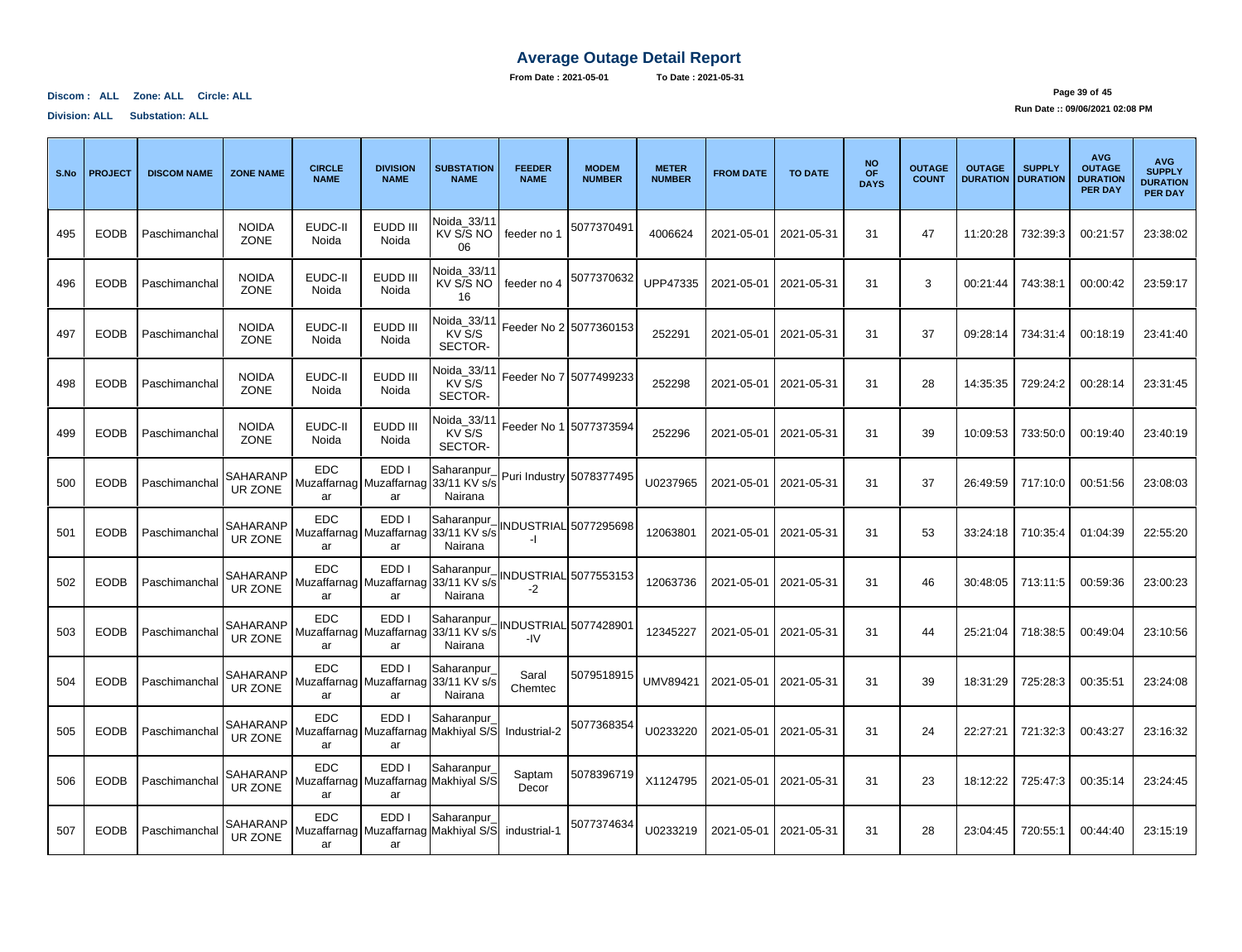**From Date : 2021-05-01**

**To Date : 2021-05-31**

**Discom : ALL Zone: ALL Circle: ALL**

**Division: ALL Substation: ALL**

**Page 40 of 45**

| S.No | <b>PROJECT</b> | <b>DISCOM NAME</b> | <b>ZONE NAME</b>           | <b>CIRCLE</b><br><b>NAME</b> | <b>DIVISION</b><br><b>NAME</b>         | <b>SUBSTATION</b><br><b>NAME</b>         | <b>FEEDER</b><br><b>NAME</b>                    | <b>MODEM</b><br><b>NUMBER</b> | <b>METER</b><br><b>NUMBER</b> | <b>FROM DATE</b>        | <b>TO DATE</b> | <b>NO</b><br>OF<br><b>DAYS</b> | <b>OUTAGE</b><br><b>COUNT</b> | <b>OUTAGE</b><br><b>DURATION</b> | <b>SUPPLY</b><br><b>DURATION</b> | <b>AVG</b><br><b>OUTAGE</b><br><b>DURATION</b><br><b>PER DAY</b> | <b>AVG</b><br><b>SUPPLY</b><br><b>DURATION</b><br><b>PER DAY</b> |
|------|----------------|--------------------|----------------------------|------------------------------|----------------------------------------|------------------------------------------|-------------------------------------------------|-------------------------------|-------------------------------|-------------------------|----------------|--------------------------------|-------------------------------|----------------------------------|----------------------------------|------------------------------------------------------------------|------------------------------------------------------------------|
| 508  | <b>EODB</b>    | Paschimanchal      | <b>SAHARANP</b><br>UR ZONE | <b>EDC</b><br>ar             | EDD I<br>Muzaffarnag Muzaffarnag<br>ar | Saharanpur<br>33/11 KV<br><b>ROHANA</b>  | FEEDER-<br>MIL                                  | 5077371325                    | U0233243                      | 2021-05-01              | 2021-05-31     | 31                             | 19                            | 42:11:55                         | 701:48:0                         | 01:21:40                                                         | 22:38:19                                                         |
| 509  | <b>EODB</b>    | Paschimanchal      | <b>SAHARANP</b><br>UR ZONE | <b>EUDC</b><br>Saharanpur    | EUDD II<br>Saharanpur                  | Saharanpur <sub>-</sub><br>Janak Nagar   | <b>GREEN</b><br><b>LAND</b>                     | 5077373404                    | 336384                        | 2021-05-01              | 2021-05-31     | 31                             | 35                            | 26:14:06                         | 717:45:5                         | 00:50:46                                                         | 23:09:13                                                         |
| 510  | <b>EODB</b>    | Paschimanchal      | <b>SAHARANP</b><br>UR ZONE | <b>EUDC</b><br>Saharanpur    | EUDD I<br>Saharanpur                   | Manak Mau                                |                                                 | INDUSTRAIL 5079329495         | XC461154                      | 2021-05-01              | 2021-05-31     | 31                             | 69                            | 12:33:53                         | 731:26:0                         | 00:24:19                                                         | 23:35:40                                                         |
| 511  | <b>EODB</b>    | Paschimanchal      | SAHARANP<br>UR ZONE        |                              | EDC-I SRE   EDD- I SRE                 | 33/11 KV<br>PILKHANI<br><b>IND 5 MVA</b> | <b>BANSAL</b>                                   | 5079408216                    | HRT76108                      | 2021-05-01              | 2021-05-31     | 31                             | 22                            | 19:51:28                         | 724:08:3                         | 00:38:26                                                         | 23:21:33                                                         |
| 512  | <b>EODB</b>    | Paschimanchal      | <b>SAHARANP</b><br>UR ZONE |                              | EDC-I SRE   EDD- I SRE S/S Jainbagh    | 33/11 KV                                 | Ronam<br>Arshad                                 | 5077536679                    | XB455777                      | 2021-05-01              | 2021-05-31     | 31                             | 38                            | 22:49:18                         | 721:10:4                         | 00:44:10                                                         | 23:15:49                                                         |
| 513  | <b>EODB</b>    | Paschimanchal      | <b>SAHARANP</b><br>UR ZONE |                              | EDC-I SRE EDD-BEHAT INDUSTRIAL         | <b>GUNNA</b><br>(5x1)                    | <b>MCF</b><br>Saharanpur                        | 5077372851                    | 15098336                      | 2021-05-01              | 2021-05-31     | 31                             | 34                            | 39:53:26                         | 704:06:3                         | 01:17:12                                                         | 22:42:47                                                         |
| 514  | <b>EODB</b>    | Paschimanchal      | SAHARANP<br>UR ZONE        | EDC-II SRE                   | EDD <sub>2</sub><br>Saharapnur         | 1.7.1                                    | <b>PINJORA</b>                                  | 5079329578                    | 08041816                      | 2021-05-01              | 2021-05-31     | 31                             | 44                            | 60:03:15                         | 683:56:4                         | 01:56:14                                                         | 22:03:45                                                         |
| 515  | <b>EODB</b>    | Paschimanchal      | <b>SAHARANP</b><br>UR ZONE | EDC-II SRE                   | EDD <sub>2</sub><br>Saharapnur         | I.T.I NEW                                | -II.                                            | INDUSTRAIL 5078235636         | 15077417                      | 2021-05-01              | 2021-05-31     | 31                             | 54                            | 20:54:23                         | 723:05:3                         | 00:40:27                                                         | 23:19:32                                                         |
| 516  | <b>EODB</b>    | Paschimanchal      | <b>SAHARANP</b><br>UR ZONE | EDC-II SRE                   | EDD <sub>2</sub><br>Saharapnur         | I.T.I NEW                                | $-III$                                          | INDUSTRAIL 5077357670         | 15098412                      | 2021-05-01   2021-05-31 |                | 31                             | 63                            | 26:03:49                         | 717:56:1                         | 00:50:26                                                         | 23:09:33                                                         |
| 517  | <b>EODB</b>    | Paschimanchal      | SAHARANP<br>UR ZONE        | <b>EDC-II SRE</b>            | EDD <sub>2</sub><br>Saharapnur         | I.T.I NEW                                | INDUSTRAIL 5077488327                           |                               | 15094352                      | 2021-05-01 2021-05-31   |                | 31                             | 20                            | 11:14:39                         | 732:45:2                         | 00:21:45                                                         | 23:38:14                                                         |
| 518  | <b>EODB</b>    | Paschimanchal      | SAHARANP<br>UR ZONE        | EDC-II SRE                   | EDD <sub>2</sub><br>Saharapnur         | R NEW                                    | KAILASHPU INDUSTRAIL 5079386453<br>$\mathbf{-}$ |                               | 15098399                      | 2021-05-01 2021-05-31   |                | 31                             | 36                            | 46:24:42                         | 697:35:1                         | 01:29:49                                                         | 22:30:10                                                         |
| 519  | <b>EODB</b>    | Paschimanchal      | SAHARANP<br>UR ZONE        | <b>EDC-II SRE</b>            | EDD <sub>2</sub><br>Saharapnur         | R NEW                                    | KAILASHPU INDUSTRAIL 5079331814<br>$-III$       |                               | 16037035                      | 2021-05-01 2021-05-31   |                | 31                             | 94                            | 62:29:54                         | 681:30:0                         | 02:00:57                                                         | 21:59:02                                                         |
| 520  | <b>EODB</b>    | Paschimanchal      | SAHARANP<br>UR ZONE        | <b>EDC-II SRE</b>            | EDD <sub>2</sub><br>Saharapnur         | R NEW                                    | KAILASHPU INDUSTRAIL 5079334123<br>-11          |                               | 15077336                      | 2021-05-01 2021-05-31   |                | 31                             | 73                            | 51:32:14                         | 692:27:4                         | 01:39:44                                                         | 22:20:15                                                         |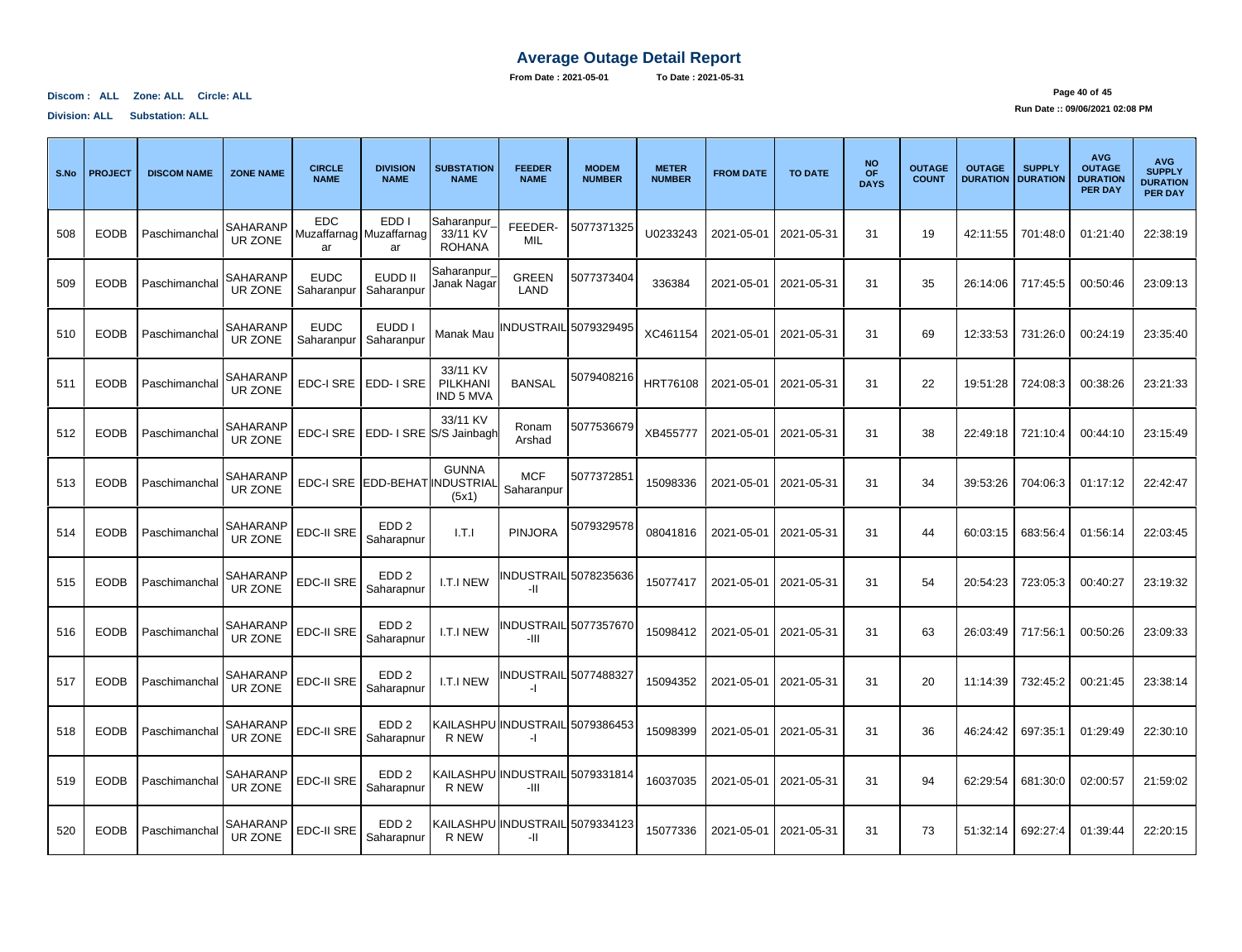**From Date : 2021-05-01**

**To Date : 2021-05-31**

**Discom : ALL Zone: ALL Circle: ALL**

**Division: ALL Substation: ALL**

**Page 41 of 45**

| S.No | <b>PROJECT</b> | <b>DISCOM NAME</b> | <b>ZONE NAME</b>           | <b>CIRCLE</b><br><b>NAME</b> | <b>DIVISION</b><br><b>NAME</b>             | <b>SUBSTATION</b><br><b>NAME</b>    | <b>FEEDER</b><br><b>NAME</b>               | <b>MODEM</b><br><b>NUMBER</b>    | <b>METER</b><br><b>NUMBER</b> | <b>FROM DATE</b>               | <b>TO DATE</b>          | <b>NO</b><br><b>OF</b><br><b>DAYS</b> | <b>OUTAGE</b><br><b>COUNT</b> | <b>OUTAGE</b><br><b>DURATION</b> | <b>SUPPLY</b><br><b>DURATION</b> | <b>AVG</b><br><b>OUTAGE</b><br><b>DURATION</b><br><b>PER DAY</b> | <b>AVG</b><br><b>SUPPLY</b><br><b>DURATION</b><br><b>PER DAY</b> |
|------|----------------|--------------------|----------------------------|------------------------------|--------------------------------------------|-------------------------------------|--------------------------------------------|----------------------------------|-------------------------------|--------------------------------|-------------------------|---------------------------------------|-------------------------------|----------------------------------|----------------------------------|------------------------------------------------------------------|------------------------------------------------------------------|
| 521  | EODB           | Paschimanchal      | <b>SAHARANP</b><br>UR ZONE | <b>EDC</b><br><b>SHAMLI</b>  | EDD-I<br><b>SHAMLI</b>                     | 33/11 Kv S/S<br>Kandela-I           | Industrial<br>Estate-I                     | 5077553500                       | 15035716                      | 2021-05-01                     | 2021-05-31              | 31                                    | 31                            | 22:31:40                         | 721:28:2                         | 00:43:36                                                         | 23:16:23                                                         |
| 522  | <b>EODB</b>    | Paschimanchal      | <b>SAHARANP</b><br>UR ZONE | <b>EDC</b><br><b>SHAMLI</b>  | EDD-II<br><b>SHAML</b>                     | 33/11 kv s/s<br>Kheri Karmu         | Industrial                                 | 5079331798                       | X0314124                      | 2021-05-01                     | 2021-05-31              | 31                                    | 69                            | 21:35:55                         | 722:24:0                         | 00:41:48                                                         | 23:18:11                                                         |
| 523  | <b>EODB</b>    | Paschimanchal      | <b>SAHARANP</b><br>UR ZONE | <b>EDC</b><br><b>SHAMLI</b>  | EDD-III<br><b>SHAMLI</b>                   | 33/11 Kv S/S<br>Kandela-II          | Industrial no 5077370921<br>$\overline{7}$ |                                  | U0239032                      | 2021-05-01                     | 2021-05-31              | 31                                    | 18                            | 20:42:11                         | 723:17:4                         | 00:40:04                                                         | 23:19:55                                                         |
| 524  | <b>EODB</b>    | Paschimanchal      | <b>SAHARANP</b><br>UR ZONE | <b>EDC</b><br><b>SHAMLI</b>  | EDD-III<br><b>SHAMLI</b>                   | 33/11 Kv S/S<br>Kandela-II          | Industrial<br>Estate 2                     | 5079335070                       | U0239035                      | 2021-05-01                     | 2021-05-31              | 31                                    | 70                            | 49:25:30                         | 694:34:3                         | 01:35:39                                                         | 22:24:20                                                         |
| 525  | <b>EODB</b>    | Paschimanchal      | <b>SAHARANP</b><br>UR ZONE |                              | EUDD III<br>EUDC MZN   Muzaffarnag  <br>ar | 66 KV<br>Substation<br><b>SUZRU</b> | Rolling mil                                | 5077552577                       | 13540494                      | 2021-05-01                     | 2021-05-31              | 31                                    | 51                            | 37:15:28                         | 706:44:3                         | 01:12:06                                                         | 22:47:53                                                         |
| 526  | <b>EODB</b>    | Paschimanchal      | <b>SAHARANP</b><br>UR ZONE |                              | EUDD III<br>EUDC MZN   Muzaffarnag<br>ar   | 66 KV<br>Substation<br><b>SUZRU</b> | Industrial<br><b>State</b>                 | 5077357662                       | 335582                        |                                | 2021-05-01   2021-05-31 | 31                                    | 40                            | 22:28:35                         | 721:31:2                         | 00:43:30                                                         | 23:16:29                                                         |
| 527  | <b>EODB</b>    | Paschimanchal      | <b>SAHARANP</b><br>UR ZONE |                              | EUDD III<br>EUDC MZN   Muzaffarnag<br>ar   | 66 KV<br>Substation<br><b>SUZRU</b> | Vahalana<br>Chowk                          | 5077498128                       | 13540496                      | 2021-05-01                     | 2021-05-31              | 31                                    | 80                            | 51:26:08                         | 692:33:5                         | 01:39:33                                                         | 22:20:26                                                         |
| 528  | <b>EODB</b>    | Paschimanchal      | <b>SAHARANP</b><br>UR ZONE |                              | EUDD III<br>EUDC MZN   Muzaffarnag<br>ar   | 66 KV<br>Substation<br><b>SUZRU</b> | Industrial 1                               | 5078344206                       | 335603                        |                                | 2021-05-01 2021-05-31   | 31                                    | 50                            | 48:10:10                         | 695:49:5                         | 01:33:13                                                         | 22:26:46                                                         |
| 529  | <b>EODB</b>    | Paschimanchal      | <b>SAHARANP</b><br>UR ZONE |                              | EUDD III<br>EUDC MZN   Muzaffarnag  <br>ar | 66 KV<br>Substation<br><b>SUZRU</b> | Industrial 2                               | 5077294485                       | 335590                        |                                | 2021-05-01 2021-05-31   | 31                                    | 72                            | 57:50:47                         | 686:09:1                         | 01:51:57                                                         | 22:08:02                                                         |
| 530  | <b>EODB</b>    | Paschimanchal      | <b>SAHARANP</b><br>UR ZONE |                              | EUDD III<br>EUDC MZN   Muzaffarnag  <br>ar | 66 KV<br>Substation<br><b>SUZRU</b> | <b>Cold Store</b>                          | 5079350640                       | 335605                        | 2021-05-01 2021-05-31          |                         | 31                                    | 33                            | 23:03:11                         | 720:56:4                         | 00:44:37                                                         | 23:15:22                                                         |
| 531  | <b>EODB</b>    | Paschimanchal      | <b>SAHARANP</b><br>UR ZONE |                              | EUDD III<br>EUDC MZN   Muzaffarnag<br>ar   | 66 KV<br>Substation<br><b>SUZRU</b> | Rainbow                                    | 5077283900                       | 13540495                      |                                | 2021-05-01 2021-05-31   | 31                                    | 150                           | 92:54:08                         | 651:05:5                         | 02:59:48                                                         | 21:00:11                                                         |
| 532  | <b>EODB</b>    | Paschimanchal      | SAHARANP<br>UR ZONE        |                              | EUDD III<br>EUDC MZN   Muzaffarnag  <br>ar | 33/11 Kv S/S<br>Begrajpur           | PALIWAL                                    | 5077371614                       |                               | UPP47185 2021-05-01 2021-05-31 |                         | 31                                    | 72                            | 19:15:25                         | 724:44:3                         | 00:37:16                                                         | 23:22:43                                                         |
| 533  | <b>EODB</b>    | Paschimanchal      | <b>SAHARANP</b><br>UR ZONE |                              | EUDD III<br>EUDC MZN   Muzaffarnag  <br>ar | 33/11 Kv S/S                        |                                            | Begrajpur   VANASPATI 5078213633 |                               | UPP47382 2021-05-01 2021-05-31 |                         | 31                                    | 56                            | 19:14:47                         | 724:45:1                         | 00:37:15                                                         | 23:22:44                                                         |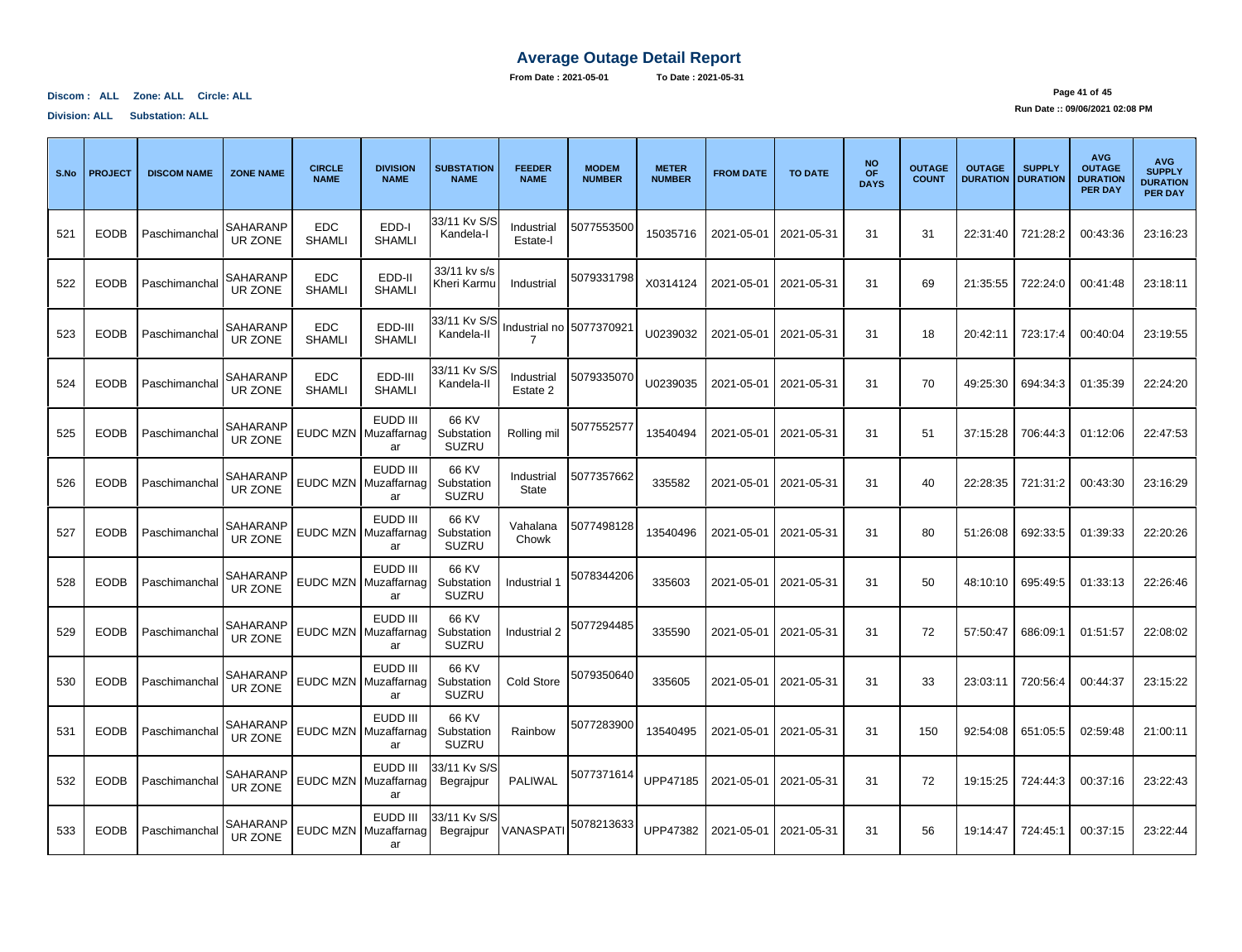**From Date : 2021-05-01**

**To Date : 2021-05-31**

**Discom : ALL Zone: ALL Circle: ALL**

**Division: ALL Substation: ALL**

**Page 42 of 45**

| S.No | <b>PROJECT</b> | <b>DISCOM NAME</b> | <b>ZONE NAME</b>                      | <b>CIRCLE</b><br><b>NAME</b> | <b>DIVISION</b><br><b>NAME</b>                            | <b>SUBSTATION</b><br><b>NAME</b>                 | <b>FEEDER</b><br><b>NAME</b>               | <b>MODEM</b><br><b>NUMBER</b> | <b>METER</b><br><b>NUMBER</b> | <b>FROM DATE</b>               | <b>TO DATE</b> | <b>NO</b><br>OF<br><b>DAYS</b> | <b>OUTAGE</b><br><b>COUNT</b> | <b>OUTAGE</b><br><b>DURATION</b> | <b>SUPPLY</b><br><b>DURATION</b> | <b>AVG</b><br><b>OUTAGE</b><br><b>DURATION</b><br><b>PER DAY</b> | <b>AVG</b><br><b>SUPPLY</b><br><b>DURATION</b><br><b>PER DAY</b> |
|------|----------------|--------------------|---------------------------------------|------------------------------|-----------------------------------------------------------|--------------------------------------------------|--------------------------------------------|-------------------------------|-------------------------------|--------------------------------|----------------|--------------------------------|-------------------------------|----------------------------------|----------------------------------|------------------------------------------------------------------|------------------------------------------------------------------|
| 534  | <b>EODB</b>    | Paschimanchal      | <b>SAHARANP</b><br>UR ZONE            |                              | EUDD III<br>EUDC MZN   Muzaffarnag  <br>ar                | 33/11 Kv S/S<br>Begrajpur                        | Amba                                       | 5077295532                    | <b>UPP47191</b>               | 2021-05-01   2021-05-31        |                | 31                             | 45                            | 12:51:41                         | 731:08:1                         | 00:24:53                                                         | 23:35:06                                                         |
| 535  | <b>EODB</b>    | Paschimanchal      | GHAZIABAD<br>ZONE <sub>2</sub>        |                              | EDC Hapur EDD II Hapur 3 KV COCA                          | <b>COLA</b>                                      | Paramount                                  | 5078394722                    |                               | UMV89373 2021-05-01            | 2021-05-31     | 31                             | 20                            | 04:03:09                         | 739:56:5                         | 00:07:50                                                         | 23:52:09                                                         |
| 536  | <b>EODB</b>    | Paschimanchal      | GHAZIABAD <br>ZONE <sub>2</sub>       |                              | EDC Hapur EDD II Hapur                                    | <u> </u> Ghaziabad_3<br>3 KV COCA<br><b>COLA</b> | <b>FEEDER</b><br><b>ACCTECH</b>            | 5077281235                    | UPP47414                      | 2021-05-01                     | 2021-05-31     | 31                             | 33                            | 04:41:04                         | 739:18:5                         | 00:09:04                                                         | 23:50:56                                                         |
| 537  | <b>EODB</b>    | Paschimanchal      | GHAZIABAD<br>ZONE <sub>2</sub>        |                              | EDC Hapur EDD II Hapur 3 KV COCA                          | Ghaziabad_3<br><b>COLA</b>                       | FEEDER-<br>UPSIDC III(<br><b>RELIANCE)</b> | 5077371382                    | <b>UPP47381</b>               | 2021-05-01                     | 2021-05-31     | 31                             | 82                            | 06:54:01                         | 737:05:5                         | 00:13:21                                                         | 23:46:38                                                         |
| 538  | <b>EODB</b>    | Paschimanchal      | <b>GHAZIABAD</b><br>ZONE <sub>2</sub> |                              | EDC Hapur EDD II Hapur 3 KV COCA                          | <b>COLA</b>                                      | FEEDER-<br>UPSIDC-II                       | 5079404884                    |                               | UPP47413 2021-05-01            | 2021-05-31     | 31                             | 21                            | 04:07:54                         | 739:52:0                         | 00:07:59                                                         | 23:52:00                                                         |
| 539  | <b>EODB</b>    | Paschimanchal      | GHAZIABAD <br>ZONE <sub>2</sub>       |                              | EDC Hapur EDD II Hapur                                    | Ghaziabad_3<br>3 KV COCA<br><b>COLA</b>          | KGS<br>Concrete                            | 5079502778                    |                               | UPP42114 2021-05-01            | 2021-05-31     | 31                             | 24                            | 04:30:26                         | 739:29:3                         | 00:08:43                                                         | 23:51:16                                                         |
| 540  | <b>EODB</b>    | Paschimanchal      | GHAZIABAD<br>ZONE <sub>2</sub>        |                              | EDC Hapur EDD II Hapur 3 KV COCA                          | _ Ghaziabad_3<br><b>COLA</b>                     | FEEDER-<br>UPSIDC-I                        | 5077357043                    | X1124989                      | 2021-05-01                     | 2021-05-31     | 31                             | 99                            | 18:24:20                         | 725:35:4                         | 00:35:37                                                         | 23:24:22                                                         |
| 541  | <b>EODB</b>    | Paschimanchal      | GHAZIABAD<br>ZONE <sub>2</sub>        |                              | EDC Hapur EDD II Hapur 3 KV COCA                          | Ghaziabad_3<br><b>COLA</b>                       | Ashtech                                    | 5078431599                    |                               | UMV91160   2021-05-01          | 2021-05-31     | 31                             | 16                            | 02:53:44                         | 741:06:1                         | 00:05:36                                                         | 23:54:23                                                         |
| 542  | EODB           | Paschimanchal      | GHAZIABAD <br>ZONE <sub>2</sub>       |                              | $\left $ EDC Hapur $\left $ EDD II Hapur $\right $        | <b>Ghaziabad_3</b><br>3 KV COCA<br>COLA          | FEEDER-<br><b>NEW</b><br><b>PHASE</b>      | 5077370517                    | X1124986                      | 2021-05-01 2021-05-31          |                | 31                             | 87                            | 10:01:37                         | 733:58:2                         | 00:19:24                                                         | 23:40:35                                                         |
| 543  | <b>EODB</b>    | Paschimanchal      | GHAZIABAD  <br>ZONE <sub>2</sub>      |                              | EDC Hapur EDD II Hapur 3 KV JINDAL                        | Ghaziabad_3                                      | Centuray<br>No.2                           | 5077369311                    | X0074888                      | 2021-05-01 2021-05-31          |                | 31                             | 57                            | 09:30:24                         | 734:29:3                         | 00:18:24                                                         | 23:41:36                                                         |
| 544  | <b>EODB</b>    | Paschimanchal      | GHAZIABAD<br>ZONE <sub>2</sub>        | <b>EDC Hapur</b>             | EDD II Hapur Ghaziabad_3 CENTUARY 5077371481              |                                                  | NO.3                                       |                               |                               | 17209631 2021-05-01 2021-05-31 |                | 31                             | 29                            | 27:39:06                         | 716:20:5                         | 00:53:31                                                         | 23:06:28                                                         |
| 545  | <b>EODB</b>    | Paschimanchal      | GHAZIABAD <br>ZONE <sub>2</sub>       |                              | EDC Hapur EDD II Hapur 3 KV JINDAL Feeder no 1            |                                                  |                                            | 5077370582                    | X0074873                      | 2021-05-01 2021-05-31          |                | 31                             | 40                            | 04:25:39                         | 739:34:2                         | 00:08:34                                                         | 23:51:25                                                         |
| 546  | <b>EODB</b>    | Paschimanchal      | GHAZIABAD <br>ZONE <sub>2</sub>       |                              | EDC Hapur EDD II Hapur 3 KV JINDAL Feeder no 4 5077291465 | _ Ghaziabad_3                                    |                                            |                               |                               | UPP47189 2021-05-01 2021-05-31 |                | 31                             | 32                            | 26:59:29                         | 717:00:3                         | 00:52:14                                                         | 23:07:45                                                         |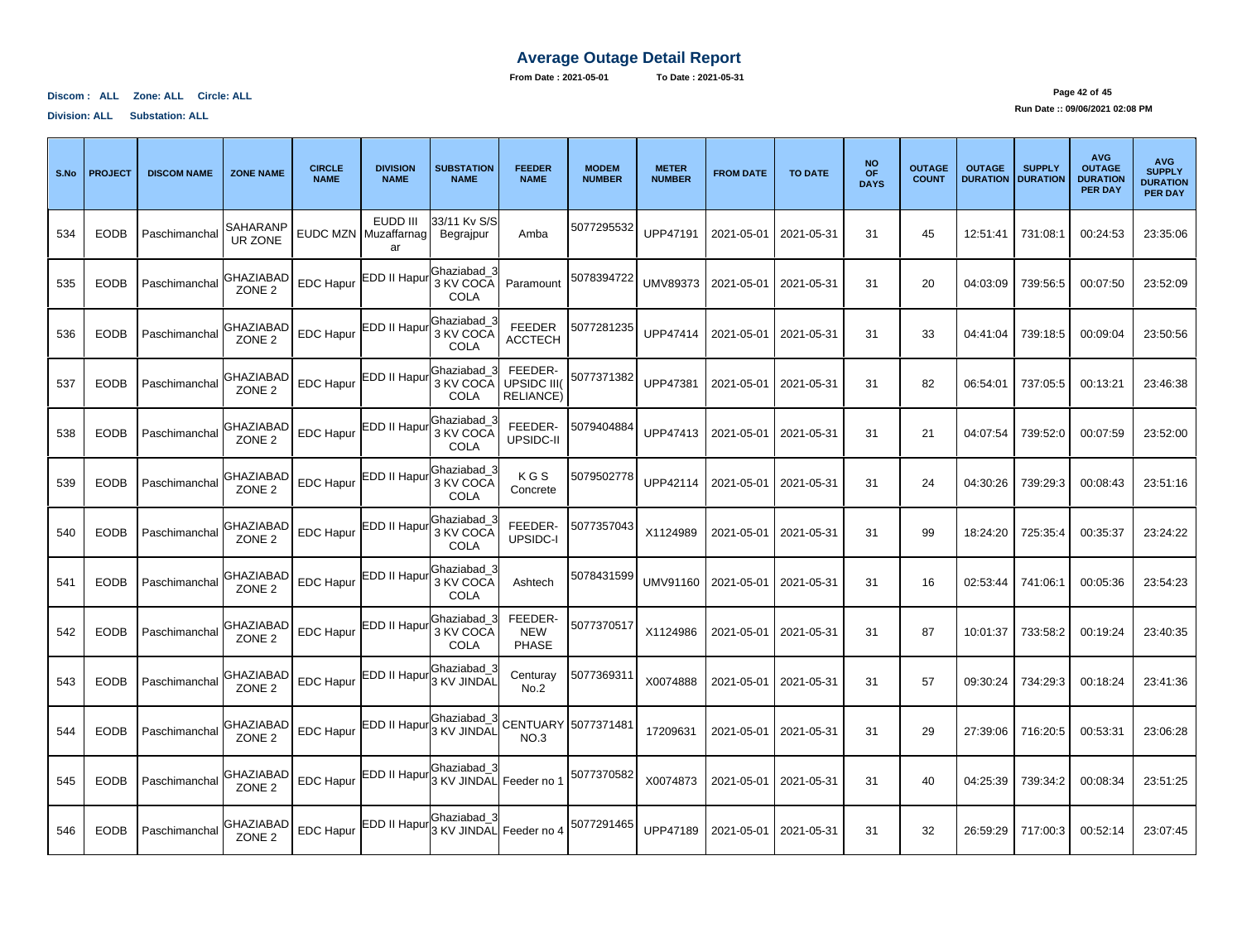**From Date : 2021-05-01**

**To Date : 2021-05-31**

**Discom : ALL Zone: ALL Circle: ALL**

**Division: ALL Substation: ALL**

**Page 43 of 45**

| S.No | <b>PROJECT</b> | <b>DISCOM NAME</b> | <b>ZONE NAME</b>                      | <b>CIRCLE</b><br><b>NAME</b> | <b>DIVISION</b><br><b>NAME</b> | <b>SUBSTATION</b><br><b>NAME</b>      | <b>FEEDER</b><br><b>NAME</b>         | <b>MODEM</b><br><b>NUMBER</b> | <b>METER</b><br><b>NUMBER</b> | <b>FROM DATE</b>        | <b>TO DATE</b>        | <b>NO</b><br><b>OF</b><br><b>DAYS</b> | <b>OUTAGE</b><br><b>COUNT</b> | <b>OUTAGE</b><br><b>DURATION</b> | <b>SUPPLY</b><br><b>DURATION</b> | <b>AVG</b><br><b>OUTAGE</b><br><b>DURATION</b><br><b>PER DAY</b> | <b>AVG</b><br><b>SUPPLY</b><br><b>DURATION</b><br><b>PER DAY</b> |
|------|----------------|--------------------|---------------------------------------|------------------------------|--------------------------------|---------------------------------------|--------------------------------------|-------------------------------|-------------------------------|-------------------------|-----------------------|---------------------------------------|-------------------------------|----------------------------------|----------------------------------|------------------------------------------------------------------|------------------------------------------------------------------|
| 547  | <b>EODB</b>    | Paschimanchal      | GHAZIABAD<br>ZONE <sub>2</sub>        | EDC Hapur                    | <b>EDD II Hapur</b>            | Ghaziabad_<br>Textile<br>Center       | Gopala                               | 5079517479                    | <b>UPU25015</b>               | 2021-05-01              | 2021-05-31            | 31                                    | 9                             | 05:27:29                         | 738:32:3                         | 00:10:33                                                         | 23:49:26                                                         |
| 548  | <b>EODB</b>    | Paschimanchal      | GHAZIABAD<br>ZONE <sub>2</sub>        |                              | EDC Hapur EDD II Hapur         | Ghaziabad<br>Textile<br>Center        | FFEDER-1<br><b>HPDA</b>              | 5077281169                    | 17209733                      | 2021-05-01              | 2021-05-31            | 31                                    | 27                            | 06:10:33                         | 737:49:2                         | 00:11:57                                                         | 23:48:02                                                         |
| 549  | <b>EODB</b>    | Paschimanchal      | GHAZIABAD<br>ZONE <sub>2</sub>        | <b>EDC Hapur</b>             | <b>EDD II Hapur</b>            | Ghaziabad_<br>Textile<br>Center       | India<br>Sargical                    | 5079519293                    | 17209730                      | 2021-05-01              | 2021-05-31            | 31                                    | 5                             | 02:07:15                         | 741:52:4                         | 00:04:06                                                         | 23:55:53                                                         |
| 550  | <b>EODB</b>    | Paschimanchal      | GHAZIABAD<br>ZONE <sub>2</sub>        |                              | EDC Hapur EDD II Hapur         | Ghaziabad_<br>Textile<br>Center       | Parag                                | 5079505367                    | 17209731                      | 2021-05-01              | 2021-05-31            | 31                                    | 5                             | 02:07:13                         | 741:52:4                         | 00:04:06                                                         | 23:55:53                                                         |
| 551  | <b>EODB</b>    | Paschimanchal      | GHAZIABAD<br>ZONE <sub>2</sub>        |                              | EDC Hapur EDD II Hapur         | Ghaziabad<br>Textile<br>Center        | Saraswati<br>industries              | 5078377545                    | 17209732                      | 2021-05-01              | 2021-05-31            | 31                                    | 15                            |                                  | 04:55:10   739:04:5              | 00:09:31                                                         | 23:50:28                                                         |
| 552  | <b>EODB</b>    | Paschimanchal      | GHAZIABAD<br>ZONE <sub>2</sub>        | <b>EDC Hapur</b>             | <b>EDD II Hapur</b>            | 33/11 KV<br>Sub Station<br>Phase-2    | Punp                                 | Bharat Petrol 5079334065      | X1124782                      | 2021-05-01              | 2021-05-31            | 31                                    | 50                            | 05:16:09                         | 738:43:5                         | 00:10:11                                                         | 23:49:48                                                         |
| 553  | <b>EODB</b>    | Paschimanchal      | GHAZIABAD<br>ZONE <sub>2</sub>        | <b>EDC Hapur</b>             | <b>EDD II Hapur</b>            | 33/11 KV<br>Sub Station<br>Phase-2    | C T Cola                             | 5078396701                    | X1124816                      | 2021-05-01              | 2021-05-31            | 31                                    | 30                            | 03:27:59                         | 740:32:0                         | 00:06:42                                                         | 23:53:17                                                         |
| 554  | <b>EODB</b>    | Paschimanchal      | GHAZIABAD<br>ZONE <sub>2</sub>        |                              | EDC Hapur EDD II Hapur         | 33/11 KV<br>Sub Station<br>Phase-2    | Pro Glass                            | 5079516968                    | 17209594                      | 2021-05-01   2021-05-31 |                       | 31                                    | 12                            | 01:16:15                         | 742:43:4                         | 00:02:27                                                         | 23:57:32                                                         |
| 555  | EODB           | Paschimanchal      | GHAZIABAD                             | <b>EDC Hapur</b>             | <b>EDD II Hapur</b>            | 33/11 KV<br>Sub Station<br>Phase-2    | UPSIDC-<br>2PHASE                    | 5079331848                    | 15046527                      | 2021-05-01   2021-05-31 |                       | 31                                    | 61                            | 39:48:16                         | 704:11:4                         | 01:17:02                                                         | 22:42:57                                                         |
| 556  | <b>EODB</b>    | Paschimanchal      | GHAZIABAD<br>ZONE <sub>2</sub>        | <b>EDC Hapur</b>             | <b>EDD I Hapur</b>             | Ghaziabad_<br>Dheerkhera-<br>II Hapur | FEEDER-6                             | 5077369246                    | UPU24942                      | 2021-05-01 2021-05-31   |                       | 31                                    | 109                           | 38:22:37                         | 705:37:2                         | 01:14:16                                                         | 22:45:43                                                         |
| 557  | <b>EODB</b>    | Paschimanchal      | GHAZIABAD<br>ZONE <sub>2</sub>        | <b>EDC Hapur</b>             | EDD I Hapur                    | Ghaziabad<br>Dheerkhera-<br>II Hapur  | <b>FEEDER-MS</b><br>YADAV<br>COLLEGE | 5077360187                    | 15035667                      |                         | 2021-05-01 2021-05-31 | 31                                    | 17                            |                                  | 12:33:10 731:26:5                | 00:24:17                                                         | 23:35:42                                                         |
| 558  | <b>EODB</b>    | Paschimanchal      | <b>GHAZIABAD</b><br>ZONE <sub>2</sub> | EDC Hapur                    | EDD I Hapur                    | Ghaziabad_<br>Dheerkhera-<br>II Hapur | FEEDER-1                             | 5077369188                    | UPU25100                      | 2021-05-01 2021-05-31   |                       | 31                                    | 16                            | 20:01:20                         | 723:58:4                         | 00:38:45                                                         | 23:21:14                                                         |
| 559  | <b>EODB</b>    | Paschimanchal      | GHAZIABAD<br>ZONE <sub>2</sub>        | <b>EDC Hapur</b>             | EDD I Hapur                    | Ghaziabad<br>Dheerkhera-<br>II Hapur  | FEEDER-2                             | 5077373701                    | UPU24938                      | 2021-05-01 2021-05-31   |                       | 31                                    | 91                            |                                  | 27:52:17   716:07:4              | 00:53:56                                                         | 23:06:03                                                         |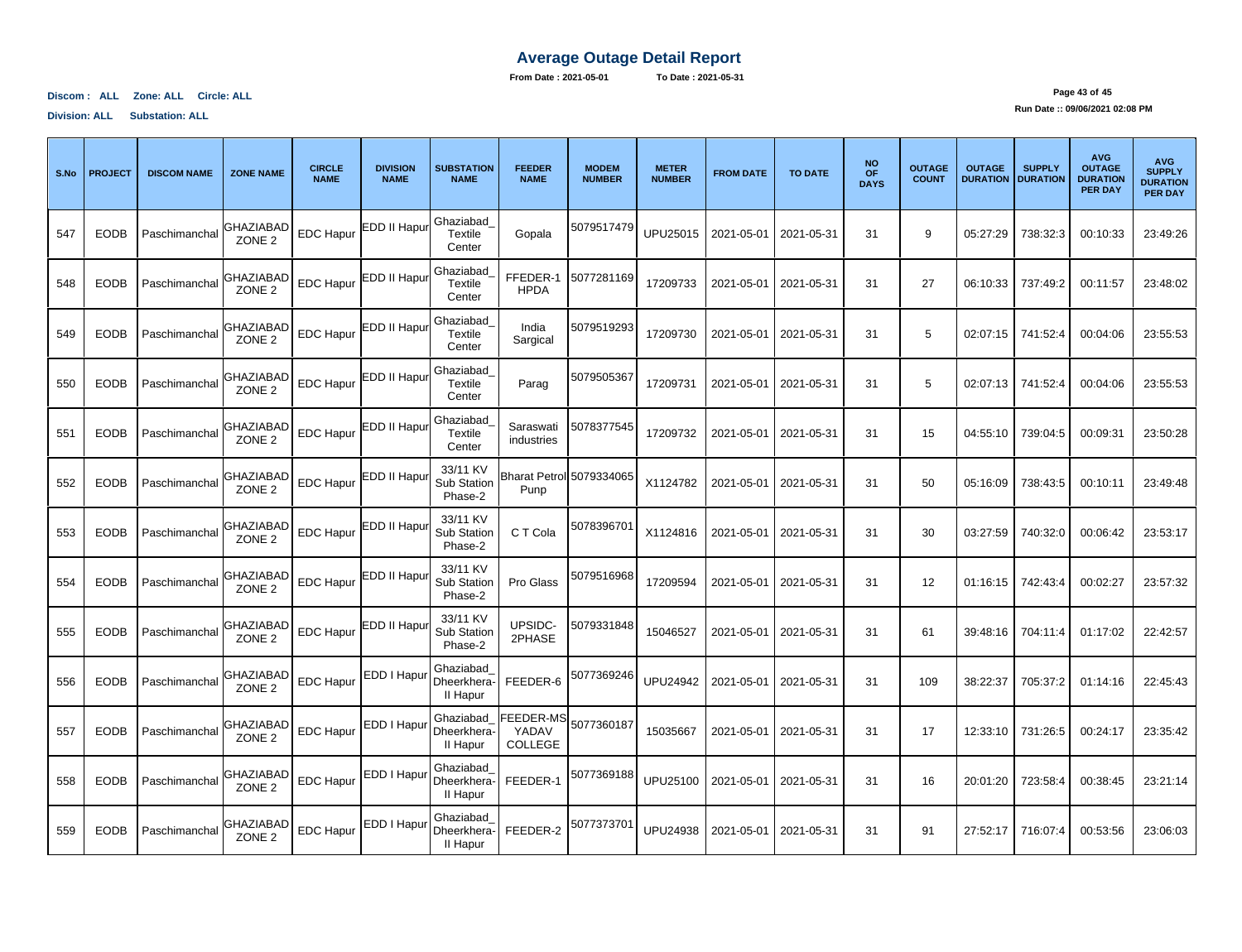**From Date : 2021-05-01**

**To Date : 2021-05-31**

**Discom : ALL Zone: ALL Circle: ALL**

**Division: ALL Substation: ALL**

**Page 44 of 45**

| S.No | <b>PROJECT</b> | <b>DISCOM NAME</b> | <b>ZONE NAME</b>                      | <b>CIRCLE</b><br><b>NAME</b>                                      | <b>DIVISION</b><br><b>NAME</b> | <b>SUBSTATION</b><br><b>NAME</b>         | <b>FEEDER</b><br><b>NAME</b>                  | <b>MODEM</b><br><b>NUMBER</b> | <b>METER</b><br><b>NUMBER</b> | <b>FROM DATE</b>      | <b>TO DATE</b>    | <b>NO</b><br>OF<br><b>DAYS</b> | <b>OUTAGE</b><br><b>COUNT</b> | <b>OUTAGE</b><br><b>DURATION</b> | <b>SUPPLY</b><br><b>DURATION</b> | <b>AVG</b><br><b>OUTAGE</b><br><b>DURATION</b><br><b>PER DAY</b> | <b>AVG</b><br><b>SUPPLY</b><br><b>DURATION</b><br><b>PER DAY</b> |
|------|----------------|--------------------|---------------------------------------|-------------------------------------------------------------------|--------------------------------|------------------------------------------|-----------------------------------------------|-------------------------------|-------------------------------|-----------------------|-------------------|--------------------------------|-------------------------------|----------------------------------|----------------------------------|------------------------------------------------------------------|------------------------------------------------------------------|
| 560  | <b>EODB</b>    | Paschimanchal      | <b>GHAZIABAD</b><br>ZONE <sub>2</sub> | <b>EDC Hapur</b>                                                  | EDD I Hapur                    | Ghaziabad<br>Dheerkhera-<br>II Hapur     | FEEDER-4                                      | 5077370897                    | <b>UPU24941</b>               | 2021-05-01            | $ 2021 - 05 - 31$ | 31                             | 69                            | 27:24:00                         | 716:36:0                         | 00:53:01                                                         | 23:06:58                                                         |
| 561  | <b>EODB</b>    | Paschimanchal      | GHAZIABAD<br>ZONE <sub>2</sub>        | EDC Hapur                                                         | EDD I Hapur                    | Ghaziabad<br><b>MODINAGA</b><br>R ROAD   | FEEDER-<br><b>NAV</b><br><b>BHARAT</b>        | 5077373628                    | 252197                        | 2021-05-01            | 2021-05-31        | 31                             | 45                            | 21:51:05                         | 722:08:5                         | 00:42:17                                                         | 23:17:42                                                         |
| 562  | <b>EODB</b>    | Paschimanchal      | GHAZIABAD<br>  ZONE 2                 | <b>EDC Hapur</b>                                                  | EDD I Hapur Ghaziabad_         | <b>UBARPUR</b>                           | FFEDER-<br>COLD<br><b>STORAGE</b>             | 5079402086                    | 12505319                      | 2021-05-01            | 2021-05-31        | 31                             | 62                            | 13:17:47                         | 730:42:1                         | 00:25:44                                                         | 23:34:15                                                         |
| 563  | <b>EODB</b>    | Paschimanchal      | GHAZIABAD<br>ZONE <sub>2</sub>        | <b>EDC Hapur</b>                                                  | EDD I Hapur Ghaziabad          | <b>UBARPUR</b>                           | Reeben<br>feeds                               | 5079511399                    | <b>UPU24905</b>               | 2021-05-01            | 2021-05-31        | 31                             | 65                            | 13:47:38                         | 730:12:2                         | 00:26:41                                                         | 23:33:18                                                         |
| 564  | <b>EODB</b>    | Paschimanchal      | <b>GHAZIABAD</b><br>ZONE <sub>2</sub> | EDC Hapur                                                         | EDD I Hapur                    | 33/11 Kv S/S<br><b>RAMPUR</b>            | Reeben<br>Food                                | 5079469440                    | X1124978                      | 2021-05-01            | $ 2021 - 05 - 31$ | 31                             | 9                             | 02:25:54                         | 741:34:0                         | 00:04:42                                                         | 23:55:17                                                         |
| 565  | <b>EODB</b>    | Paschimanchal      |                                       | EDC I<br>GHAZIABAD Bulandshaha EDD Khurja 3/11 KV S/S             |                                | Ghaziabad_3                              | G.T. Road<br>Industrial                       | 5077369295                    | 335655                        | 2021-05-01            | $ 2021 - 05 - 31$ | 31                             | 134                           | 76:27:58                         | 667:32:0                         | 02:27:59                                                         | 21:32:00                                                         |
| 566  | <b>EODB</b>    | Paschimanchal      | GHAZIABAD  <br>ZONE <sub>2</sub>      | EDC I<br>Bulandshaha EDD Khurja 3/11 KV S/S                       |                                | Ghaziabad_3                              | FEEDER-<br>M.K.ROAD<br><b>INDUSTRIA</b>       | 5077295144                    | 335644                        | 2021-05-01            | $ 2021 - 05 - 31$ | 31                             | 90                            | 50:49:45                         | 693:10:1                         | 01:38:22                                                         | 22:21:37                                                         |
| 567  | <b>EODB</b>    | Paschimanchal      |                                       | EDC I<br>GHAZIABAD<br>ZONE 2 Bulandshaha EDD Khurja               |                                | Ghaziabad<br>Khurja s/s<br>No.4          | FEEDER-<br><b>INDUSTRIAL</b><br>-4            | 5077371309                    | 335654                        | 2021-05-01            | $ 2021 - 05 - 31$ | 31                             | 149                           | 80:47:54                         | 663:12:0                         | 02:36:23                                                         | 21:23:36                                                         |
| 568  | <b>EODB</b>    | Paschimanchal      |                                       | EDC I<br>GHAZIABAD Bulandshaha EDD Khurja   HAZARATP   G. T. Road |                                | 33/11 KV<br>UR                           |                                               | 5078396446                    | XB472603                      | 2021-05-01 2021-05-31 |                   | 31                             | 26                            | 19:10:01                         | 724:49:5                         | 00:37:05                                                         | 23:22:54                                                         |
| 569  | <b>EODB</b>    | Paschimanchal      | ZONE <sub>2</sub>                     | EDC I<br>GHAZIABAD Bulandshaha EDD Khurja                         |                                | 33/11 KV<br>HAZARATP<br><b>UR</b>        | Mundakhera   5079518121                       |                               | XB472627                      | 2021-05-01 2021-05-31 |                   | 31                             | 18                            | 20:40:44                         | 723:19:1                         | 00:40:01                                                         | 23:19:58                                                         |
| 570  | <b>EODB</b>    | Paschimanchal      | ZONE <sub>2</sub>                     | EDC I<br>GHAZIABAD Bulandshaha EDD Khurja                         |                                | 33/11 KV<br><b>HAZARATP</b><br><b>UR</b> | Industrial                                    | G. T. Road   5079468152       | XB472630                      | 2021-05-01 2021-05-31 |                   | 31                             | 15                            | 15:02:42                         | 728:57:1                         | 00:29:07                                                         | 23:30:52                                                         |
| 571  | <b>EODB</b>    | Paschimanchal      |                                       | GHAZIABAD<br>Bulandshahal                                         | <b>EDD</b><br><b>Dibayee</b>   | Ghaziabad<br>Debai                       | JAGDAMBA <br><b>GD COLD</b><br><b>STORAGE</b> | 5077374642                    | 336155                        | 2021-05-01 2021-05-31 |                   | 31                             | 44                            |                                  | 29:48:12   714:11:4              | 00:57:41                                                         | 23:02:18                                                         |
| 572  | <b>EODB</b>    | Paschimanchal      | ZONE <sub>2</sub>                     | EDC I<br>GHAZIABAD Bulandshahal                                   | <b>EDD</b><br>Dibayee          | 33/11 KV<br><b>NARAYANP</b><br><b>UR</b> | P B Cold<br>Store                             | 5079517545                    | X0995110                      | 2021-05-01 2021-05-31 |                   | 31                             | 359                           |                                  | 29:22:33   714:37:2              | 00:56:51                                                         | 23:03:08                                                         |